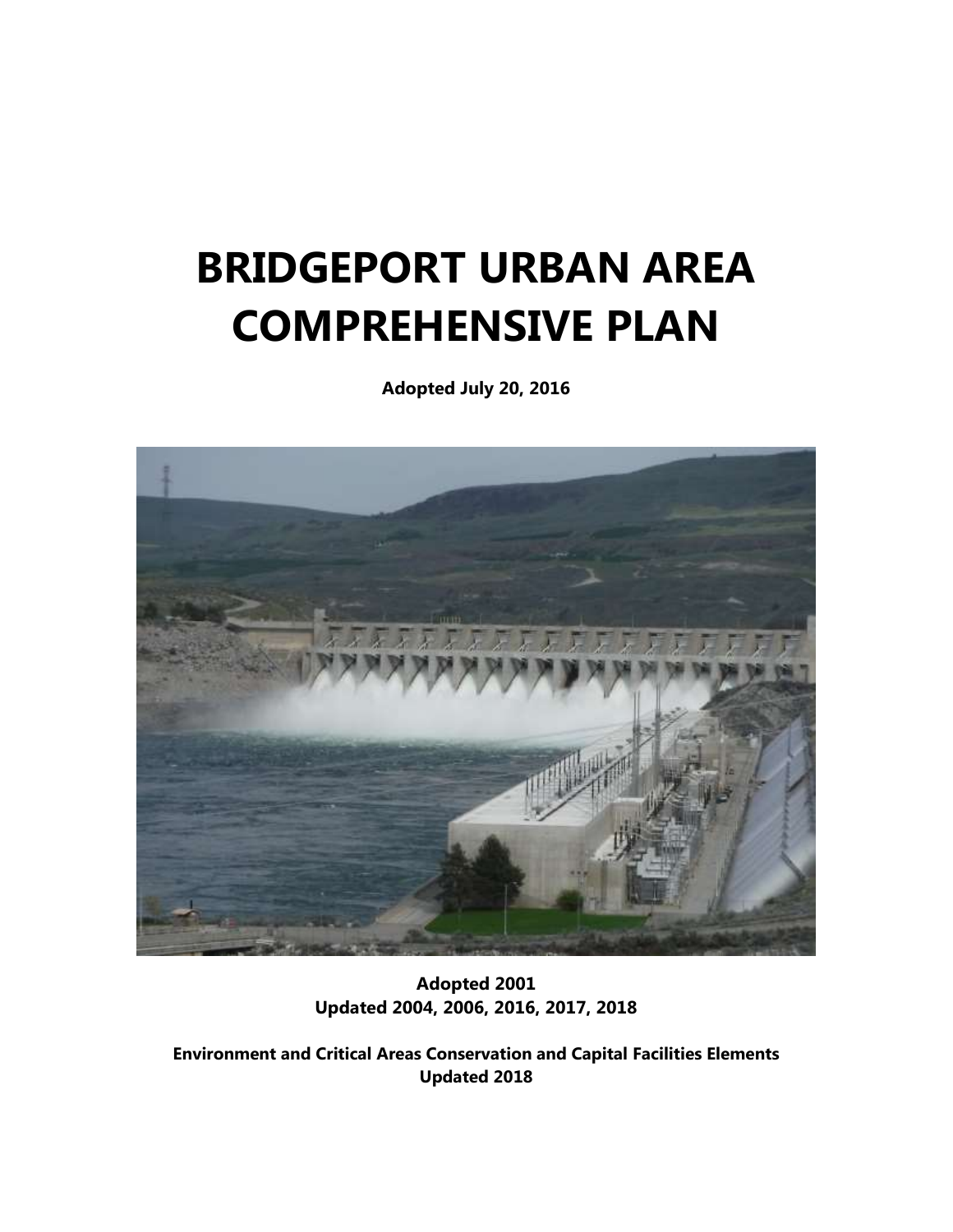# **TABLE OF CONTENTS**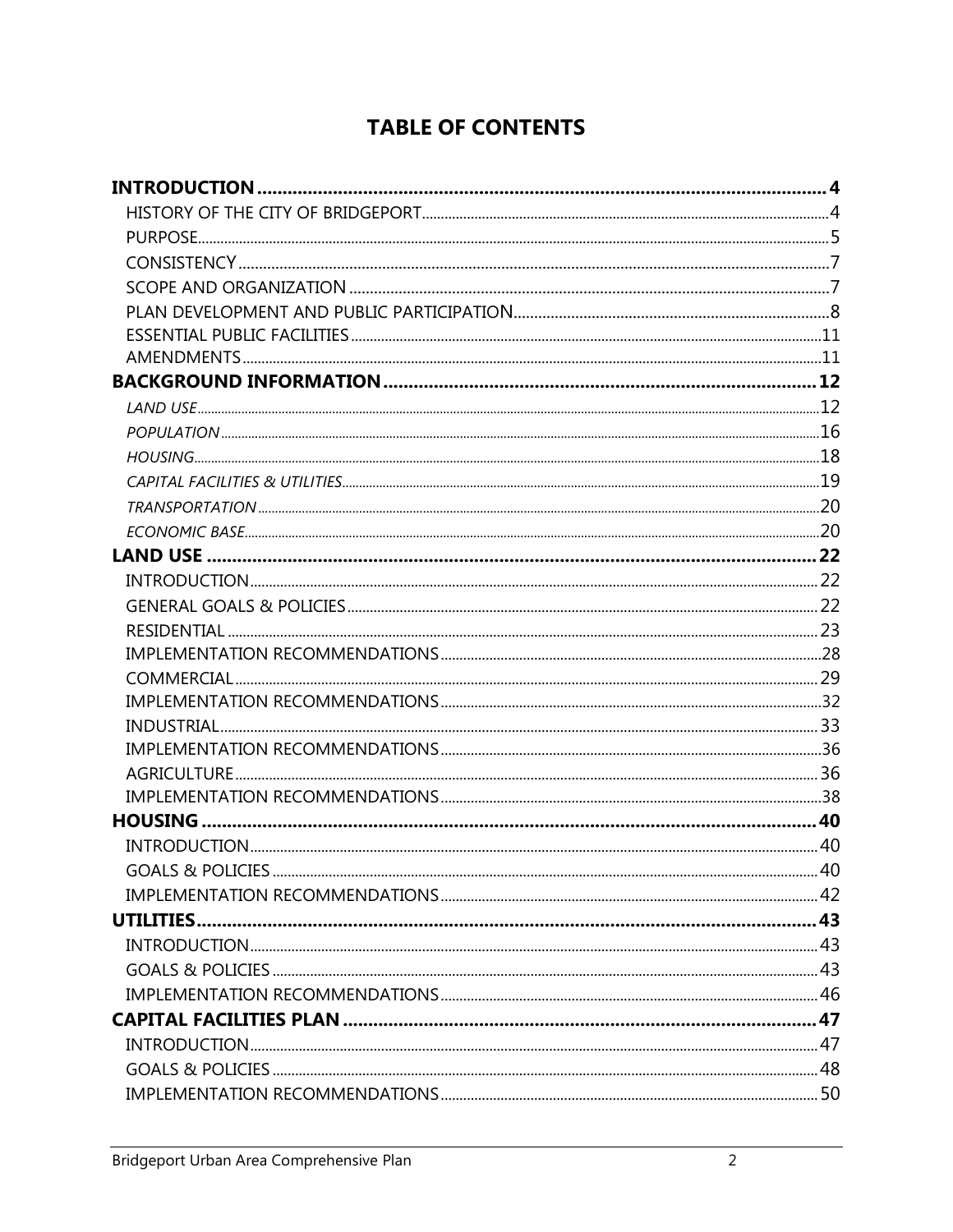| UNINCORPORATED AREA DEVELOPMENT AND ANNEXATIONS 65              |  |
|-----------------------------------------------------------------|--|
|                                                                 |  |
|                                                                 |  |
|                                                                 |  |
|                                                                 |  |
|                                                                 |  |
|                                                                 |  |
|                                                                 |  |
|                                                                 |  |
|                                                                 |  |
|                                                                 |  |
|                                                                 |  |
|                                                                 |  |
|                                                                 |  |
|                                                                 |  |
|                                                                 |  |
|                                                                 |  |
|                                                                 |  |
|                                                                 |  |
|                                                                 |  |
|                                                                 |  |
|                                                                 |  |
|                                                                 |  |
| <b>MAP APPENDIX</b>                                             |  |
| <b>MAP LU1 - PLANNING AREA</b>                                  |  |
| <b>MAP LU2 — URBAN GROWTH BOUNDARY AND EXISTING CITY LIMITS</b> |  |
| <b>MAP LU3 - EXISTING LAND USE</b>                              |  |
| <b>MAP LU4 - COMPREHENSIVE LAND USE DESIGNATIONS MAP</b>        |  |
| <b>MAP TE1 — TRANSPORTATION SYSTEM</b>                          |  |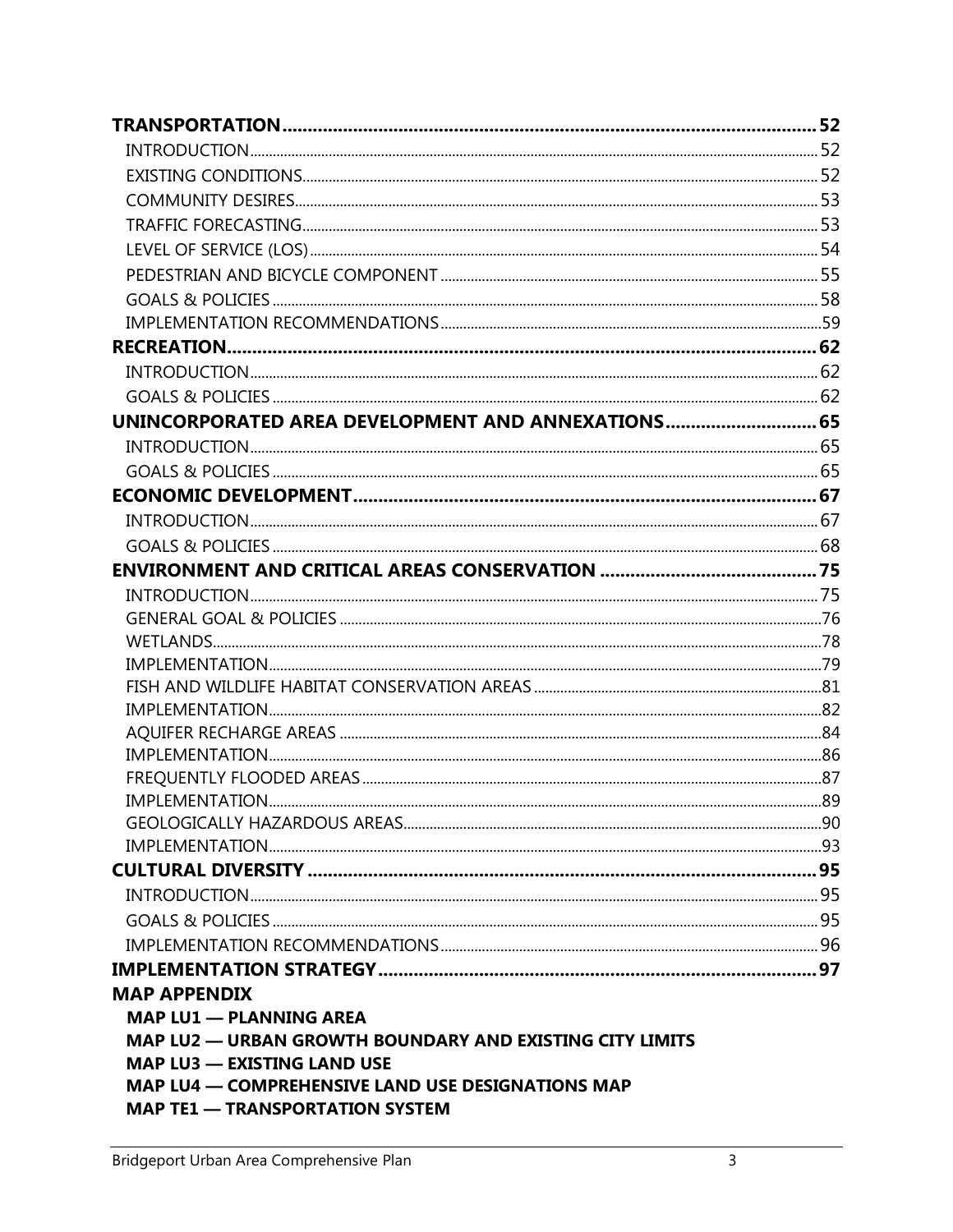| <b>MAP TE2 — STREET CLASSIFICATIONS/DESIGNATIONS</b>            |  |
|-----------------------------------------------------------------|--|
| <b>MAP EC1 - HYDROLOGIC SOILS</b>                               |  |
|                                                                 |  |
| <b>MAP EC2 — SHORELINE DESIGNATIONS</b>                         |  |
| <b>MAP EC3 — WETLANDS-NWI</b>                                   |  |
| <b>MAP EC4 — FISH &amp; WILDLIFE HABITAT CONSERVATION AREAS</b> |  |
| <b>MAP EC5 — WELLHEAD PROTECTION</b>                            |  |
| <b>MAP EC6 — FLOOD HAZARD</b>                                   |  |
| MAP $EC7 - SLOPES$                                              |  |
| <b>MAP EC8 - BUILDING LIMITATIONS</b>                           |  |
| <b>LIST OF TABLES</b>                                           |  |
|                                                                 |  |
|                                                                 |  |
|                                                                 |  |
|                                                                 |  |
|                                                                 |  |
| <b>APPENDICES</b>                                               |  |
|                                                                 |  |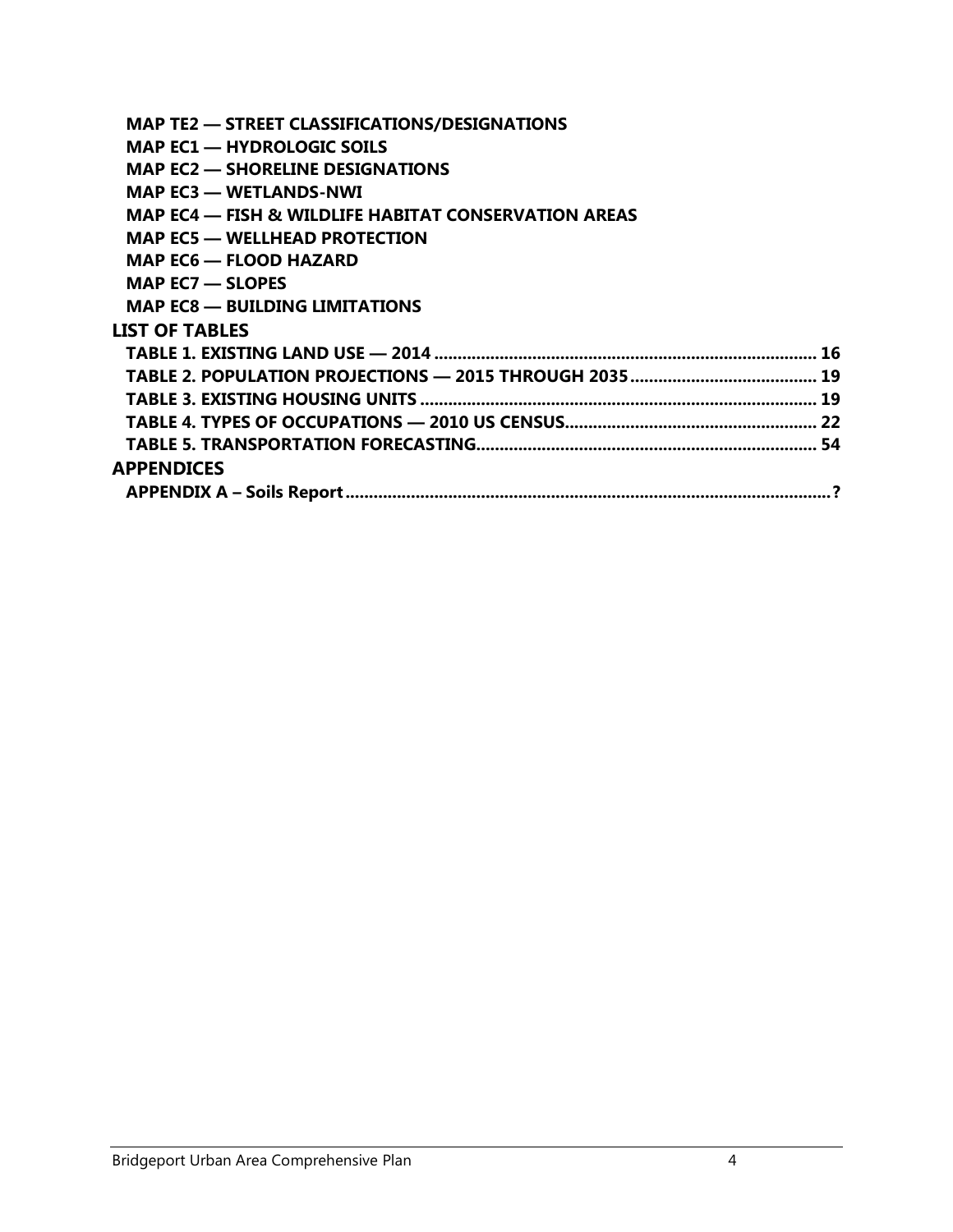# **INTRODUCTION**

#### HISTORY OF THE CITY OF BRIDGEPORT

The first settlers in the Bridgeport area were fur traders who established a trading post in the early 1800s. When the Okanogan Valley was found to be suitable for grazing, cattle became a major means of earning a livelihood and reached a peak in the 1870s. As the number of settlers increased, the Native Americans became somewhat hostile and in 1883 a military fort was located at the mouth of Foster Creek to prevent an Indian uprising. In 1889, a party from Bridgeport Connecticut settled near the Fort. In 1891 the Town of Bridgeport, Washington was platted.

The land around Bridgeport had good agricultural potential and the town's founding fathers expected the Northern Pacific Railroad line to pass through their town, on its way to Okanogan County. However, the railroad failed to locate adjacent to the town, so most products had to be hauled into and out of town by riverboat. Because there was no bridge across the river, road connections were limited to most areas. Nevertheless, Bridgeport became a stopover for the stagecoach from Coulee City to Conconully.

Wheat and fruit crops supplemented the early day economic base of cattle ranching, as well as some gold mining that was carried on in the area. In the late 1920s a bridge was built across the Columbia River at Brewster which greatly improved Bridgeport's vehicular connection to the outside world. In the 1930s there was a great influx of settlers from the Midwest states, but later in that decade many of them left Bridgeport and moved to Grand Coulee to work on the dam. The population remained relatively stable until the early 1950s when work began on Chief Joseph Dam. At the height of construction, the population of the town had nearly tripled, but as the construction subsided the number of residents decreased proportionately.

The growth of Bridgeport, originally known as Westfield, has been greatly affected by outside forces. The migration of large numbers of people during the dust bowl years and their subsequent exodus to better jobs; the by-passing of the railroad; the construction of Chief Joseph Dam; the availability of irrigation water resulting from the projects along the Columbia River; all have given Bridgeport a history of very irregular growth, and have left their mark on the land.

It is the availability of water that has proven to have the longest lasting impact on the community. Over the past decade, the acreage devoted to tree fruit production has significantly increased across the Columbia River in Okanogan County resulting in increased jobs, both seasonal as well as permanent. In addition, the Confederated Tribes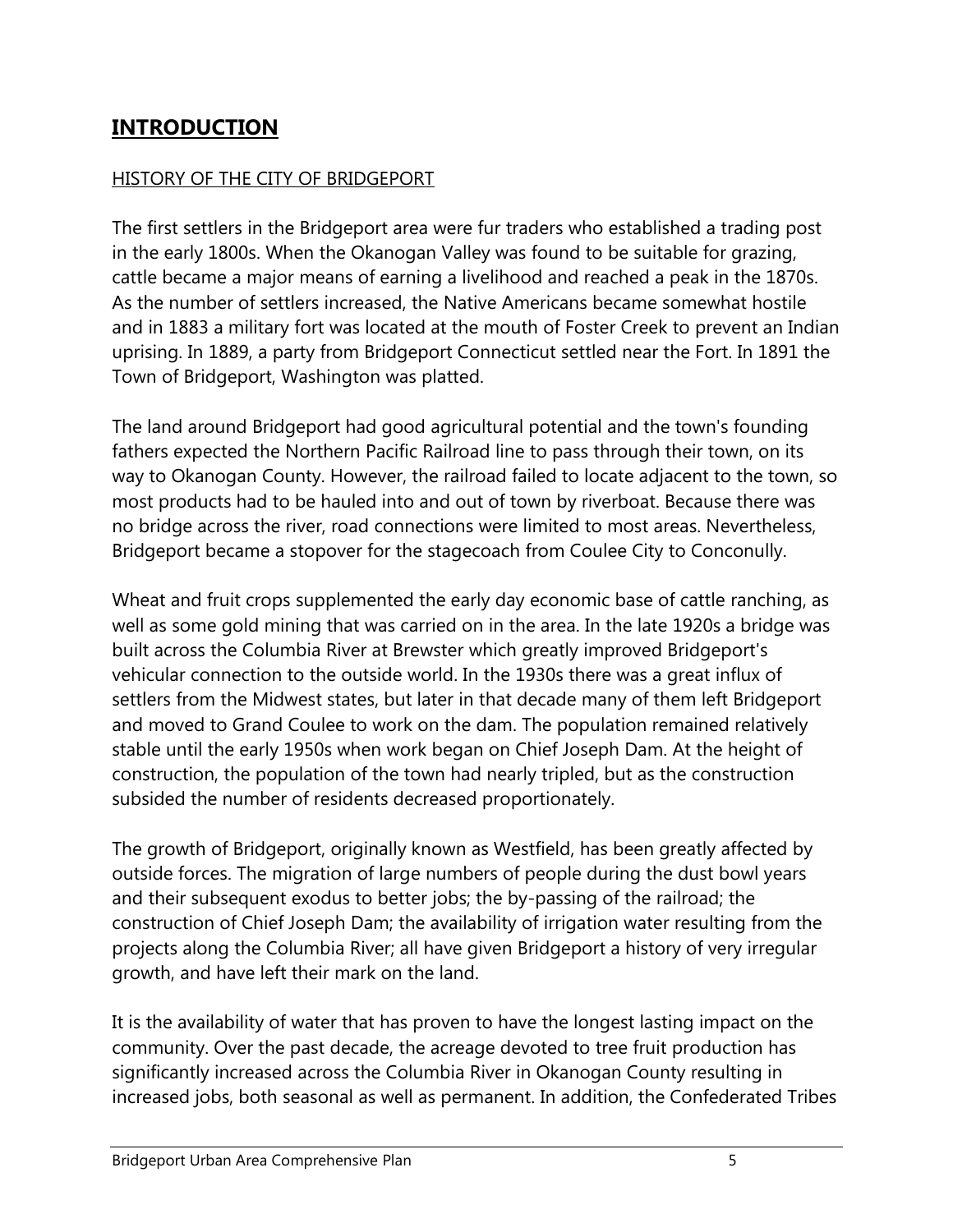of the Colville Reservation opened a major fish hatchery in 2013 that, along with improvements to water access in Bridgeport and Brewster, will have a long-term impact. And, finally, the opening of the Gamble Sands golf course a few miles from the community provides an important recreational attraction.

# PURPOSE

The Comprehensive Plan for the City of Bridgeport (see Planning Area Map LU1 in Map Appendix) is intended to be a guide for the physical growth and development of the community and its immediate surroundings for the foreseeable future. It provides goals, policies and recommendations to be used as official policy guidelines that will enable City officials to make informed decisions that are in the best interest of the community as a whole.

The Plan is also intended to maintain reasonable continuity in future decision-making as turnover occurs within the City's legislative body. It furnishes direction for the development of the City that will make it a more convenient, attractive, and orderly place in which to live, shop, work, and play. However, the Plan must be periodically reviewed and updated to reflect technological, social, economic and political changes that may invalidate certain plans and policies.

The State Legislature has long realized the necessity for planning ahead and enacted the Growth Management Act (GMA) in 1990 that granted local governments the authority to plan for the future development of their particular jurisdiction. The primary emphasis of the GMA is coordinated, cooperative planning efforts, with substantial, continuous input from all sectors of the population to help balance the scales between economic development and environmental preservation. It also became a responsibility of local governments to follow through with the citizens' vision for their community by implementing the direction laid out in the comprehensive plan.

The following 14 goals are those broad issues that the State Legislature charged local government to address, as they pertain to their particular community:

**URBAN GROWTH...**Encourage development in urban areas where adequate public facilities and services exist or can be provided in an efficient manner.

**REDUCE SPRAWL...**Reduce the inappropriate conversion of undeveloped land into sprawling, low-density development.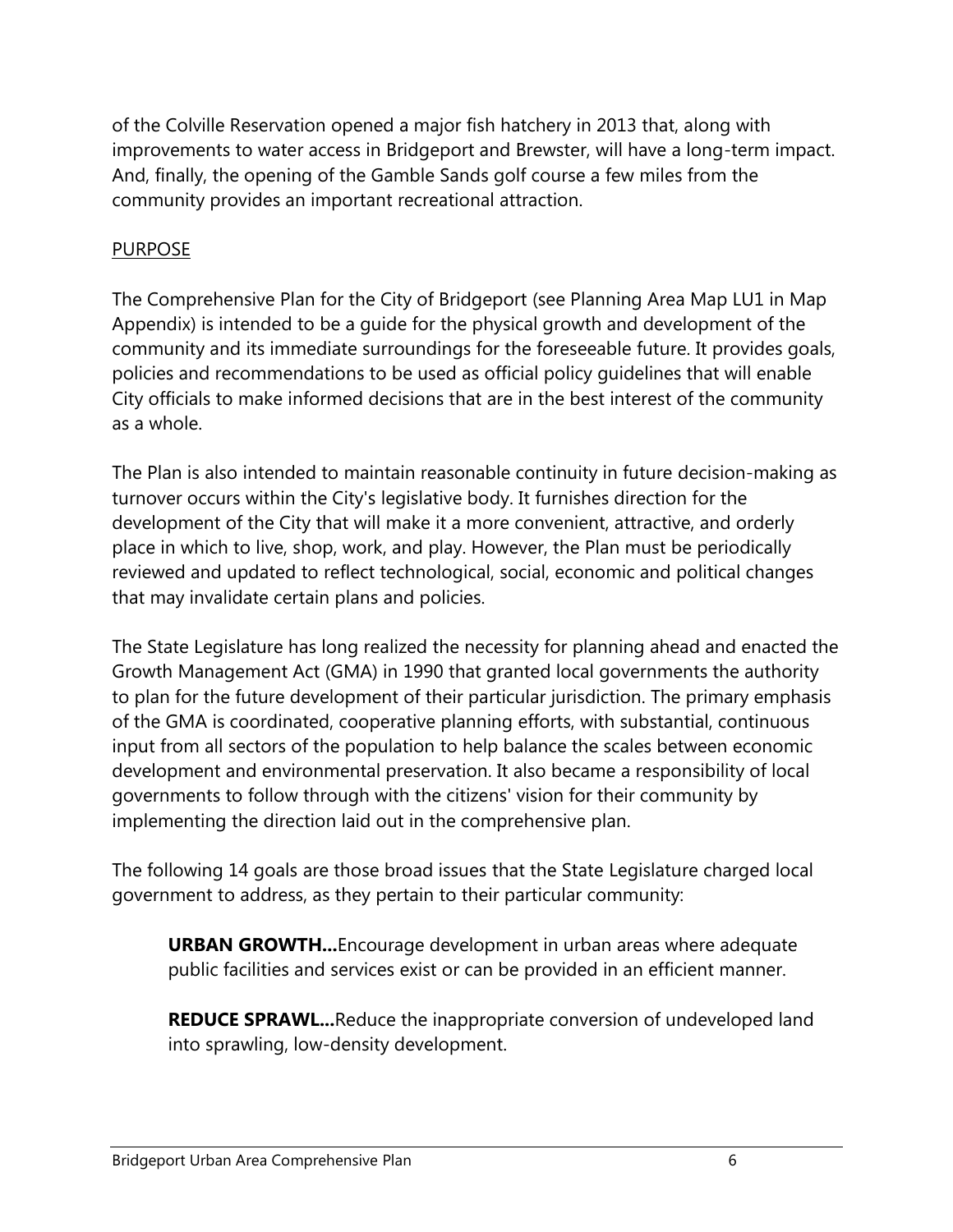**TRANSPORTATION...**Encourage efficient multimodal transportation systems that are based on regional priorities and coordinated with county and city comprehensive plans.

**HOUSING...**Encourage the availability of affordable housing to all economic segments of the population of this state, promote a variety of residential densities and housing types, and encourage preservation of existing housing stock.

**PERMITS...**Applications for both state and local government permits should be processed in a timely manner to ensure predictability.

**ENVIRONMENT...**Protect the environment and enhance the state's high quality of life, including air and water quality, and the availability of water.

**ECONOMIC DEVELOPMENT...**Encourage economic development throughout the state that is consistent with adopted comprehensive plans, promote opportunity for all citizens of this state, especially for unemployed and for disadvantaged persons, and encourage growth in areas experiencing insufficient economic growth, all within the capacities of the state's natural resources, public services, and public facilities.

**PROPERTY RIGHTS...**Private property shall not be taken for public use without just compensation having been made. The property rights of landowners shall be protected from arbitrary and discriminatory actions.

**NATURAL RESOURCE INDUSTRIES...**Maintain and enhance natural resourcebased industries, including productive timber, agricultural, and fisheries industries. Encourage the conservation of productive forest lands and productive agricultural lands, and discourage incompatible uses.

**OPEN SPACE AND RECREATION...** Encourage the retention of open space and development of recreational opportunities, conserve fish and wildlife habitat, increase access to natural resource lands and water, and develop parks.

**CITIZEN PARTICIPATION AND COORDINATION...**Encourage the involvement of citizens in the planning process and ensure coordination between communities and jurisdictions to reconcile conflicts.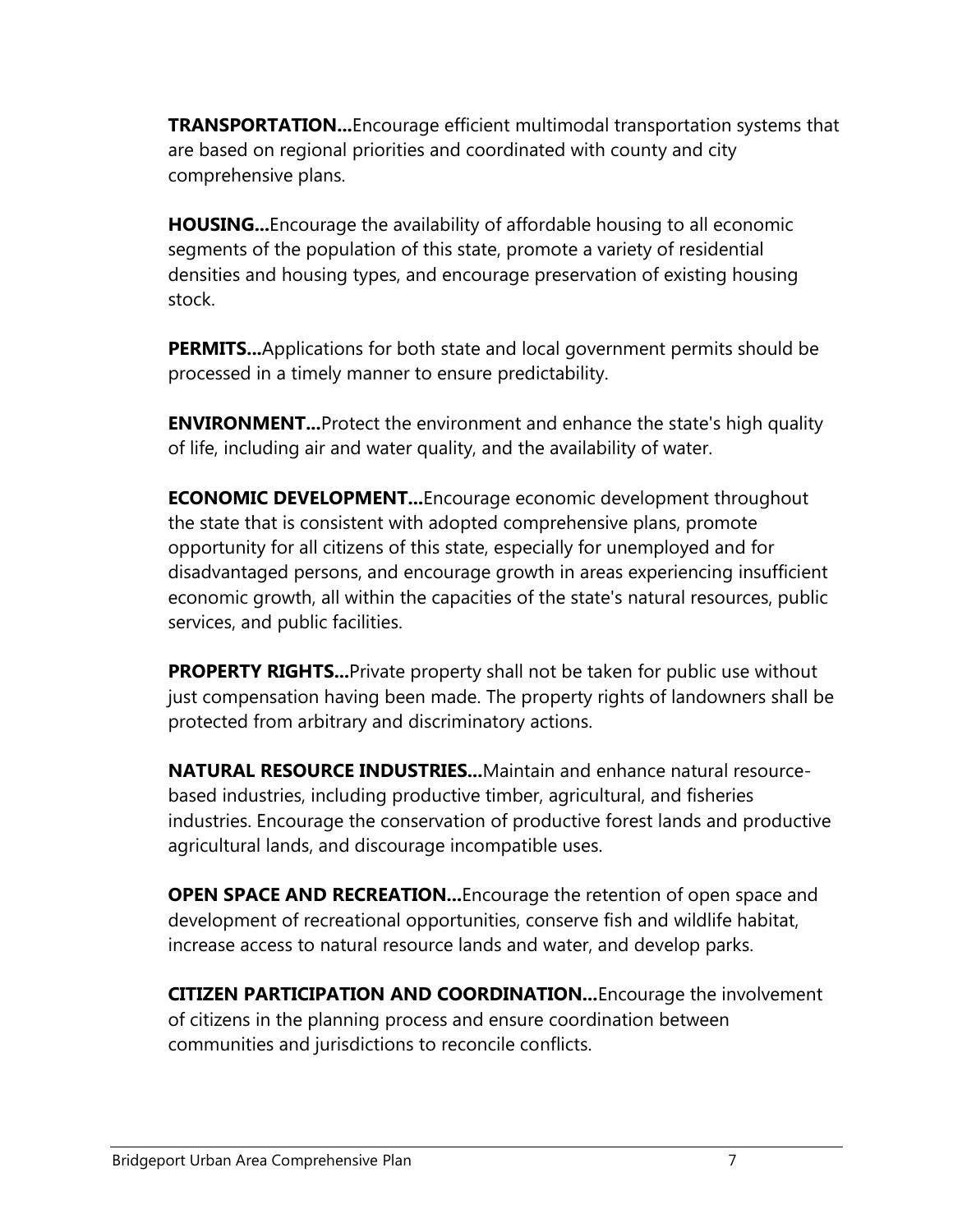**PUBLIC FACILITIES AND SERVICES...** Ensure that those public facilities and services necessary to support development shall be adequate to serve the development at the time the development is available for occupancy and use without decreasing current service levels below locally established minimum standards.

**HISTORIC PRESERVATION...**Identify and encourage the preservation of lands, sites, and structures that have historical or archaeological significance.

**SHORELINES...**For shorelines of the state, the goals and policies of the Shoreline Management Act (RCW 90.58.020) are added as one of the goals of the GMA (RCW 36.70A.020).

The Growth Management Act (GMA) is the enabling legislation that renders this Comprehensive Plan a legally recognized document by the State of Washington; however, it is a policy document only. The policies are required by GMA to be implemented through the use of such regulatory tools as zoning and subdivision ordinances, as well as other innovative techniques. These regulations must be developed and maintained in accordance with the goals and policies of this Comprehensive plan, as set forth in the Growth Management Act, as amended.

# **CONSISTENCY**

One of the primary goals of the Growth Management Act (GMA) is to increase cooperation between jurisdictions and to assure consistency within the Comprehensive Plans and from jurisdiction to jurisdiction. The effort to accomplish consistency between the cities in Douglas County and the County Plan resulted in the formation and adoption of County-wide Planning Policies (CWPP).

It is the intent that as the CWPP or Bridgeport Comprehensive Plan changes the consistency between it and this plan will be maintained. Furthermore, the internal consistency of the Comprehensive Plan is vital to good land use and budgeting decision for the community. It is recognized that all budgeting decisions will reflect the goals and policies of the comprehensive plan. Land use decisions may need to be re-evaluated if funding is not available.

# SCOPE AND ORGANIZATION

This Comprehensive Plan is composed of 10 main elements that must be closely interrelated to serve as a satisfactory guide for future development. These include: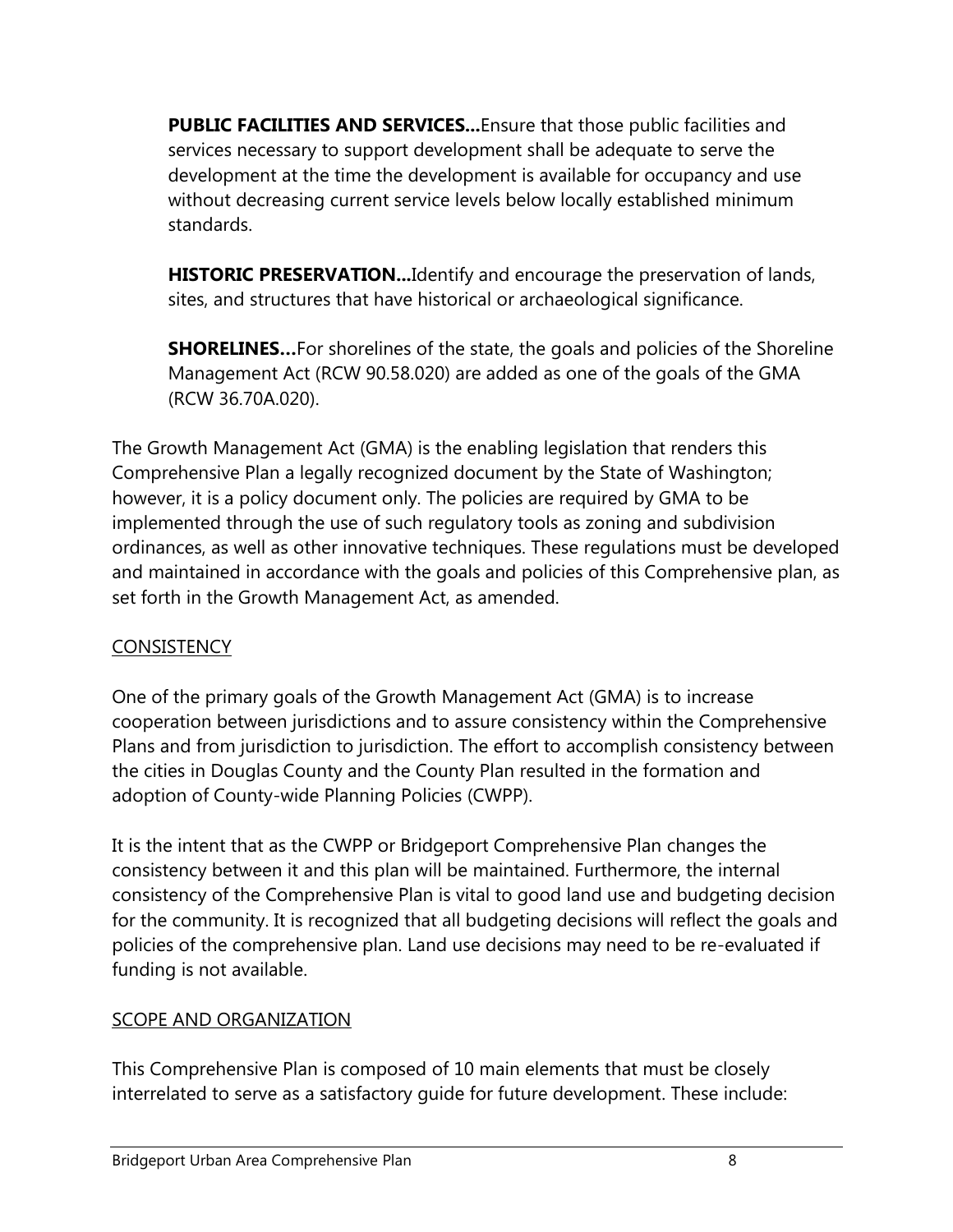- Land Use
- \* Housing
- Utilities
- Capital Facilities
- \* Transportation
- \* Recreation
- Unincorporated Area Development and Annexation
- Economic Development
- Environment and Critical Areas Conservation
- Cultural Diversity

# PLAN DEVELOPMENT AND PUBLIC PARTICIPATION

As stated previously, this comprehensive plan was developed as part of the Growth Management Act planning program initiated by Douglas County and its communities. In October of 1990 Douglas County opted into the GMA, allowing for a head start on the planning effort that would have been mandated in April of 1991 due to a 22% increase in population between 1981 and 1991.

From 1991 through 1993, an intensive visioning and educational effort was carried out to educate the citizens of Douglas County as to the requirements and benefits of the Growth Management Act, and to allow the local governments to see and understand the vision these people had for their communities as well as the County.

Also during this time, a committee of citizens from the communities of Mansfield and Bridgeport and the surrounding areas began meeting on a monthly basis at open, advertised public meetings. There was much discussion on growth in the county, both how much there would be and how it should be dealt with, as well as what the future held for the two communities. After developing some broad goal and policy statements for all of the elements, the focus of this committee shifted away from the unincorporated areas and turned more specifically toward each community. The last meeting of this full committee was in April of 1993 where it was decided that the members from each community would begin meeting regularly with their Planning Commissions to complete the communities' plans.

Over an approximate 2-year period, the Bridgeport Planning Commission, along with the original Planning Unit 3 committee members from Bridgeport met regularly to discuss the Plan. There have been numerous reviews of background information and maps, as well as goals, policies and implementation recommendations and strategies. The result of all this time and work is a Comprehensive Plan for the City of Bridgeport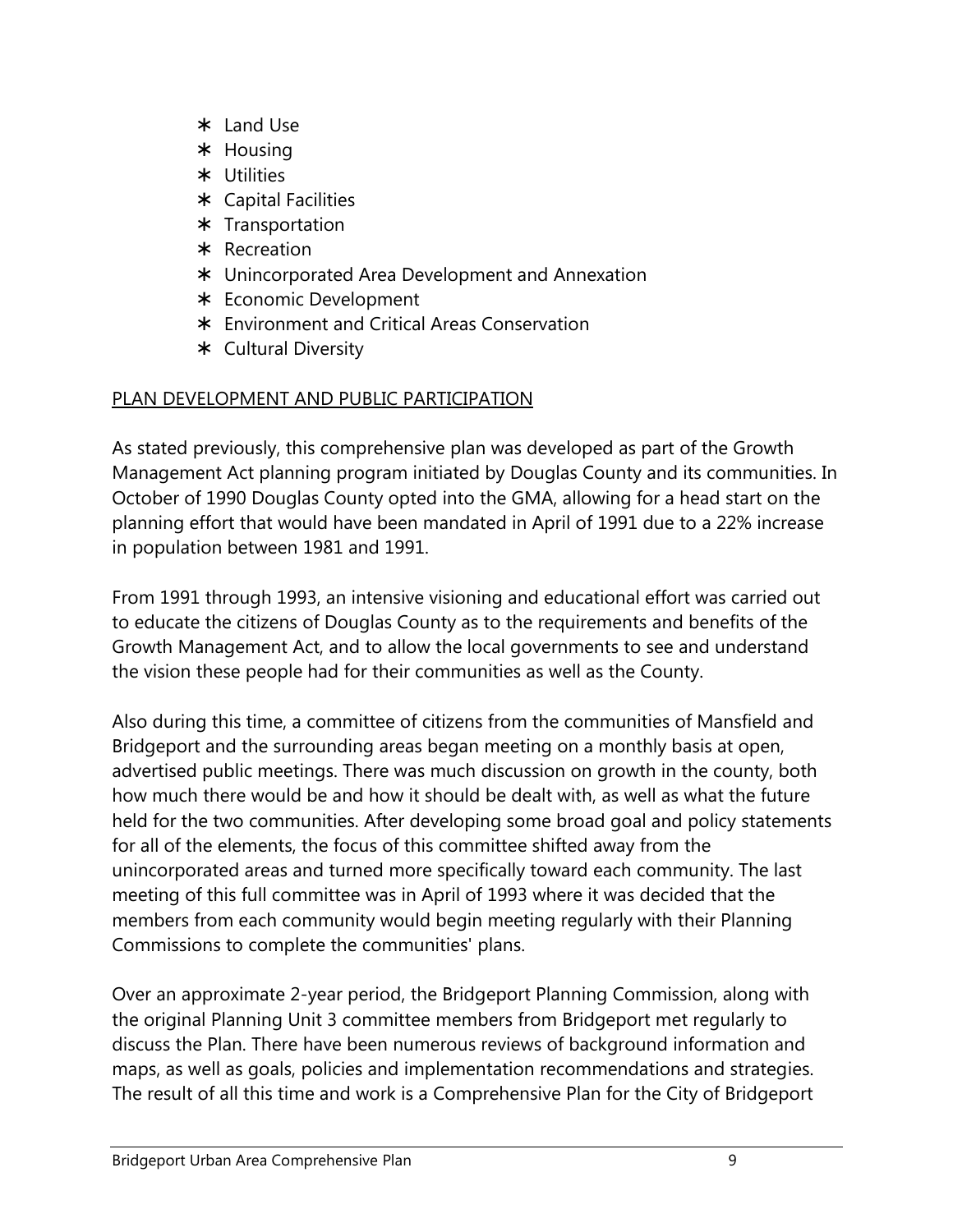that is very well suited to their needs: simple and concise, yet complete to assist them in the orderly development of their community.

Since its initial adoption in 1995, the Comprehensive Plan has been amended through a described process that includes many opportunities for public input. Although it has not been amended every year, the plan is always being monitored and reviewed by the Planning Commission, and when necessary, updated through a formal public review process. In 2000 and 2001, an extensive review and update process was conducted as required by the GMA and the majority of the elements in the plan were amended, and new elements were added. The completion of this extensive review process positioned the City to easily comply with the initial deadline of September 2002 for a 5-year comprehensive review and update.

In 2006, Bridgeport completed a mandated seven-year review and update of both the Comprehensive Plan and Development Regulations. This review resulted in the expansion of the Economic Development element, which had been done in 2004; the addition of Pedestrian and Bicycle Feasibility Study (by reference); and other minor edits and additions to ensure compliance with the GMA.

In 2015, the City completed another mandated seven-year review and update of both the Comprehensive Plan and Development Regulations. This review resulted in revision of the Urban Growth Area to follow property lines, updating of data in several plan elements, preparation of new maps, streamlining of the Capital Facilities and Park and Recreation Elements with reference to stand alone Capital Facilities and Park and Recreation Plans and some refinement of the intent, goals and policies for land use designations.

# *PUBLIC PARTICIPATION*

Public participation is an important component of successful planning. State legislation requires the development of a public participation program for "early and continuous public participation." Citizens and leaders need and deserve ongoing communication regarding issues that affect their communities. Such participation will help resolve concerns and promote goodwill while establishing updates for the Comprehensive Plan. (RCW 36.70A.035, 36.70A.130, 36.70A.140)

The public participation techniques below provide the basic framework in guiding communication among the general public, citizens, local decision makers, neighboring jurisdictions, and city staff. The city's various Boards, Commissions, and elected City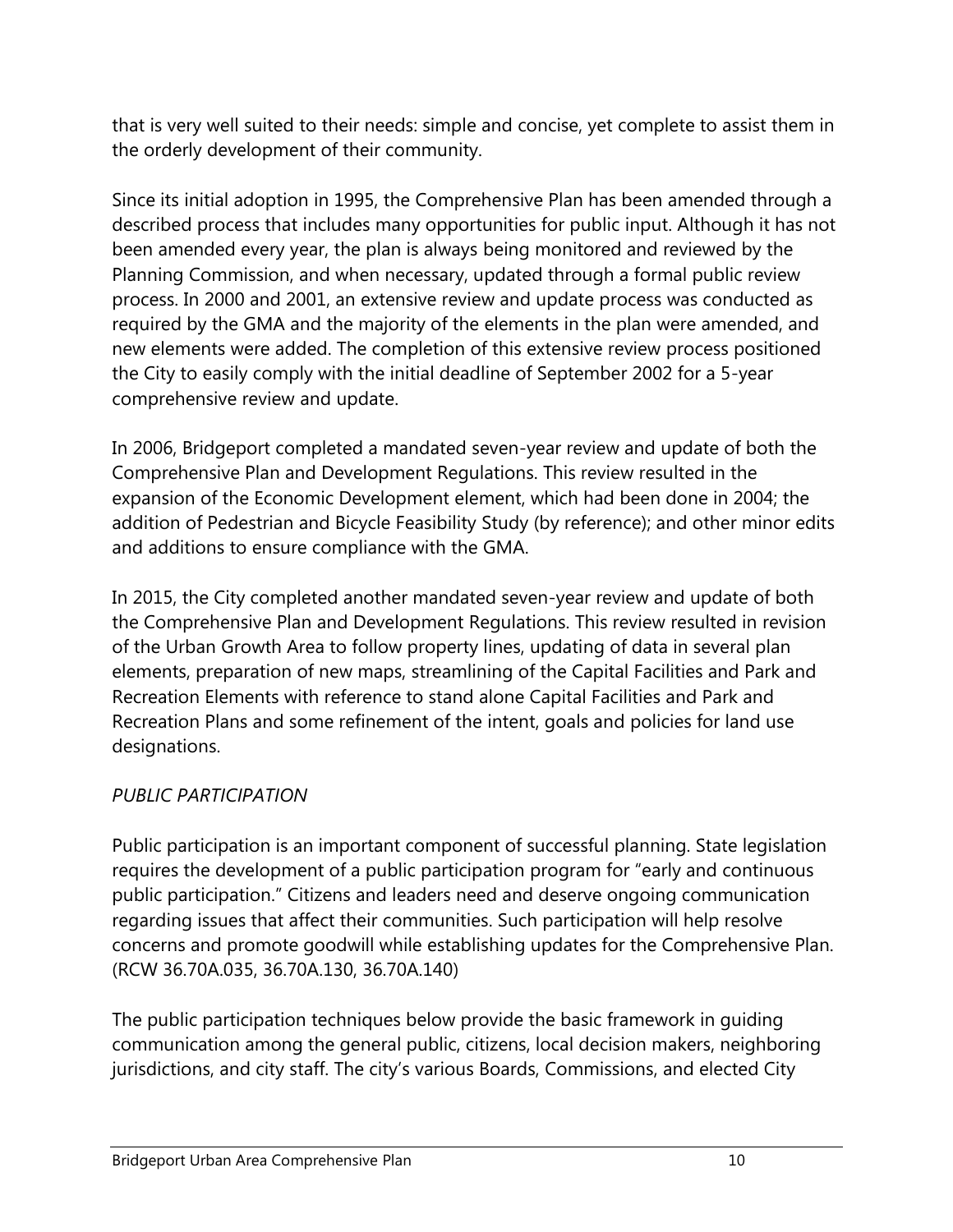Council may use portions or all of the suggested techniques to guide involvement to fit the community's best interest while maintaining State requirements.

## Framework of Participation

The procedures follow requirements of RCW 36.70A.140, providing for a broad "dissemination of proposals and alternatives" along with:

- Opportunity for written comment
- Public meetings—with effective notice and open discussions
- Information services
- Consideration of and response to public comments

# Types of Participation

Citizen participation can be comprised of multiple formats. Every community should choose elements that will promote the public's maximum knowledge of proposed changes and participation in the process. Contact information should be listed on all participation documents.

#### NOTICE\_\_\_\_\_\_\_\_\_\_\_\_\_\_\_\_\_\_\_\_\_\_\_\_\_\_\_\_\_\_\_\_\_\_\_\_\_\_\_\_\_\_\_\_\_\_\_\_\_\_\_\_\_\_\_\_\_\_\_\_\_\_\_\_\_\_\_\_\_\_\_\_\_\_\_\_\_\_\_\_\_\_

- Newspaper legal notices and if possible special advertisement
- Postings at post office, library, and local grocery, as available
- Newsletters if available through the city's established activities
- Website notice when available through the city
- Direct mailing, if viable

#### MEETINGS\_\_\_\_\_\_\_\_\_\_\_\_\_\_\_\_\_\_\_\_\_\_\_\_\_\_\_\_\_\_\_\_\_\_\_\_\_\_\_\_\_\_\_\_\_\_\_\_\_\_\_\_\_\_\_\_\_\_\_\_\_\_\_\_\_\_\_\_\_\_\_\_\_\_\_\_\_\_\_\_\_

- Council and Planning, preferably a joint meeting with time for an open discussion
- Public Hearings, maybe held during Council or Planning meetings
- Open House or workshops with clear proposals and open discussion

# WRITTEN COMMENT

- Survey on desires and or proposed changes
- Ongoing—all notices and meetings should have information inviting written comment along with where such comments should be sent and a deadline for receiving

# FOLLOW UP

 Comments and ideas should be used throughout the process to shape the Comprehensive Plan updates and process. This may require additional meetings to fully secure adequate public participation or as new proposals are considered.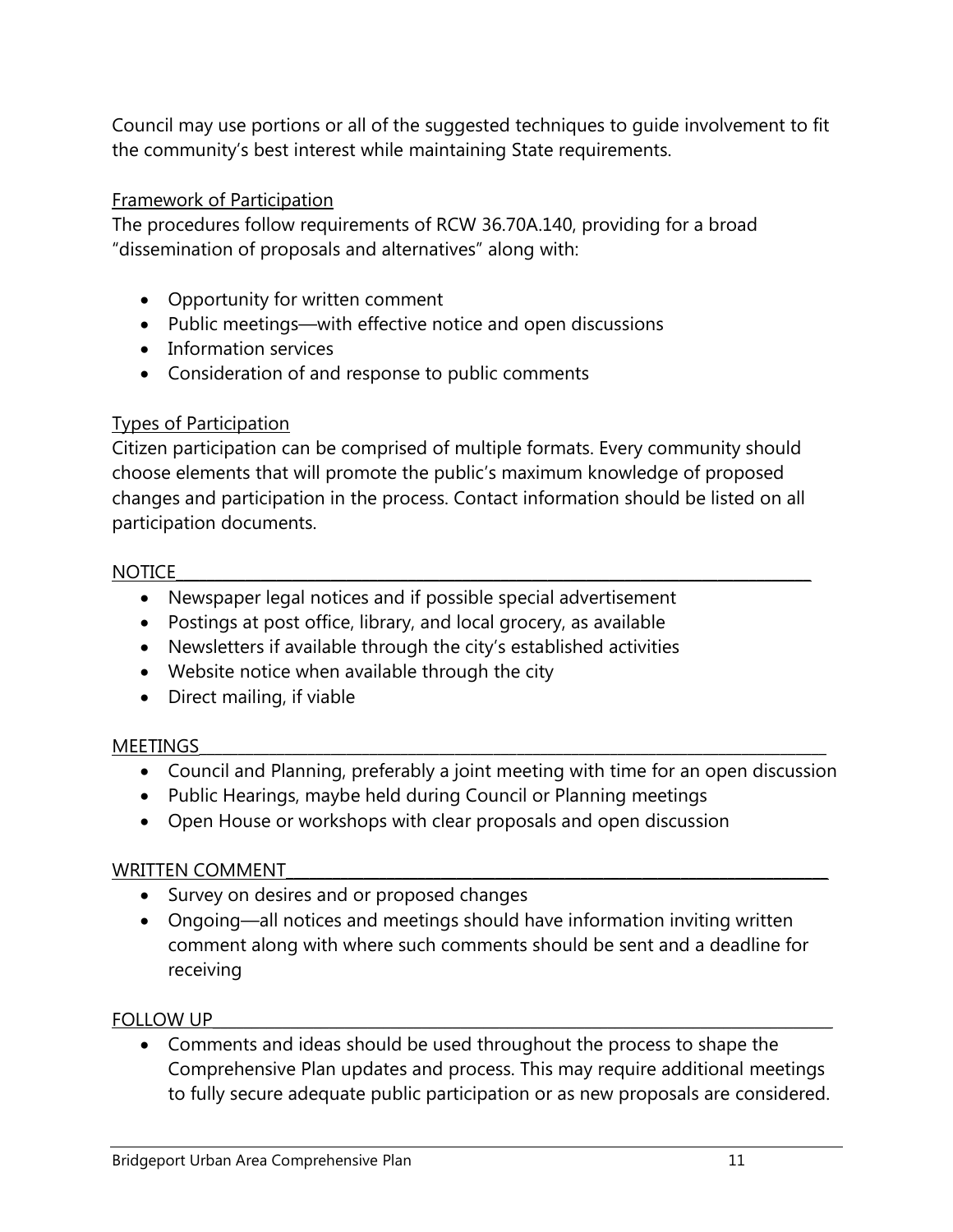# ADDITIONAL FORMATS TO BE CONSIDERED IF VIABLE

 Public workshops, public hearings, youth workshops, public service messages, advisory committee, school programs, etc.

# ESSENTIAL PUBLIC FACILITIES

It is recognized that some land use facilities are difficult to place within the community. These include "essential public facilities" as defined by (RCW 36.70A.200(1)). They include airports, education facilities, solid waste facilities, group homes, etc. When an EPF is identified by the Office of Financial Management as necessary within the city jurisdiction the suggested process for siting such a facility under WAC 365-195-340 shall be used in conjunction with County-wide Plan Policies.

# **AMENDMENTS**

Amendments to the Comprehensive Plan can occur only once a year, except under specific allowances, such as cases of emergency or as ordered by the Growth Management Hearing Board or other court. Emergency is defined as a threat to public health, safety and welfare. All amendments should follow the initial adoption process with early and continuous public participation.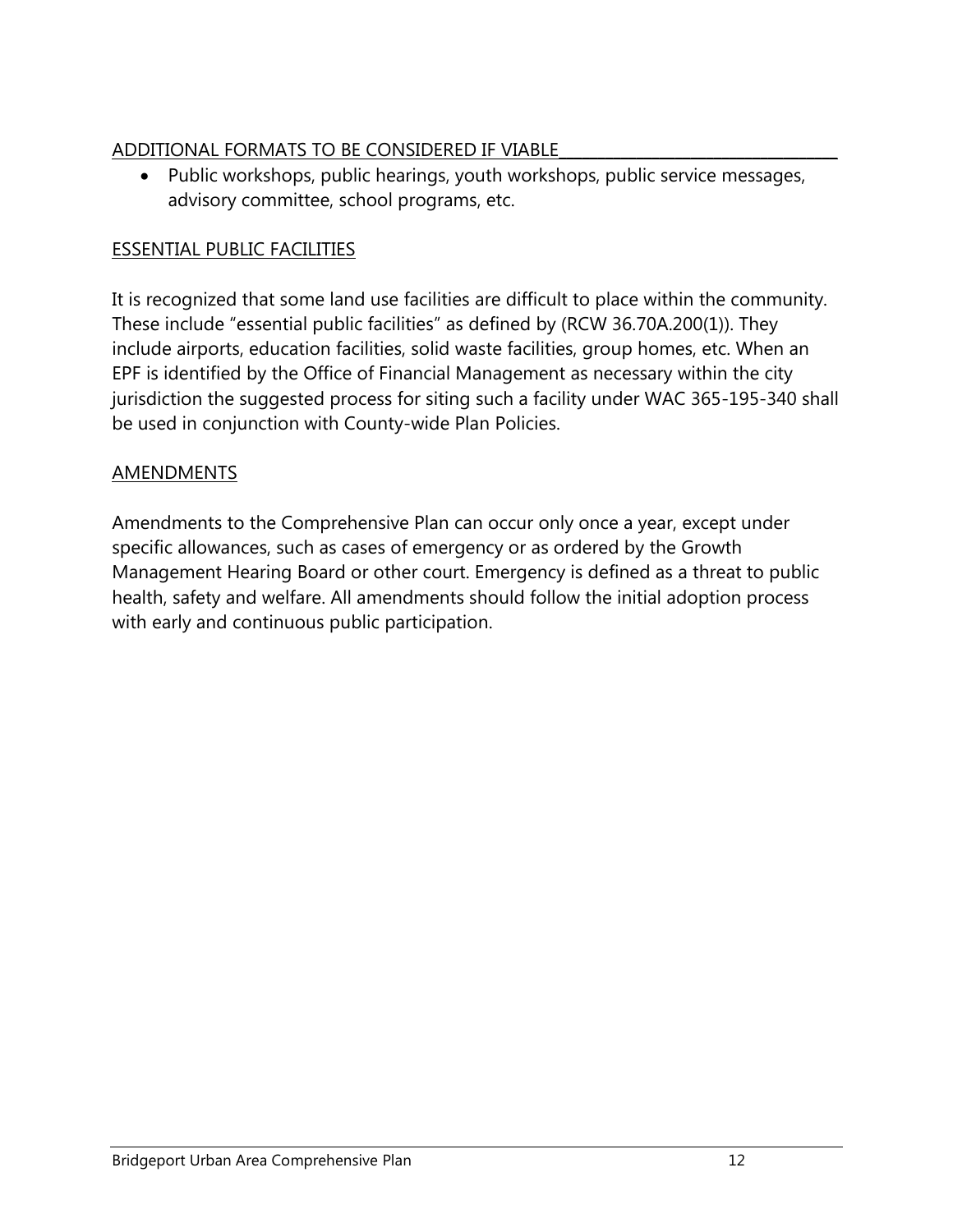# **BACKGROUND INFORMATION**

# *LAND USE*

Bridgeport is a small community located in the northern part of Douglas County in Sections 10, 14, 15, 22 and 23 in Township 30 North, Range 25 East, W.M. The community is located on relatively flat terrain. However, the southern portion of the community is bound by relatively steep slopes leading up to the Waterville Plateau. Additionally, the embankments adjacent to the Columbia River are quite steep and in many areas are at least 30 feet above the elevation of the Columbia River. Map LU2 in the Map Appendix depicts the city limits and urban growth area.

Because of the large fluctuation in population due to the construction and initial operation of Chief Joseph Dam, Bridgeport looks like a town that was at one time considerably larger. There are a large number of vacant lots as well as lots with foundations and older structures that have not been removed. Some buildings are run down and do not meet building codes. The business district is spread over a large distance with very little continuity or singular identity. Today the city is faced with problems related to the historical construction of Chief Joseph Dam, as well as large fluctuations in people working in the fruit industry. An example of these fluctuations is the decade from 1990 to 2000. In the early 1990s, Bridgeport experienced high population growth as large increases in the number of acres planted to orchards occurred. However, in the late 1990s, drought conditions, water rights issues, the listing of several fish species under the Federal Endangered Species Act as well as market conditions resulted in severe economic downturns for both orchards and packing/storage facilities, and large numbers of acres were taken out of production. This trend has reversed somewhat as large areas have been replanted or planted over the past decade and processing and storage facilities, primarily in Brewster, have expanded.

The Existing Land Use Map (See Appendix H, Map LU3), as well as Table 1, illustrate the distribution of land uses throughout the community based on the DORCODE (See Appendix A) assigned by the Douglas County Assessor in compliance with WAC 458-53- 030.

The "Residential" category includes DORCODEs 11 through 19. DORCODE 11 represents single-family dwelling units, 12 represents 2–4 dwelling units, 13 five or more dwelling units, 14 condominiums, 15 manufactured home parks, 16 motels/hotel, 17 institutional housing, and 19 seasonal or vacation homes. However, it is important to note that a number of the parcels designated for commercial uses are actually being utilized exclusively for residential purposes, including single and multi-family uses. Table 1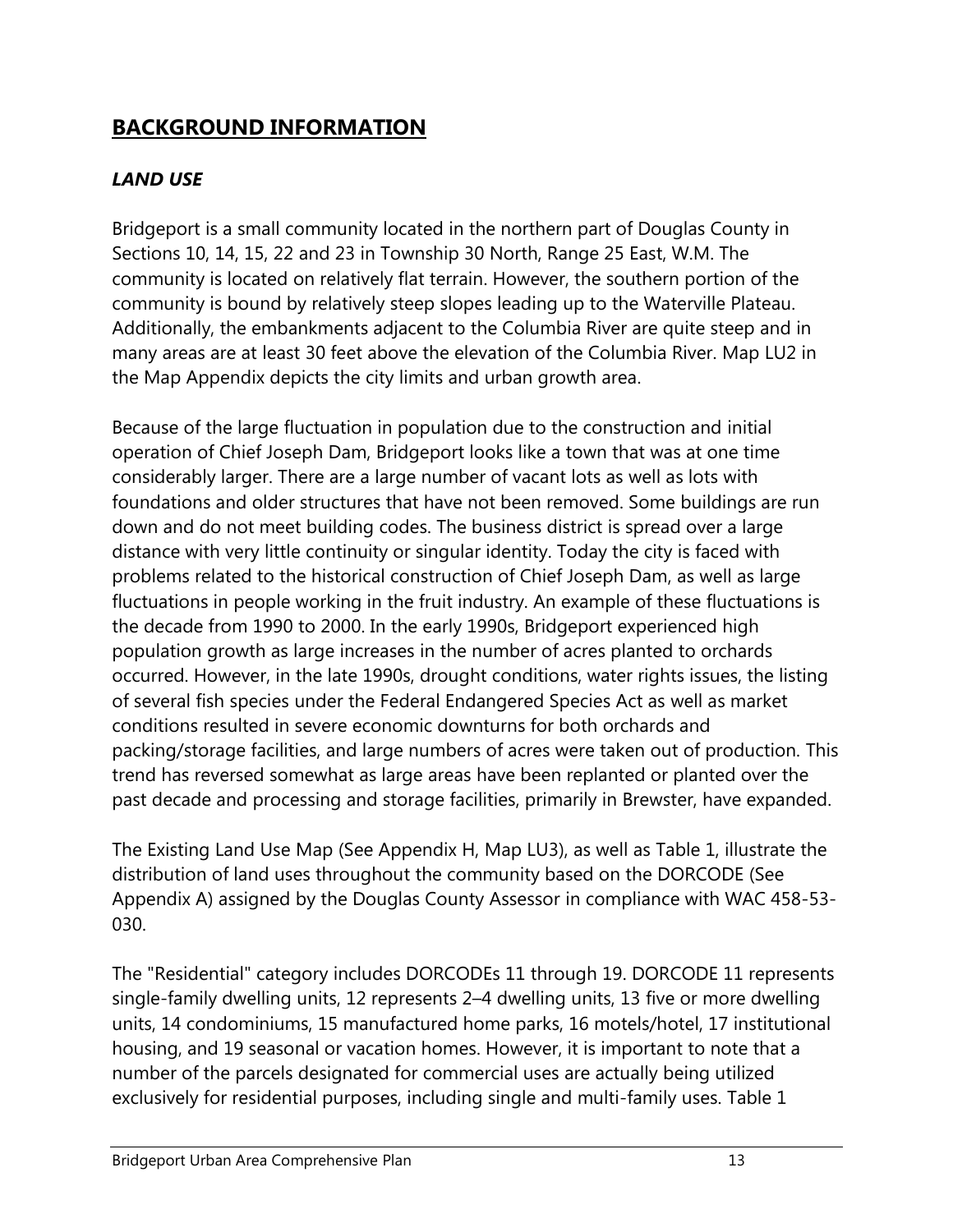includes DORCODEs 11 and 19 as Single-Family Residential, 12, 13 and 17 as Multi-Family residential, 15 as Manufactured Home Parks, and 18 as Residential Other, a category that represents residential uses of commercial structures and structures accessory to residential uses, and includes 16 as Commercial uses.

The DORCODE system uses numbers 21 through 39 for various manufacturing oriented land uses. Parcels with these DORCODEs are listed as Manufacturing in Table 1. DORCODEs 41 through 49 include land uses related to transportation, communication and utilities and are listed in Table 1 as Utilities. There are currently no lands being used for industrial activities within the Bridgeport Urban Growth Area.

Commercial uses include DORCODEs 50 through 59 which represent "trade" oriented land uses and DORCODEs 61 through 69 "services" oriented land uses. Table 1 includes all uses codes with 50 through 69 and 16 as Commercial. The data in Table 1 under the heading of Commercial, only includes non-publically owned parcels. Parcels owned by public entities with these DORCODEs are included under the Public heading. The commercial lands are located primarily along the Highway 173 corridor running through the community, including two "pockets" of concentrated commercial uses connected by a few, sporadically located commercial activities. This corridor connecting the two commercial areas is where a majority of the commercial lands being used exclusively for residential purposes are located.

The next series of DORCODEs, 71 through 79 represent cultural, entertainment and recreational land uses and are applied to both public and private uses. The data in Table 1 under the heading of Cultural, only includes non-publically owned parcels. Parcels owned by public entities with these DORCODEs are included under the Public heading.

The final two series of DORCODEs include 81 through 89, resource production and extraction and 91 through 99, undeveloped. Table 1 includes parcels with DORCODEs 81 through 89 under the Agriculture heading and 91 through 99 as Undeveloped. The data in Table 1 under the Agriculture and Undeveloped headings only include non-publically owned parcels. Parcels owned by public entities with these DORCODEs are included under the Public heading.

Included in the "Public" classification are all of the parks, schools, play fields, water, and federal, state, county and city-owned facilities and land, except road rights-of-way, including parcels with DORCODEs showing residential, commercial or other uses. Both the lands around the Chief Joseph Dam and property owned by the Douglas County PUD that is below the project boundary were included in this category, even though a large amount of these areas are currently not in any specific use.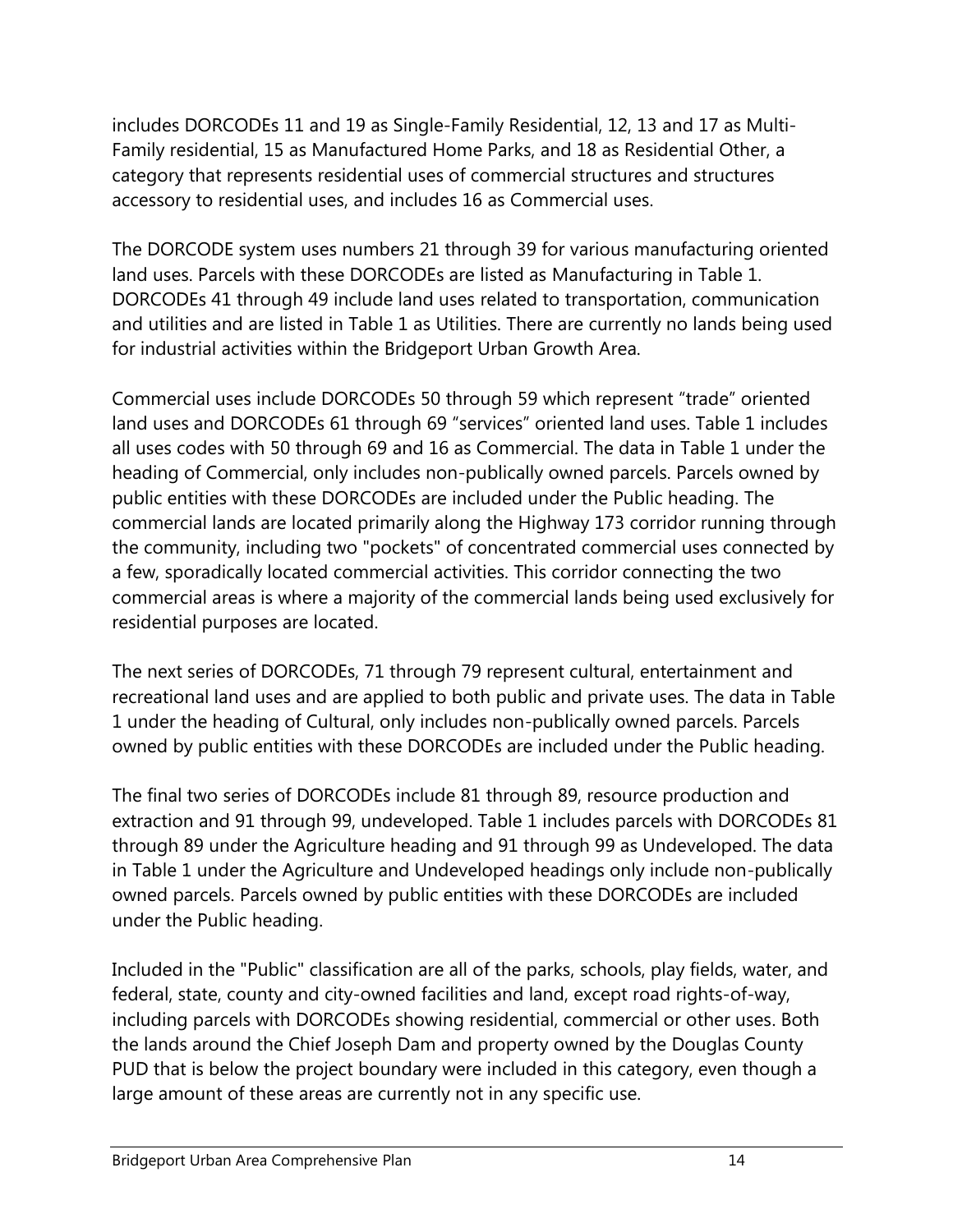The number of acres identified for Right-of-Way was calculated by subtracting the parcel-based land use inventory number from the overall land located within the UGA.

Based on the existing pattern of uses as well as population projections and capital facility and utility capacities, an Urban Growth Area was initially established in the 1990s that encompassed land expected to adequately accommodate expected growth within a planning horizon of 20+ years, to 2015. The original UGA generally followed the 1000' topographical contour interval, including all of the Cornehl Addition, except where the existing city limits falls outside of that; and, except from the southeast rim of the deep ravine located southeast of the city limits adjacent to HWY 17 where it followed the 1020 contour interval.

As a result of the 2006 planning process and significant additional technical and mapping information, a revised UGA was identified to accommodate updated population projections to the year 2022. The UGA was changed along the southerly boundary to reflect parcel boundaries and property ownerships. The overall total land area added was minimal (approximately 56 acres), and much of it is encumbered by steep slopes and rocky ground. On the easterly edge of the UGA, land owned by the US Army Corps of Engineers (ACOE) was added to recognize that public services (water) exist in that area, and to facilitate cooperation between ACOE and the City when it comes to land use issues. This land is designated as "public," which is a continuation of an existing public designation.

The 2015 update of the plan resulted in a refinement of the UGA to reflect parcel ownership and inclusion of additional ACOE property.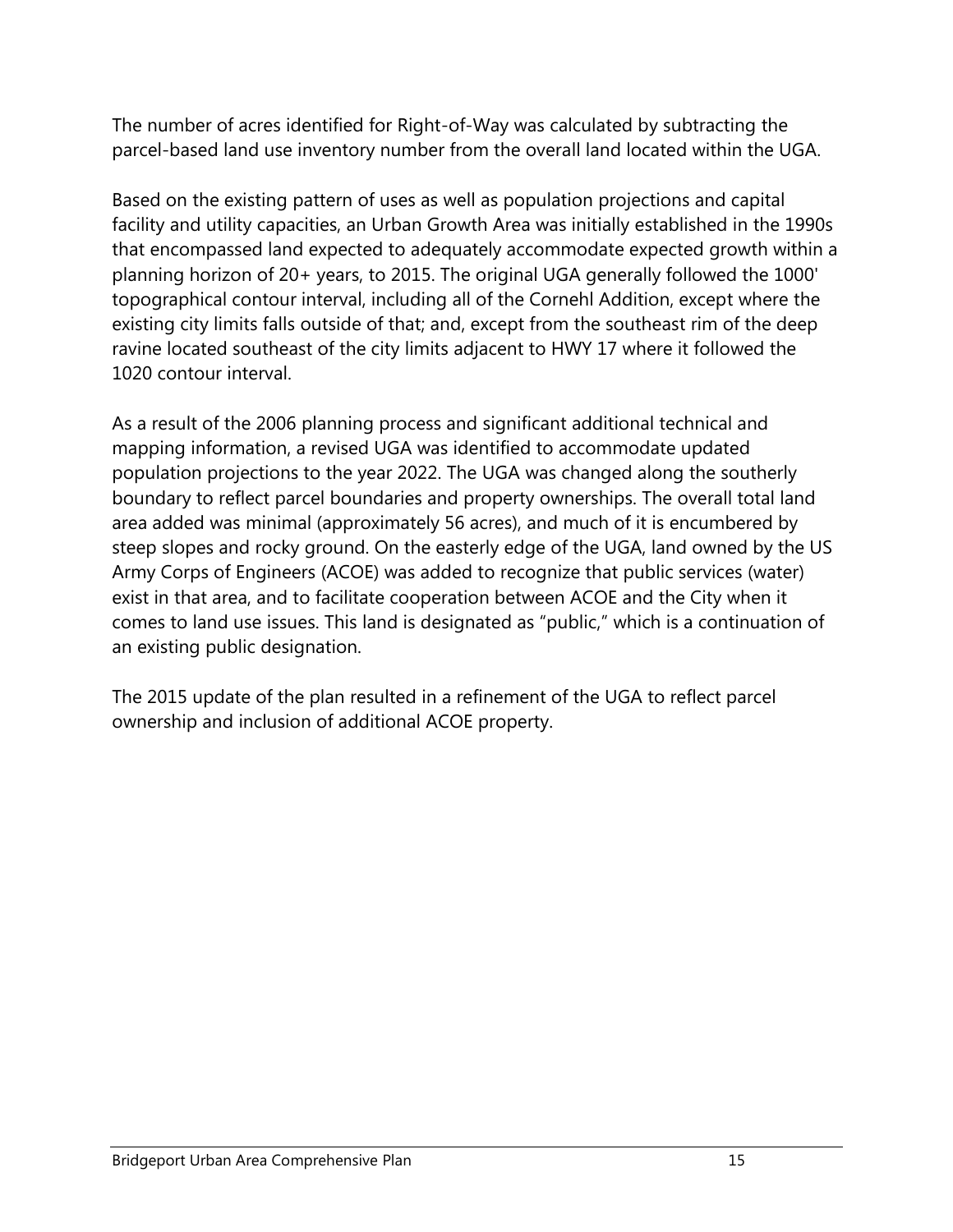#### **TABLE 1. EXISTING LAND USE – 2014**

|                                        | <b>OVERALL (CITY and UGA)</b> |                    |                         | <b>CITY</b>      |                |                    |                         | <b>UGA</b>       |              |                    |                         |                  |
|----------------------------------------|-------------------------------|--------------------|-------------------------|------------------|----------------|--------------------|-------------------------|------------------|--------------|--------------------|-------------------------|------------------|
| <b>Current Land</b><br><b>Use Type</b> |                               |                    |                         |                  |                |                    |                         |                  |              |                    |                         |                  |
|                                        | Parcels                       | % of Total Parcels | <b>Calculated Acres</b> | % of Total Acres | Parcels        | % of Total Parcels | <b>Calculated Acres</b> | % of Total Acres | Parcels      | % of Total Parcels | <b>Calculated Acres</b> | % of Total Acres |
| Single-Family<br>Residential           | 463                           | 46.44              | 152.79                  | 12.82            | 454            | 48.30              | 142.76                  | 27.49            | 9            | 15.79              | 10.03                   | 1.49             |
| Multi-Family<br>Residential            | 18                            | 1.81               | 6.92                    | 0.58             | 18             | 1.91               | 6.92                    | 1.33             | $\mathbf 0$  | $\mathbf 0$        | $\mathbf 0$             | $\mathbf{0}$     |
| Manufactured<br>Home Parks             | $\overline{7}$                | 0.70               | 10.14                   | 0.85             | $\overline{7}$ | 0.74               | 10.14                   | 1.95             | 0            | $\mathbf 0$        | $\mathbf 0$             | $\mathbf 0$      |
| Residential -<br>Other                 | 56                            | 5.62               | 16.17                   | 1.36             | 55             | 5.85               | 15.77                   | 3.04             | 1            | 1.75               | 0.4                     | 0.06             |
| Manufacturing                          | $\mathbf 0$                   | $\mathbf 0$        | $\overline{0}$          | 0                | $\mathbf 0$    | 0                  | $\mathbf 0$             | $\overline{0}$   | 0            | $\mathbf 0$        | $\mathbf 0$             | $\overline{0}$   |
| <b>Utilities</b>                       | 6                             | 0.60               | 9.41                    | 0.79             | 5              | 0.53               | 6.47                    | 1.25             | $\mathbf{1}$ | 1.75               | 2.94                    | 0.44             |
| Commercial                             | 39                            | 3.91               | 8.18                    | 0.69             | 39             | 4.15               | 8.18                    | 1.58             | $\mathbf 0$  | $\mathbf 0$        | $\mathbf 0$             | $\overline{0}$   |
| Cultural                               | 5                             | 0.50               | 0.48                    | 0.04             | 5              | 0.53               | 0.48                    | 0.09             | 0            | $\mathbf 0$        | $\mathbf 0$             | $\mathbf{0}$     |
| Agriculture                            | 33                            | 3.31               | 413.89                  | 34.72            | 14             | 1.49               | 131.57                  | 25.34            | 19           | 33.33              | 282.32                  | 41.96            |
| Undeveloped                            | 265                           | 26.58              | 126.45                  | 10.61            | 247            | 26.28              | 104.48                  | 20.12            | 18           | 31.58              | 21.97                   | 3.27             |
| Public Use                             | 105                           | 10.53              | 447.77                  | 37.56            | 96             | 10.21              | 92.55                   | 17.82            | 9            | 15.79              | 355.22                  | 52.79            |
| <b>TOTAL (Parcels,</b><br>Acres)       | 997                           | 100.00%            | 1192.2<br>$\mathbf 0$   | 100.00%          | 940            | 100.00%            | 519.32                  | 100.00%          | 57           | 100.00%            | 672.88                  | 100.00%          |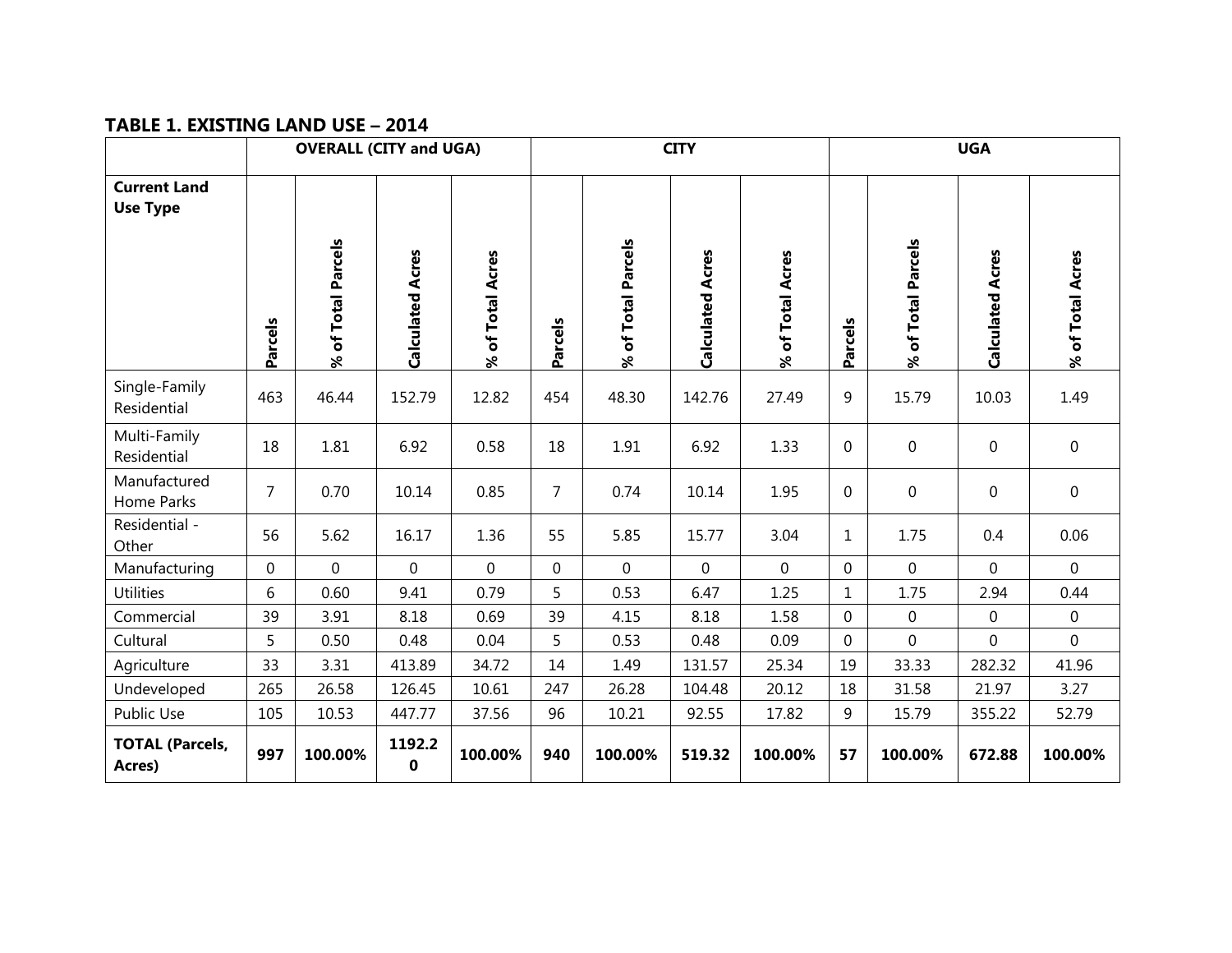The following assumptions were developed during the original comprehensive planning process and have been used in this and previous updates. These assumptions also helped to determine the location of the revised Urban Growth Area, as well as the distribution of land uses and the density limitations in the different residential designations.

- 1. Only average economic conditions were considered, as opposed to trying to predict the timing of any potential business cycles.
- 2. General lifestyles and living patterns will continue for the anticipated planning horizon of 20+ years, to the year 2037.
- 3. Current trends in orchard production will level out and the projected population increase is also expected to be maintained as workers are needed to work in the orchards, processing facilities, and warehouses. Additionally, a portion of the farm worker population has taken up permanent residence in the community, as opposed to only remaining in the community on a temporary basis. However, there continues to be a large influx of seasonal workers attracted to the area with a significant number residing in labor camps on the Okanogan County side of the Columbia River.
- 4. Overall density within the community is expected to continue at 2.6 units per acre.
- 5. It is expected that the areas within the city limits that are already platted will develop before those areas in the unincorporated UGA.
- 6. It is expected that existing agricultural lands will develop at a slower rate than vacant lands because of the economic value of the agricultural operations.
- 7. 2010 US Census figures found a household size (3.58) and vacancy rate (18.1%) are expected to remain relatively stable.
- 8. The percentage of land devoted to right-of-way needs will remain the same (21%) because the majority of the land base has already been subdivided.
- 9. It is not anticipated that any land owned by public entities will be available for residential development in the future.

# *POPULATION*

The official 2010 US Census count for Bridgeport was 2409, up from 2059 in 2000. These figures show a gain of nearly 400 people from the 1498 counted in the 1990 Census (previous planning efforts established that the 1990 US Census had under-counted the population for Bridgeport). Of that population, 1261 are male and 1148 are female. The age brackets with the highest population are the 35 to 49 age group, with 415, while the smallest age bracket is the 20 to 24 with 187 people. The median age for the Bridgeport 2010 County Census Division is 25.6 years, with 1509 people 18 years or older. 1848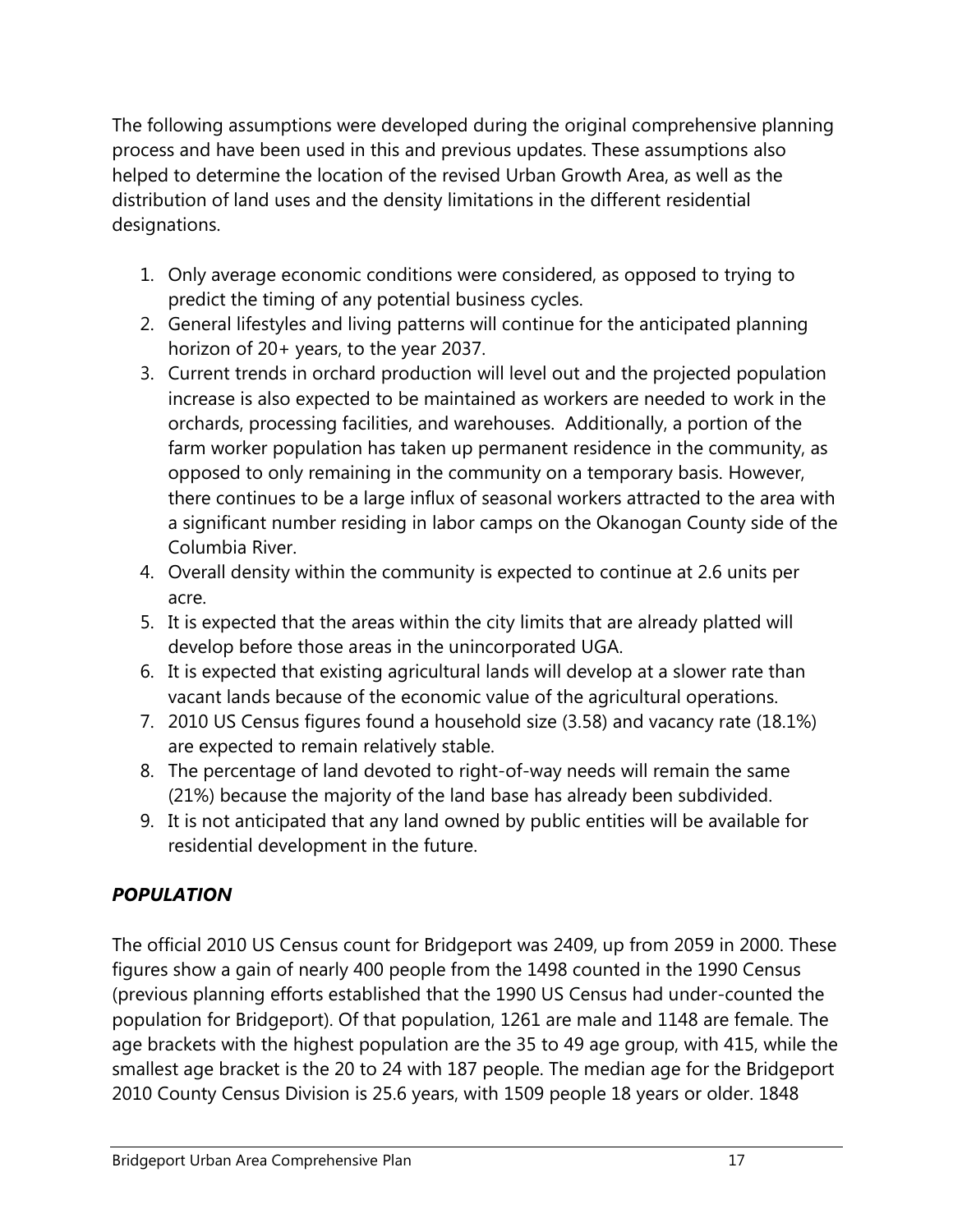people, or 76.7%, identified themselves as being Hispanic or Latino (of any race), and 1650 people, 68.5%, indicated they speak a language other than English at home. The median household income for Bridgeport is \$36,563 which compares to the Douglas County median household income of \$51,908. Of the occupied housing units in the community, 54.5% were owner-occupied and 45.5% were renter-occupied with 9.7% of the total housing units (745) listed as unoccupied. The same approximate percentages for Douglas County are 70%, 30.0%, and 13.8%, respectively.

Expected population growth for the Bridgeport Urban Growth Area, as well as for the rest of Douglas County and its cities, can be seen in Table 2 below. The Growth Management Act requires that the designated urban growth area must include areas and densities sufficient to accommodate the urban growth projected to occur in the County for the next 20 years according to population projections developed by the State Office of Financial Management (OFM). The numbers provided in Table 2 reflect the outcome of the county's update of the County-wide plan during 2015 where the 2010 US Census and the updated OFM projections were allocated to the urban and rural areas of Douglas County.

Population analysis and forecasting was conducted using various methods. The guiding principles for allocating future population are historical growth trends, adopted countywide planning policies found in the *"Douglas County Regional Policy Plan (as amended)"*  and the supply of vacant, buildable land within each community. The technical methods used were both trend extrapolation and shares of the overall county population, adjusted for availability of land for development. The 2014 OFM county forecast was used as the control. A considerable amount of qualitative information and future assumptions on the economy, demographics and land capacity were brought into the urban area forecasting.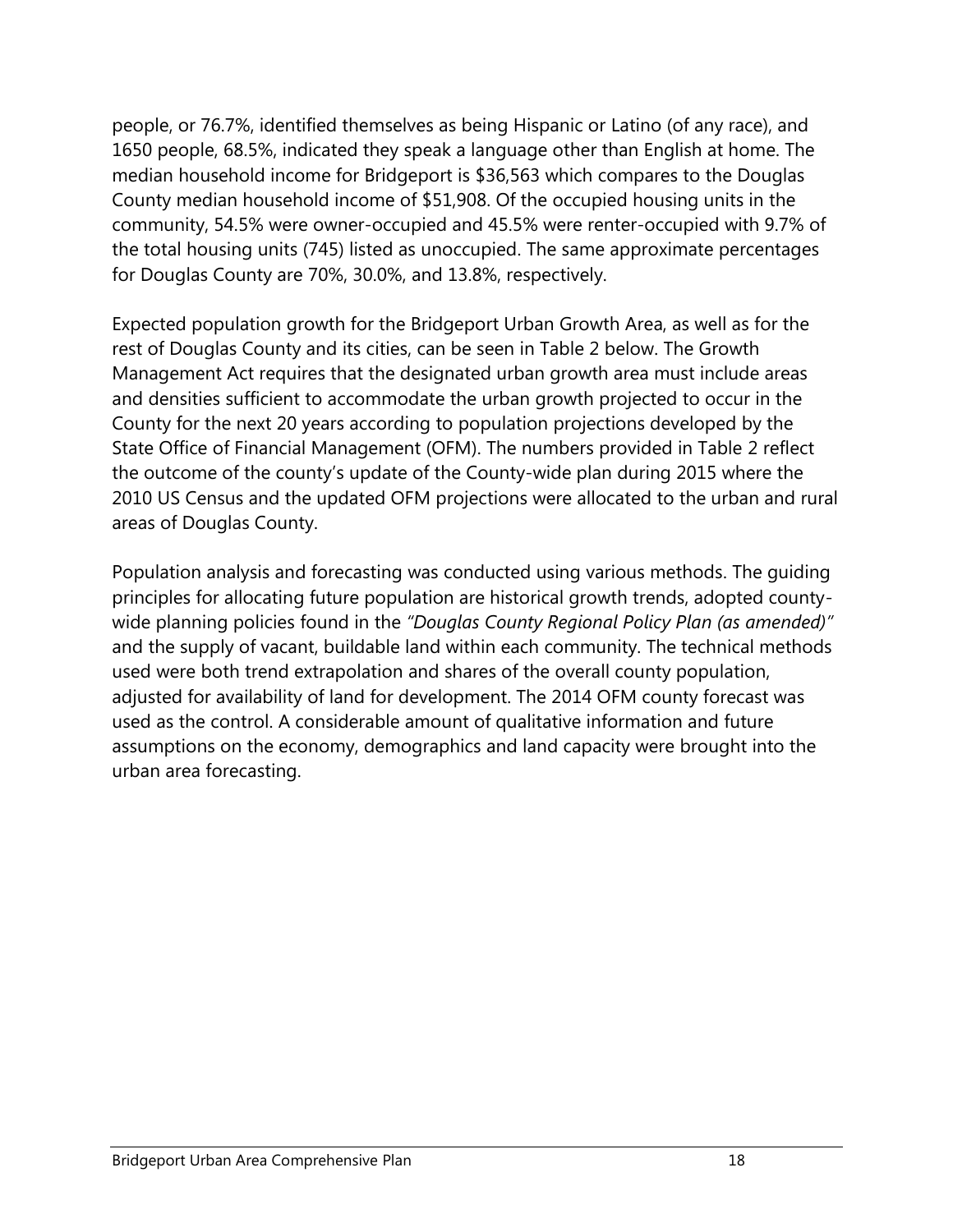| ЛРLL 4. І VI ОLЛ І 1971 І ПОЈЕСТІОНУ |                   |                   | $2010$ and $0411$ |                   |                   |                   |
|--------------------------------------|-------------------|-------------------|-------------------|-------------------|-------------------|-------------------|
| 2010-2030                            | 2010              | 2015              | 2020              | 2025              | 2030              | 2035              |
| <b>Douglas County</b>                | <b>Population</b> | <b>Population</b> | <b>Population</b> | <b>Population</b> | <b>Population</b> | <b>Population</b> |
| <b>Population</b>                    | per 2010 US       | <b>Projection</b> | <b>Projection</b> | <b>Projection</b> | <b>Projection</b> | <b>Projection</b> |
| <b>Projection</b>                    | <b>Census</b>     |                   |                   |                   |                   |                   |
| Douglas County                       | 38,431            | 44,127            | 49,824            | 55,520            | 61,216            |                   |
| Total                                |                   |                   |                   |                   |                   |                   |
| <b>Rural Areas</b>                   | 6973              | 7,471             | 7,968             | 8,466             | 8,964             | 9,462             |
| Urban Areas                          | 31,458            | 33,725            | 35,993            | 38,260            | 40,527            | 42,795            |
| East Wenatchee                       | 26,221            | 28,212            | 30,203            | 32,193            | 34,184            | 36,175            |
| <b>Bridgeport</b>                    | 2430              | 2,596             | 2,762             | 2,928             | 3,094             | 3,260             |
| Coulee Dam                           | 187               | 190               | 193               | 195               | 198               | 201               |
| Mansfield                            | 332               | 336               | 340               | 344               | 349               | 353               |
| Rock Island                          | 1,143             | 1,212             | 1,218             | 1,350             | 1,420             | 1,489             |
| Waterville                           | 1,145             | 1,180             | 1,214             | 1,249             | 1,283             | 1,318             |

#### **TABLE 2. POPULATION PROJECTIONS – 2010 through 2035 1**

# *HOUSING*

Based on the land use inventory based on DORCODEs and the 2010 US Census, the total number of housing units in Bridgeport is 745, a breakdown of which is shown in Table 3 below.

| <b>Type</b>              | <b>Number</b> | <b>Percent</b> |
|--------------------------|---------------|----------------|
| Single Family            | 223           | 30%            |
| Manufactured/Mobile Home | 163           | 22%            |
| Manufactured Home Park   | 168           | 23%            |
| Multi Family             | 135           | 18%            |
| Other                    | 56            | 5%             |
| Total                    | 745           | 100%           |

**TABLE 3. EXISTING HOUSING UNITS**

The "Other" category was used to categorize housing units that are found in buildings that were not originally built for residential purposes. During the building boom associated with construction of Chief Joseph Dam, there were a large number of commercial businesses within the City of Bridgeport. However, since that time, the number of commercial enterprises has substantially decreased, and many of the older commercial buildings have been converted to residential use. In conducting the background analysis for this comprehensive plan, it was determined that tracking those

 $\overline{a}$ <sup>1</sup> - Source – Douglas County 5/16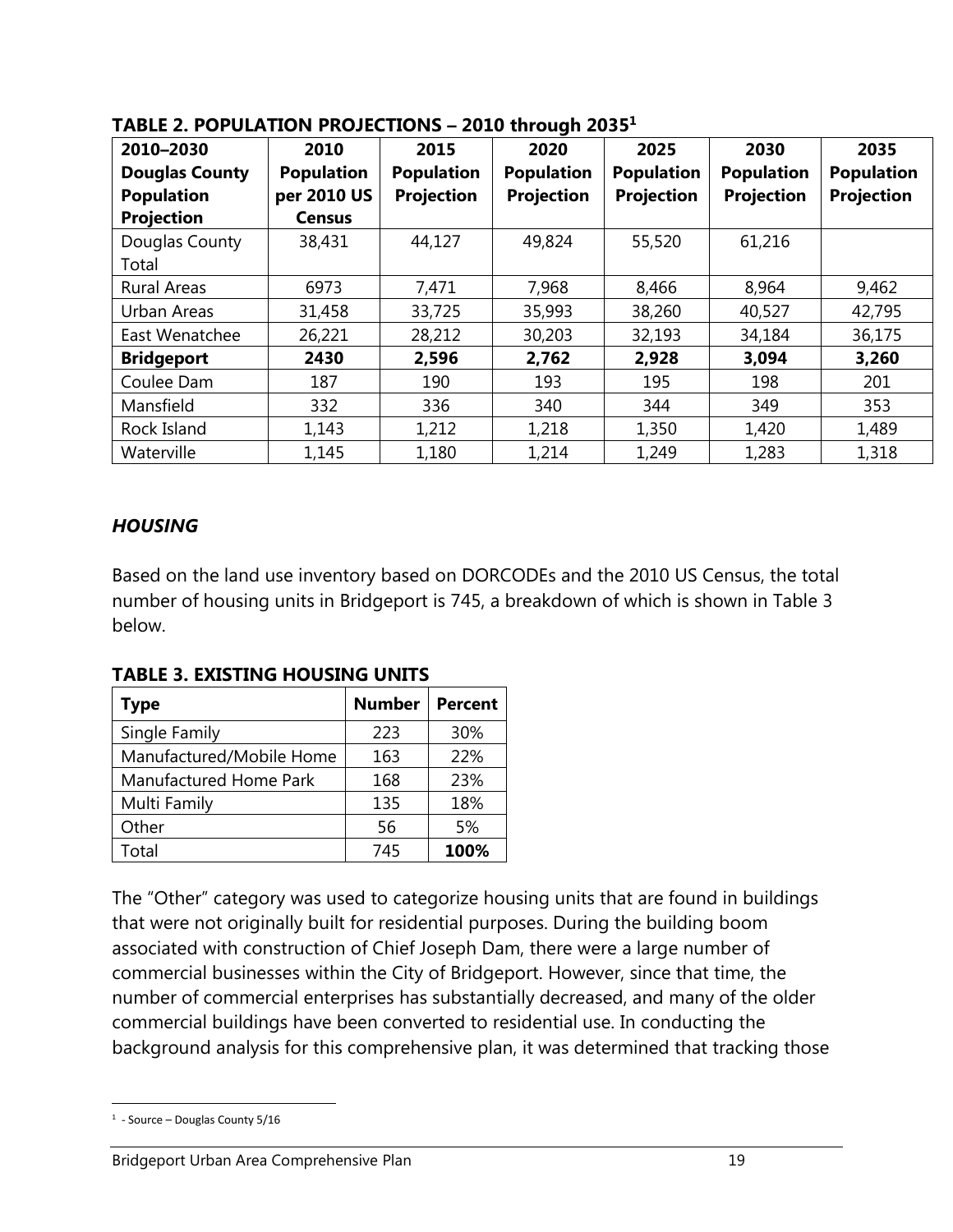units independently of "typical" housing units was important, and therefore the "Other" category was implemented.

Bridgeport's existing ratio of single family to multi-family residential units is approximately 52% to 41%. The "other" units account for 5% of the housing stock. In calculating these percentages, the manufactured home parks were considered multi family, whereas the manufactured homes on individual lots were considered single family.

# *CAPITAL FACILITIES & UTILITIES*

Bridgeport is a code city with a mayor-council form of government, as well as a Planning Commission. Meeting dates for the Council are the third Wednesday of every month, while the Planning Commission meets the first Thursday. In addition to the five-member council and mayor, there is a Clerk-Treasurer and a Deputy Clerk, a Public Works Superintendent, a Wastewater Operator, and 2 laborers, all of which are full-time positions. There are numerous part-time positions and/or contracted services that the City is responsible for paying, including staff for the swimming pool, municipal court services, legal counsel, animal control, planning services, building inspections, and code enforcement. There are 4 parks within the City limits that encompass approximately 15 acres. These parks, as well as the City Hall, shop, recycle center, wastewater treatment plant, animal control shelter, and the cemetery are owned and operated by the City. Emergency services consist of a 12-member volunteer fire department and trained E.M.T. and First Response personnel. Police protection is provided through a contract with the Douglas County Sheriff's Department.

Bridgeport operates and maintains both water and sewer systems. The water system consists of three wells and a series of distribution mains ranging in size from 4" to 12", with the majority of lines being 6". The sewer system utilizes pipe ranging from 6" and 15" leading to a treatment system that is an oxidation ditch which is a type of extended aeration activated sludge plant. The City Hall building houses the library, fire and ambulance department, and a District Court Room, satellite Sheriff's office as well as council chambers and offices for the City's administrative staff. Garbage pickup is provided through a contract with Zippy Disposal, and recycling facilities are available at the City Recycling Center. Electricity is provided through the Douglas County Public Utility District and land-line telephone service is provided by Frontier. A more detailed inventory and discussion of Bridgeport's facilities and services is contained in the Capital Facilities Plan.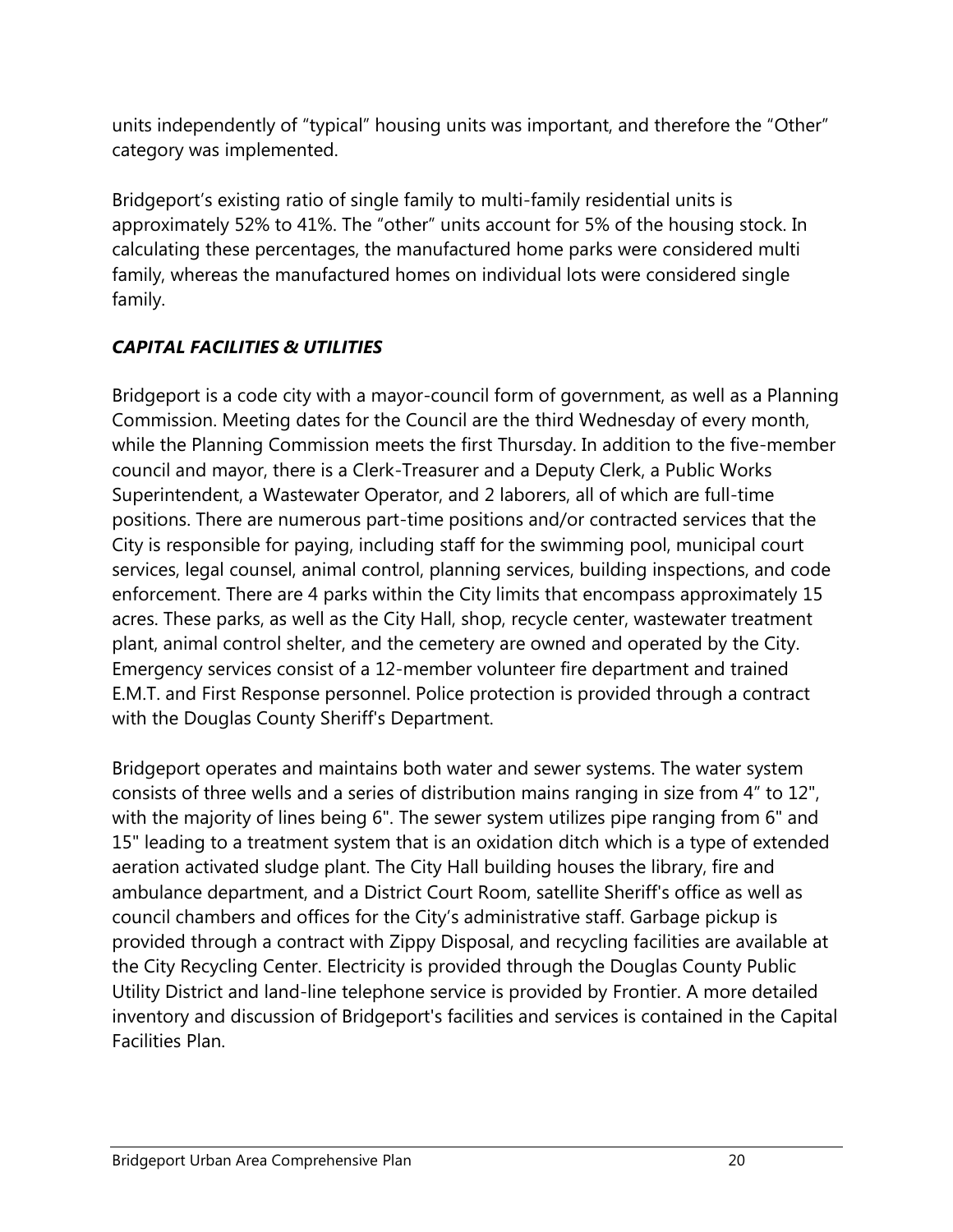## *TRANSPORTATION*

The existing circulation pattern in Bridgeport is oriented around two state highways that intersect at the southeast end of the city. State Route 173 connects Brewster to Bridgeport and passes through Bridgeport Bar. State Route 17 is located north of the Columbia River, crosses the bridge intersecting with SR 173 then heads south toward Leahy Junction and the Coulee Basin. There are approximately 10.5 miles of improved roadways within the community, although the actual rights-of-way encompass considerably more land than that figure would imply.

There is no regularly scheduled bus service within Bridgeport for the general public. The Quad City senior citizens and handicapped persons have a bus that provides seniors and the handicapped transportation to shopping, medical facilities, and other services in Oroville, Omak, and Brewster. There is one designated bicycle route within Bridgeport on Foster Creek Ave. from 17<sup>th</sup> Street to SR 17. There are few marked crossings for pedestrian traffic. Sidewalk installations have been a primary focus for the community over the last few years, resulting in additional safe pedestrian corridors that link the residential areas with the downtown area and school facilities. There is a more detailed discussion of the circulation system serving the community contained in the Transportation Element and Capital Facilities Plan.

# *ECONOMIC BASE*

 $\overline{a}$ 

In the Bridgeport area the primary, base economy is tied to agriculture, primarily tree fruit production, processing and storage, and government services. The largest employers in the area are agriculture, the US Army Corps of Engineers at Chief Joseph Dam and the Bridgeport School District. Additional government positions are found at the Douglas County Public Utility District, Douglas County District Court, Sheriff's Office, and Transportation and Land Services, the U.S. Post Office, as well as the City of Bridgeport, the Bonneville Power Administration and the Confederated Tribes of the Colville Reservation. Occupations of area residents are summarized below<sup>2</sup>.

<sup>&</sup>lt;sup>2</sup> - Data from US Census and shows how residents of Bridgeport are employed, not necessarily that the job is within the community.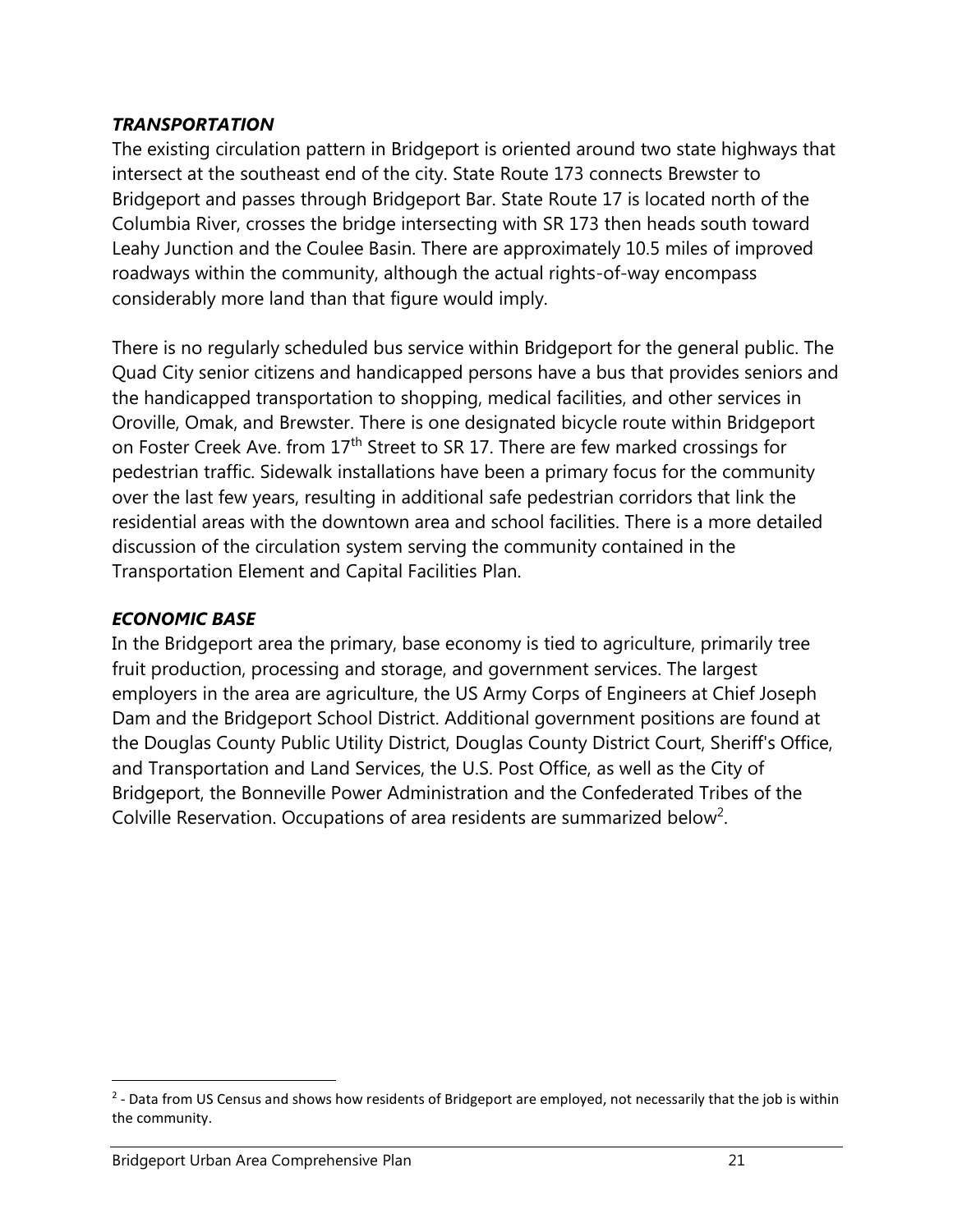| <b>Types of Occupations</b>                             | <b>Number Employed</b> | <b>Percent</b> |
|---------------------------------------------------------|------------------------|----------------|
| Agriculture, forestry, fishing/hunting, mining          | 622                    | 56.4           |
| Construction                                            | 26                     | 2.4            |
| Manufacturing                                           | 10                     | 0.9            |
| Wholesale                                               | 80                     | 7.3            |
| <b>Retail Trade</b>                                     | 33                     | 3.0            |
| Transportation, warehousing, utilities                  | 31                     | 2.8            |
| Professional, management, finance                       | 22                     | 2.0            |
| Information                                             | 6                      | 0.5            |
| Finance, insurance, real estate, and rental and leasing | 24                     | 2.2            |
| Education, health and social services                   | 118                    | 10.7           |
| Recreation, accommodation, food services                | 101                    | 9.2            |
| <b>Public Administration</b>                            | 7                      | 0.6            |
| Other                                                   | 23                     | 2.1            |
| Total                                                   | 1103                   | 100            |

## **TABLE 4. TYPES OF OCCUPATIONS – 2010 US CENSUS**

The businesses that are located in the downtown core include: Bridgeport Plaza Grocery Store, Kenya's Tacos, El Petate Steak House, El Puente, White Barn Basket Company, Coulee Dam Credit Union, Chief Joe Tavern, Martinez Video, Family Health Center, El Coral, M & F Coffee Shop, M & R Market, and Panaderia La Azteca. Near the intersection of Highways 173 and 17 on the southeast edge of town there is the Quik-E-Mart, Tri-River Mini-Storage, Bridgeport Liquor and Variety Store, The Black Bear Auto Body, Big River Laundry, Ali's Panaderia, and H&R Auto Repair. Other businesses are sporadically located along Highway 173 as it passes between the downtown core and the highway commercial area, as well as some scattered throughout the community including: CJ's Auto, Salon Enjoy, and Delfina's.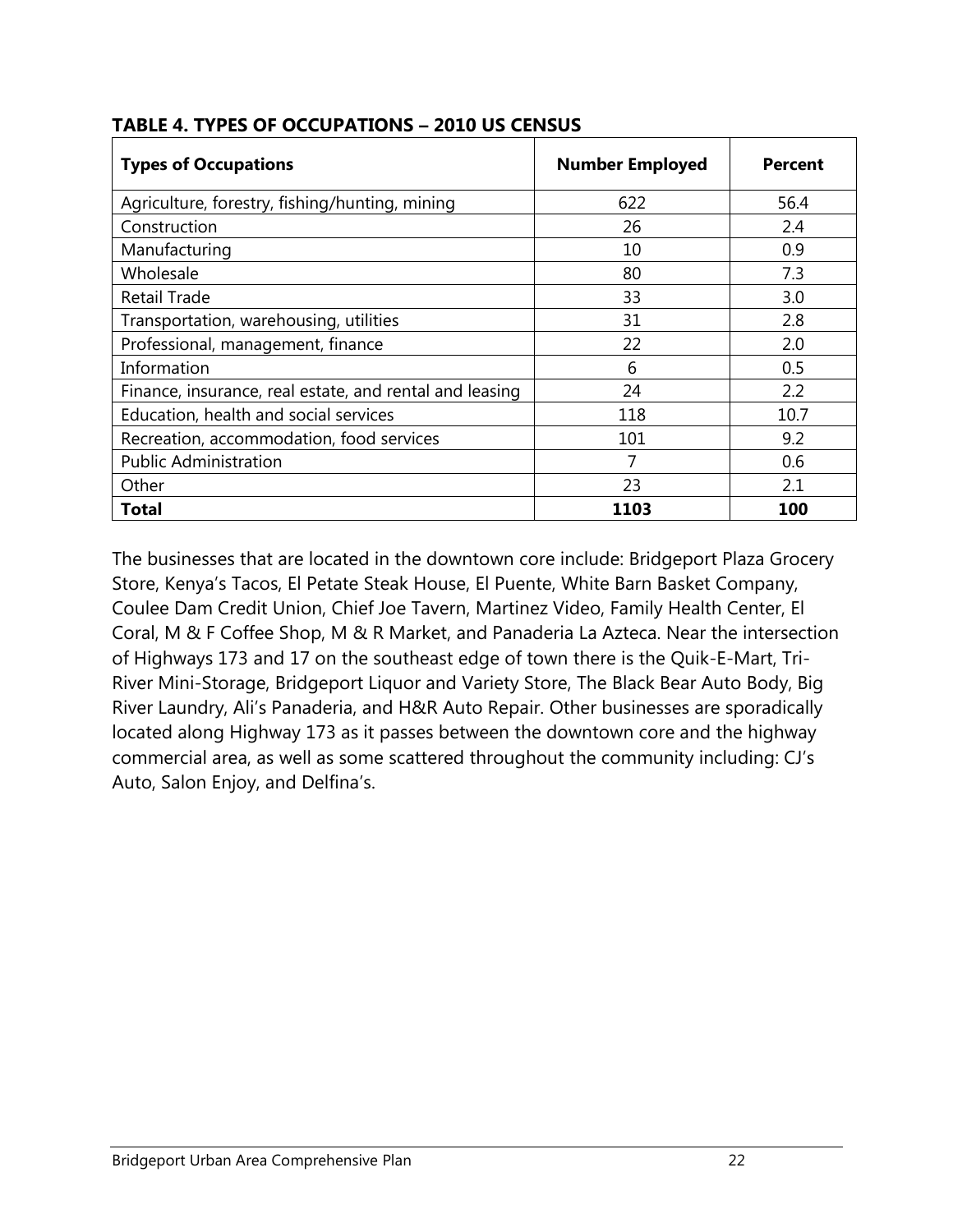# **LAND USE**

### *INTRODUCTION*

The Land Use Element of the Comprehensive Plan is intended to promote orderly community growth by providing for planned land use areas which consider environmental, economic and human factors. The Plan is designed to meet both the present and future needs of the community and to serve as a guide to decision makers when presented with options for developing and redeveloping Bridgeport's Urban Growth Area. This Element also helps retain the basic form and pattern of the community while creating opportunities for an orderly expansion of the community. In general, the Comprehensive Plan Land Use Designations Map (See Map LU4 in the Map Appendix) shows the locations of the land use categories, as well as the Urban Growth Boundary which defines the UGA. These designations are intentionally non-specific in order to account for site and project specific flexibility.

## *GENERAL GOALS & POLICIES*

# **GOAL LU 1: Maintain and enhance the existing pattern of uses through further definition; and by providing incentives that encourage the refurbishing of existing structures and the in-filling of vacant properties to the appropriate uses.**

POLICY A: The following land use categories, and subsequent densities, are to be implemented through the zoning ordinance:

**Single Family Low Density...**To be characterized by single family residential uses, particularly stick-frame and modular homes. Maximum Density is **8 units/acre** for existing platted residential lots and **4 units/acre** for future platted residential lots.

**Mixed SF/MF Medium Density...**To be characterized by a mix and variety of housing types, such as single family and duplex dwellings. Maximum Density is **8 units/acre.**

**Multi Family High Density...**To be characterized by a variety of housing types, as well as some low intensity commercial activities, such as professional office buildings or service oriented activities. Maximum Density is **20 units/acre.**

**Central Business District...**To be characterized by a concentration of general commercial uses, designed to be pedestrian friendly, most commonly those of a retail nature, such as grocery and hardware stores. Businesses that are oriented specifically to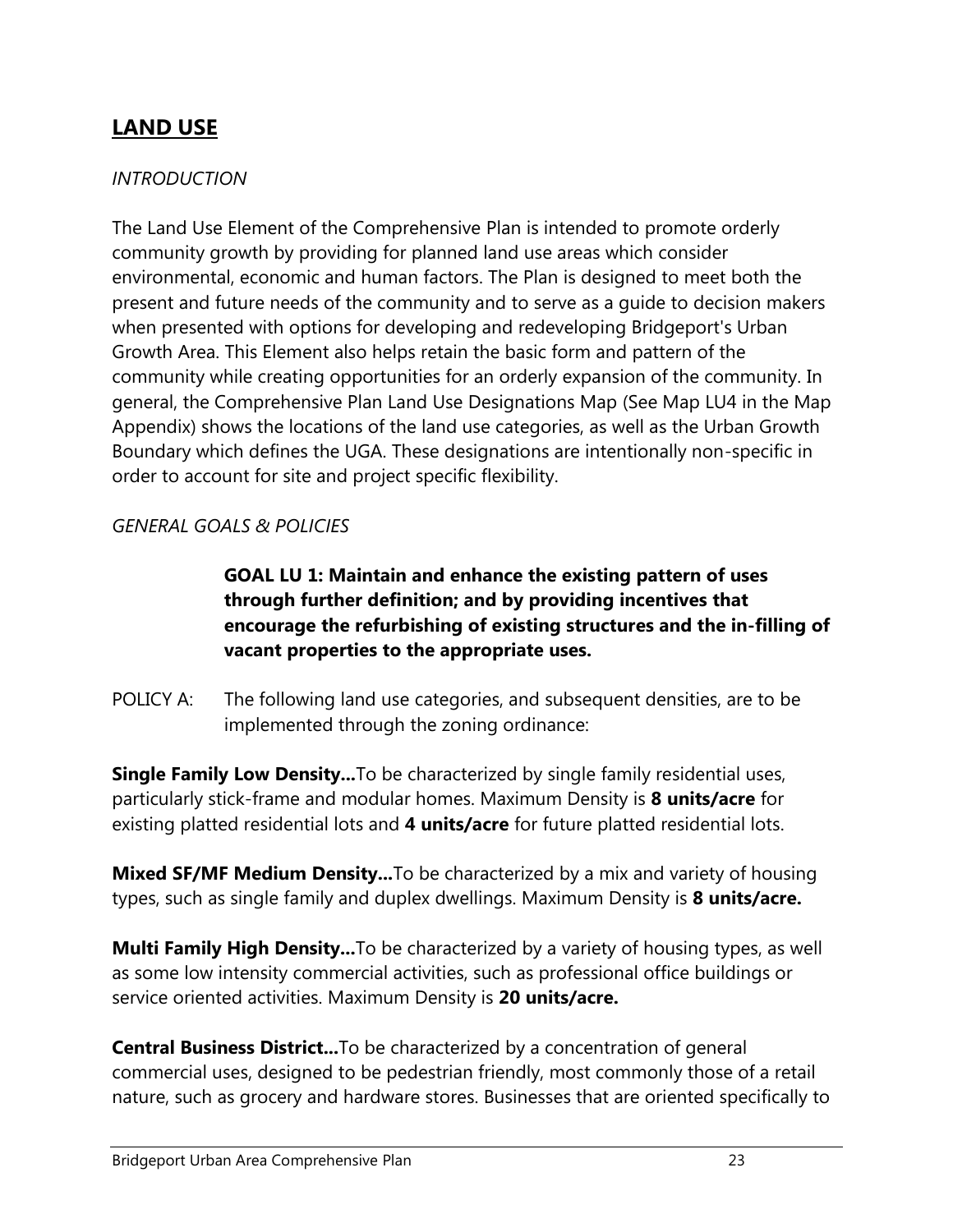the automobile, such as gas and service stations, are not intended to be included in this designation.

**Traffic Commercial District…**To be characterized by low intensity retail and service commercial businesses that are compatible with vehicular traffic.

**Tourist Commercial District…**To be characterized by residential uses and businesses related to and serving the tourist public including those of a retail nature, restaurants, hotels, motels, recreational businesses and recreational vehicle parks.

**Public District...** Is designed to maintain and enhance publicly held properties, particularly those already in the possession of public entities.

**Light Industrial District…**Provides area for light industry that may have some truck traffic and day-time noise, but that generally does not produce negative impacts to air, water, etc. For the most part, these uses will not require public services (water, wastewater collection and/or treatment) above and beyond what can be accommodated within the existing and/or planned capacities of these systems. Typical uses may include agriculture packing facilities, high-tech electronic manufacturing, warehousing, distribution centers and similar uses.

**General Industrial District...**Provides area for industrial uses that may involve significant truck traffic and noise, the creation of waste and/or by-products, and that may involve impacts to air and/or water quality. These uses may also have significant need for public infrastructure such as water, wastewater collection and/or treatment and streets. Typical uses may include food processing plants, metal fabrication and a wide variety of manufacturing, assembly and processing activities.

# **RESIDENTIAL**

# *INTRODUCTION*

The following goals, policies, and rationales provide direction for not only the development of implementing ordinances, but also during the review of specific projects. Their purpose is to help provide continuity between existing and potential residential uses. It is also their intent to equip the implementing ordinances with the needed background and authority to help maintain the quality of life within the city limits and adjacent urbanizing area.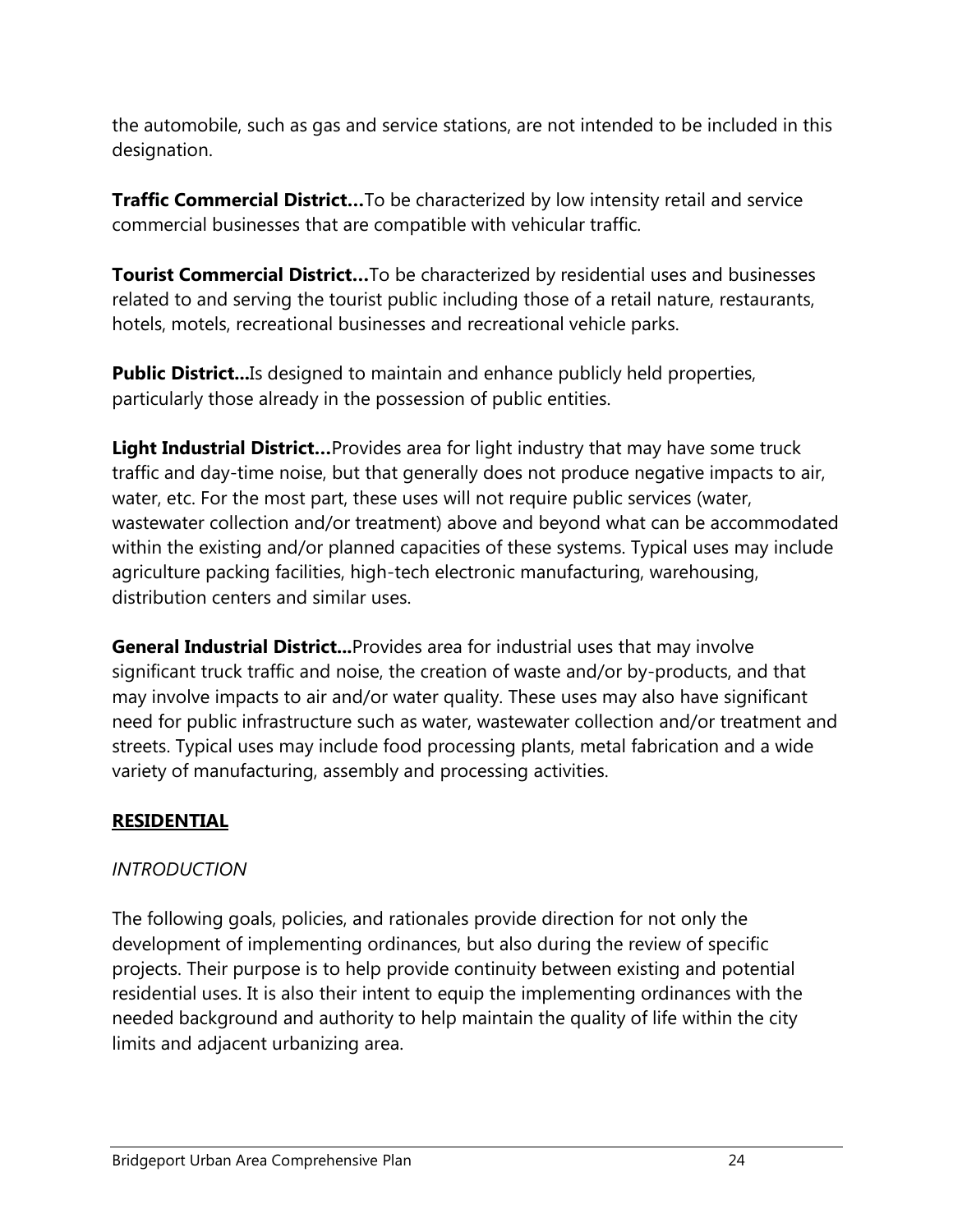### *GOALS & POLICIES*

**GOAL LU 2: Maintain a sufficient number and variety of safe, aesthetically pleasing, housing units by encouraging new and enhancing/refurbishing existing housing in a variety of neighborhoods that are served by adequate public facilities and utilities for people of all income levels.**

POLICY A: The community will continue its primary role in the conservation of housing by publicly investing in the infrastructure servicing the area, such as storm drainage, street paving, and recreation, and will provide zoning to prevent incompatible land uses and depreciation of property values.

*Rationale: Preservation of property values can be maintained by providing predictability in what is going to happen in the surrounding areas. Zoning is one tool to accomplish that end. The City has a program of improving infrastructure which should be continued within the available Capital Facilities Plan.*

POLICY B: Urban development should not be permitted outside of UGAs except in master planned communities, or commercial or industrial development in planned/designated rural service centers.

*Rationale: Within UGAs there will be sufficient, urban-type services either already available, or at least planned for, which can handle urban densities. Similarly, master planned communities must demonstrate at the planning stages how these types of services will be provided to their "community," which in turn helps determine the density they will be allowed to incorporate into the development. Lastly, Douglas County has several existing rural service centers, both historical settlement areas and recreational areas generally associated with the Columbia River. Many of these areas are available for commercial development and redevelopment, and already have the capacity to handle the uses associated with commercial activity.*

- POLICY C: Encourage residential growth to occur in areas where public utilities exist or may be provided at reasonable costs.
- POLICY D: Develop incentives that encourage residential development to locate within the urban growth boundary, consistent with the comprehensive plans.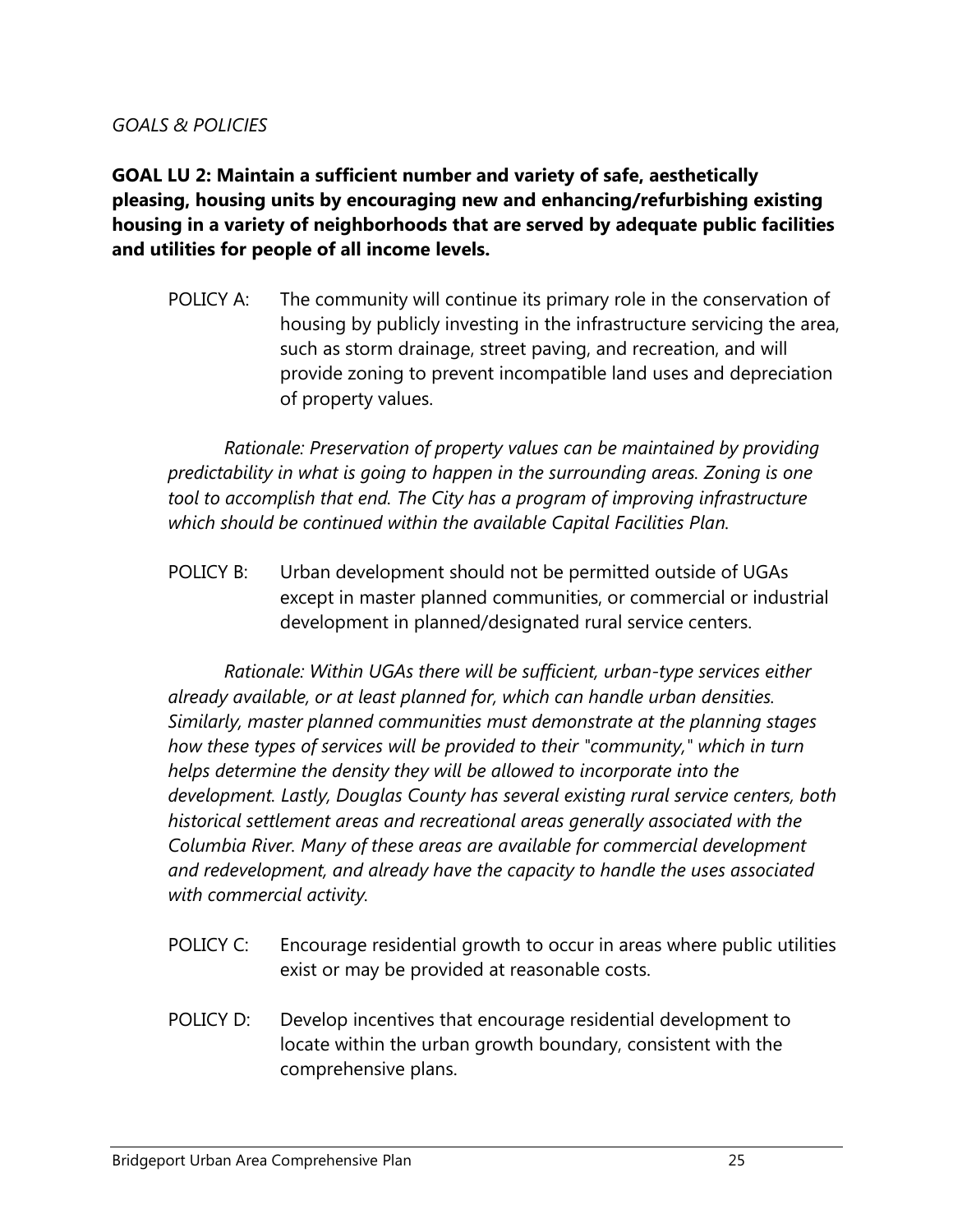POLICY E: Prior to annexation of new areas for residential purposes, encourage redevelopment and in-fill of areas within existing corporate boundaries.

*Rationale: The Urban Growth Boundary (UGB) assists in delineating an orderly and efficient transition from rural land uses to urban land uses. Because public services are more readily available within the UGA, redevelopment and in-fill of existing areas should occur first. This in-fill, along with development of new areas within the UGA, helps lower the cost of development and provide more efficient utilization of existing public utilities such as sewer, water, streets, etc. The net result is prevention of urban sprawl, a decrease in public expenditures, more reasonably priced housing, and a reduction in the number of vacant lots that may cause fire hazards or collect junk materials.*

- POLICY F: Establish criteria for housing and home sites that enhance the compatibility of standard residential developments.
- POLICY G: Maintain high standards for residential development, construction and maintenance. Such standards should include a diverse choice of housing types, quantities and designs including those for senior citizens, physically challenged and low income persons.

*Rationale: Criteria helps assure that uses and/or types of development which may have the potential to be inconsistent with residential neighborhoods are either precluded from a zoning district or are conducted in such a way as to be compatible. Construction and lot maintenance standards within the different zoning categories will reduce the chance of incompatible adjacent development or vacant lot neglect. Additionally, high standards for all development will help provide long-term stability to the community by ensuring the continuance of a durable housing stock. However, such standards should not preclude the development of housing units to serve all income level and special needs populations because of higher costs.*

POLICY H: Provide innovative and flexible design for residential developments, especially for multi-family units and manufactured home parks, by establishing and encouraging planned developments.

*Rationale: Planned developments can provide flexibility which allows the municipality to encourage the maximum use of new concepts in land development that might otherwise be inhibited by the strict application of the zoning ordinance.*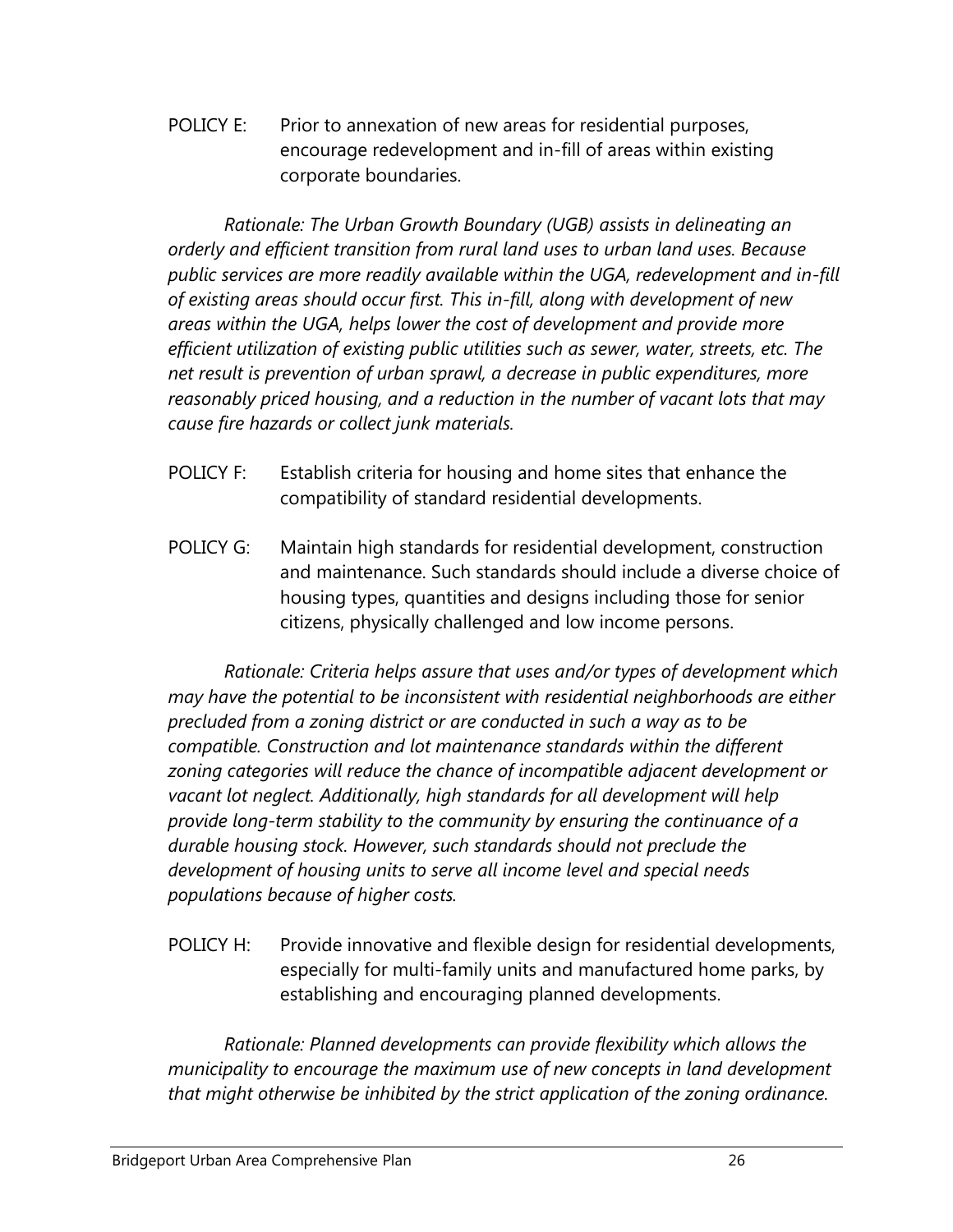*It can also encourage the enhancement of the natural characteristics of the land, help create permanent open space, and help utilize, more efficiently, the public facilities required of residential developments.*

- POLICY I: Protect residential districts from excessive noise, visual, air, and water pollution caused by other land uses.
- POLICY J: Provide appropriate measures to regulate, if permitted, the keeping of livestock and animals other than domestic pets, including performance standards for maintenance of pastures, shelters, and feeding areas.

*Rationale: In order to ensure a quality environment for residents of the Bridgeport area, provisions should be made to discourage incompatible land uses and/or densities. Higher intensity uses, as well as keeping livestock and/or animals other than domestic pets, can create conditions that are not typical of residential uses. By providing buffering techniques for commercial and industrial activities adjacent to neighborhood areas as well as regulating the keeping and maintenance of livestock and animals according to the density of the residential use, most of the conflicts can be mitigated.*

- POLICY K: Within residential districts, allow only residential type development, with the exception of home occupations, subject to the appropriate hearing procedures.
- POLICY L: According to the density and intensity of residential uses in an area, provide for appropriate types/levels of day care facilities.

*Rationale: To help preserve and enhance the quality of life in Bridgeport, it is important to take all possible steps to avoid incompatible uses within residential districts. By prohibiting higher intensity uses, such as commercial or industrial ones, in established residential areas, numerous conflicts should be avoided. However, because it is increasingly necessary for households to have two incomes in order to maintain their standard of living, there is a need for adequate day care facilities. Because of the convenience to working families and depending on the density of an area, day care facilities are appropriate in residential areas and should be allowed accordingly.*

POLICY M: Building heights for all types of structures should be limited to what is appropriate in residential areas.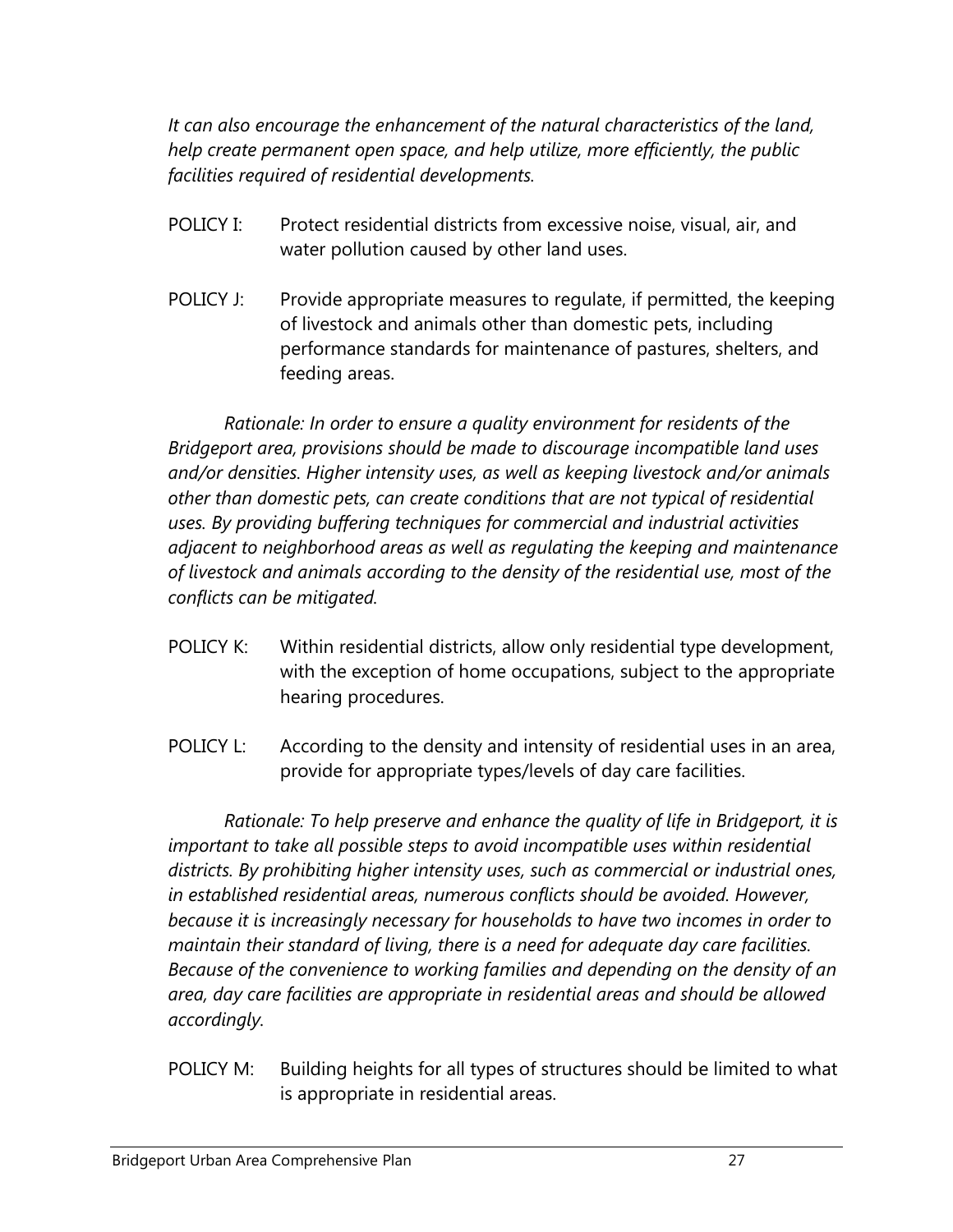*Rationale: Many existing and future home/development sites have views of the surrounding area. While the City may not be able to maintain totally unobstructed views, a consistent standard should be set in all zoning districts to preserve, to the extent possible the view amenity.*

- POLICY N: Require owners of vacant parcels and/or structures within all land use classifications to maintain said parcels in a manner which does not promote or create fire hazards, and which does not detract from the quality of the neighborhood.
- POLICY O: The City should continue and expand the program of actively enforcing the existing nuisance ordinance, particularly with regard to abatement of unsafe, unsightly and/or unoccupied properties and buildings.

*Rationale: Because of the arid climate, vacant lots that are overgrown with weeds and brush, and buildings that are left in a dangerous state of disrepair, cause a significant fire hazard and dangerous potential accident situations, and may be a detriment to surrounding property values.*

- POLICY P: Review and alter land use regulations as necessary to ensure provisions are made for locating manufactured home parks in appropriate locations, subject to special criteria, including state standards, designed to protect the integrity of established residential neighborhoods.
- POLICY Q: Manufactured home parks requiring City services should be located within urban growth areas, but only through a planned development or binding site plan process to allow appropriate, sitespecific review.

*Rationale: Manufactured homes are sometimes seen as a detriment when located in residential neighborhoods. However, with special location and placement criteria provided through a planned development or binding site plan process, the integrity of these areas can be protected. Manufactured homes should be required to be of a quality that protects the health and safety of the residents utilizing this option, and need to be serviced by urban facilities and services which are to be provided only within UGAs.*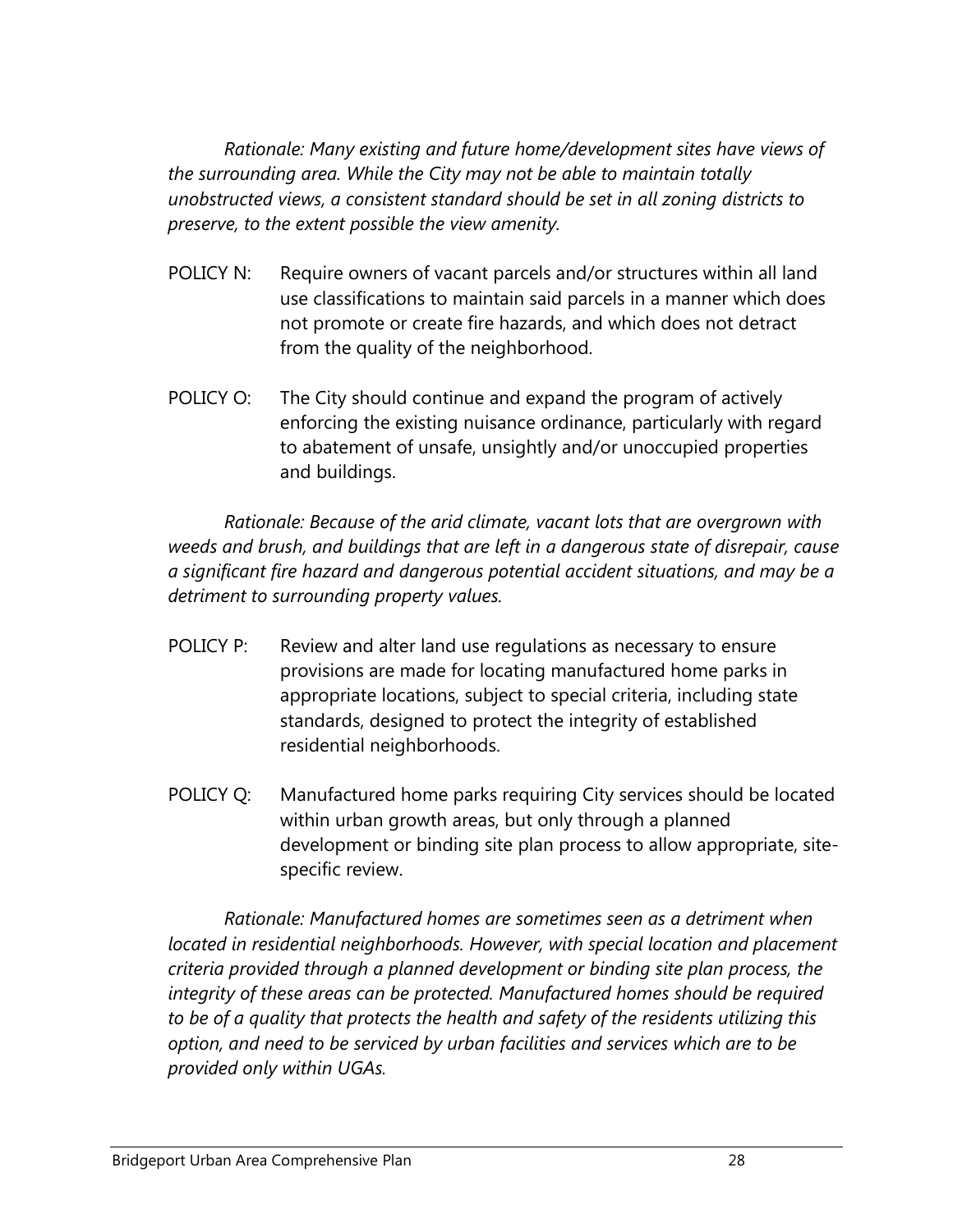# *IMPLEMENTATION RECOMMENDATIONS*

IR 1: Existing development codes, such as the zoning and subdivision ordinances, as well as pertinent administrative policies, shall be periodically reviewed by staff, Planning Commission and City Council to assure compatibility between implementing regulations and the comprehensive plan.

IR 2: Zoning classifications and districts can be established and/or modified, as necessary, to allow residential development to occur at densities consistent with the comprehensive plan, as well as with available services, utilities, and the circulation system.

IR 3: The City should establish a list of issues and/or criteria that need to be addressed prior to annexing new areas for residential development.

IR 4: Different, innovative design standards and development scenarios, such as zero lot line and planned residential developments, should be encouraged. These options provide maximum flexibility for development, especially for multi-family uses as well as manufactured home parks, while still providing adequate public review to ascertain possible impacts to adjacent uses and zoning districts.

IR 5: Performance standards within residential zoning categories will be implemented and monitored to promote and ensure compatibility of residential densities, housing types, and quality of environment. Specific standards which address setbacks, buffer areas, building height, roof styles and overhangs, and exterior surfaces are considered in each category. Additionally, standards prohibiting or regulating the keeping of livestock and possible nuisance issues (i.e., noise, junk, etc.) should be enforced.

IR 6: Existing regulations which address the issue of vacant lot and structure neglect should l be reviewed to determine more effective enforcement measures.

IR 7: Careful consideration should be given to which types of home occupations, including day care operations, are appropriate in the different residential classifications. Criteria should be refined to help define what constitutes a home occupation, as well as establishing the occupations permitted outright, those needing a public review and permit, and those which should be prohibited.

IR 8: Non-designated manufactured homes should only be allowed to locate either in established manufactured home parks, or in new parks developed through a planned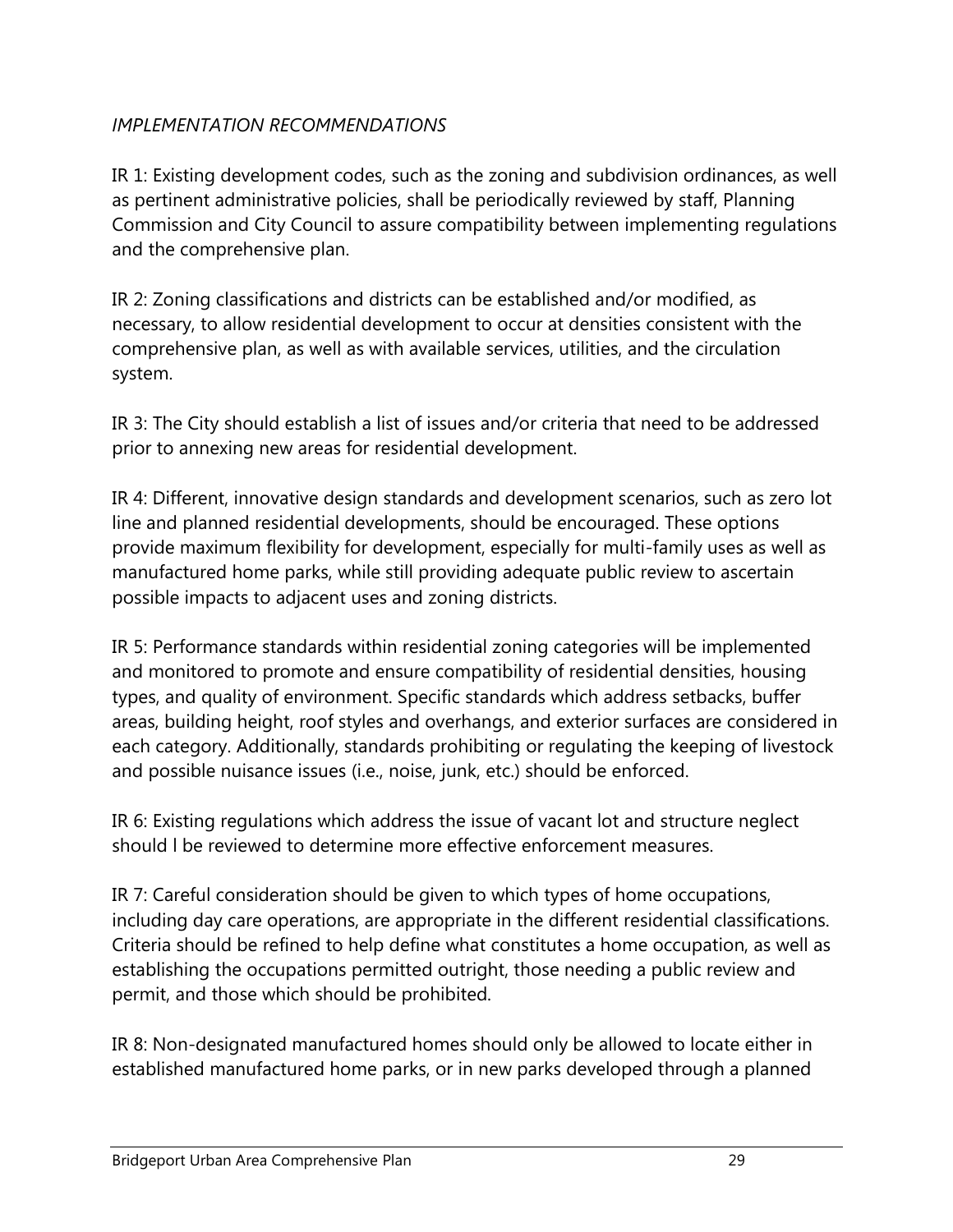development or binding site plan process. Modular and manufactured homes should be allowed to locate on individual lots, as with any other on-site, stick-frame built house.

IR 9: Manufactured home and recreational vehicle parks should require a planned development which includes appropriate, site-specific public review.

IR 10: Landscaping and parking standards should be developed for the parking and perimeter areas of new multi-family uses, as well as for manufactured home parks.

# **COMMERCIAL**

## *INTRODUCTION*

The following goals, policies, and rationales create the ability to provide a quality environment for commercial development. They help define the scope of future development while still assuring compatibility with surrounding residential uses. By using the direction these goal and policy statements provide, the type of atmosphere the people of Bridgeport desire for their downtown and other commercial areas will be maintained and enhanced.

# *GOALS & POLICIES*

**GOAL LU 3: Provide and create opportunities for safe, aesthetically pleasing, and accessible commercial districts that allow diverse economic and some residential development and which contribute to a sound economic base for the community, while maintaining a quality environment.**

- POLICY A: Promote the development of incentive programs that reward the continued use, maintenance, development, and revitalization of land and buildings within established commercial areas, consistent with the land use map (See Map LU4 in Map Appendix).
- POLICY B: Promote the redevelopment of existing areas and the development of vacant areas within the current corporate boundaries prior to annexation of new areas or rezoning of residential areas for commercial purposes.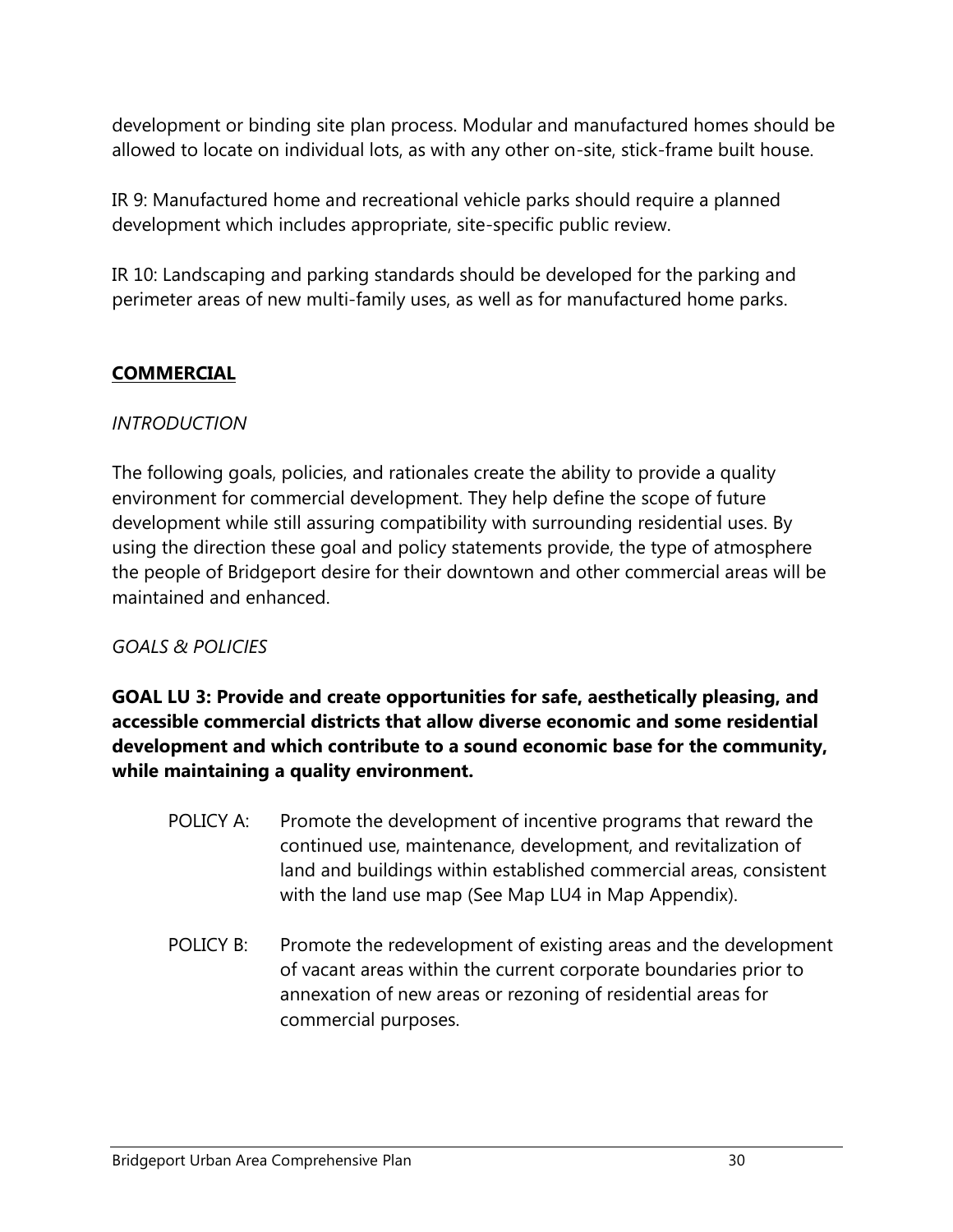POLICY C: Encourage the development of commercial land in a manner which is complimentary and compatible with adjacent land uses and the surrounding environment.

*Rationale: Existing commercial areas generally represent a substantial public and private investment in buildings and infrastructure. Maintaining, revitalizing, and in-filling the existing stock of land and buildings will promote the efficient use of these services, and provide incentives to help expand and upgrade existing commercial areas. By making commercial areas complimentary and compatible*  with adjacent areas, commercial uses are protected, resistance to future growth will *be less, and both land uses can co-exist without undue hardships to either.*

- POLICY D: Maintain existing zoning for commercial uses and discourage conversion to other uses that do not include commercial components.
- POLICY E: The expansion of commercial districts/uses should occur adjacent to existing, similarly developed areas in conformance with the comprehensive plan only when there is a demonstrated need for additional commercial land.

*Rationale: To facilitate economic growth in the community, sufficient lands must be available for new businesses coming into the area. A clear representation of what lands are available and some assurances that those areas will remain available in the future is very important. By maintaining existing commercial areas and providing for future ones, these assurances will be visible to prospective businesses.* 

- POLICY F: Encourage adequate transportation and circulation patterns in commercial areas and provide linkages to other land use activities where practical.
- POLICY G: Support commercial areas, with adequate streets, parking, and utilities, including provision of pedestrian and non-motorized access to and within those areas, consistent with American Disabilities Act regulations.
- POLICY H: Develop adequate standards for off-street parking sensitive to the diverse needs of commercial uses.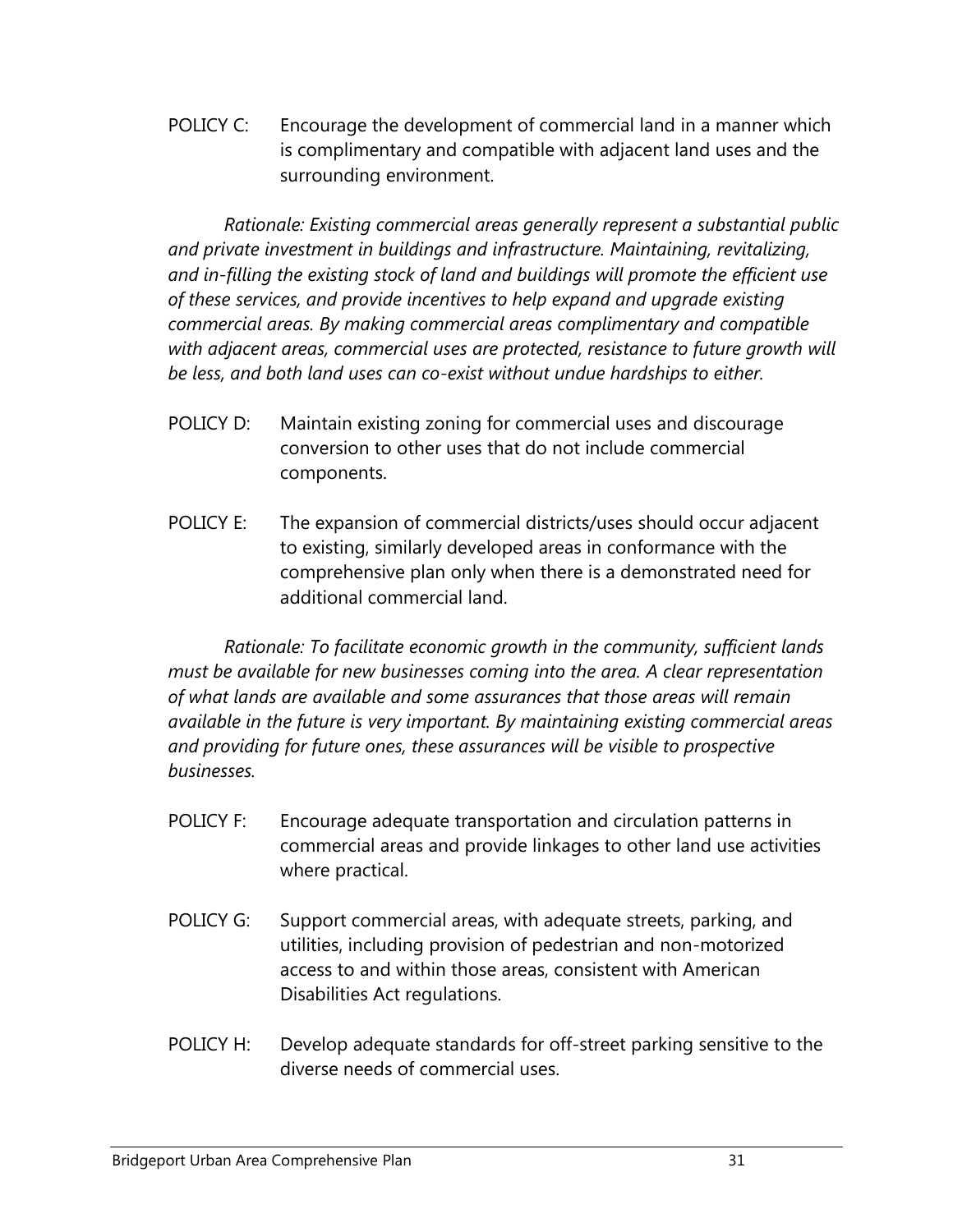*Rationale: To maximize the efficient utilization of commercial development by consumers, ease in moving from one place to another is essential. It is important to adequately provide for the greater service needs of commercial development in order to maintain the area's viability, and to prevent congestion and barriers to accessibility to the areas. Recognizing and addressing the role inadequate parking areas play in congestion problems is also important when trying to provide the proper circulation.* 

- POLICY I: Recognize pedestrian needs in commercial areas by providing a more pleasant and comfortable environment through intense landscaping, buffering of vehicular traffic, and pedestrian amenities.
- POLICY J: Encourage landscaping which provides unity to commercial and mixed use developments and which screens or softens parking lots and unsightly areas, particularly in the transition areas between commercial and residential zoning districts.

*Rationale: To maximize the use of commercial areas, the atmosphere should be as inviting as possible for the consumer. Landscaping can help provide continuity and definition to a commercial area, while also providing amenities to parking areas that break up the total paved look, cool them, provide storm water retention areas, and generally make the area more inviting. Additionally, attractive, vibrant commercial areas will encourage additional merchants to locate close by, enhancing the commercial areas.* 

- POLICY K: According to the density of residential and intensity of commercial uses in an area, provide appropriate types/levels of day care facilities.
- POLICY L: Promote the development of commercial activities oriented to the recreational and open space opportunities of the area.

*Rationale: The stability of a community can be directly tied to the vitality of its commercial areas. Design criteria can help encourage an inviting, aesthetically pleasing, diverse commercial environment which is sensitive to the needs of both employees and the consumer, thereby strengthening that stability. Additionally, Chief Joseph Dam and the water sports and recreation opportunities associated with the Columbia River are valuable recreational resources for both tourists and the residents of Bridgeport. The development of related commercial activities which capitalize on this resource, in appropriate areas, will expand economic*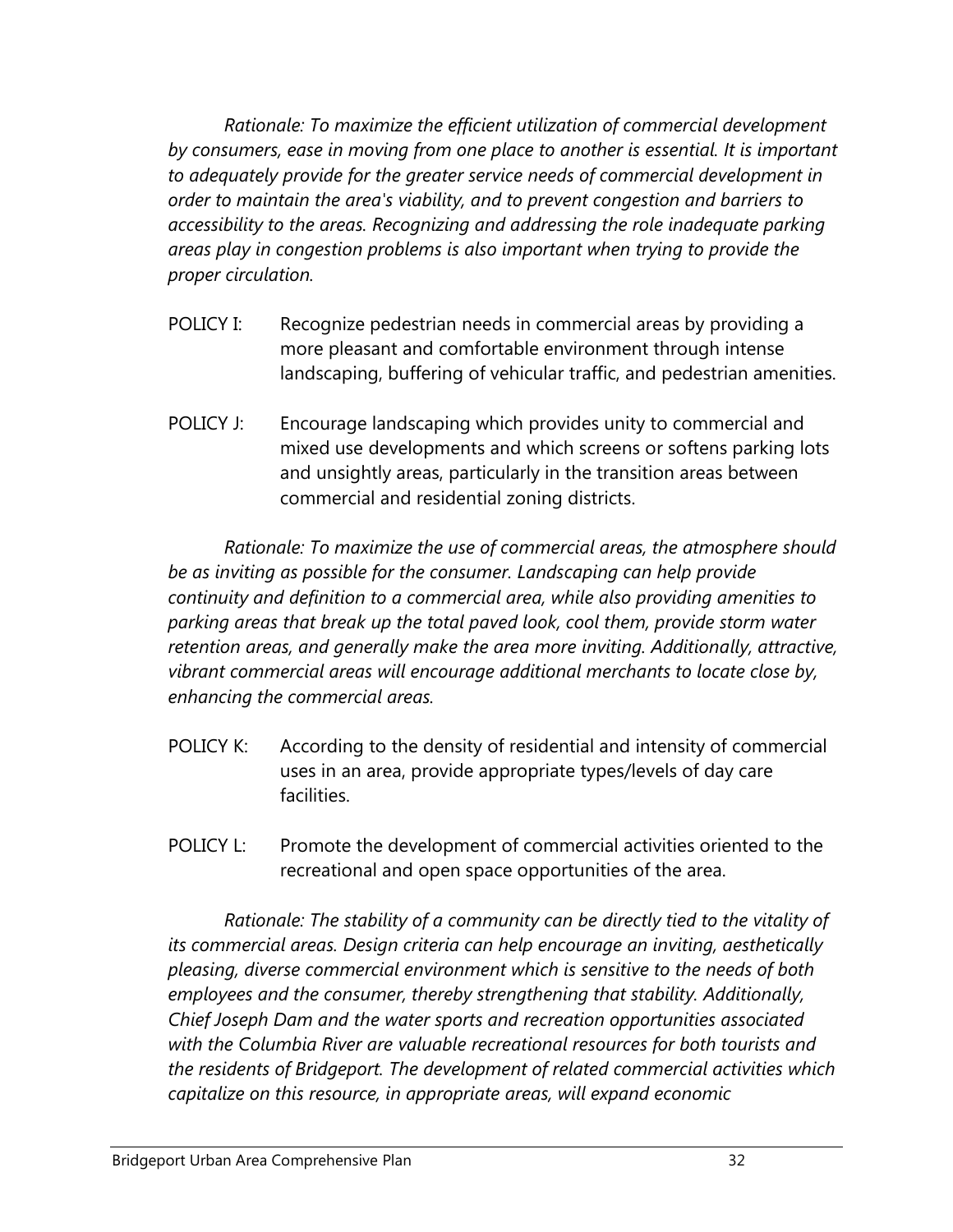*opportunities, promote use of the River, further shoreline beautification efforts and serve as a buffer between the River and more intensive activities.* 

POLICY M: On-site development preparation, i.e., road access, parking, surface drainage, utilities, water systems and sewer systems, should be provided by private developers or appropriate public/private partnerships.

*Rationale: By developing a piece of property into a commercial or mixed use activity, the owner and/or operator of that business is directly benefited. Additionally, the developer is also directly impacting the existing systems, such as the water and sewer system and the storm water drainage system, already in place. It should therefore be the developer's responsibility to contribute extensively to that development. Likewise, the community as a whole benefits from a quality commercial core, and should, through some means and in some instances, work with the developer to achieve the high level of development desired.* 

POLICY N: Ensure that commercial uses are not used in a manner which creates dangerous, injurious, noxious or similar conditions which would adversely affect the use or value of adjacent areas or properties. Commercial activities should not emit dangerous or objectionable noise, odors, radioactivity, vibrations or glare.

*Rationale: Activities which may be commercial in nature but have the above characteristics associated with them would detract from the appeal of the commercial areas, and could be detrimental to both the health and safety of the users and the value of adjacent properties. Standards should be established which prevent objectionable activities from locating in the commercial areas of the community and which direct these uses to a more appropriate, less incompatible area.* 

# *IMPLEMENTATION RECOMMENDATIONS*

IR 1: Criteria/regulations be developed for commercial areas which discourage other uses and activities that could eventually conflict with commercial development, including incentives to businesses for developing existing commercial areas and/or buildings.

IR 2: Areas that are designated in the comprehensive plan for commercial uses should be zoned appropriately in order to preserve their use for commerce.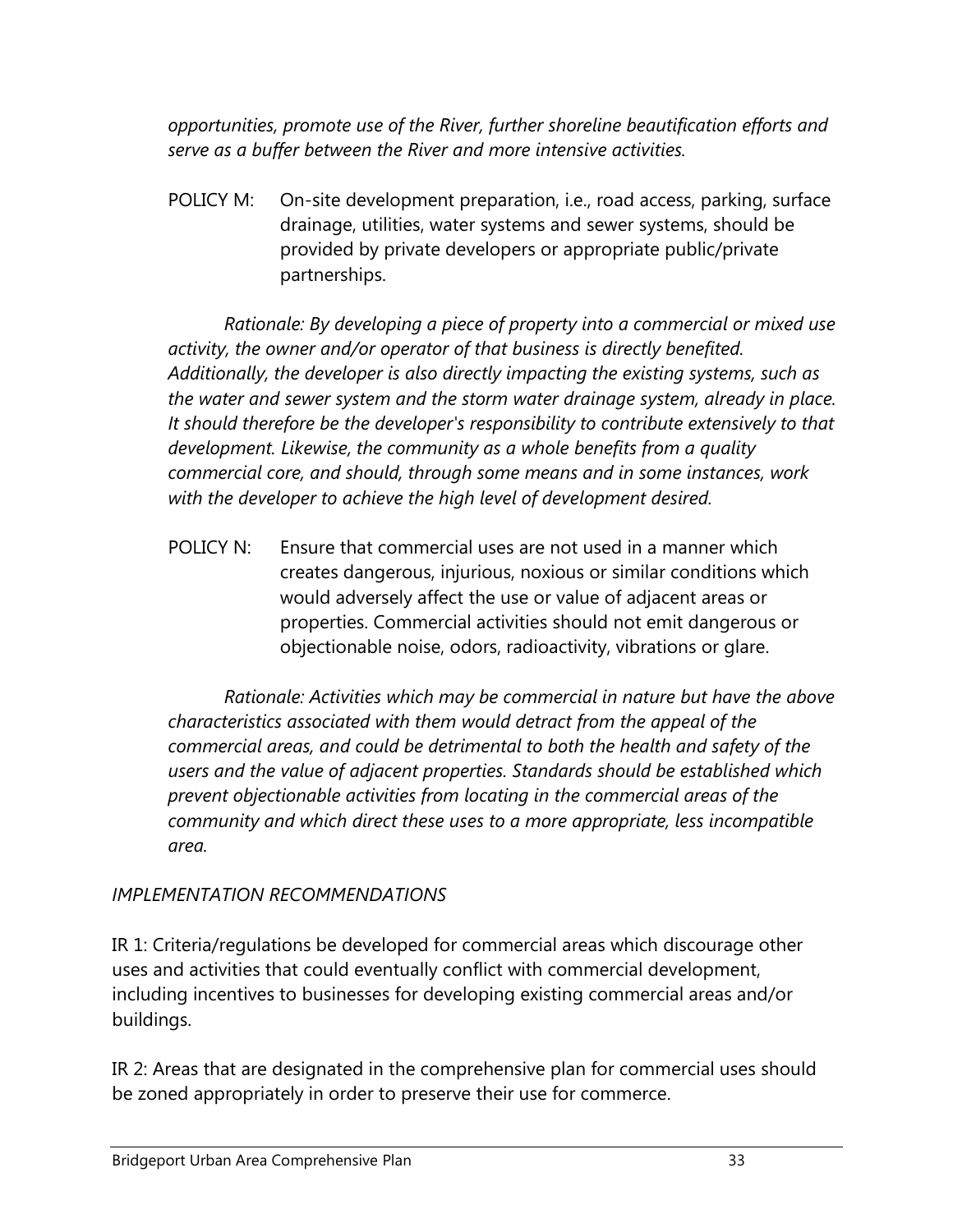IR 3: Standards should be developed that address parking availability and the diversity in parking needs for different types of commercial and mixed uses.

IR 4: The circulation patterns for motorized, pedestrian, and transit traffic should promote linkages between the existing pockets of commercial uses and within each area.

IR 5: Careful consideration should be given to the development of water oriented and water and recreation-related commercial activities along the Riverfront, such as restaurants and recreation areas consistent with the Bridgeport Shoreline Master Program.

IR 6: The transportation/circulation plan should work toward increasing commercial frontages, maintaining access, enhance pedestrian access, consider commercial deliveries and present an uncluttered appearance.

IR 7: Development codes should make appropriate provisions for the establishment of joint-use parking facilities and access points.

IR 8: Establish local development standards that require landscaping in parking lots, at the edge of pedestrian walkways adjacent to the street and where it would create buffers between adjacent land uses.

# **INDUSTRIAL**

# *INTRODUCTION*

New industrial development is necessary and desirable for helping to stabilize the community's economy. However, there can be a number of negative impacts associated with various industrial uses. The following goals, policies, and rationales help to provide a framework for alleviating and internalizing some of these impacts with the subsequent goal being to create an attractive center for conducting industrial activities.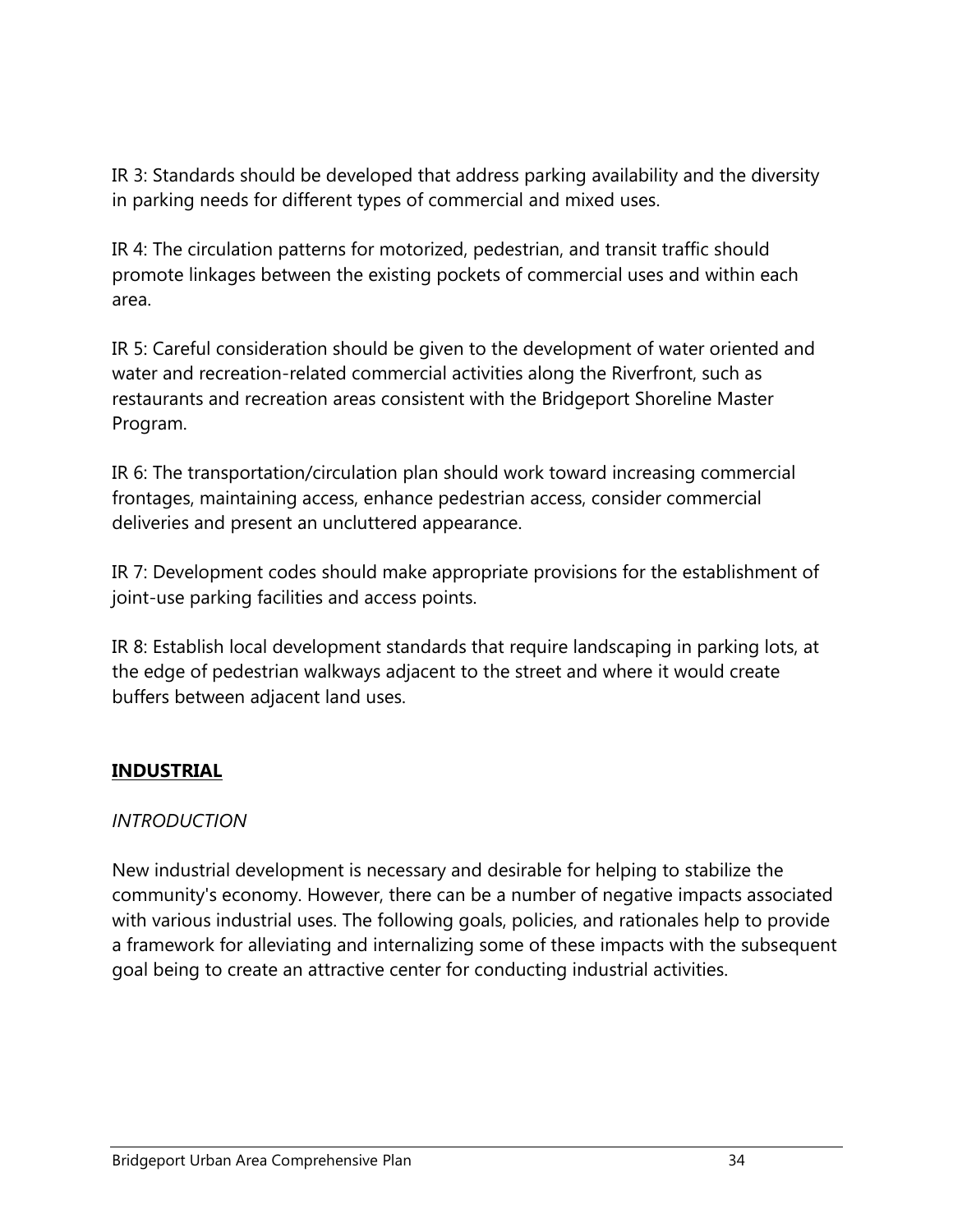#### *GOALS & POLICIES*

## **GOAL LU 4: Promote industrial development that contributes to the economic diversification, growth, and stability of the community without degrading its natural systems or residential living environment.**

POLICY A: Industrial site planning should internalize negative effects by incorporating greenbelt buffers; landscaping; adequate utilities; noise, air, and water pollution control devices; and attractive fencing or similar measures.

*Rationale: The quality of the environment is recognized as an important asset to any community. Because they are an asset to economic stability and development, industrial uses should be an integral part of the physical makeup of the community. Standards have been established by Federal, State and Local agencies which protect not only the quality of the environment, but also the health and safety of the residents in an area. Additionally, by mitigating any possible negative affects through quality landscaping and buffering techniques, industrial users can be made more compatible with adjacent uses.* 

- POLICY B: New industry should be located in planned industrial parks that afford neighboring properties protection from noise, vibration, drainage, dust, excessive traffic and view blockage.
- POLICY C: Planned industrial parks should be located in areas adjacent to major arterials, preferably on lands not suited for agricultural or residential uses.

*Rationale: Industrial development and the subsequent economic benefits to the community is contingent upon appropriate lands being designated for intensive activities such as manufacturing, warehousing, wholesaling and repair. Clustering multiple industrial users in one area not only increases the efficient utilization of needed services, such as water and sewer systems and storm water drainage, it is easier and less costly to provide the necessary buffers. Additionally, by locating the industrial parks adjacent to major arterials of sufficient design, not only is the transport of materials made more efficient for the industrial user, the longevity of the road is extended.*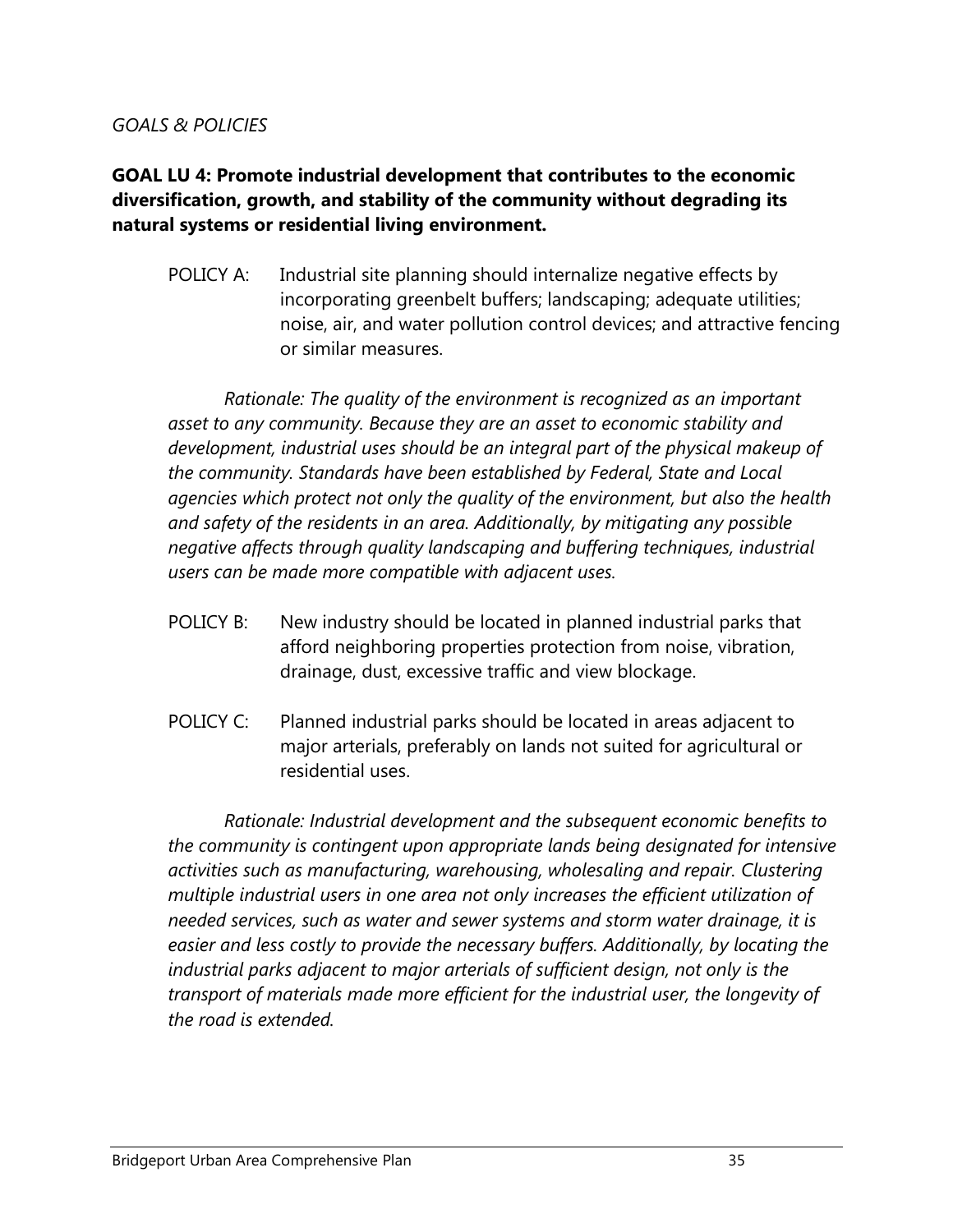POLICY D: Encourage the continued development of light industries in the areas designated Light Industrial, including those that are agriculturally related.

*Rationale: Other than Chief Joseph Dam, the primary industry in the Bridgeport area is agriculture. Emphasis should be placed on maintaining and enhancing that industry to include processing, packing, storage, and shipment of agricultural commodities within the planned industrial areas.* 

- POLICY E: Encourage clean industrial development which is compatible with the quality of life in Bridgeport and with the environment (air, water, noise, & visual).
- POLICY F: Encourage variety and innovative design in industrial site development, and promote an attractive, high quality environment for industrial activities through good landscaping, parking, and building designs, particularly where land uses of distinct character or intensity adjoin.
- POLICY G: Encourage, whenever possible, the extension of support facilities and services for industrial activity.

*Rationale: Industrial development should be compatible with and not detract from the quality of life enjoyed by area residents. Development and operation of industrial uses should be sensitive to not only the physical environment of the community, but also to the expectations of the citizens. This can be accomplished through well-designed sites, which will also encourage new firms to locate in the area. The provisions for landscaping, parking, and innovation in building designs will help to decrease conflicts in land use and make industrial areas easier to locate. Additionally, a full range of services and utilities will be attractive to industrial development.* 

POLICY H: According to the density and intensity of industrial uses in an area, provide appropriate types/levels of day care facilities that ensure the safety and well-being of children, commensurate with the potential for impacts from the type of industrial use.

*Rationale: It is increasingly necessary for households to have two incomes in order to maintain their standard of living, thereby creating a need for adequate day care facilities. Because of the convenience to employees, day care facilities should*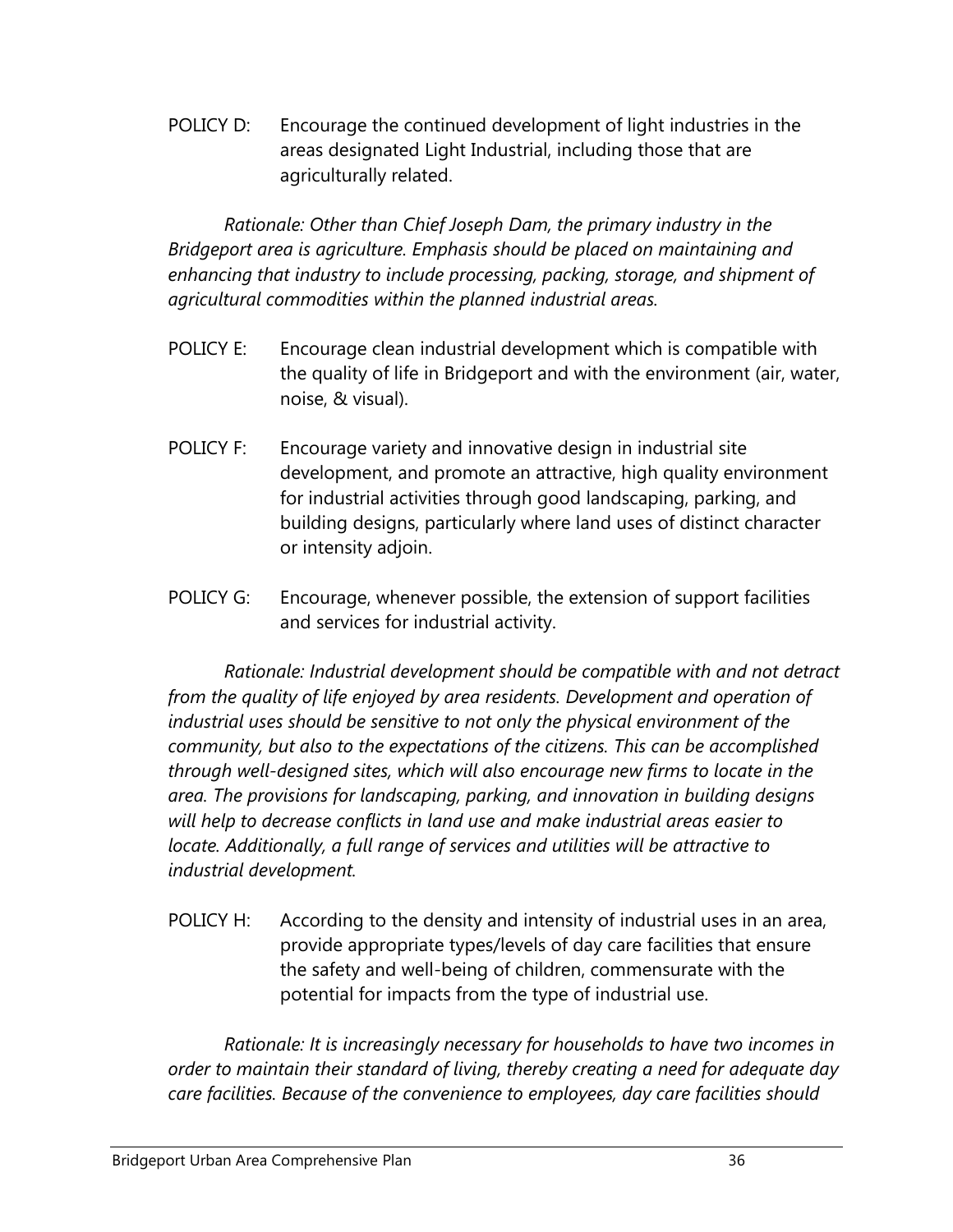*be provided in industrial areas, but only with careful consideration to the health and safety of the children.* 

# *IMPLEMENTATION RECOMMENDATIONS*

IR 1: Intensively landscaped buffers should be provided between industrial uses and any residential, agricultural, or recreational uses to minimize noise, visual, and other potential impacts and nuisances. Similarly, parking and service areas, rooftop equipment, solid waste receptacles and outdoor storage should be screened to reduce negative visual and noise impacts within the park.

IR 2: Buildings should be oriented to front on interior streets rather than exterior arterial streets, thereby minimizing the external traffic impacts to adjacent areas.

IR 3: Landscape standards should consider the overall site and architectural style of the proposal, and address such criteria as visual appearance, function, horticulture, maintenance and irrigation.

IR 4: Parking area designs should be incorporated with the landscape requirements to help reduce the visual impact of impervious surfaces as well as providing screening of parking from public view.

IR 5: Incentives should be developed which encourage agriculturally related industry, as well as high-tech, clean industrial uses.

IR 6: During review of an industrial use, the need for day care services for the employees will be addressed and appropriate facilities should be provided in an area of the industrial park where the safety of the children is not jeopardized.

IR 7: Hazardous waste which is a by-product of the specific, permitted industrial use will be allowed on-site, subject to any and all City, County, State, and Federal regulations. If the product is to be taken off-site, it must be transported according to all applicable regulations, and deposited with a certified hazardous waste handling plant.

# **AGRICULTURE**

## *INTRODUCTION*

Agriculture and its associated support facilities is the primary economic base in the Bridgeport area. It is important to maintain these existing uses by providing a cushion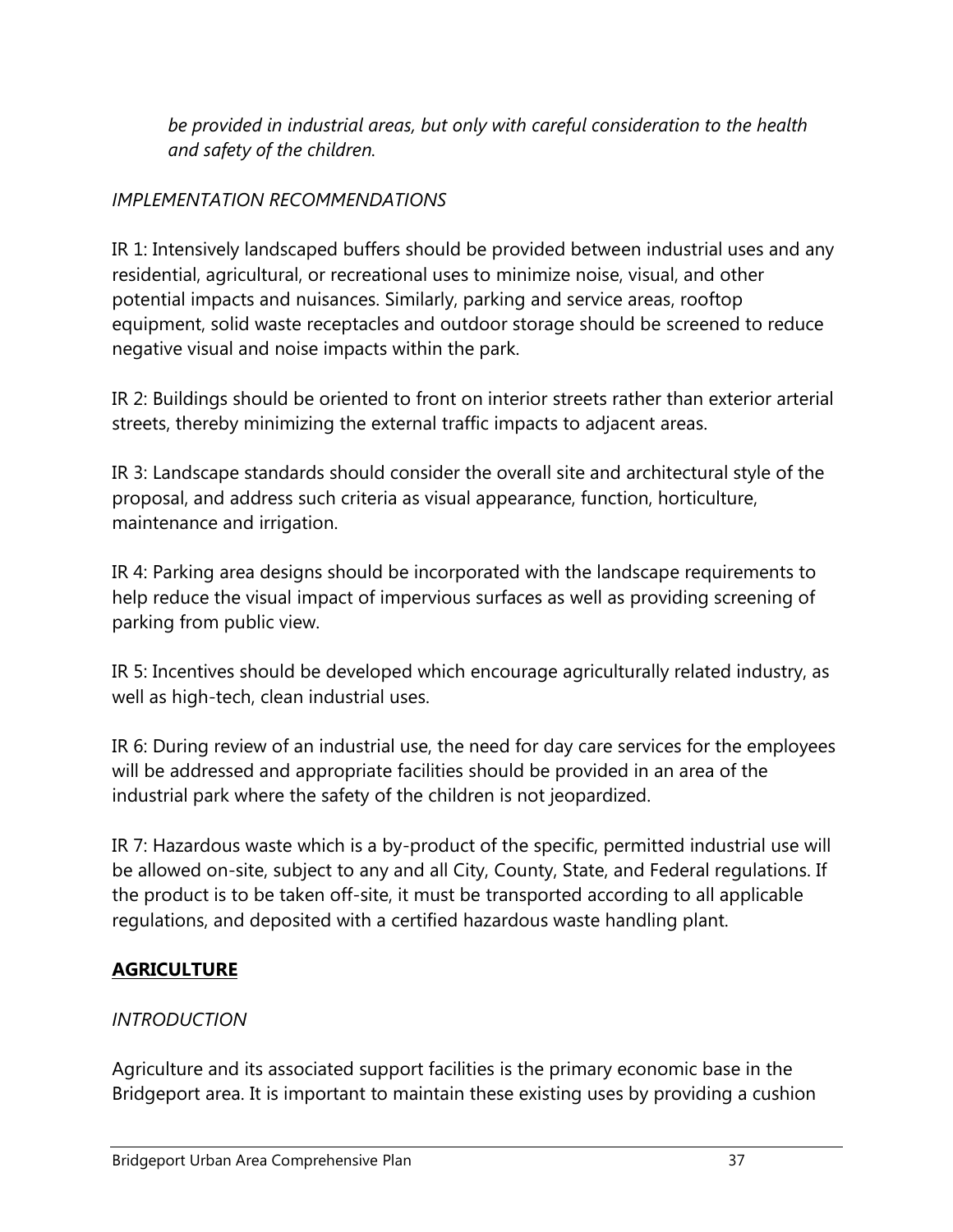from situations that make agricultural activities difficult. The following goals, policies, and rationales provide a means of protection for farmers of existing agricultural parcels until such time as they decide to develop their property to a different use.

## *GOALS & POLICIES*

**GOAL LU 5: Preserve and encourage existing agricultural activities as a viable land use and a significant economic activity within the community.** 

## **GOAL LU 6: Encourage the historical/cultural use of small tract irrigated agricultural activities to continue, consistent with best management practices, as viable agricultural uses.**

POLICY A: Provide for clearly defining buffer areas between agricultural and other uses, particularly residential and recreational activities.

*Rationale: Based on population/growth projections, the availability of services and funds necessary for expansions, and the existing pattern of uses, an Urban Growth Boundary will define which areas are appropriate for urban type growth and which should remain rural. This definition will protect agricultural*  lands from the conflicts associated with adjacent incompatible land uses, including *pressure to convert to urban uses prematurely. Using buffers such as setbacks, streets, plantings, and fences around existing agricultural uses will also reduce the conflicts which arise when there are contiguous incompatible uses.* 

- POLICY B: The City of Bridgeport recognizes that existing agricultural lands/uses enjoy historical or prescriptive rights to normal farm practices such as early and late hours of operation, noise, dust generation, application of fertilizer, pesticides and herbicides, odors, slow moving vehicles and livestock on rural roads.
- POLICY C: Protect and retain existing agricultural uses as viable transitional land uses occurring in advance of conversion to urban-type land uses.
- POLICY D: Development regulations should establish a minimum land area necessary before allowing any new commercial agricultural activities to be located inside the UGA.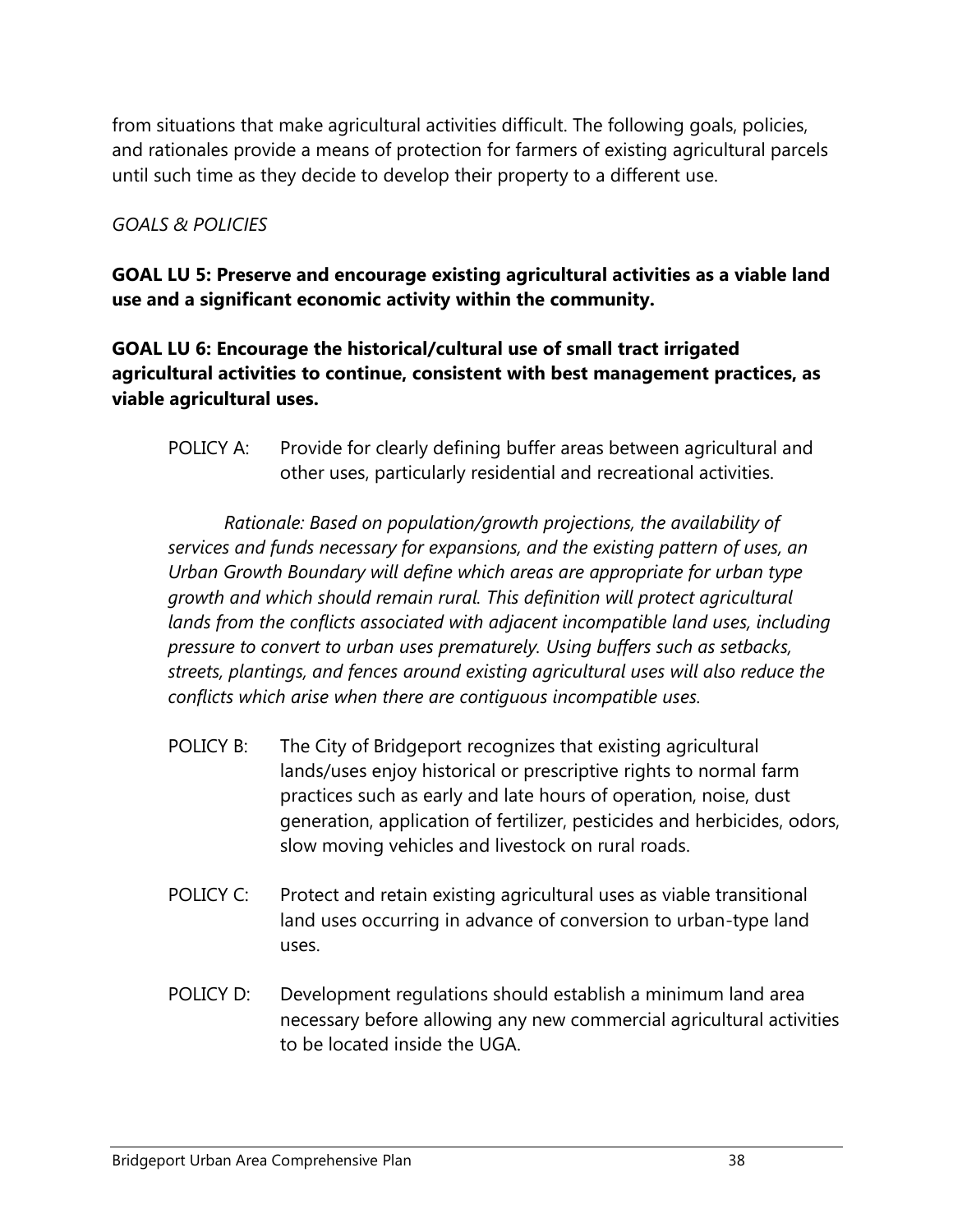*Rationale: Agriculture plays an important role in sustaining the economic viability of the Bridgeport area, primarily as the area's major industry and employer. It also affords a certain identity to the community and is worthy of adequate protection. A major deterrent to farming practices in areas near residential developments are the nuisance complaints from residents in the area who are not accustomed to normal agricultural activities.* 

- POLICY E: Ensure that public service and facility expansions and nonagricultural development do not impair the viability of current agricultural activities within the City, until such time as it is apparent that more land base for urban uses is needed.
- POLICY F: Public facilities and services should be provided at appropriate levels for urban and rural uses, and should not be extended at urban levels into agricultural areas, until such time as it is apparent that more land base is needed for non-agricultural uses.

*Rationale: Because the types and levels of service needed for rural and urban uses vary greatly, it is necessary to only provide them at a level appropriate to the designated use of an area. When public services and facilities are provided in excess of what is necessary for agricultural activities, pressure to develop non-agricultural uses will be increased. Until the property owner indicates a desire to remove the agricultural activity and develop the land according to the comprehensive plan designation, careful review and development of appropriate utility expansions into areas of existing agricultural uses.* 

## *IMPLEMENTATION RECOMMENDATIONS*

IR 1: The City of Bridgeport will require the control of noxious weeds in all affected areas.

IR 2: When reviewing public policy/practices in areas of existing agricultural uses, careful consideration will be given to the effect of that action on farming practices in the area.

IR 3: All development permits, including short and long plats, issued for development activities on, or within 500 feet of an existing agricultural use, either within or adjacent to the UGA, should contain notice, such as a note placed on the face of the plat and on the title report, stating that the property is in an area that may be subject to a variety of activities associated with best management of agricultural lands, such as spray drift, noise, odors, early and late hours of operation, etc.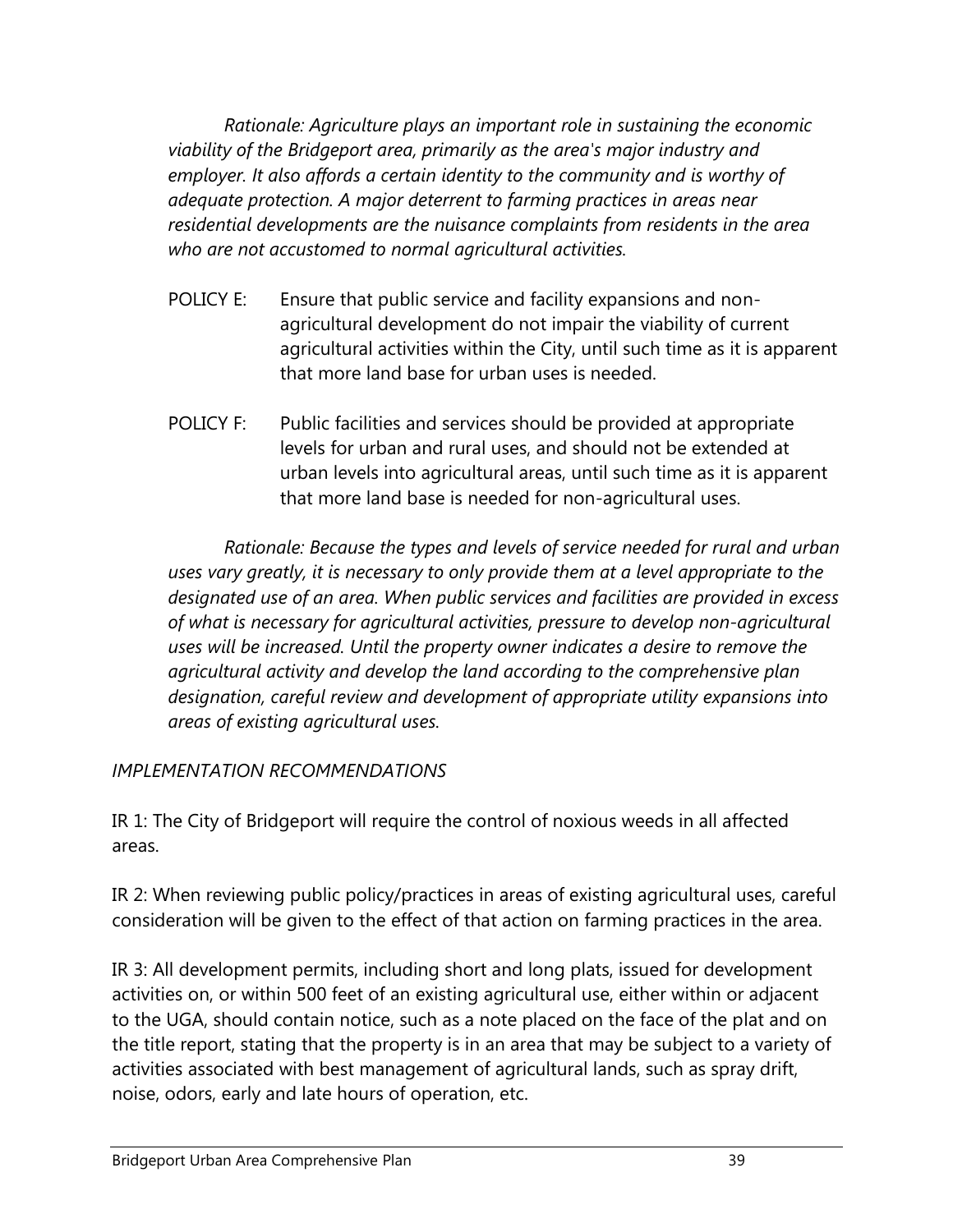IR 4: When a property owner of existing agricultural land makes a decision to change the use of that land from agriculture to something else, the City will support and encourage land owners in those areas who want to develop the land according to the designations of the comprehensive plan.

IR 5: Farm practices on non-commercial farms should be consistent with best management practices for the industry.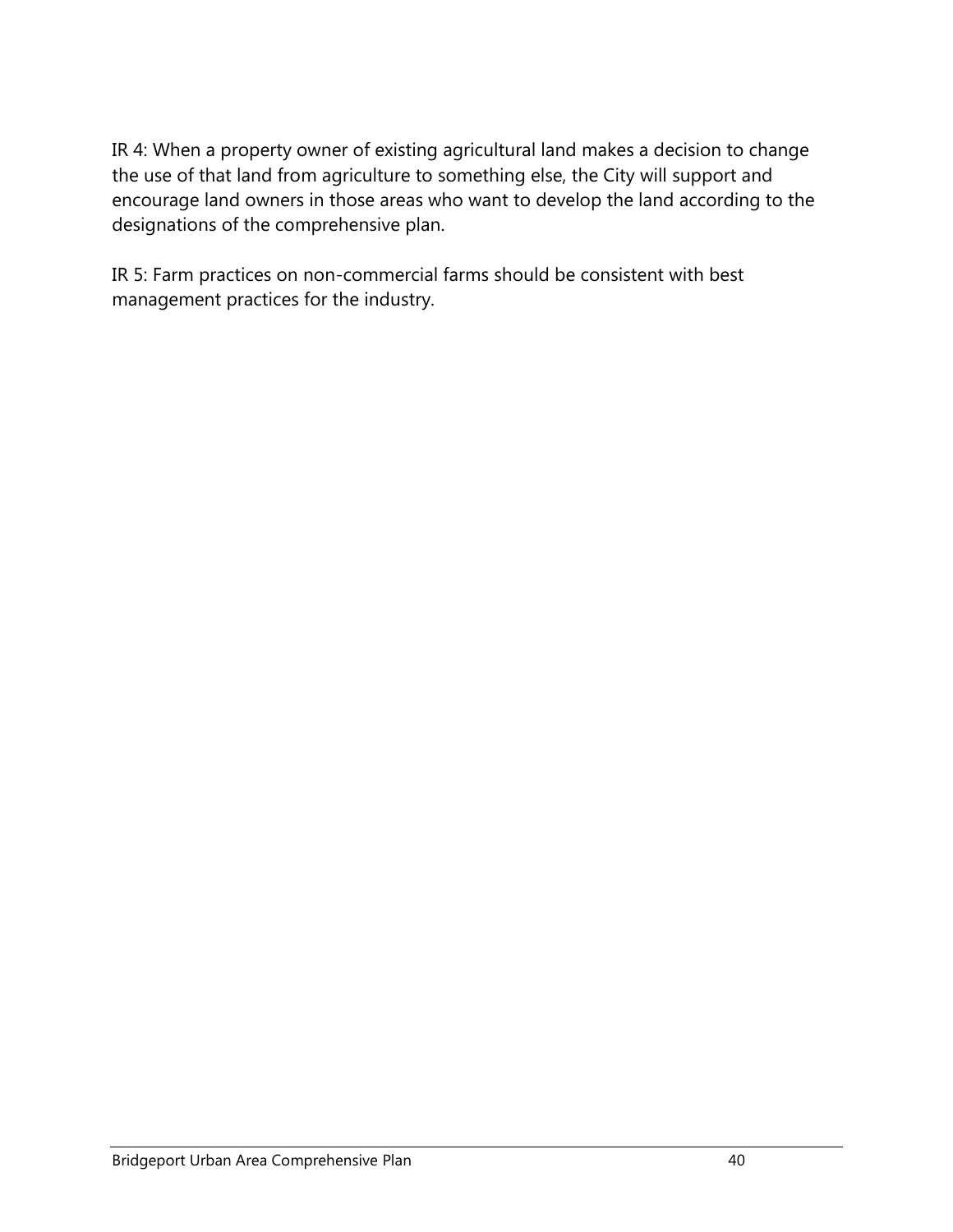# **HOUSING**

#### *INTRODUCTION*

The appeal of a community can be attributed to many factors; however, the quality of its housing stock is probably the best indicator of its viability in the long run. It is necessary therefore, to have an adequate stock of housing for all income types, while still recognizing the vitality and character of established residential neighborhoods. It is the intent of this Comprehensive Plan to provide for alternative housing types, as well as encouraging affordable housing opportunities. The goals and policies contained in this section are designed to maintain the current quality of existing housing developments as well as assuring that any new development enhances and is compatible with the character of the City of Bridgeport.

#### *GOALS & POLICIES*

## **GOAL H 1: Encourage housing development for all income levels by defining the different types of housing and densities allowed, and by providing a balance of those types throughout the community.**

- POLICY A: Support and encourage the retention and rehabilitation of existing housing units, thereby more efficiently utilizing the older housing stock.
- POLICY B: Promote the retro-fitting and weatherization of existing housing for improved energy efficiency by encouraging the continued use of existing programs and the development of new and innovative programs.

*Rationale: Utilizing the older housing stock should help preserve existing neighborhoods, as well as providing housing units at a cost somewhat less than that for new construction. To make these units more viable, they need to be energy efficient, and there is some responsibility on the part of the public sector, particularly with the Douglas County PUD, to continue programs available to homeowners, while also exploring the possibility of new ones. Additionally, part of the quality of life of the area is related to the history behind the community. By preserving and protecting buildings, not only is this quality maintained, but the long-term viability of the community is enhanced.*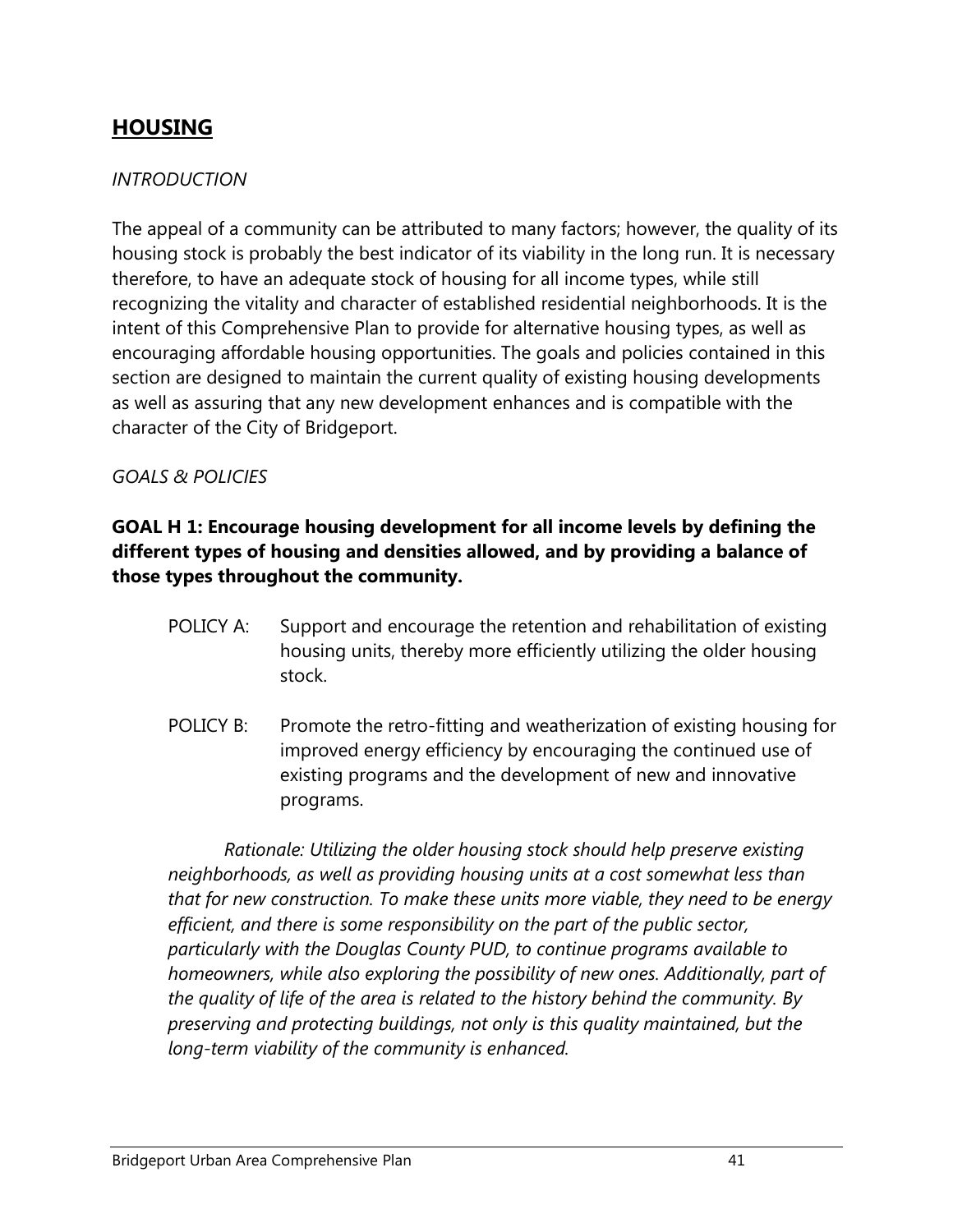- POLICY C: Encourage a diversification of housing types and densities that can satisfy various lifestyles and economic capabilities.
- POLICY D: Develop incentives that promote the construction of affordable housing, and encourage cooperation with developers to meet the needs of all residents, including the low income and elderly segments of the population.
- POLICY E: Recognize that manufactured homes are a viable housing option and the most accessible private market housing opportunity available to potential homeowners.

*Rationale: All segments of a community's population must have adequate shelter. By providing for diversification of safe, sanitary, housing types, these segments can choose which one best suits their lifestyle and budget capabilities. Manufactured homes may be an affordable option for some people who want to purchase a new home. It is also important to recognize that those who are in a low or fixed income situation have needs that should be met; but it is also important to provide incentives that make low income housing unit construction feasible for the developer.* 

- POLICY F: Recognize and accommodate special needs populations, such as those requiring group home and/or foster care facilities, nursing home care, congregate care, emergency shelter, or supervised environments within the development codes.
- POLICY G: Disperse publicly assisted housing, group homes, and quasiresidential uses such as day care centers throughout the community by making provisions for these uses to locate within all residential districts, including existing residential neighborhoods. In some districts it may be appropriate to require an additional review process, beyond the issuance of a building permit, to ensure compatibility of these uses with existing residences.
- POLICY H: Long-term residential care should be provided for in all land use designations.

*Rationale: Special needs populations are an increasing proportion of each community's demographic "make-up. Many times their needs can be met within existing residential neighborhoods provided development criteria is established*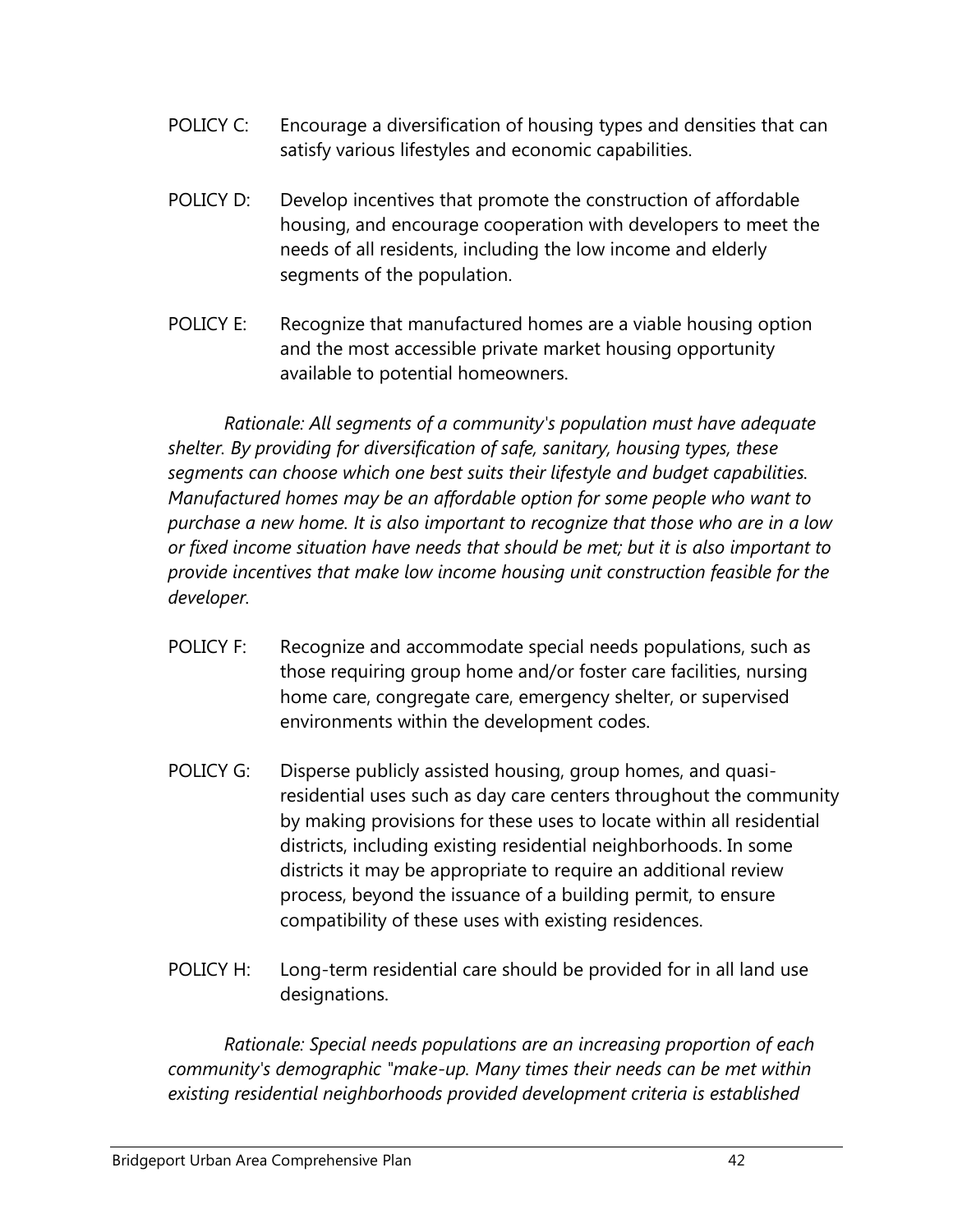*which protects adjacent properties. By dispersing the needed facilities throughout the community, they are more accessible to more people, and there is also provided an opportunity for these special needs populations to be integrated into the mainstream, every-day functioning of the community.* 

## *IMPLEMENTATION RECOMMENDATIONS*

IR 1: Funding methods, such as the community development block grant program and revolving loan funds should be investigated, and programs established to help in house rehabilitation programs.

IR 2: Available funding sources for private and public efforts which provide low income and elderly housing should be utilized. Participation is state and federal programs by the City, County, or private non-profit housing groups is encouraged.

IR 3: Incentives be developed to encourage the development community to provide housing opportunities for the handicapped, elderly, and low income segments of the population.

IR 4: Appropriate standards should be established to assure that manufactured housing is compatible with existing residential development, thereby making them easier to site.

IR 5: Clarify, within existing ordinances and codes, the definitions of mobile, manufactured, and modular homes and how each is to be dealt with as far as location and performance standards.

IR 6: The issue of temporary housing, for agricultural/seasonal as well as recreational activities should be addressed more directly in implementing regulations.

IR 7: Instigate an in-depth housing study, including a needs assessment, to address the shortage of adequate, available dwelling units. The City should actively seek assistance from County, State and Federal resources to accomplish the housing study.

IR 8: Where feasible, one category of incentives could include programs allowing for reduced and/or waived fee requirements, and an increased use of administrative review processes, where allowed by State statute, to reduce the costs of application review and approval.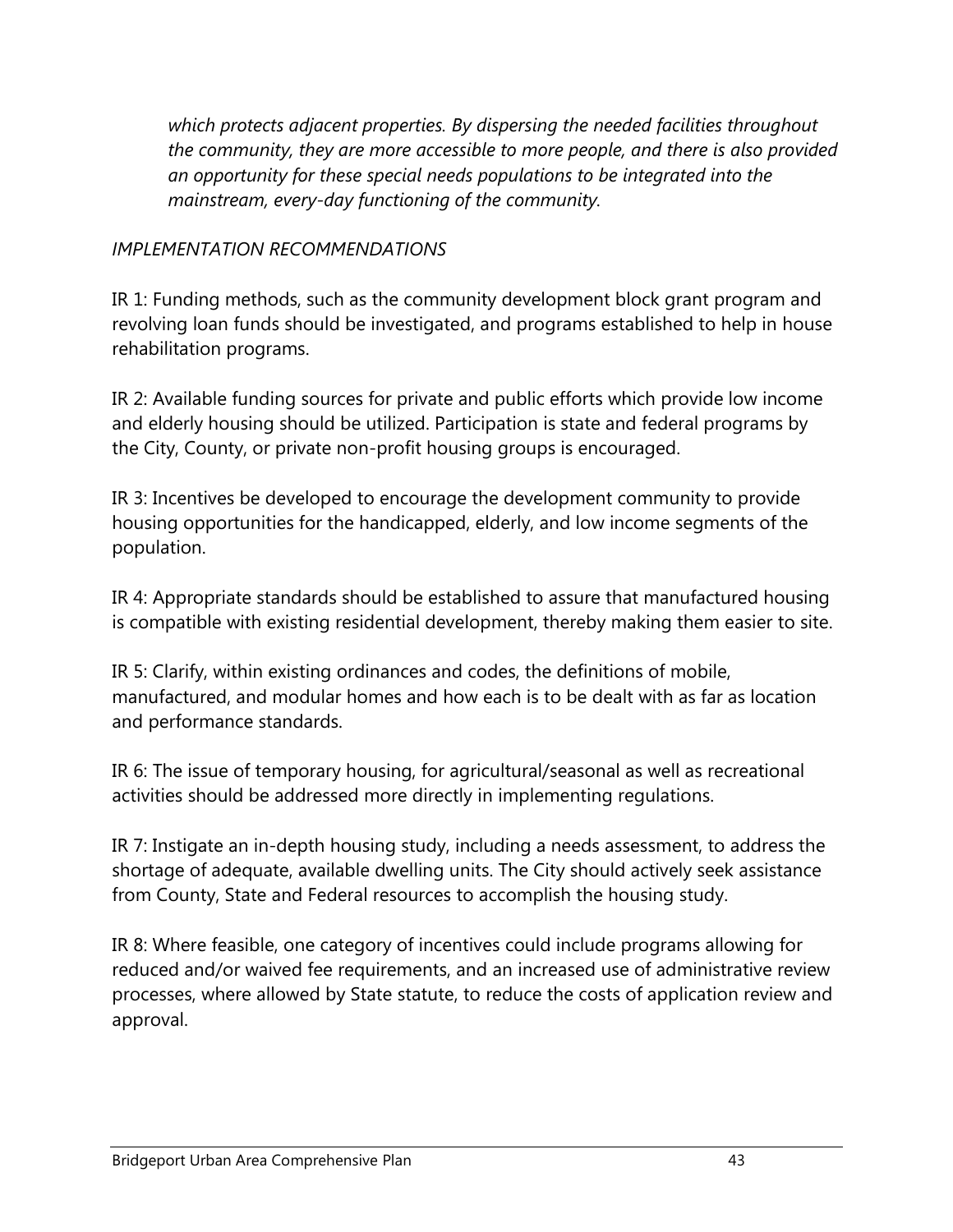# **UTILITIES**

### *INTRODUCTION*

For the purposes of this Comprehensive Plan, utilities shall include water, sewer, storm drainage, garbage, power, telecommunications, and cable/television service. All of these are similar in that they are delivered on a parcel by parcel basis and generally entail the payment of a monthly bill to the purveyor. They are provided by both public and private entities. The intent of the following goals and policies is to provide direction to decision makers involved in the process of planning for and expanding these utilities. The general intent is to 1) encourage the provision of these services at levels appropriate to the intensity and density of development in an area; and 2) encourage coordinated planning efforts among the different agencies and purveyors to more efficiently provide these services.

#### *GOALS & POLICIES*

### **GOAL U 1: Development should occur concurrent with availability of utilities, including sewer, water and storm water systems, power, telecommunications, cable and/or television service, and individual garbage pick-up; incentives should be developed to expedite the appropriate extension of required utilities.**

- POLICY A: Ensure that new development and significant redevelopment take into account the timely provision and/or upgrade of adequate and efficient utility systems.
- POLICY B: Encourage provision of utilities at levels of service appropriate to the specific area, thereby avoiding excess capacities which may encourage growth beyond the designated density in an area.
- POLICY C: Encourage development of vacant properties adjacent to established utility systems through application of appropriate zoning classification and/or land use designations.
- POLICY D: Promote utility extensions/upgrades to existing development needing services within the Urban Growth Area.

*Rationale: Within UGA, all development should be connected to urban-type utilities. By encouraging new developments to locate adjacent to existing facilities, the costs incurred by the developer, property owner, and tax payer will be*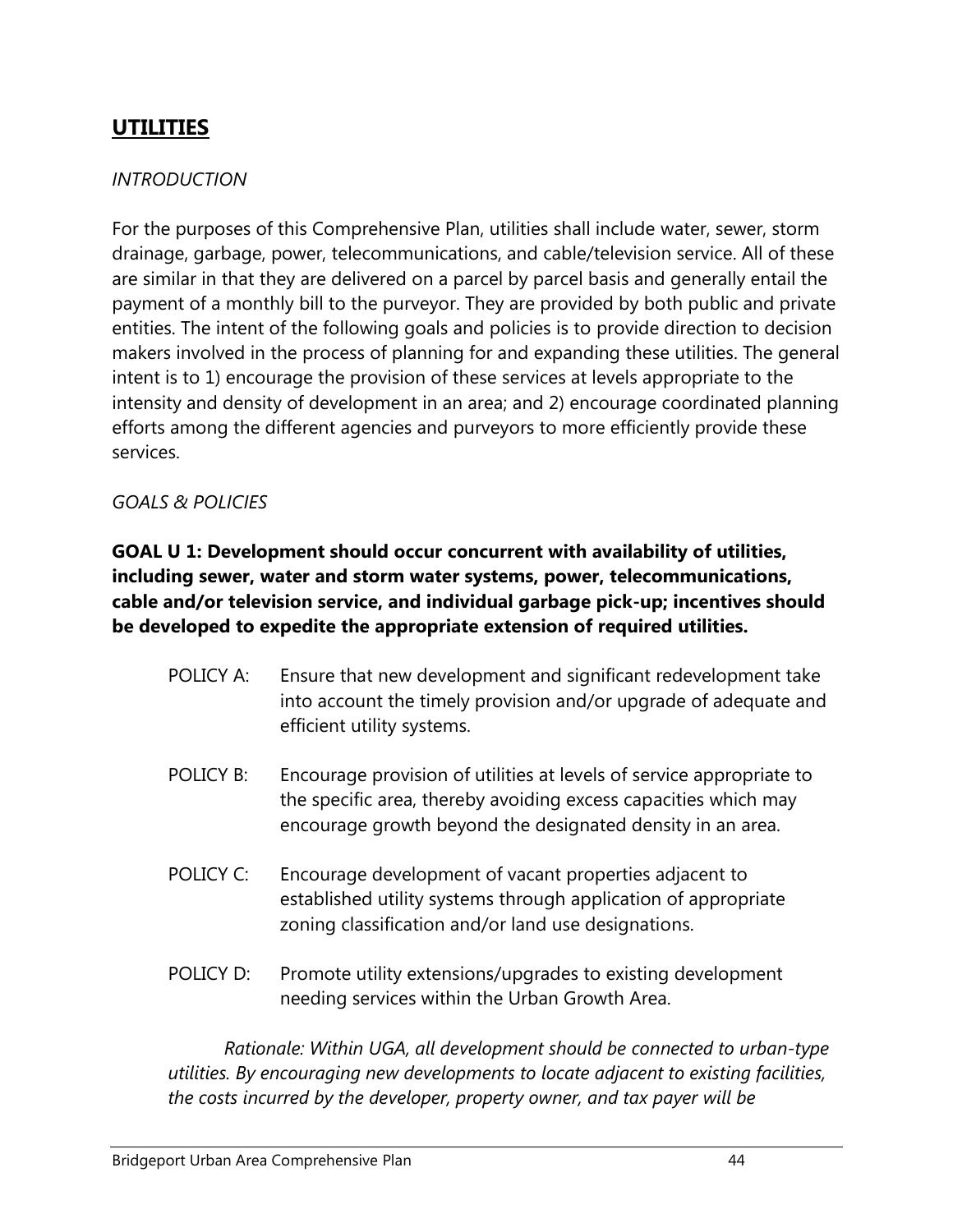*minimized. At the planning stages for new development, the availability of these utilities and the consistency of the development with the Capital Improvement Plan, shall be a determining factor in approving that development. Existing areas within the UGA that do not have these utilities, particularly public sewer and water, should be required to upgrade to meet these needs, either through LIDs or through public/private partnerships.* 

- POLICY E: Promote multi-jurisdictional cooperation among cities, counties, state and federal agencies and other utility purveyors for utility planning and implementation.
- POLICY F: Encourage the coordinated development, review, update and implementation of city, county and public utility capital facilities programs, consistent with the comprehensive plan.
- POLICY G: Promote planned development and phasing of utility construction consistent with capital facilities programs.
- POLICY H: Utility planning activities should include an on-going analysis of overall system physical condition.

*Rationale: Coordinated utility planning opens lines of communication between utility purveyors and local governments which allows for concurrent scheduling for new facilities as well as maintenance of existing ones. This discourages repetitive construction delays and, more importantly, alleviates the instances of one purveyor damaging or destroying another purveyor's recent construction activities, thereby reducing costs. The availability of urban utility services, and the predictability associated with advance expansion planning, is directly related to the growth and development of the Bridgeport area.* 

- POLICY I: Utility installations and system upgrades should be done in a manner sensitive to the environment.
- POLICY J: The cost of on-site utility improvements or site preparation for developments should be the responsibility of private enterprise.

*Rationale: As with all aspects of any kind of development, environmental concerns should be considered during the planning and implementation of construction activities. Because new development will be the only direct beneficiary of the new systems needed on-site, it should carry the cost of developing said,*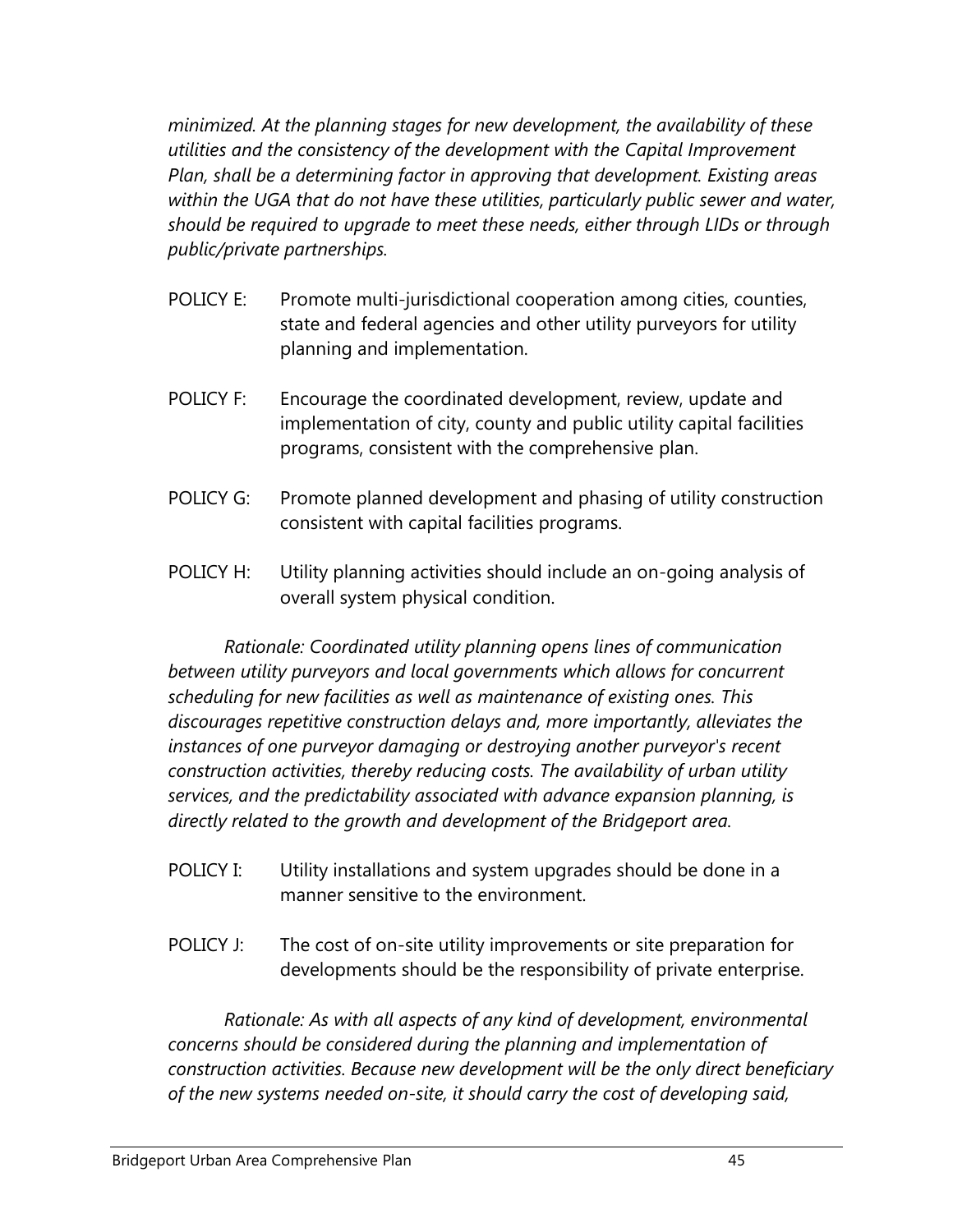*services. However, a system should be established to allow cost recovery by a developer through late-comer agreements. Upgrading system inadequacies that currently exist should not be a responsibility of new developments, unless it is the development that causes carrying capacities to be exceeded.* 

- POLICY K: Ensure the adequate sizing of utility trunk lines and main lines, consistent with the specific utility plan recommendations.
- POLICY L: Utilities should be installed within or adjacent to existing utility or transportation corridors/easements whenever possible.
- POLICY M: Promote continued use, maintenance, development, and revitalization of existing utilities whenever possible.

*Rationale: The above policies work to promote cost effective system upgrades and maintenance in the logical progression laid out in the capital facilities plans of all agencies. Adequate maintenance and utilization of existing facilities, as well as appropriate sizing of new facilities, helps the community prepare for projected future needs. This advanced preparation should protect against sudden, costly system upgrades and expansions due to haphazard, unplanned growth.* 

- POLICY N: State and Federal agencies should streamline their requirements for provision of services by including flexible standards that are based on specific situations in specific areas, as opposed to strict application of state-wide standards.
- POLICY O: The policies and regulations of the many different State and Federal agencies need to consider and reflect local issues and situations.

*Rationale: Many times the strict adherence to state or nation-wide requirements can discourage or even prohibit development that the community has encouraged after extensive study. By including some flexibility into such requirements, local issues and concerns can be more adequately addressed while still meeting the intent of the policy and/or regulation.*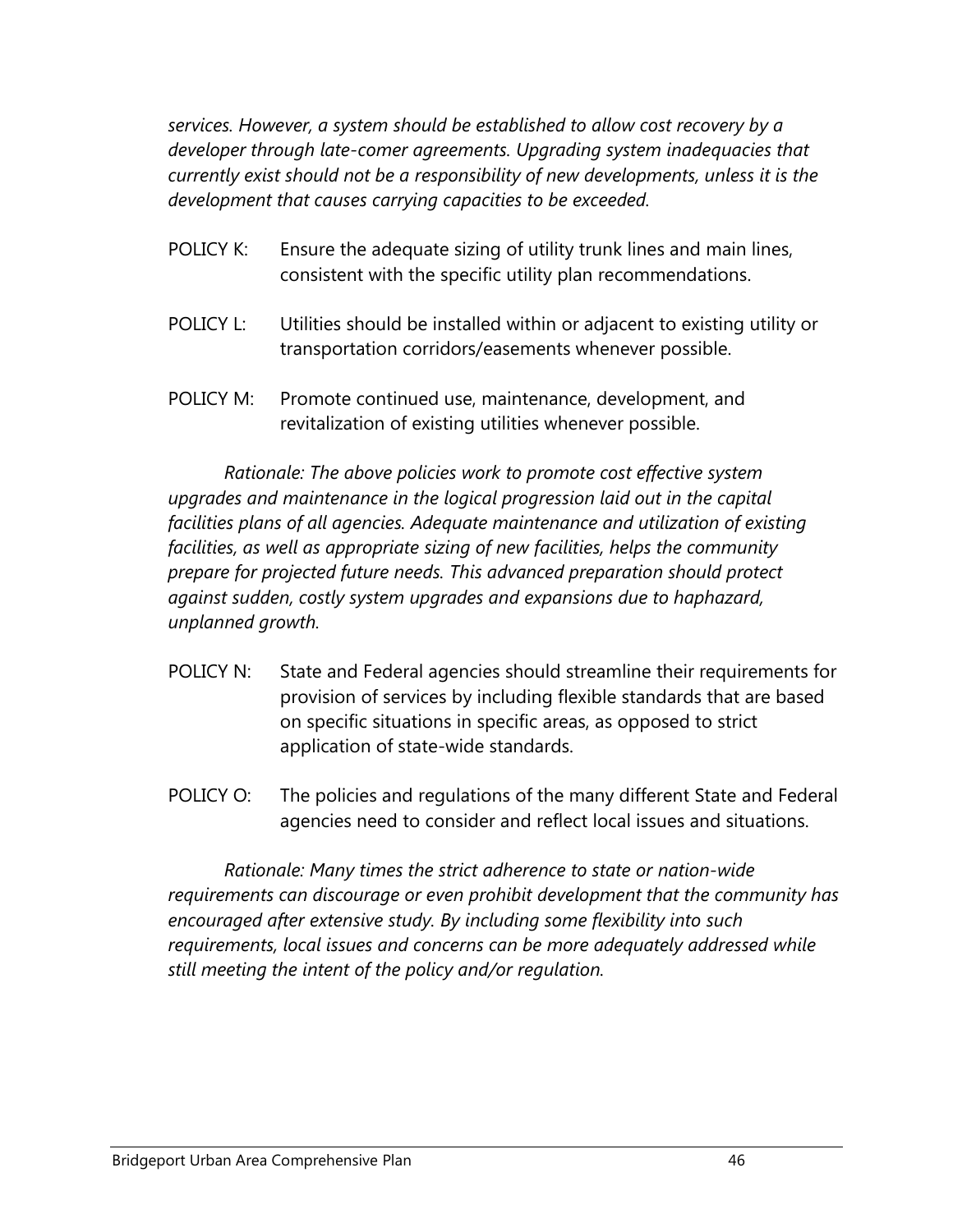# *IMPLEMENTATION RECOMMENDATIONS*

IR 1: The city will maintain the highest quality of water at an affordable cost, while maintaining the standards of health, safety, and welfare for the users, and meeting applicable state and federal regulations.

IR 2: The city will maintain the waste water treatment plant within the requirements of the Department of Ecology to provide for public safety, health, and welfare.

IR 3: Encourage continued operation of the yard waste chipping and composting site and the recycling center with the intent of continuing to reduce solid waste intake.

IR 4: The City should remain active in the Douglas County Solid Waste Program.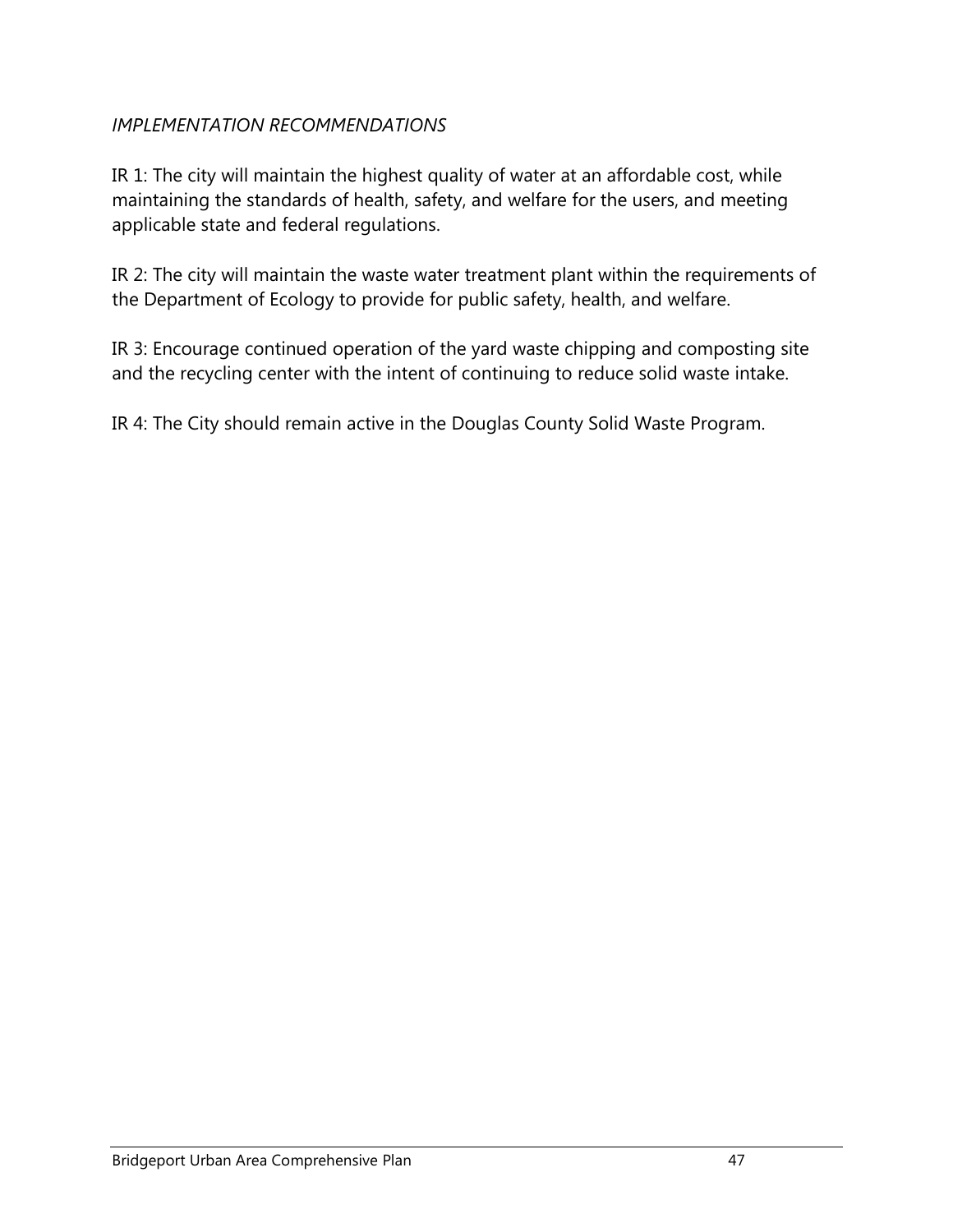# **CAPITAL FACILITIES PLAN**

# *INTRODUCTION*

For the purposes of this Comprehensive Plan, capital facilities are those things necessary to maintain the livelihood of a community. In general, they include facilities and services provided by local governmental agencies that are available to all citizens of the community. Capital facilities and services play a large role in determining what kind, where, when and how much development will occur. The intent of this element is to provide background, goals and policies for capital planning and encourage coordinated and comprehensive planning efforts, including routine maintenance, upgrading schedules, new construction, equipment/vehicle replacement, technology upgrades, staffing considerations, timing and funding sources and capabilities, to more efficiently provide these services.

The Capital Facilities Plan is intended to serve as a summary and an objectively derived guide for the orderly growth and maintenance of the community. It will serve as the framework for a stand-alone Capital Facilities Plan (CFP) that coordinates capital improvement projects that implement the vision of the community expressed in the other elements of this comprehensive plan. The Capital Facilities Plan is designed to be a valuable tool for the City Council and private citizens which enables the community to:

- Gain a better understanding of existing public works systems and capacities;
- Identify potential problems associated with limited revenues and increased public demands for better services;
- Identify potential sources and programs that may be used to fund needed improvements; and
- Create a continuing process of setting priorities for needed capital improvements, based on consistent background information.

It is understood that some capital needs may go beyond the resources available through the City's general revenues. Furthermore, future issues may develop quickly in response to citizens' desires or a change in community standards or circumstances. The CFP is designed to be flexible to these situations by identifying various possibilities for funding, as well as attempting to identify which foreseeable needs will require future action in order to be completed.

While some departmental accounts are funded with fairly reliable and adaptable revenue sources such as utility fees and legislatively designated taxes, other reserve accounts should be created with regular City revenues when possible. Additionally, the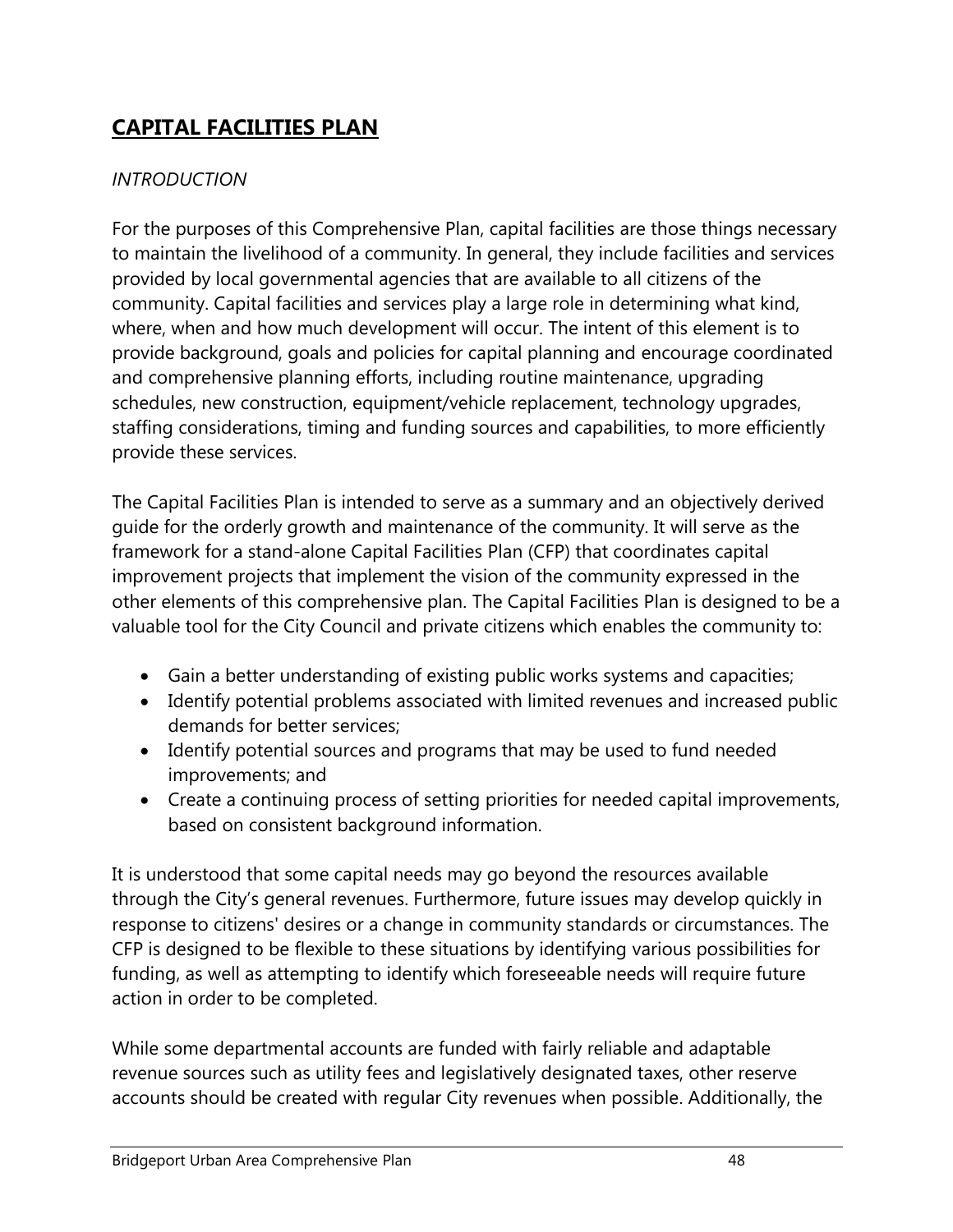availability of optional funding sources such as bond issues, levies, tax and/or rate increases, loan or grant applications, etc., does exist. If the community is unable to contribute the full amount planned for in the CFP in any one year, the plan is not abandoned but instead reviewed and amended to reflect changing circumstances.

# *GOALS & POLICIES*

## **GOAL CF 1: Ensure that adequate public facilities and services are planned for, located, designed, and maintained to accommodate the changing needs of all residents within the Bridgeport Urban Growth Area.**

- POLICY A: Promote multi-jurisdictional cooperation among cities, counties, and other utility and service purveyors for public facility and services planning and development.
- POLICY B: Use the phasing schedule for public facilities and services defined in the Capital Facilities Plan as a basis for land use, development approval and annexation decisions.
- POLICY C: Ensure a coordinated process for development, review and integration of up-to-date capital needs of all departments into the Capital Facilities Plan.

*Rationale: A coordinated approach to capital facility planning among agencies and departments eliminates costly duplication of not only data collection and analysis, but also development and construction schedules. Using a comprehensive capital facilities plan as a guide, local government decisions for extension of public facilities and services can be based on accurate, consistent information. This capital facilities plan can also aide developers by providing predictability in the anticipated location and timing of expansions, and what general contributions they may be asked to make when they develop in a specific area.* 

- POLICY D: Provide needed public facilities in a manner which protects investments in and maximizes the use of existing facilities, and which promotes orderly compact urban growth.
- POLICY E: Promote continued use, maintenance, development, and revitalization of existing public facilities and services whenever possible.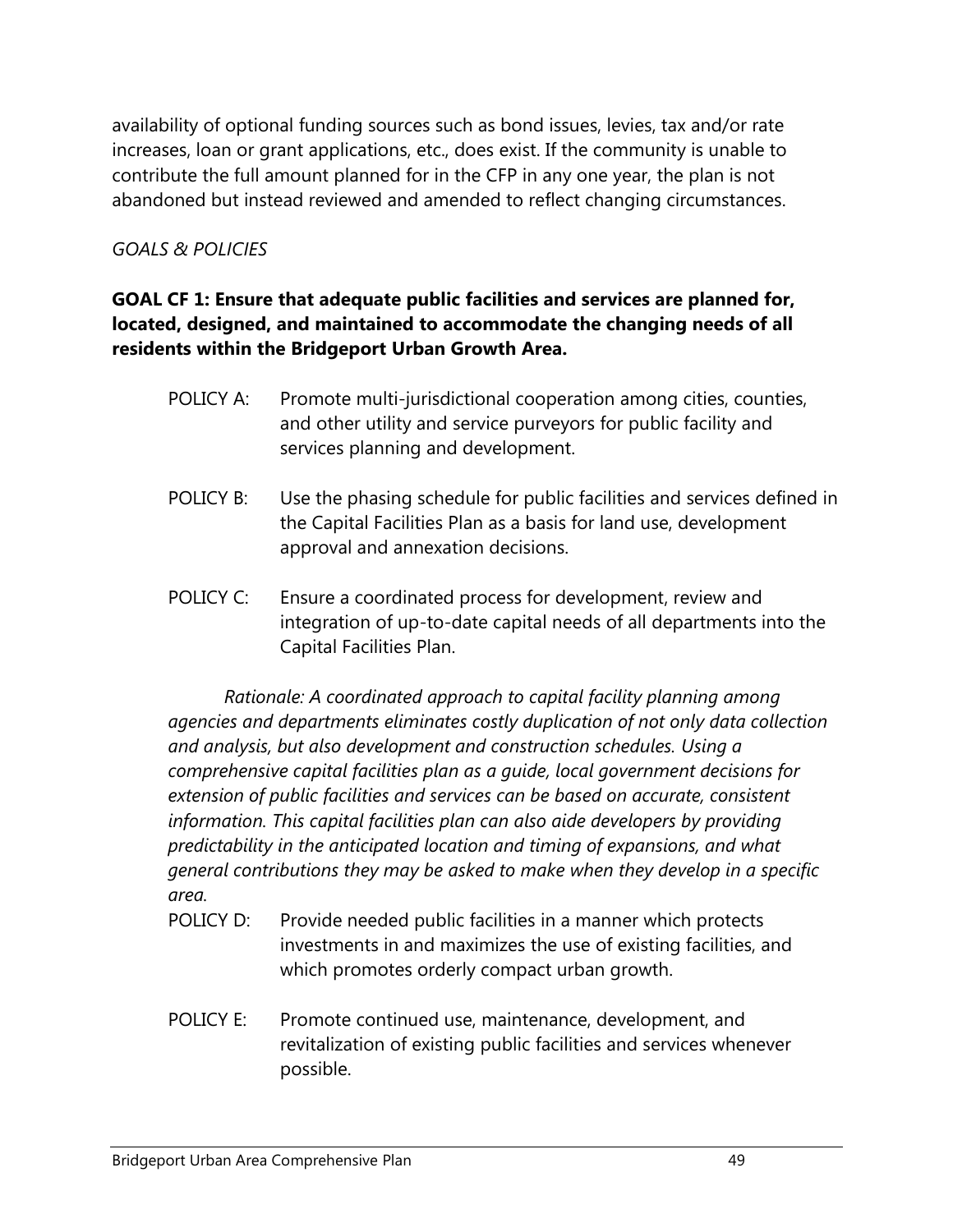- POLICY F: Encourage compatible, multiple use of public facilities such as schools and parks, thereby increasing their usefulness and cost effectiveness.
- POLICY G: Encourage coordination of land use and public works planning activities with an ongoing program of long-range financial planning in order to conserve fiscal resources.

*Rationale: As more responsibility for public facilities and services is handed down to local government, it has become increasingly necessary to find more efficient and cost effective ways for providing services and facilities. By using and maintaining existing facilities, and by combining different uses into one facility, public expenditures are spent more efficiently.* 

- POLICY H: Provide public facilities and services at levels of service appropriate to the specific area.
- POLICY I: Ensure that the location and design of public facilities does not adversely impact the environment or surrounding land uses.

*Rationale: If services and facilities are provided with capacities in excess of what is necessary, development will usually grow to that capacity. It is important, therefore, to only plan for and provide the facilities and services at levels appropriate for the designated density in an area to avoid adverse impacts on the environment and to maintain compatibility among land uses.* 

- POLICY J: Planning and evaluation of capital projects/acquisitions should be consistent with City's Comprehensive Plan.
- POLICY K: Review and update (if necessary) the Capital Facilities Plan on an annual basis.
- POLICY L: Identified capital improvements should be implemented on a timely basis, as needed.

*Rationale: A clear and consistently derived list of necessary capital improvement projects that is frequently updated will provide the City with a solid foundation for guiding future funding decisions. Additionally, when seeking funding sources, it is beneficial to demonstrate the City's initiative in looking forward to the needs of its future, as well as current citizens.*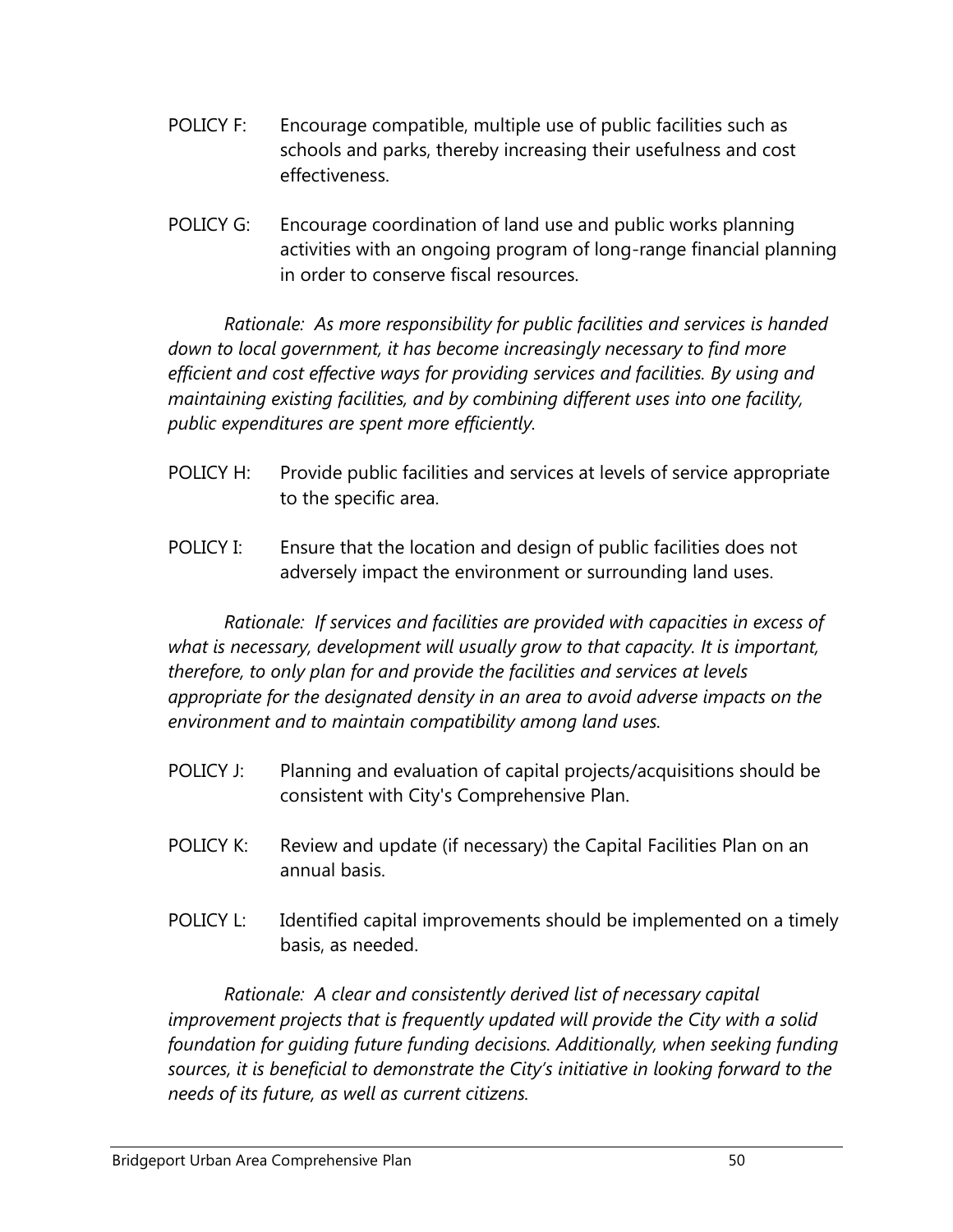# *IMPLEMENTATION RECOMMENDATIONS*

IR 1: The timing of implementation actions under the Comprehensive Plan (i.e., Water, Sewer, Transportation, etc.) and elements of this plan shall be based in part on the available financial resources to provide the necessary public facilities. The implementation of all projects should be reviewed in accordance with an analysis of resources available for financing the entire list of needed projects.

IR 2: The Capital Facilities Plan shall be updated and adopted annually prior to the City's budget process, and in conjunction with any needed updates to the Comprehensive Plan. Projects shall be funded only when incorporated into the City's Capital Facilities Plan and budget.

IR 3: A complete roster of capital improvement projects necessary to support the development planned in the Comprehensive Plan should be maintained by the City and updated as needed. Projects needed during any immediate 6-year period should be identified, and studies of their feasibility should be completed.

IR 4: Any projects identified in, and that are consistent with, any City planning process shall be added to the Capital Facilities Plan program list.

IR 5: Assure an adequate water supply and distribution system for both potable water and fire protection.

IR 6: The use of the capabilities and expertise of private industry and volunteer efforts in accomplishing the purpose of recycling should be encouraged.

IR 7: The City should recognize and respond to the need for flood control in new developments, but also on an area-wide basis. Require future developments to provide adequate control of excess water to protect adjacent property from storm water run-off.

IR 8: Promote the control or diversion of storm or excess waters in a cost-effective manner by use of on-site diversions, curbs and gutters, collection systems, use of natural watercourses or other means compliant with the Eastern Washington Storm Water Management Manual. Develop and implement land use standards to maintain natural watercourses. Impose the cost of the chosen methods upon those who benefit.

IR 9: Maintain police protection to a level that will insure the health, safety, and welfare of the community in a professional and courteous manner.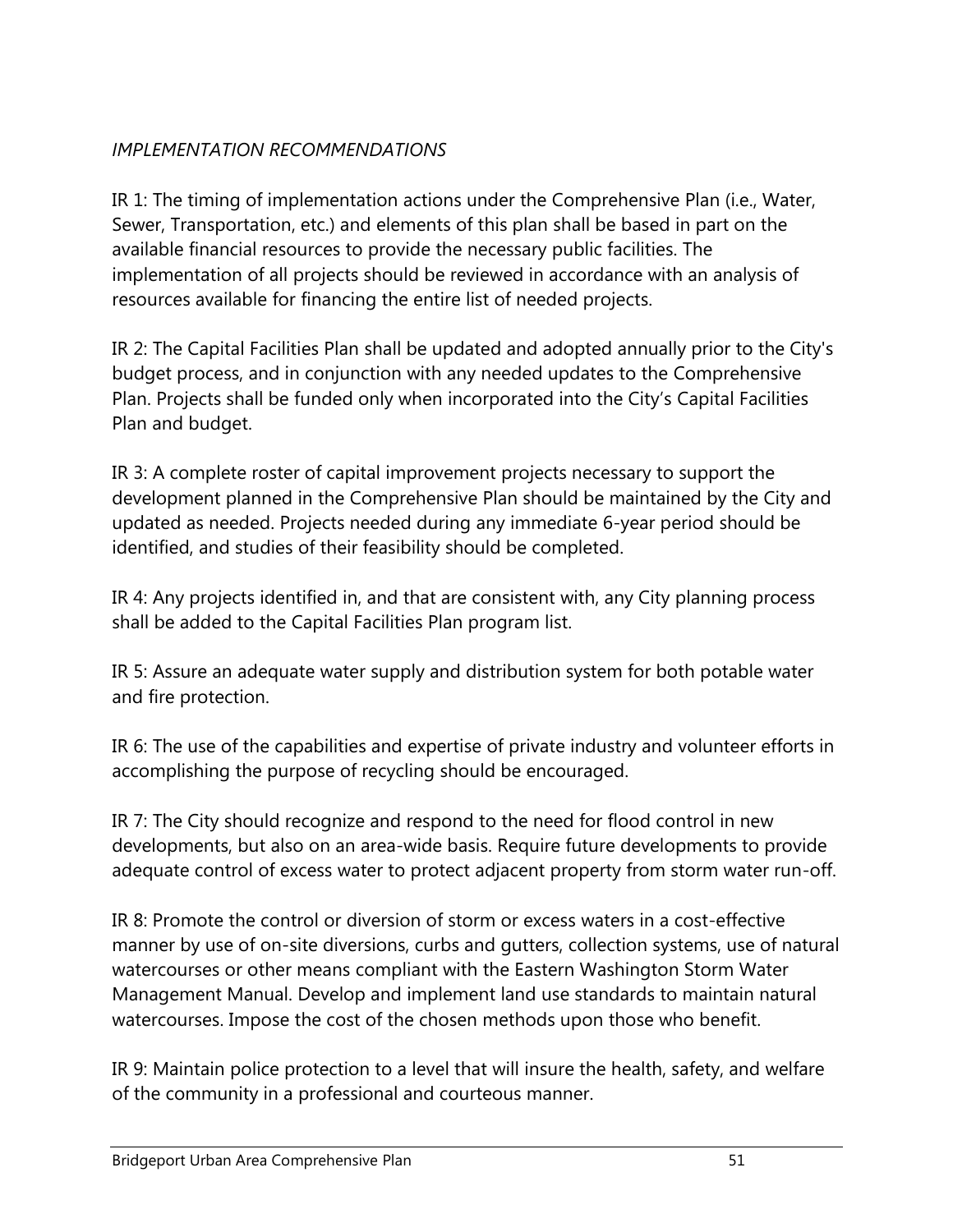IR 10: The City will encourage and support efforts to revitalize existing and develop new volunteer programs such as Block Watch and Senior/Community Patrols, to aid the police force in preventing criminal activities.

IR 11: The City will strive to increase and maintain the membership of the volunteer Fire and Emergency Medical Services (EMS) Departments.

IR 12: The city shall encourage the accumulation of sufficient reserves to utilize in updating the equipment of the volunteer Fire and EMS Departments and obtaining appropriate training for the members, thereby providing efficient and high quality service to the community.

IR 13: The City should require those entities requesting use of the City's capital facilities to "buy-in" with a reasonable fee to compensate and build a reserve fund for the citizens of Bridgeport who have already paid for capital facilities infrastructure.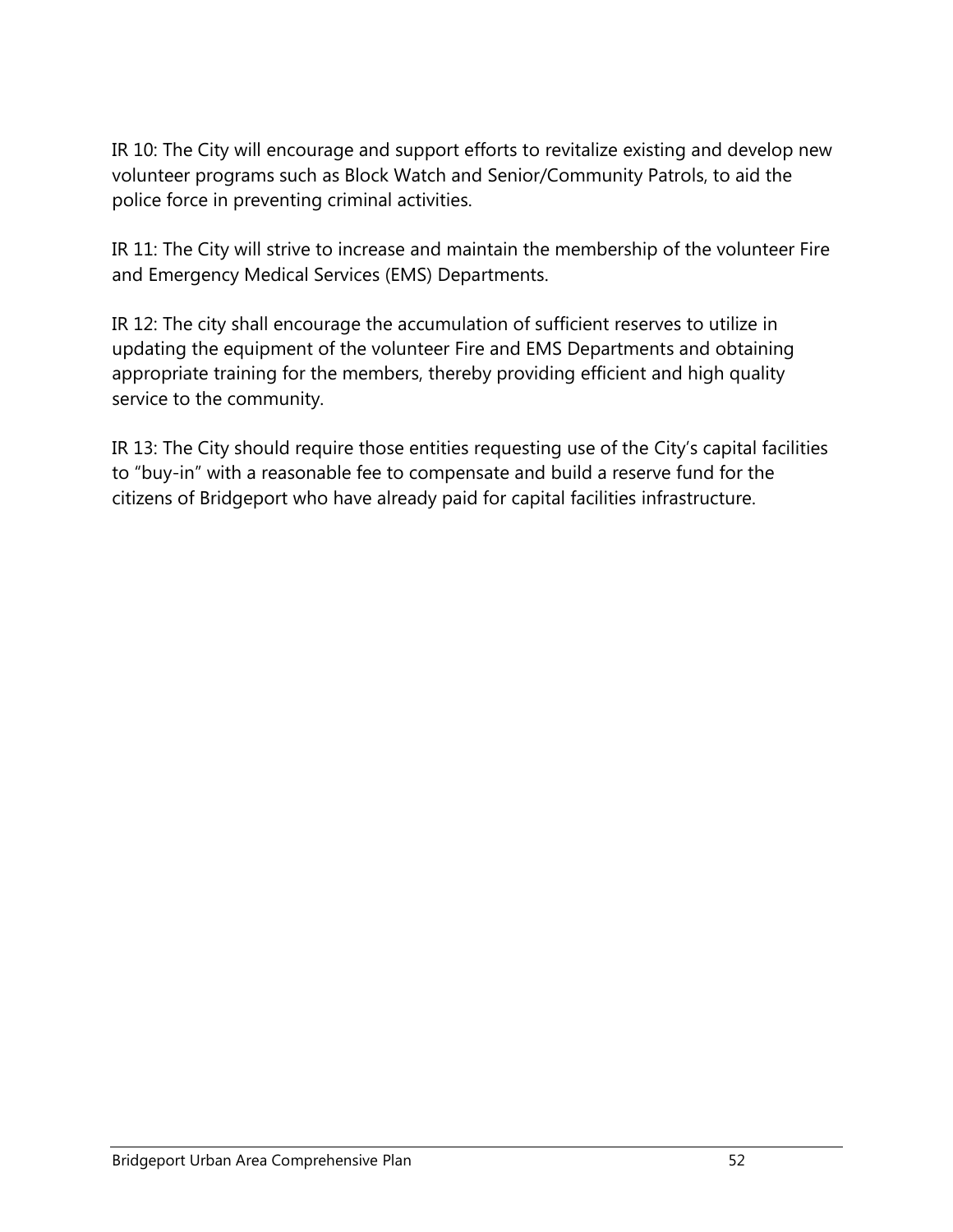# **TRANSPORTATION**

### *INTRODUCTION*

Transportation networks tie a community together as well as linking it to the outside world. Local streets and roadways should provide a safe, reliable access to work, schools, shopping and residences. Transportation networks to the outside area are important to the economic growth of the community in providing needed access for goods and services into and out of the area. For the purposes of this Comprehensive Plan, transportation encompasses several modes of travel, including motorized, transit, and non-motorized. The intent of the transportation element is to be consistent with the land use element as well as continuing the program of coordinated planning efforts between the different agencies responsible for providing the different modes of transportation. The Capital Facilities Plan presents a detailed identification of the existing transportation system and needed improvements, as well as a reasonable financial plan to pay for them. Map T1 in Appendix H shows the existing street network within the City and UGA.

The City, during the 2006 plan update, recognized the importance of non-modal options and worked with funding provided by North Central Washington Regional Transportation Planning Organization<sup>3</sup> to complete a Pedestrian and Bicycle Feasibility Report in 2005 focused on SR 173; which serves as the City's main corridor.

The following summarizes the Report:

## **EXISTING CONDITIONS**

The area of study focused primarily on State Route 173, which serves as the main corridor for the City as well as significant agricultural truck traffic. Running parallel with SR 173, Foster Creek Avenue and Fairview Avenue are main transportation routes better suited to non-vehicular traffic during the study. There is one designated bike lane within the City on Foster Creek Avenue from SR 173 to  $17<sup>th</sup>$  Street. Over the past decade sidewalks have been constructed along portions of SR 173 and several other higher traffic streets. However existing conditions that limit the City's ability to improve pedestrian access are, in part, the result of inconsistent (varying) right-of-way, topography, and unfortunate placement of utilities and vegetation. For example:

 Between 25th and 26th Streets substandard sidewalk is located, in part on private property, and is constructed in such a way that it is integral to the building foundations.

 $\overline{\phantom{a}}$ <sup>3</sup> Now known as the Wenatchee Valley Transportation Council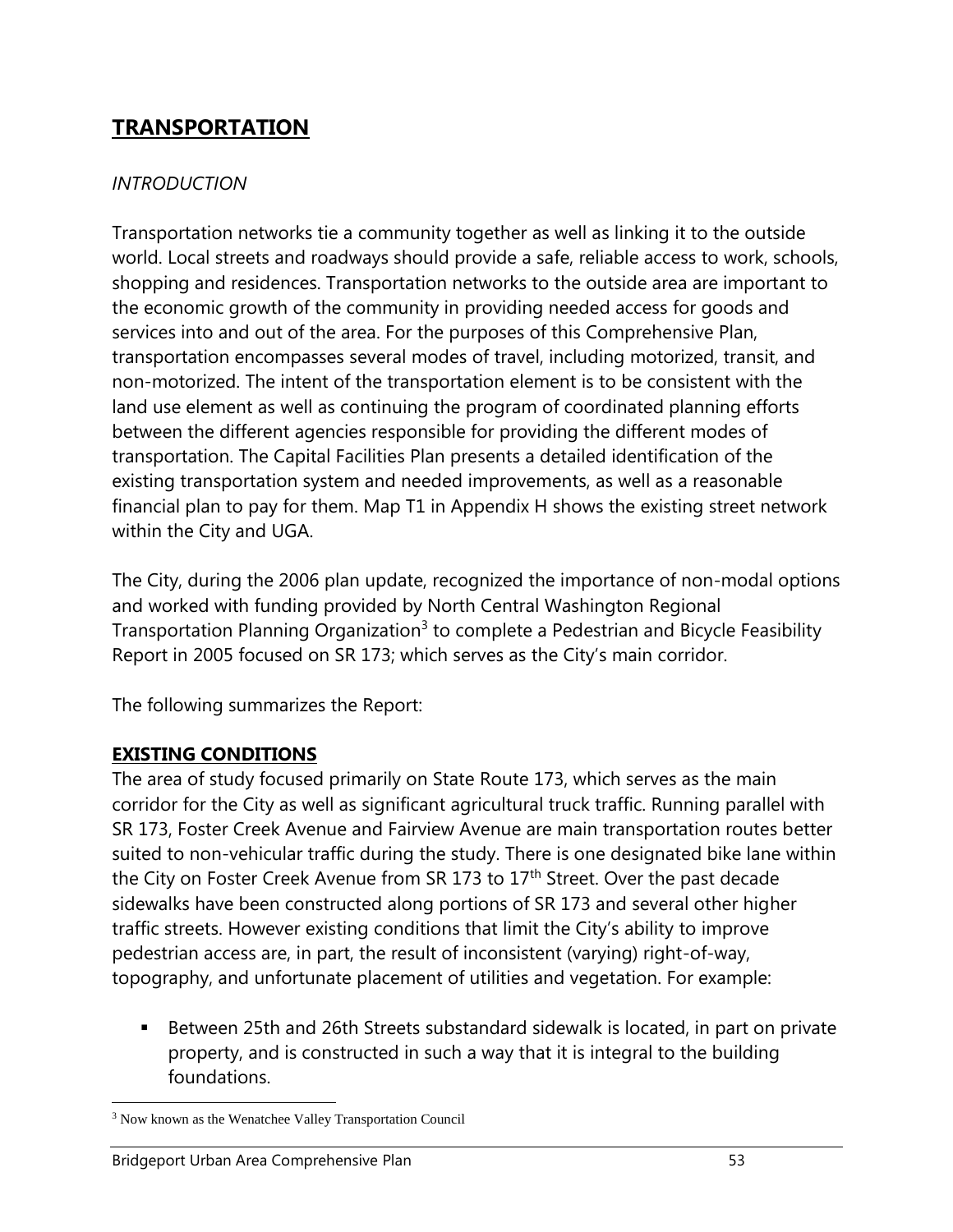■ From Foster Avenue & 17th Street to the SR 17 & SR 173 intersection, there is indiscriminate parking and property access; The westerly portion of SR 173, routed over Maple Street, has narrower travel ways and limited area for expansion due to steep slopes on either side of the road.

# **COMMUNITY DESIRES**

To address sidewalk conditions the community has several options:

- Where new sidewalks are identified for only one side of the roadway, curbs and gutters should be provided on the opposite side of the street to assist with storm water drainage, parking and access control;
- No new sidewalks are necessary from the Columbia Avenue and 10th Street intersection to the westerly study area boundary.

Additional bicycle lanes will be provided to give residents more options to move about the community.

# **TRAFFIC FORECASTING**

Forecasting traffic patterns related to land use and population growth are an important tool to most communities. The City recognizes the importance of informed and thoughtful development and its many impacts on transportation. Currently, there is limited data regarding road counts to develop a forecasted travel model. When funding is available, or when necessitated by development or population increase the City will seek to expand the transportation plan to include; travel demand analysis, land use impacts, traffic counts, and forecasting.

However, some data is currently available. The Washington State Department of Transportation (WSDOT) maintains traffic counts on Highways. By using WSDOT calculation methods based on Federal Functional Class we can determine an estimated future Average Daily Traffic. The formula is as follows: Future Count = Current Count  $*$  (1 + ((future year – current count year) \* growth factor))

| <b>ROUTE</b>                            | 2013 AADT     | <b>EST. 2037 AADT</b> |
|-----------------------------------------|---------------|-----------------------|
| SR-17, south of SR-173                  | 1400 vehicles | 1850 vehicles         |
| SR-17, north of SR-173                  | 2500 vehicles | 2970 vehicles         |
| SR-173, west of SR-17                   | 2600 vehicles | 3475 vehicles         |
| SR-173/Columbia Ave,. east of 10th St.  | 1600 vehicles | 2834 vehicles         |
| SR-173/10th St., south of Columbia Ave. | 980 vehicles  | 1636 vehicles         |

#### **TABLE 5: TRANSPORTATION FORECASTING**

*Bridgeport, Douglas County is near the junction of SR-17 (class 02), MP 135.84, with SR-173; and SR-173 (class 03), MP 0.00 to MP 2.01 runs through Bridgeport.*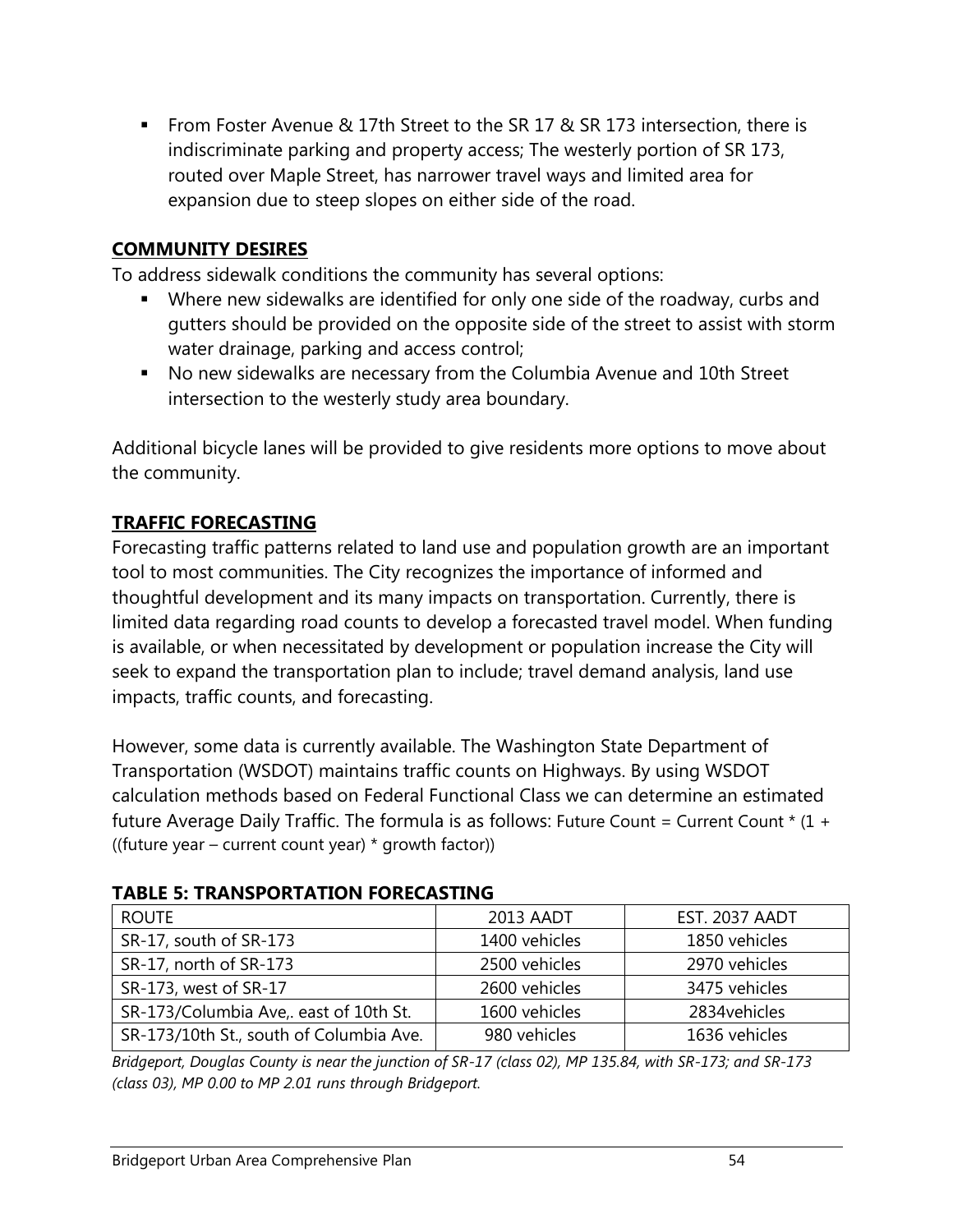# **LEVEL OF SERVICE (LOS)**

The levels of service standards adopted in this plan will be maintained through upkeep of the existing circulation system, expansion of transportation services, and/or traffic demand management strategies. The City has adopted the Link (A-F) LOS standards for its roadways. These standards are regionally coordinated through the Chelan-Douglas Transportation Council certification process.

LOS standards provide measurable criteria to judge the adequacy of service. Future transit facilities should be linked to established LOS standards. Analysis of LOS was done subjectively rather than using the Volume/Capacity Ratios. As specified in the Growth Management Act, new development will be prohibited unless transportation improvements or strategies to accommodate the impacts of development are made concurrent with the development. LOS standards are as follows:

LOS A- Primarily free-flow traffic operations at average travel speeds. Vehicles are completely unimpeded in their ability to maneuver within the traffic stream. Stopped delays at intersections are minimal.

LOS B- Reasonably unimpeded traffic flow operations at average travel speeds. The ability to maneuver within the traffic stream is only slightly restricted and stopped delays are not bothersome. Drivers are not generally subjected to appreciable tensions.

LOS C- Stable traffic flow operations. However, ability to maneuver and change lanes may be more restricted than in LOS B, and longer queues and /or adverse signal coordination may contribute to lower average travel speeds. Motorists may experience appreciable tension while driving.

LOS D- Small increases in traffic flow may cause substantial increases in approach delays and, hence, decreases in speed. This may be due to adverse signal progression, inappropriate signal timing, high volumes, or some combination of these factors.

LOS E- Significant delays in traffic flow operations and lower operating speeds. Conditions are caused by some combination or adverse progression, high signal density, extensive queuing at critical intersections, and inappropriate signal timing.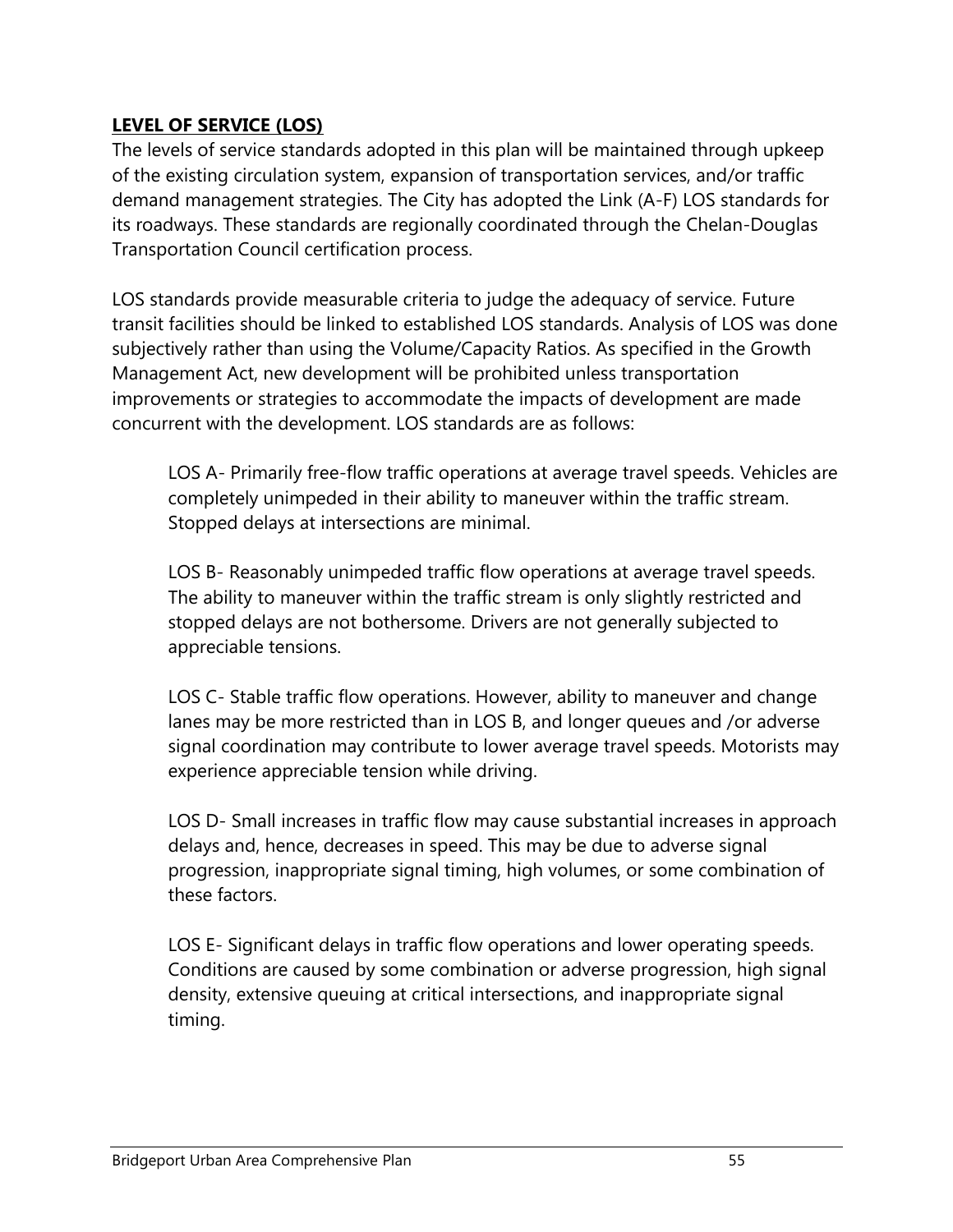LOS F- Traffic flow operations at extremely low speeds. Intersection congestion is likely at critical signalized locations, with high approach delays resulting. Adverse signal progression is frequently a contributor to this condition.

# **PEDESTRIAN AND BICYCLE COMPONENT**

The benefits of walking and bicycling go beyond an individual's enjoyment and health benefits; having fewer vehicles on the road results in less pollution and a healthier environment. Many properties see a positive economic impact through increased values and marketability for property located near trails and open space. Beyond property values businesses located in pedestrian friendly downtowns or centers encourage visitors to stop and shop. Additionally, the city benefits from the lower cost and maintenance of bicycle and pedestrian facilities.

# *GOALS & POLICIES*

**GOAL T 1: Provide a multi-modal transportation network which adequately links US, State, County and City systems in a safe, efficient and economical manner. The systems should provide a year-round network for the transit of agricultural commodities, people, and goods and services.** 

- POLICY A: State and County roads that help transport people and goods into the community should be improved to adequately handle circulation, either through design, load capacities and weight limits, or through total re-alignment. Where re-alignment is not feasible, more lanes of adequate width and length should be provided to accommodate the many different modes of transportation utilizing the system, thereby improving maneuverability and movement.
- POLICY B: Public transit is needed to link Bridgeport with the other developed cities, towns and unincorporated centers in the outlying areas of Douglas and southern Okanogan counties. This form of transit should be actively pursued as a viable option for providing mobility to the extensive population in need of transportation other than single occupancy vehicles.

*Rationale: Circulation patterns and transportation needs are not limited by jurisdictional boundaries. The systems that move people and commodities into and out of an area have a significant impact on that area. In smaller communities, there is a strong reliance on the transportation systems for not only economic livelihood, but also for access to needed goods, services and facilities, particularly*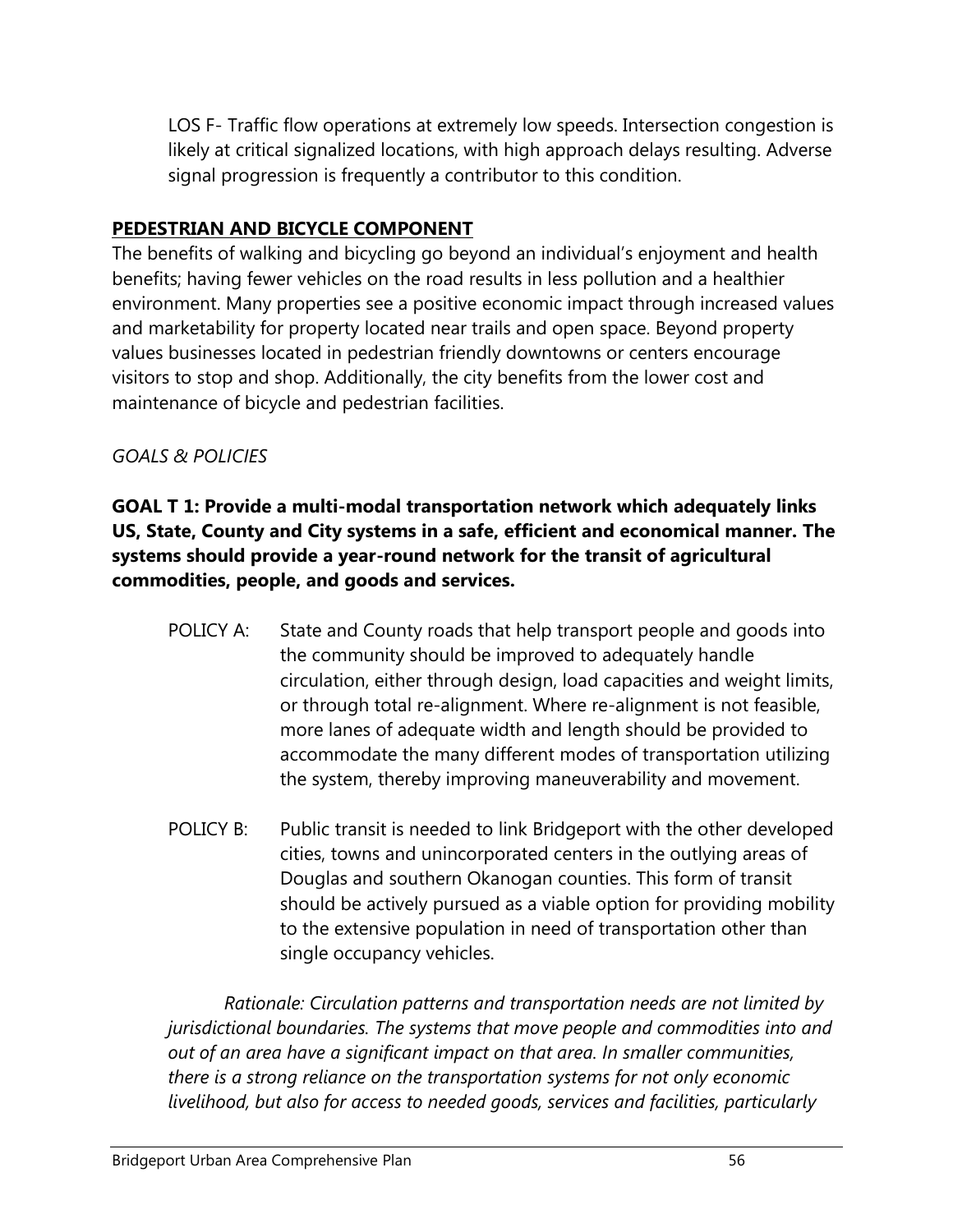*since the trend to abandon rail lines has increased. It is therefore essential to the viability of Bridgeport that Federal, State, Tribal and County agencies, as well as public transit, consider input from the citizens of Bridgeport for all projects and services (or lack thereof) in the northern Douglas and southern Okanogan County Region.* 

- POLICY C: Provide for an intermodal transportation infrastructure that ensures adequate and safe access to property via a variety of travel modes; and adopt levels of service for said infrastructure that reflects the preference and needs of the community.
- POLICY D: Encourage updating of the local road classification system (as adopted in Chapter 10.20 BMC) consistent with the Federal Functional Classification system as a means of providing for the orderly and efficient flow of vehicular traffic, and as an aide in continuous evaluation and modification of the circulation system compliant with federal and state standards and in response to the current needs and desires of the public.

*Rationale: It is important to the vitality of a community to have a transportation infrastructure that at least addresses the minimum requirements of that community, including the provision of alternate modes of travel. Revising the existing local classification system to be consistent with the Federal Functional Classification system helps in identifying existing and future travel needs within the area, while a level of service standard establishes the community's wishes regarding the performance of that system. These two organizational tools aide in monitoring and measuring the circulation system, and provide a consistent data base from which decisions can be made regarding expansions, improvements, etc.* 

- POLICY E: Economic and residential growth decisions should be tied to the ability of the existing transportation system to accommodate the increased demand, or new transportation facilities should be provided concurrently with the proposed development.
- POLICY F: During the review of land use proposals, provisions for adequate non-vehicular access and rights-of-way, as well as a full range of improvements to serve the area, should be considered and appropriate improvements required.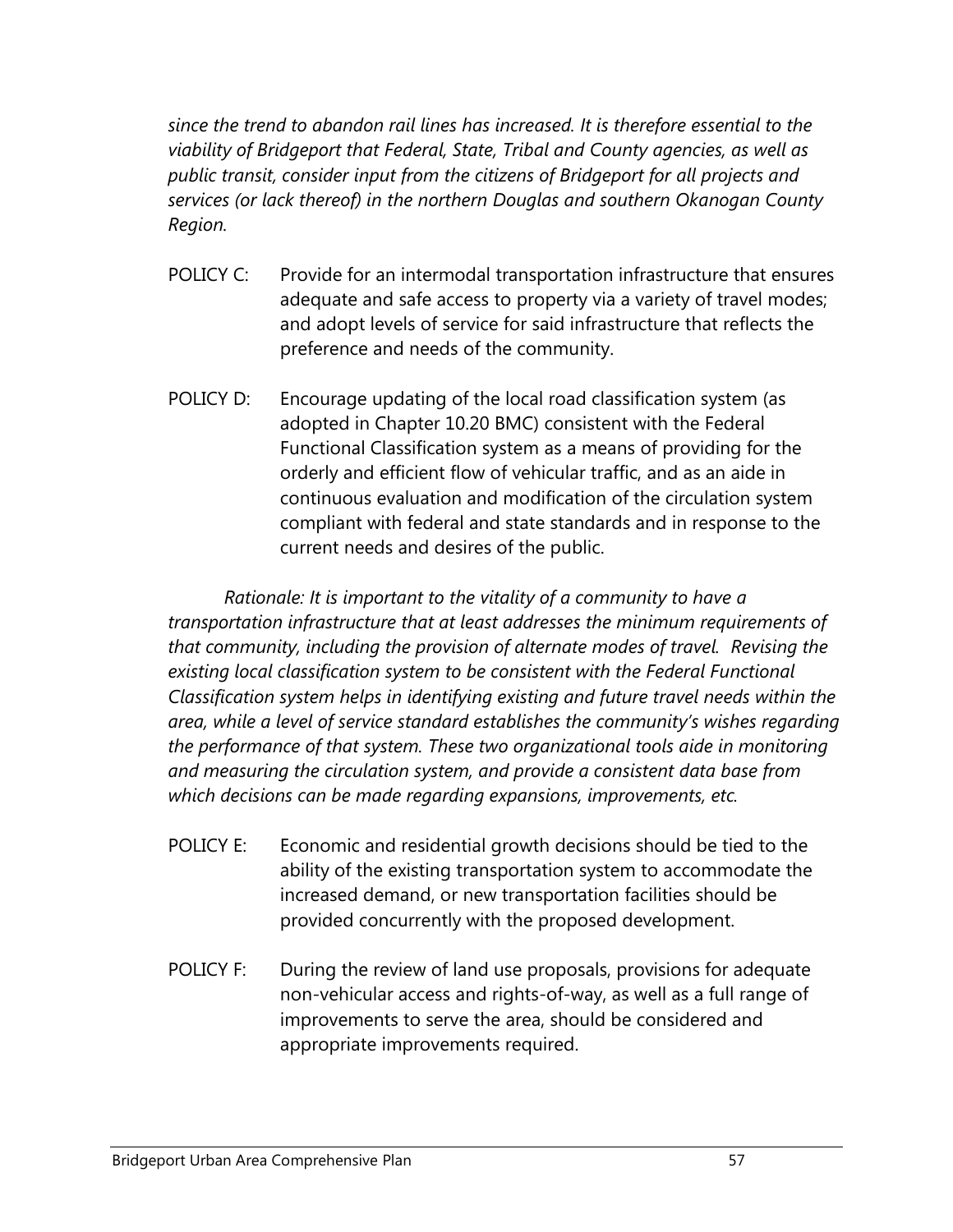- POLICY G: Ensure that any transportation improvements or strategies required to mitigate impacts are constructed or financed concurrent with development.
- POLICY H: The cost of on-site transportation improvements or site preparation for developments, such as road access and improvements, sidewalks, curbs and gutters, should be the responsibility of private enterprise whenever possible.
- POLICY I: Develop an incentive program to reward developments for significant contributions to maintaining the operation of the existing circulation system(s).

*Rationale: The orderly growth and expansion of a community depends on the logical, adequate provision of transportation corridors, at or prior to further development. To foster this development, it is necessary to evaluate each development on a site specific basis, as well as on an area-wide basis, prior to granting approval of said, development. Because the primary beneficiary of the needed improvements is the development, it is appropriate that the development bear the cost of the improvements. However, to ensure that this cost does not prohibit new development, incentive programs should be developed that provide flexibility and bonuses to those projects that significantly improve the existing systems.* 

- POLICY J: Coordinate planning, expansion, location, construction, and operations of major utility and transportation corridors, as well as improvements to existing facilities, among all service purveyors.
- POLICY K: Work with other area jurisdictions to plan and coordinate joint road projects, and to develop a funding base to support transportation projects of mutual benefit.

*Rationale: Coordination helps to support and compliment the transportation functions of the State, Counties, neighboring cities, LINK, and other entities responsible for transportation facilities and services. The increased communication that results from cooperative planning for new systems as well as improvements to existing ones promotes efficiency and decreases public expenditures. It also expands the funding base for mutual projects by combining the resources of the different agencies into one effort.*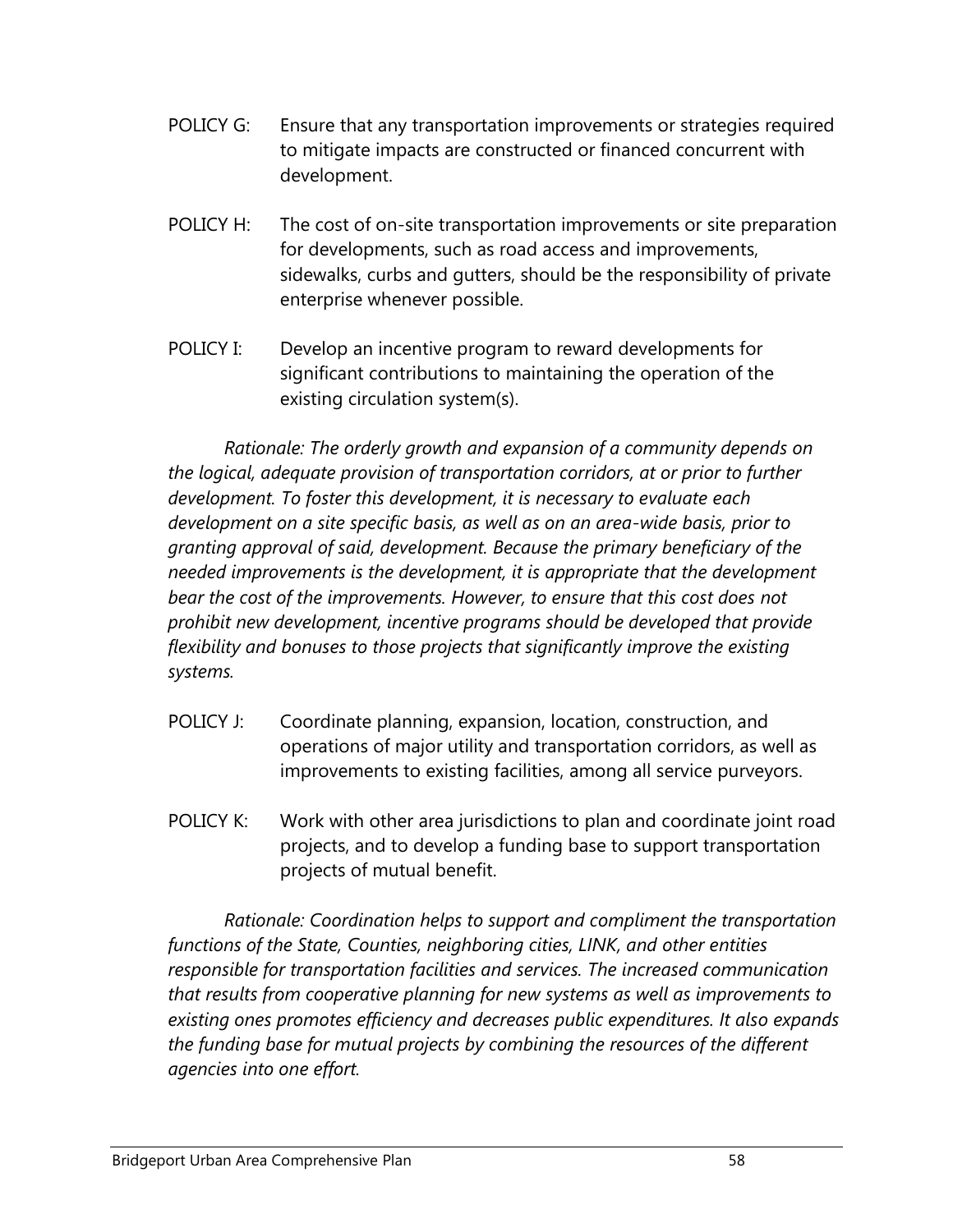- POLICY L: Design transportation facilities within the Urban Growth Area to minimize adverse environmental impacts resulting from both their construction and operation; and ensure that said facilities are compatible with and minimize potential conflicts between adjacent land uses.
- POLICY M: Streets and roads should be well-designed, and should consider terrain as well as connections to existing street systems and/or adjacent sites.
- POLICY N: Promote safety by encouraging street design that provides adequate sight distance, channelization, separation of vehicles and pedestrian/non-motorized traffic, emergency access and avoids difficult turning and merging patterns.

*Rationale: Careful consideration of environmental and natural factors, the existing system, and adequate safety features provides a comprehensive look at the impacts of needed transportation facilities. This all-encompassing review helps decision makers reach the most agreeable decision for all interested agencies and individuals regarding the location of these facilities.* 

- POLICY O: Provide a safe, coordinated system of bikeways, walkways, and trails, including through-routes, to meet existing and anticipated needs for non-motorized traffic.
- POLICY P: Encourage accommodations for transit, such as providing park-andride facilities, shelters, benches, and turnout lanes, particularly when high levels of ridership are evident.
- POLICY Q: Encourage the development of beautification programs along major and minor arterials, including city, county and state routes, to promote the quality of the area.

*Rationale: The above policies reflect the desire of the citizens of Bridgeport to expand and enhance their existing circulation system. By making the existing facilities more aesthetically pleasing, and by providing multi-modal alternatives, the overall viability and appeal of the Bridgeport area is supported and enhanced.* 

POLICY R: The City recognizes and acknowledges the Douglas County Transportation Element updated in 2012 as it relates to the analysis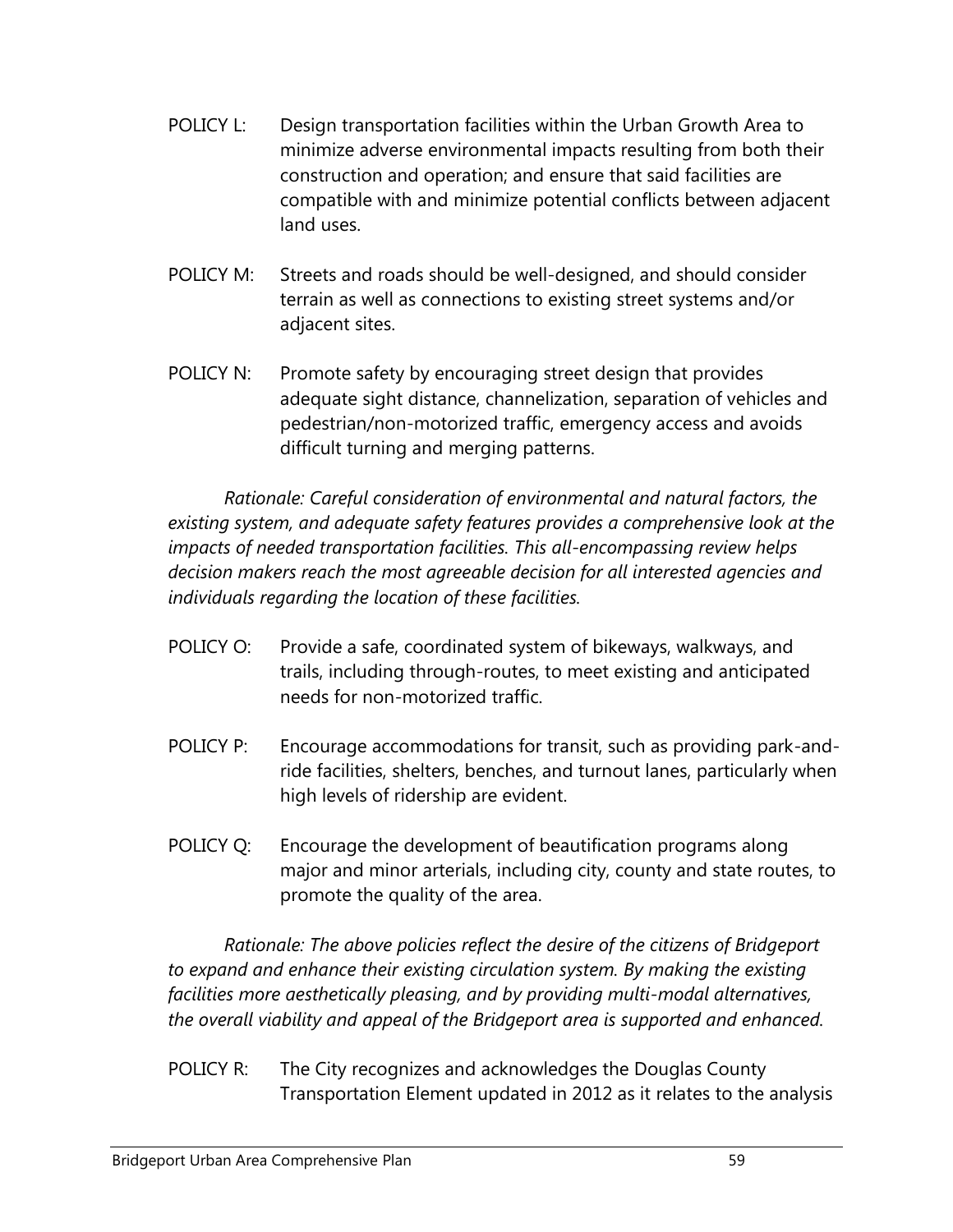and discussion of the State Highway system in and around the City of Bridgeport.

- POLICY S: State Routes 173 and 17 are recognized as state-owned transportation facilities (neither are "Highways of Statewide Significance"), as identified by the Washington State Department of Transportation within the Bridgeport Urban Growth Area. The level of service standards for these facilities are as follows, as established by the Chelan-Douglas Transportation Council LOS C in rural areas, LOS D in urban areas.
- POLICY T: Level of Service (LOS) standard adopted for all roads within the City's management authority is set at LOS D.

## *IMPLEMENTATION RECOMMENDATIONS*

IR 1: Control the location and spacing of driveways on arterial streets to avoid traffic and pedestrian conflicts and confusing circulation patterns.

IR 2: Discourage piecemeal construction of streets by requiring participation in Local Improvement Districts, in-lieu funds, or other methods which allow timely and coordinated construction of street improvements.

IR 3: Support initiation and expansion of public transit services within Bridgeport and to surrounding communities and employment centers.

IR 4: Coordinate with the Chelan/Douglas Transportation Council to ensure consistency and compatibility between County and City transportation plans.

IR 5: Maintain and improve the circulation system which will also be used as an intricate part of the storm water system, to keep current with State and Federal guidelines, and to protect the health, safety, and welfare of the citizens of the City of Bridgeport.

IR 6: Strive to have all streets seal coated or chip sealed every 6 years, and develop a system for regularly scheduled maintenance to maximize the lifespan of the surfacing.

IR 7: Develop street standards that will keep through, and/or non-residential traffic out of residential areas.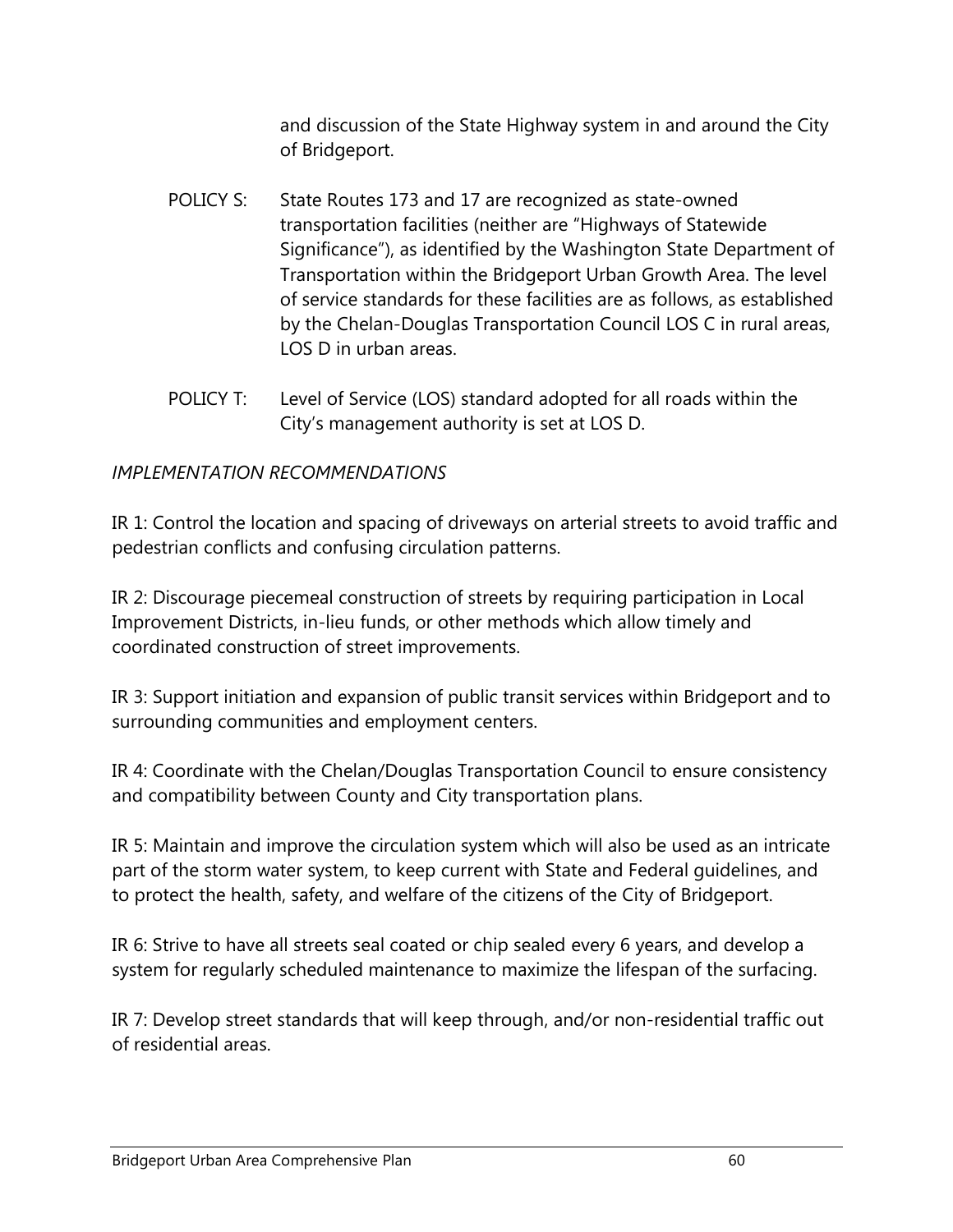IR 8: Actively pursue options for designating and enforcing truck routes to keep commercial truck traffic on arterial and collector streets instead of the local streets which are incapable of handling heavier weight traffic. The Washington State Department of Transportation needs to be encouraged to participate in developing enforcement strategies.

IR 9: The following road classification system, and subsequent street designations as seen on the Federal and Local Functional Classification (See Map T2, Appendix H and Local Classifications, Map T3), should be adopted and Chapter 10.20 of the Bridgeport Municipal Code be updated to aide in the evaluation and provision of orderly and efficient traffic flow:

Rural Minor Arterials...provide a lower level of travel mobility than Principal Arterials, and place more emphasis on access to land. They promote connections between arterial and collector streets, and provide intra-community continuity while maintaining identifiable neighborhoods. State Route 17 is a federally classified Rural Minor Arterial.

Collector Streets (Major and Minor)...are designed to provide access service and traffic circulation within residential neighborhoods and commercial/industrial areas. They differ from the above arterials in that they may penetrate residential neighborhoods, distributing traffic from arterials to the ultimate destination or vice-versa. State Route 173, locally classified as a Major Arterial, includes: Foster Creek Avenue; 2 blocks of 17<sup>th</sup> Street; a portion of Columbia Avenue (Main Street); several blocks of  $10<sup>th</sup>$  Street; and, and short piece of Maple Street is federally classified as a Rural Major Collector. Just outside the city limits, the Pearl Hill Road is also classified as a Rural Major Collector. Within the limits the following streets are federally classified as Rural Minor Collectors (locally classified as Secondary Arterials): Columbia Avenue from the intersection of  $10<sup>th</sup>$ Street northwest to the intersection with SR 173; Columbia Blvd/Fairview Avenue from intersection with Foster Creek Avenue northwest to the intersection of 10<sup>th</sup> Street; Douglas Avenue/18<sup>th</sup> Street from Foster Creek Avenue northwest to the intersection of  $10^{th}$  St; and,  $16^{th}$  Street from Douglas Avenue southwest to the city limits.

As the majority of the streets within the City and UGA fall under the Local Access category, the City has developed a "Local" classification system in order to establish standards and priorities.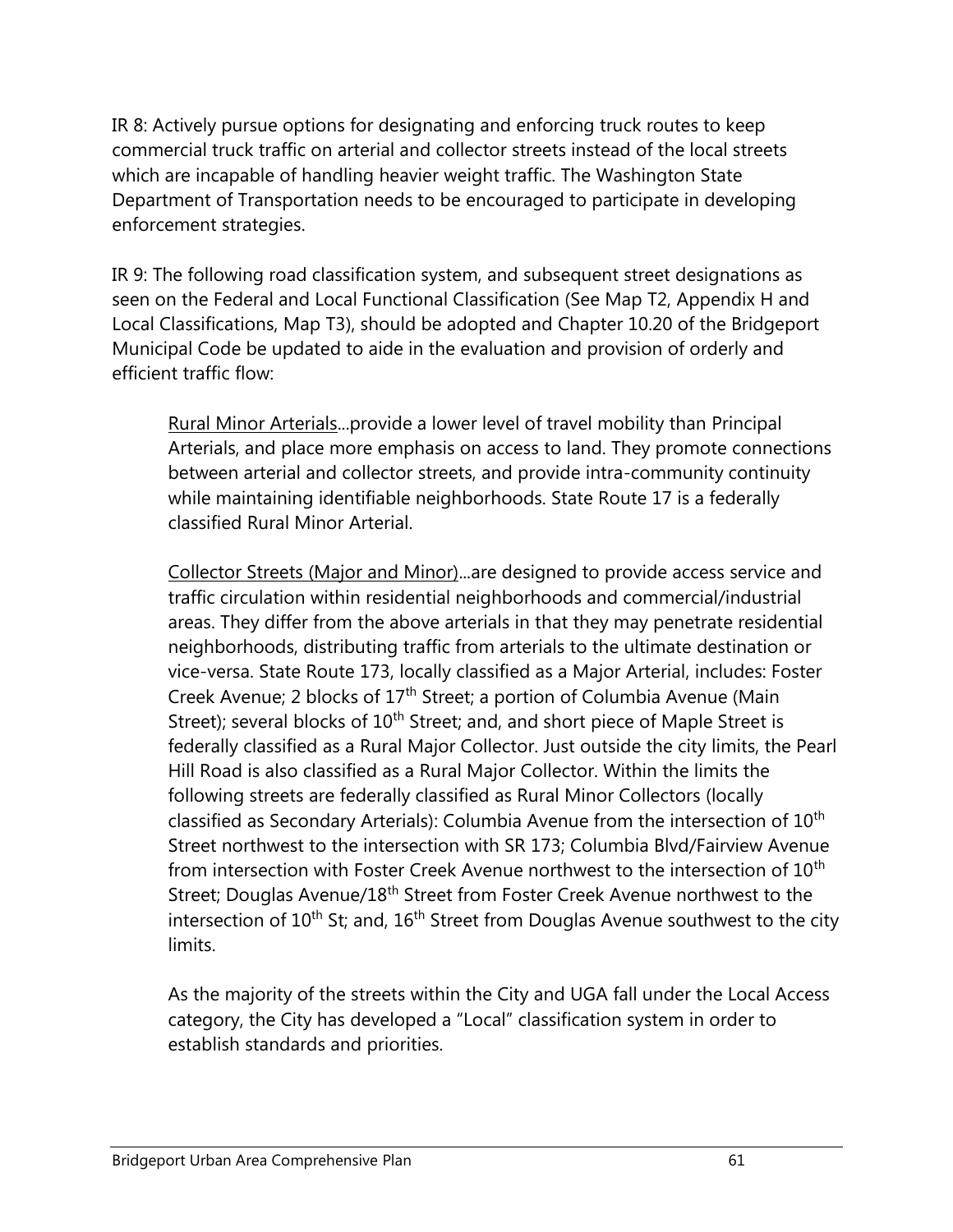Local Major Collector…routes provide service from higher classified roads to other traffic generators, such as schools, shipping points, commercial areas, developed residential areas, parks, important agricultural areas, etc. In addition, these routes link areas of the community with routes of higher classification.

Local Minor Collector…routes spaced at intervals, consistent with population density, collect traffic from local access roads and bring all developed areas within a reasonable distance of local collectors and minor/major collectors.

Local Access Streets...have a primary function of providing access to abutting land and to collector and arterial streets. They offer the lowest level of mobility; through traffic in residential neighborhoods should be deliberately discouraged.

IR 10: The City will continue to pursue options for providing sidewalks throughout the residential and commercial areas of the community to ensure safe walking conditions for pedestrians.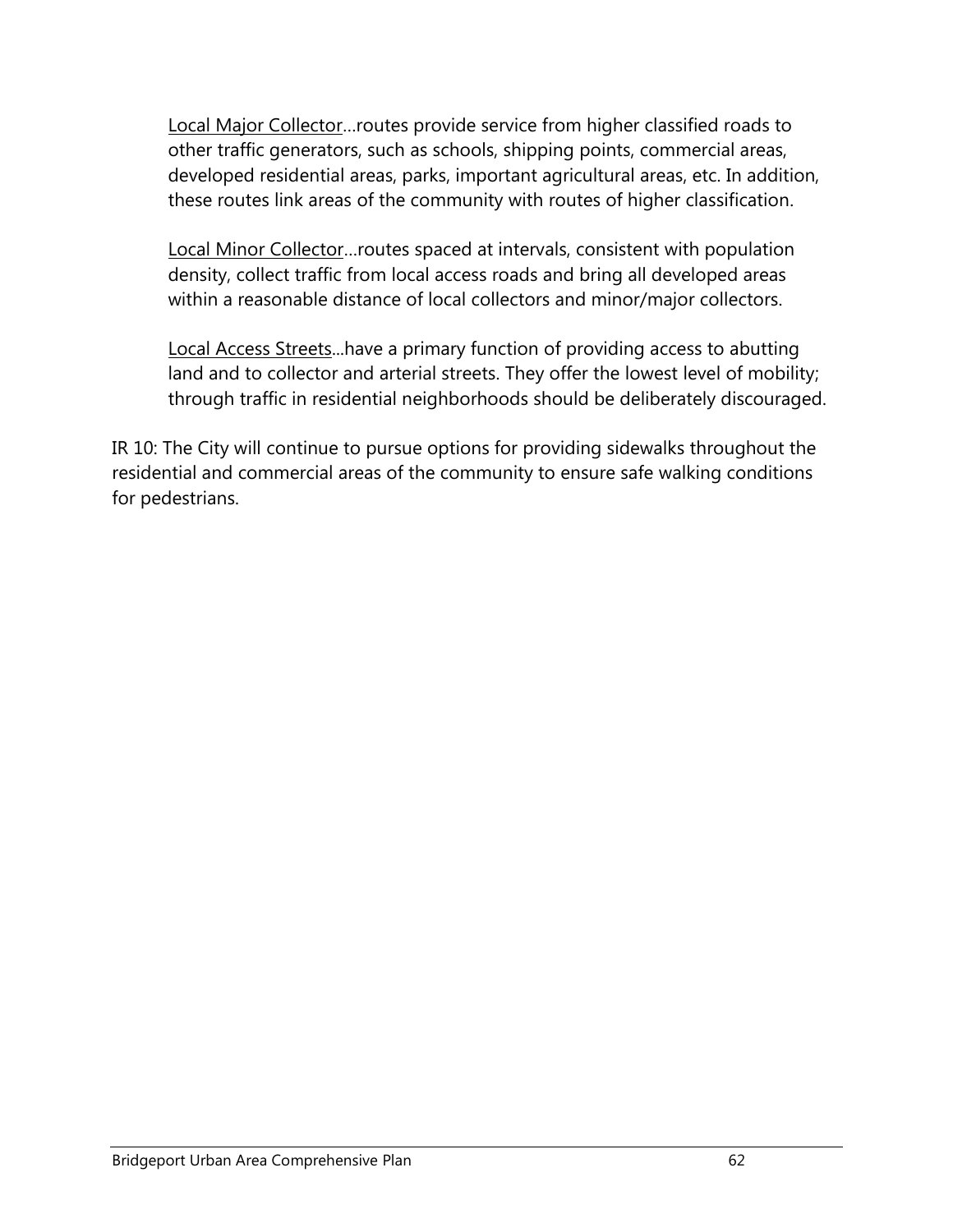# **RECREATION**

# *INTRODUCTION*

The recreational opportunities in and around the City of Bridgeport are many and varied, particularly those associated with the Columbia River. These activities can be used to help expand the economic base of the community by capitalizing on the available natural resources and beauty of the area to entice a certain amount of tourist/recreational activity. These goals and policies seek to provide a framework to guide the development of this possible new industry in a manner that is sensitive not only to the resource that makes it appealing, but also to the people of the community and their quality of life.

The following goals, policies and implementation recommendations seek to provide a framework to guide the development of recreation as an important economic driver in a manner that is sensitive not only to the resource that makes it appealing, but also to the people of the community and their quality of life.

# **Overarching Goal**

Provide a wide range of passive and active park facilities and recreational programs responsive to the needs, interests and abilities of users of all ages, cultures, and types both currently and into the future.

## **Goals and Policies**

## **GOAL R 1: Maximize utilization of existing parks and recreation resources in the City.**

POLICY A: Develop "natural," outdoor, informal types of recreation facilities, such as but not limited to, fishing, camping, biking, hiking, cross-country skiing, and wildlife viewing.

POLICY B: Encourage recreational activities and facilities geared toward providing year round recreational opportunities.

POLICY C: Ensure that people of all ages and abilities have access to and opportunities for recreation in City parks.

**GOAL R 2: Enhance and upgrade existing resources to improve their utility and safety to the public, including improved connection of parks and trails.**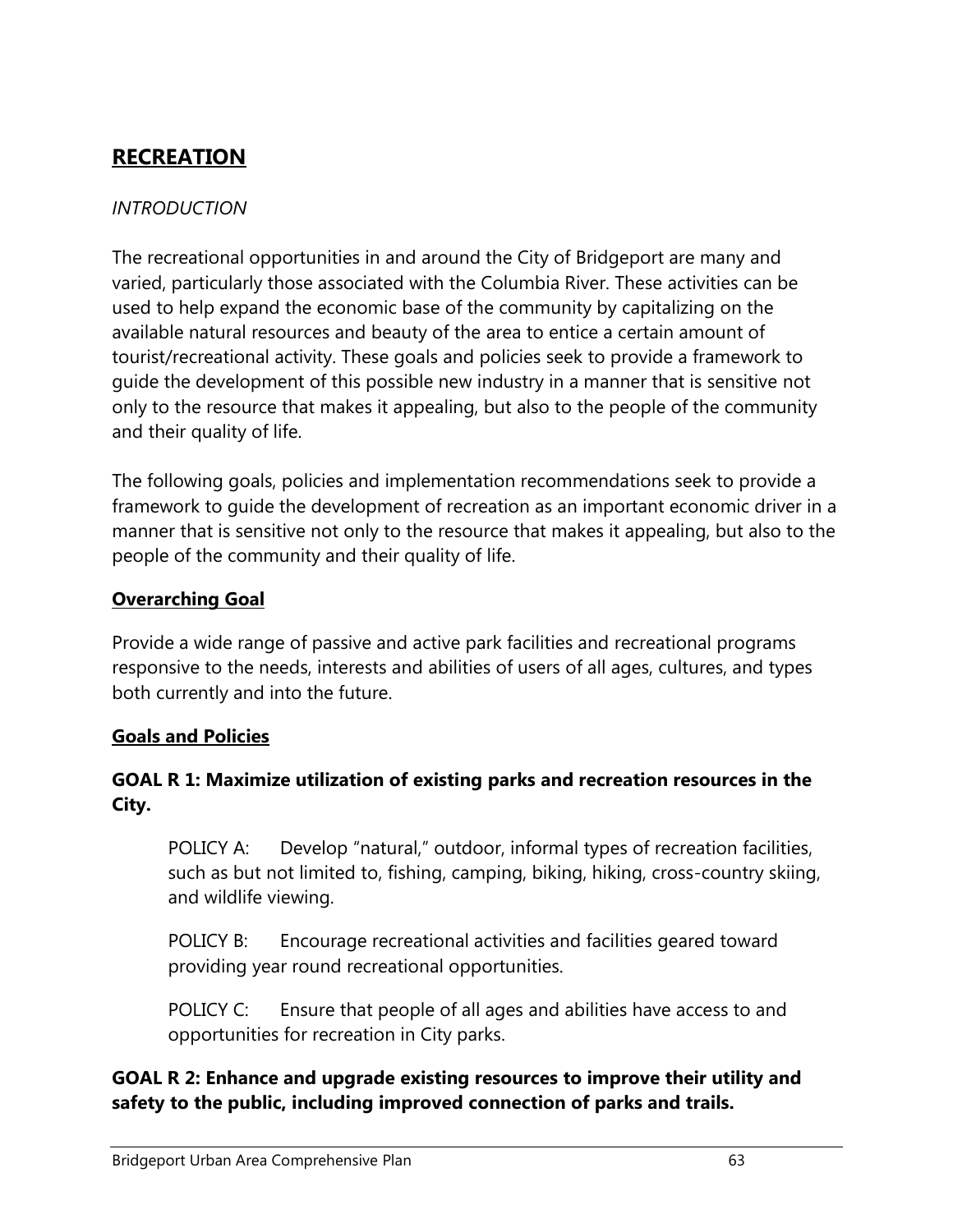POLICY D: Place a priority on the revitalization and improvement of existing parks and recreation facilities.

POLICY E: Encourage new residential and commercial development to provide land for parks, trails, walkways, and open space in relation to the density of development and where consistent with adopted plans.

POLICY F: Enhance recreational site access by linking parking areas, adjoining developments, transit systems, and other recreation facilities with walkways and/or bikeways.

POLICY G: Provide parks and recreation facilities that are financially feasible to maintain.

POLICY H: Ensure access to all appropriate park and recreation facilities for people of all ages and abilities.

# **GOAL R 3: Identify needed recreation infrastructure improvements and potential funding sources for development, acquisition, operation, and maintenance.**

POLICY I: Establish a depreciation and replacement schedule for all park and recreation capital assets.

POLICY J: Review operational efficiencies to ensure that parks and recreation facilities are provided to the community in the most cost effective manner possible.

POLICY K: Encourage low maintenance designs for parks and recreational facilities.

POLICY L: Work to secure funding sources for the acquisition, development, operations and maintenance of the parks, facilities and recreation services through annual budgeting, state and federal grants, matching funds, bonds, levies, donations, conservation easements, or creative site planning.

POLICY M: Seek out alternative funding sources for the development and maintenance of park and recreation facilities.

**GOAL R 4: Develop partnerships with other entities to maximize effectiveness of the plan.**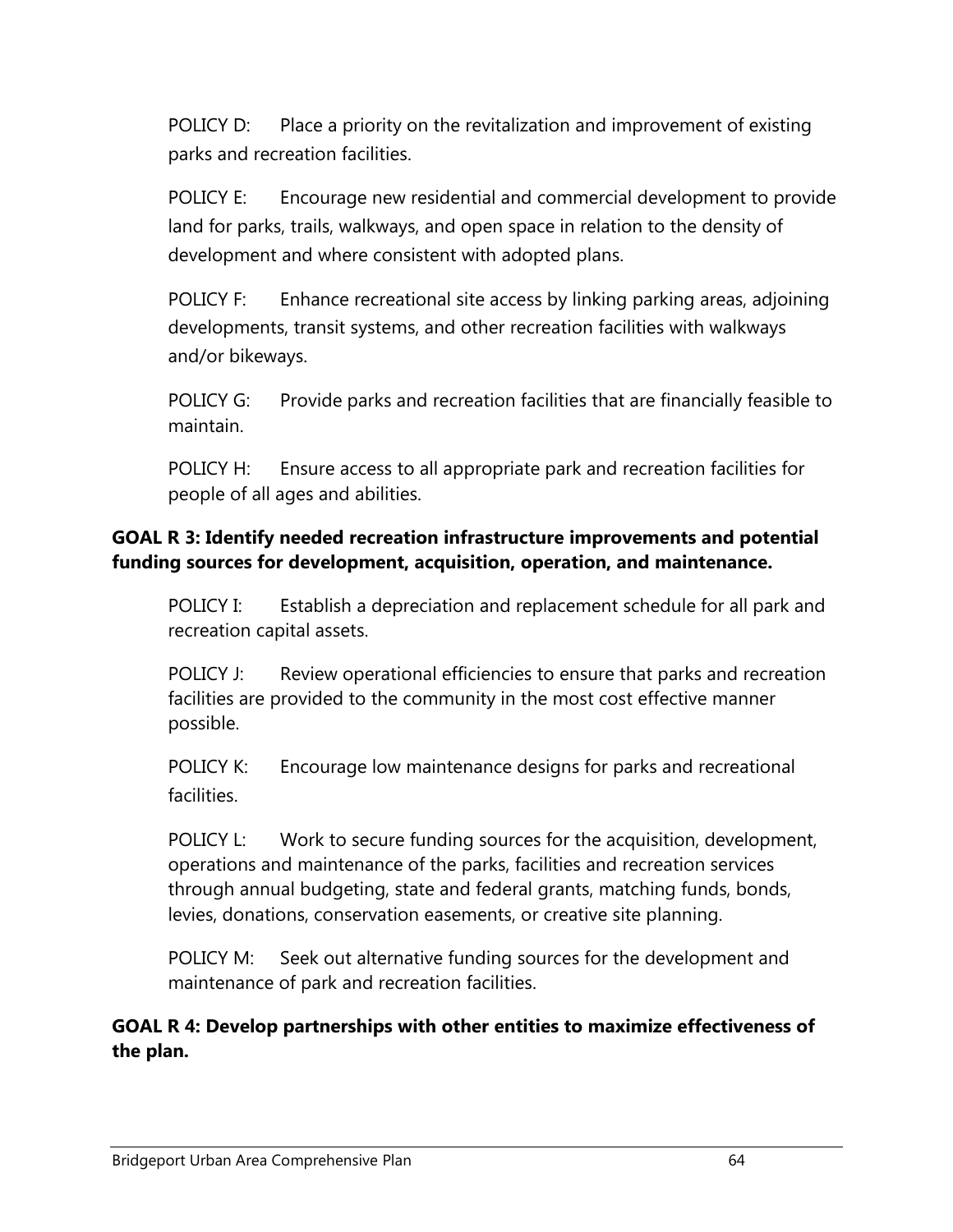POLICY N: Collaborate with other public agencies and private non-profit conservation trusts to pursue federal and state grants to enhance and maintain recreational open spaces, wildlife habitats and corridor connections to recreational facilities.

POLICY O: Encourage recreation planning that involves participation by all interested individuals, agencies, clubs, and groups involved in providing, utilizing, and benefiting from recreational activities.

POLICY P: Efficiently use the resources invested in publicly owned and operated recreation facilities including, but not limited to, City, County, Douglas County PUD, and School District sites.

# **GOAL R 5: Develop marketing strategies to encourage visitation and utilization of available facilities to assist in economic benefit to the community.**

POLICY Q: Encourage citizen organizations, committees, and/or businesses to become actively involved in encouraging and promoting the recreational opportunities in the area.

POLICY R: Collaborate with other public agencies and entities to promote recreational opportunities in the Bridgeport area.

POLICY S: Utilize social media, the city web site, free and paid advertisements.

# **GOAL R 6: Preserve and protect existing resources through wise management of facilities and control of inappropriate use of recreation infrastructure.**

POLICY T: Ensure that the scale, type, and area of recreational development is well defined so as to maintain the carrying capacity of the resource, as well as being designed to not have any adverse effects on the environment in which it is located.

POLICY U: Establish criteria for developing, siting, and locating recreational vehicle parks and hook-ups.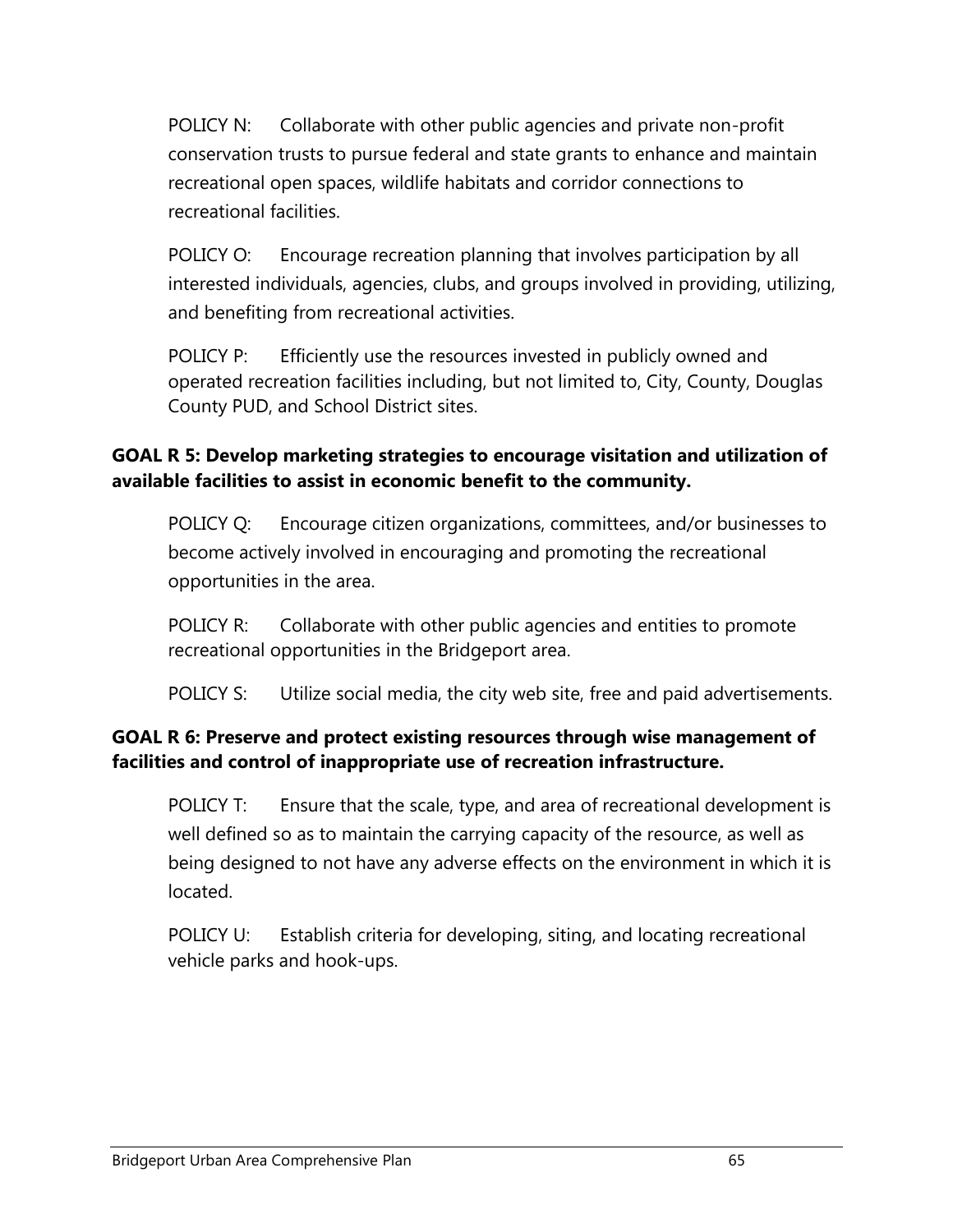# **UNINCORPORATED AREA DEVELOPMENT AND ANNEXATIONS**

# *INTRODUCTION*

The activities and uses taking place directly adjacent to the City limits and/or UGA of Bridgeport can directly affect what happens within the jurisdiction of Bridgeport. Additionally, annexation of these lands can provide for both the expansion of the community as well as increasing the value of the City when the lands contain certain types of uses. The overriding concern however, for all annexation requests, should be that the residents of the community are not liable for the costs of development. The following goals and policies are intended to provide some guidance for decision makers when considering annexations and when commenting on proposed projects adjacent to the Bridgeport Urban Area.

# *GOALS & POLICIES*

# **GOAL UA 1: Provide and plan for the logical extension of community boundaries through coordinated planning and timely annexations.**

- POLICY A: Development proposals and public projects within the Urban Growth Area shall be jointly reviewed by the County and City, with final approvals continuing to reside with the County for areas outside of corporate limits.
- POLICY B: Encourage the coordination and joint development of capital facilities, utilities, and land use plans among adjacent jurisdictions and agencies.

*Rationale: Implementation of the above policies can aide in more efficient operation of different government entities and utility purveyors by encouraging joint expansion projects, consistent development regulations, and by reducing the amount of duplication in research, planning, and engineering activities.* 

- POLICY C: Encourage development to occur within existing corporate boundaries where adequate services are already provided, prior to annexation of undeveloped land.
- POLICY D: Encourage the in-fill of existing residential, commercial, and industrial areas, where feasible, prior to expansion into valuable agricultural/transition areas and open space areas.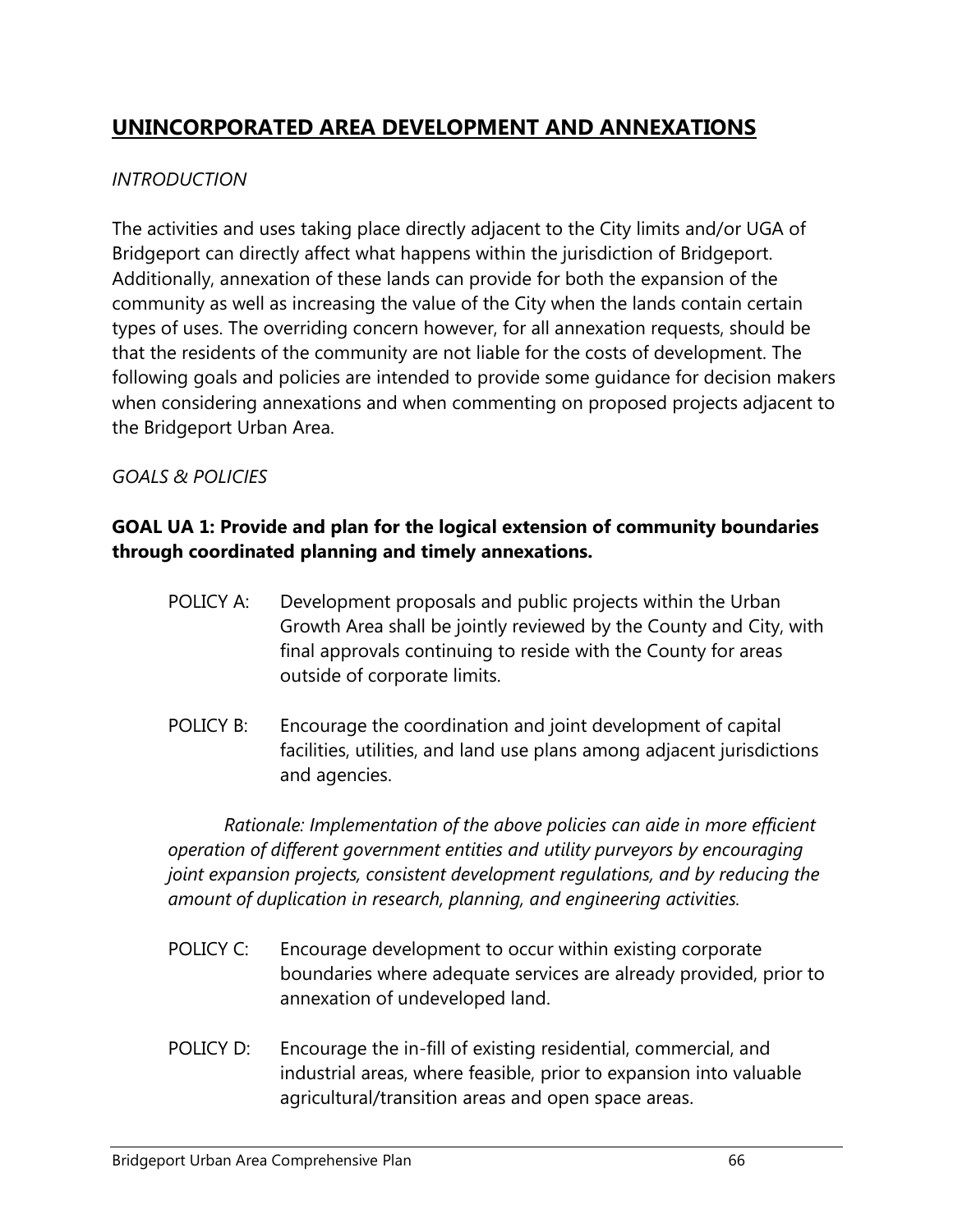POLICY E: Develop specific siting criteria for locating industrial uses that require urban services within unincorporated areas.

*Rationale: It is important to allow development only as the services needed for it are available. This will lower the cost to developers, property owners and the general public by decreasing the cost of providing infrastructure in a haphazard, leap frog fashion. By promoting in-fill of existing areas, not only are these costs more reasonable, but the adjacent agricultural areas are protected from development pressures. However, because industrial development can tend to be an undesirable neighbor for other types of uses, there should be some flexibility to allow industrial uses to locate away from urban areas. Establishing criteria to ensure that the services needed by different kinds of industrial development can be provided for on-site, this flexibility is achieved while still alleviating possible negative impacts from the development.* 

- POLICY F: Proposed annexations should be subject to a cost/benefit analysis, including a discussion of all costs to the community and a reasonable assurance of a positive benefit.
- POLICY G: Proposed annexations should consider and be based on the availability, economic phasing, and timing of provision of capital facilities and utilities.

*Rationale: Premature annexations can have a substantial impact on Bridgeport's ability to provide all types of services to existing as well as new residences and businesses. A thorough analysis of the impacts associated with annexations as well as the availability of needed utilities and public facilities/services will help determine the best course of action for decision makers.*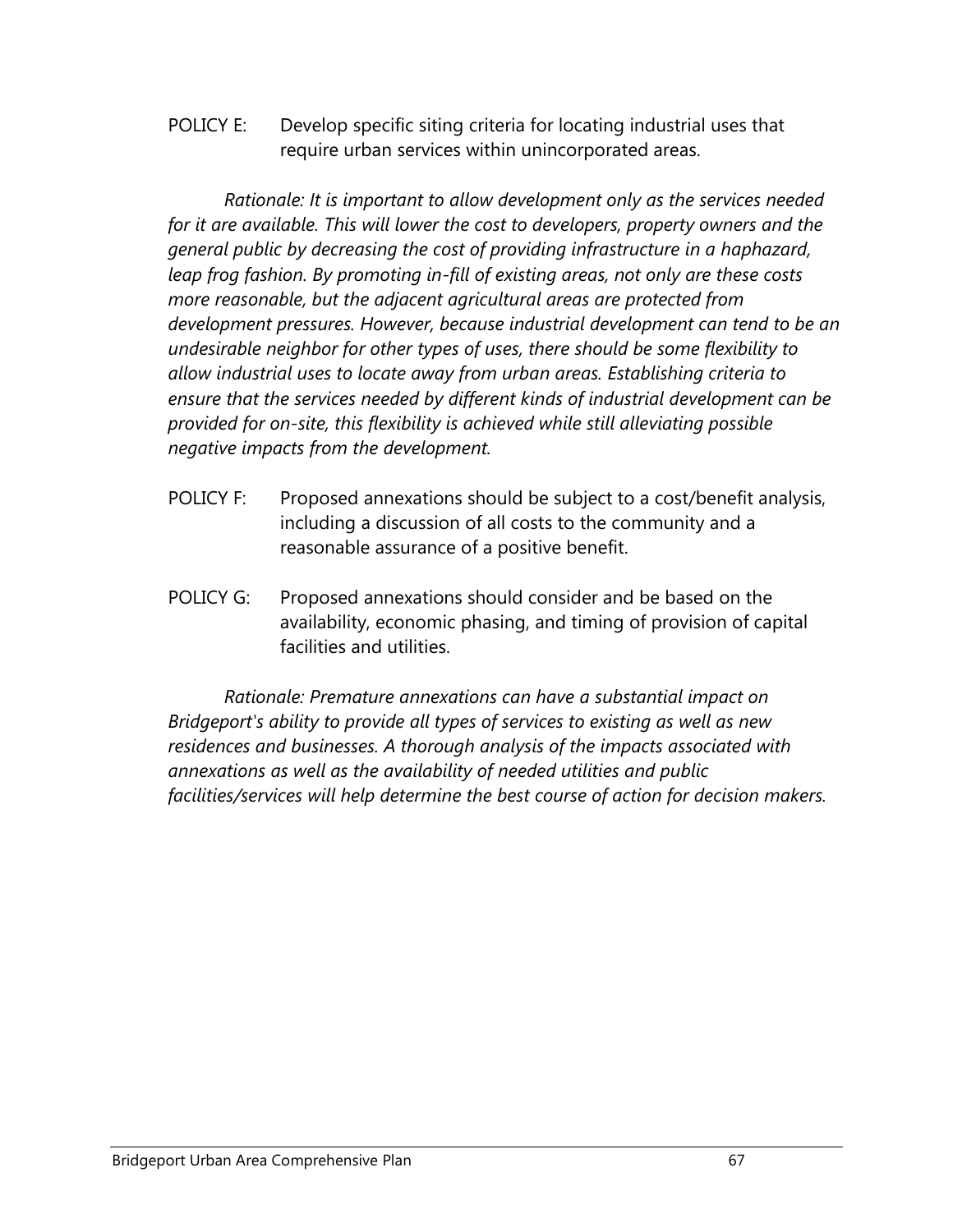# **ECONOMIC DEVELOPMENT**

# *INTRODUCTION*

The overall purpose of the Economic Development Element is to identify strategies to stabilize and improve the local economy. The identified strategies include potential implementers and assignment of responsibilities, and establish a time frame in which each strategy is to be implemented. The City of Bridgeport recognizes its supportive role in the success of economic growth, in conjunction with citizens, local groups, interested organizations, and local leaders to create an environment that is conducive to development. Local efforts will be made to diversify the local economy and reach out and integrate with the regional economy. The development of any community is, to a significant degree, shaped by the jobs and economic opportunities available to its residents. The life-style and spending power of those residents will be a reflection of the type, quality, and wage rates available in the local community or within a reasonable commuting distance. Efforts to attract new jobs will direct efforts towards those that provide "family-living wages." The growth of a community is dependent on its ability to attract outside revenue streams. The sustainability of a community relies on its ability to achieve a balance in diversity, growth and revenue. This element is the result of an evaluation of the various components of the local economy and presents the community's vision for its future economy as well as a set of applicable goals and strategies aimed at enhancing Bridgeport's economy.

Typically, the three legs of economic development are Recruitment, Retention and Community Development. Recruitment tends to be an onerous task. Recruiting new businesses to a community is an expensive effort that is difficult and more frequently disappointing than productive. Yet, the benefits of landing a new business are so great that recruitment is an endeavor that cannot be disregarded by economic developers. The expense of quality marketing materials, and additional staffing and travel, coupled with the fact that recruitment is a continuous process, puts this economic development leg out of reach for many small communities.

Retention is the ability to hold businesses and or employees. This can be accomplished through a variety of incentives, city policies, and regulation that promote a clear, cooperative business environment.

Community development is a wide range of actions that a City may take to ensure a diverse welcoming community. It relates to both recruitment and retention. A well developed city will have amenities that recruit and retain businesses and their employees.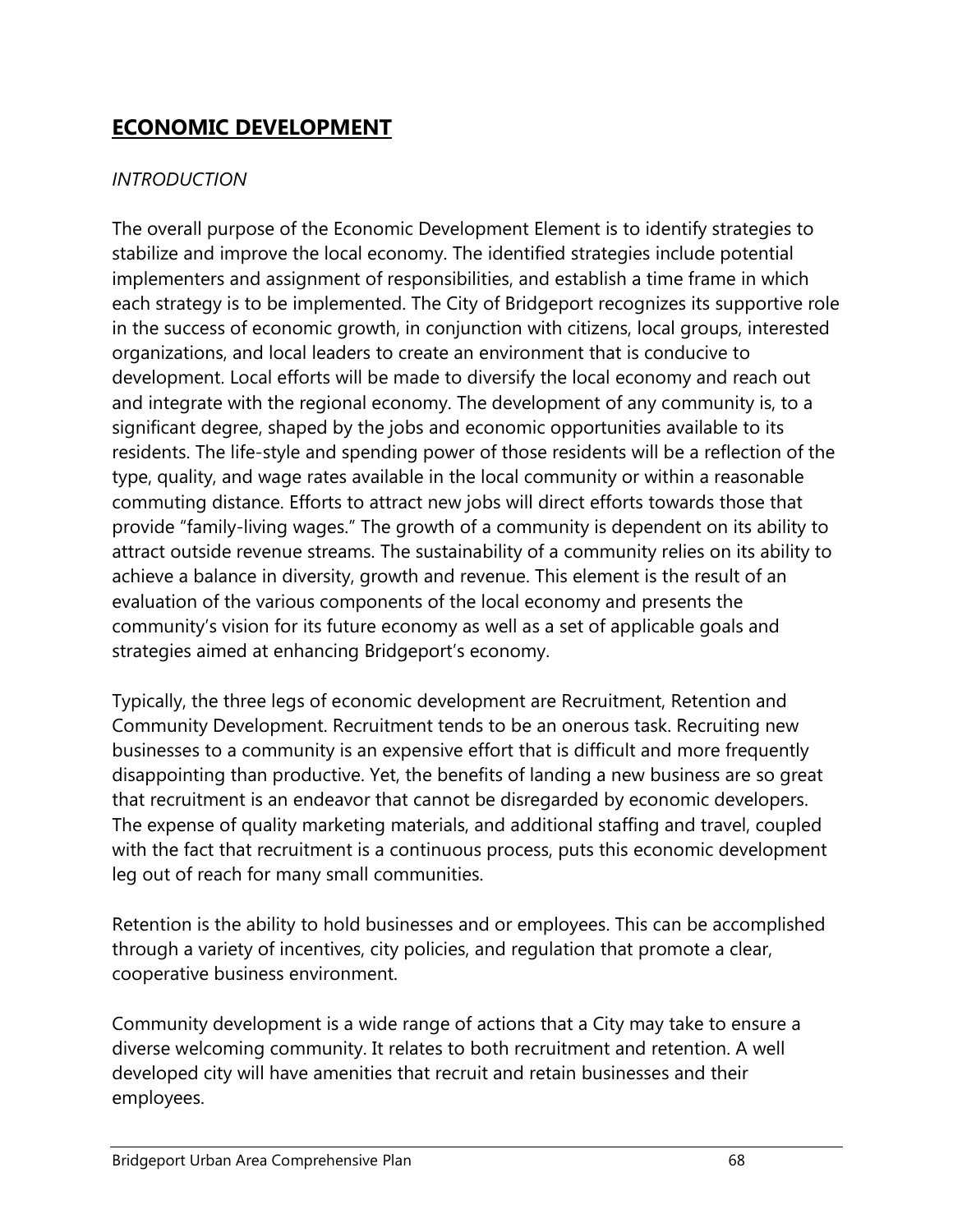### *GOALS & POLICIES*

The City of Bridgeport government, in its role as service provider, recognizes that implementing an economic development strategy is vital to the future of the community. Generating new economic activity will increase employment opportunities, expand the tax base, increase disposable incomes, and provide additional tax revenues allowing the town to continue to provide needed public services. Increased development also has the potential to cause adverse impacts on the community and environment, such as traffic congestion, housing shortages, and additional demands on the water supply and sewer services, and social services. It is crucial for the City of Bridgeport to develop economic strategies that facilitate improvements and maintenance of capital facilities and transportation systems; coordinate land use and housing policies with the economic development policies; and strive to attain a balance between growth and the small town quality of life it cherishes.

Tourism Industry—The residents of Bridgeport have determined that because of the City's existing characteristics there is an opportunity to increase tourism. The major activities to improving the local economy will focus on increasing the number of visitors to the community and attracting or developing businesses to serve the needs of visitors.

#### **Goal ED 1: Increase the number of visitors to the community.**

- POLICY A: Develop promotional events in downtown and the surrounding area to complement the existing events such as Bridgeport Daze.
- POLICY B: Coordinate with nearby communities to designate a multi-modal tour loop and produce an informational brochure and map to market the tour.
- POLICY C: Actively recruit for the development of hotel/motel facilities and bed and breakfast inns to accommodate visitors to the area.
- POLICY D: Upgrade existing and develop new facilities for visitors including convenient restrooms and parking.
- POLICY E: Develop standards for information and way-finding signs for parks, public services and other points of interest.
- POLICY F: Promote and upgrade Fireman's Park as a "Town Square" and a community gathering place.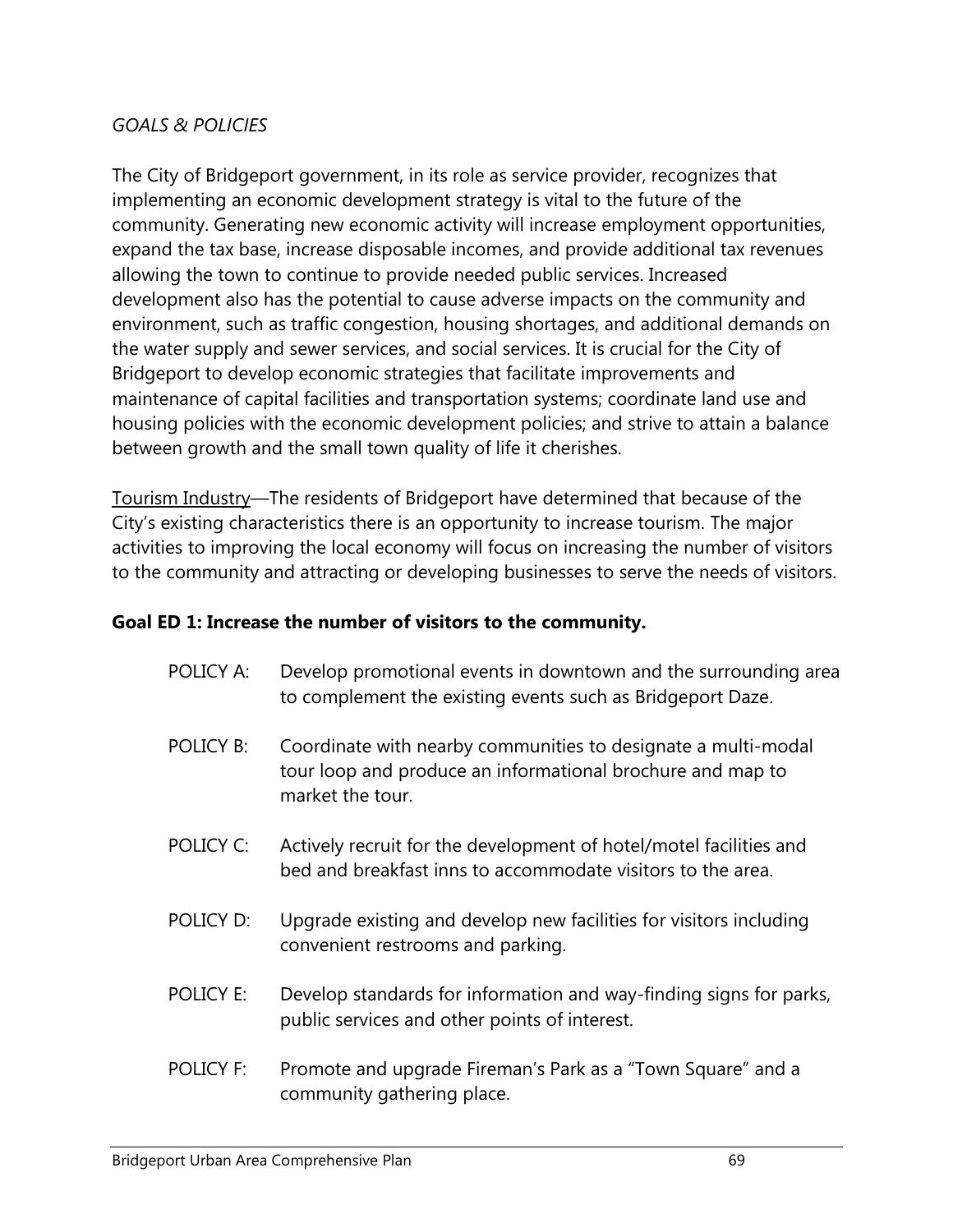| POLICY G: | Coordinate with service groups and public agencies to develop<br>kiosks in the Town Square as interpretive/informational centers for<br>visitors. |
|-----------|---------------------------------------------------------------------------------------------------------------------------------------------------|
| POLICY H: | Encourage multi-cultural celebrations.                                                                                                            |

- POLICY I: Develop and maintain year-round recreational opportunities.
- POLICY J: Maintain a current parks and recreation plan.

### Business Retention

# **Goal ED 2: Improve the business retention rate. Retaining existing businesses and provide assistance for expansion when requested.**

*Rationale: Existing businesses are already invested in the community. The return on this effort will be higher than attempts to recruit new businesses.* 

- POLICY A: Develop coordinated promotional activities to market local businesses as a unit.
- POLICY B: Connect with the small business assistance center to provide handson support with startup businesses and those experiencing difficulties in today's market.
- POLICY C: Coordinate with existing organizations and support groups to promote programs and services that provide business support.
- POLICY D: Strive to assure that goods and services are available to meet the needs of the local residents.
- POLICY E: Promote redevelopment efforts by encouraging assembly of parcels and design of buildings.
- POLICY F: Institute incentives, such as temporary tax relief, that will encourage improvements to existing buildings.

Business Recruitment—The citizens of Bridgeport envision a local economy that provides diverse jobs and businesses that meet the needs of local residents and the traveling public.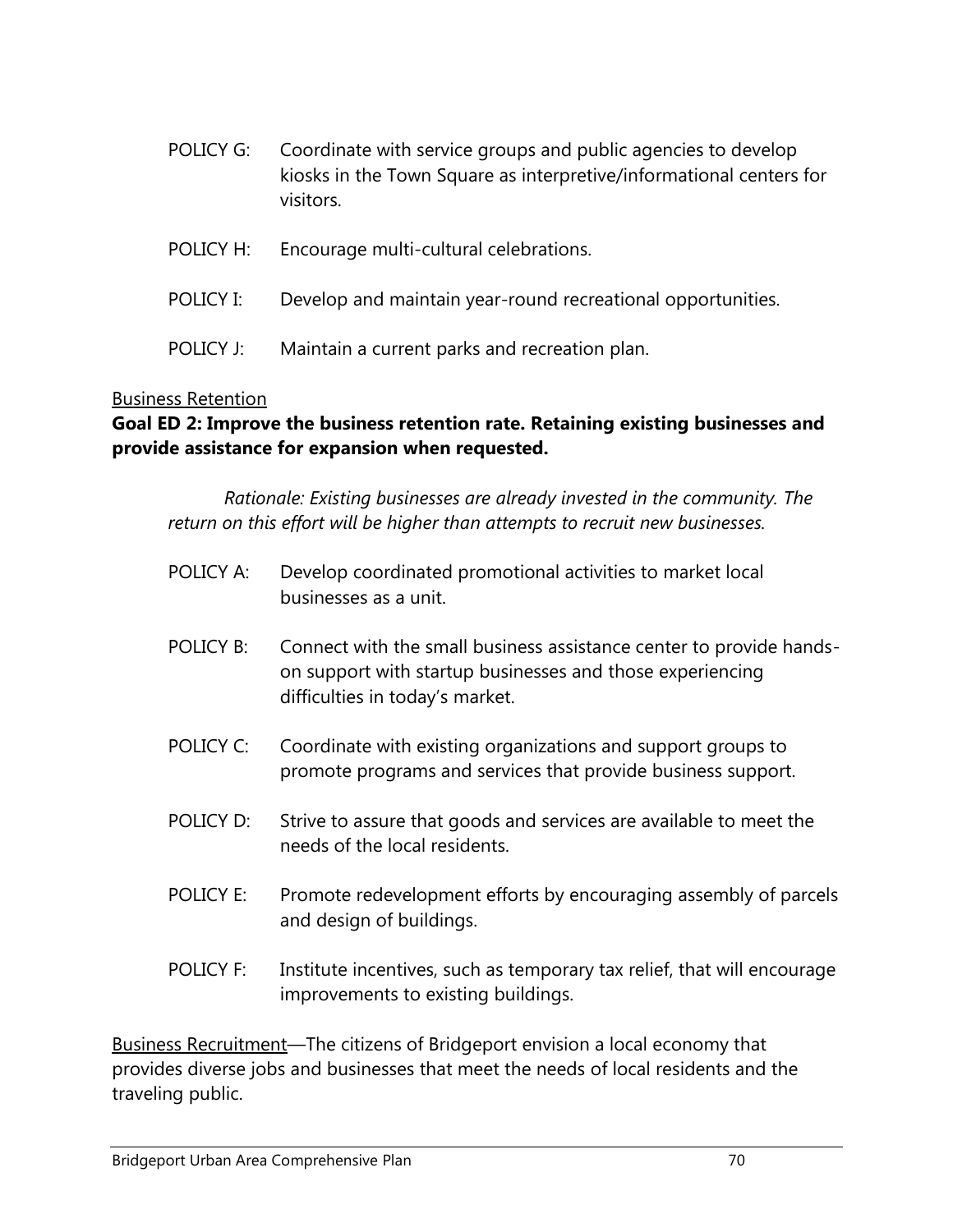#### **Goal ED 3: Attract new industries and businesses creating new jobs.**

*Rationale: Where there is diversity in the types of jobs within a community, the community is better able to withstand the highs and lows of economic cycles within specific industries.* 

- POLICY A: Support the retention, expansion and recruitment of industries related to and/or compatible with agriculture.
- POLICY B: Recruit new and expanding businesses. Pool resources with the local and regional economic development organizations, chambers of commerce, and local business organizations and develop a recruitment and marketing program for the area.
- POLICY C: Maintain capital facilities to meet the community needs in terms of existing residents, and businesses, and businesses wanting to expand operations, and new business or industry interested in locating in the City of Bridgeport.
- POLICY D: Review current zoning and land use to determine that there is an adequate inventory of commercial and industrially zoned lands to accommodate new ventures at a scale that will meet the community's values and preferences.
- POLICY E: Assure an adequate amount of land is designated to accommodate future commercial and industrial development.

#### **Goal ED 4: Assure infrastructure capacity is available to accommodate growth.**

- POLICY A: Continue planning efforts regarding the infrastructure facilities, such as water capacity, waste treatment capacity and transportation systems.
- POLICY B: Prioritize geographical areas for infrastructure expenditures and incorporate decisions into the capital facilities plan.
- POLICY C: Identify funding mechanisms that spread infrastructure costs over time to minimize up-front costs.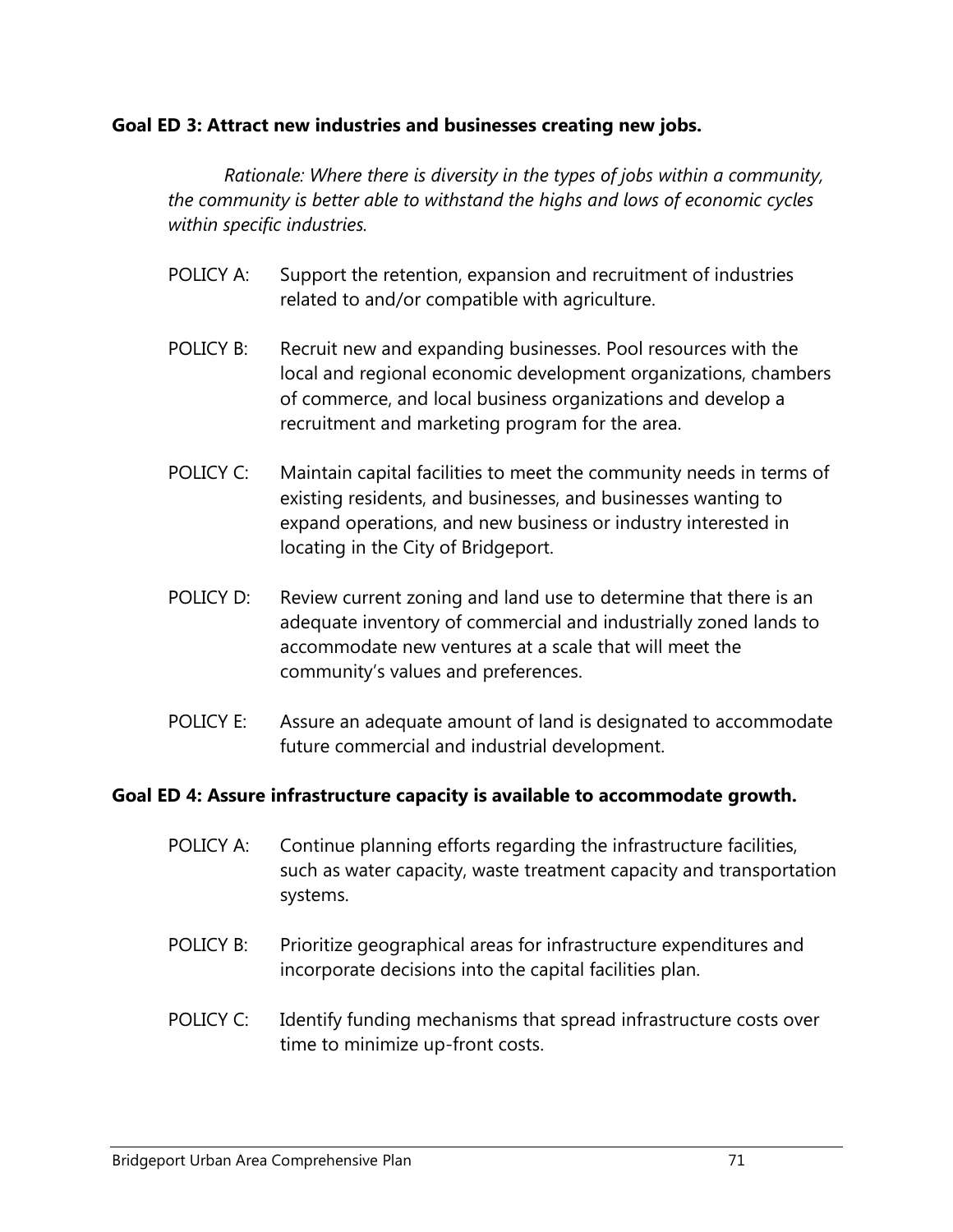- POLICY D: Implement water conservation education programs to reach all segments of the community.
- POLICY E: Encourage efficient use of existing facilities and infrastructure.

### **Goal ED 5: Develop the environment that attracts new businesses and industries that provide family wage jobs, with year-round employment.**

- POLICY A: Gain a "development friendly" reputation by streamlining the development approval process to assure predictability, flexibility, and responsiveness from permitting entities.
- POLICY B: Provide more information and access to information regarding the positive aspects of Bridgeport. Emphasize customer service by encouraging quick response to requests for information.

### **Goal ED 6: Develop private/public partnerships to implement the goals of the economic development plan.**

- POLICY A: Identify existing organizations involved directly or indirectly in economy related endeavors. Encourage the quality and accessibility of business development services which assist in the stabilization and growth of existing companies, and which facilitate the start-up of new ventures.
- POLICY B: Improve communications and working relationships with local offices of all entities.
- POLICY C: Create and maintain working relationships with other groups in the business of economic development.

#### **Goal ED 7: Provide opportunity and assure safe housing is available to all income levels.**

*Rationale: Quality housing stock makes a community more attractive. Available housing is necessary for a new or expanding workforce.* 

POLICY A: Review and monitor the Housing Element to assure it is consistent with the goals and vision of the economic development goals and strategies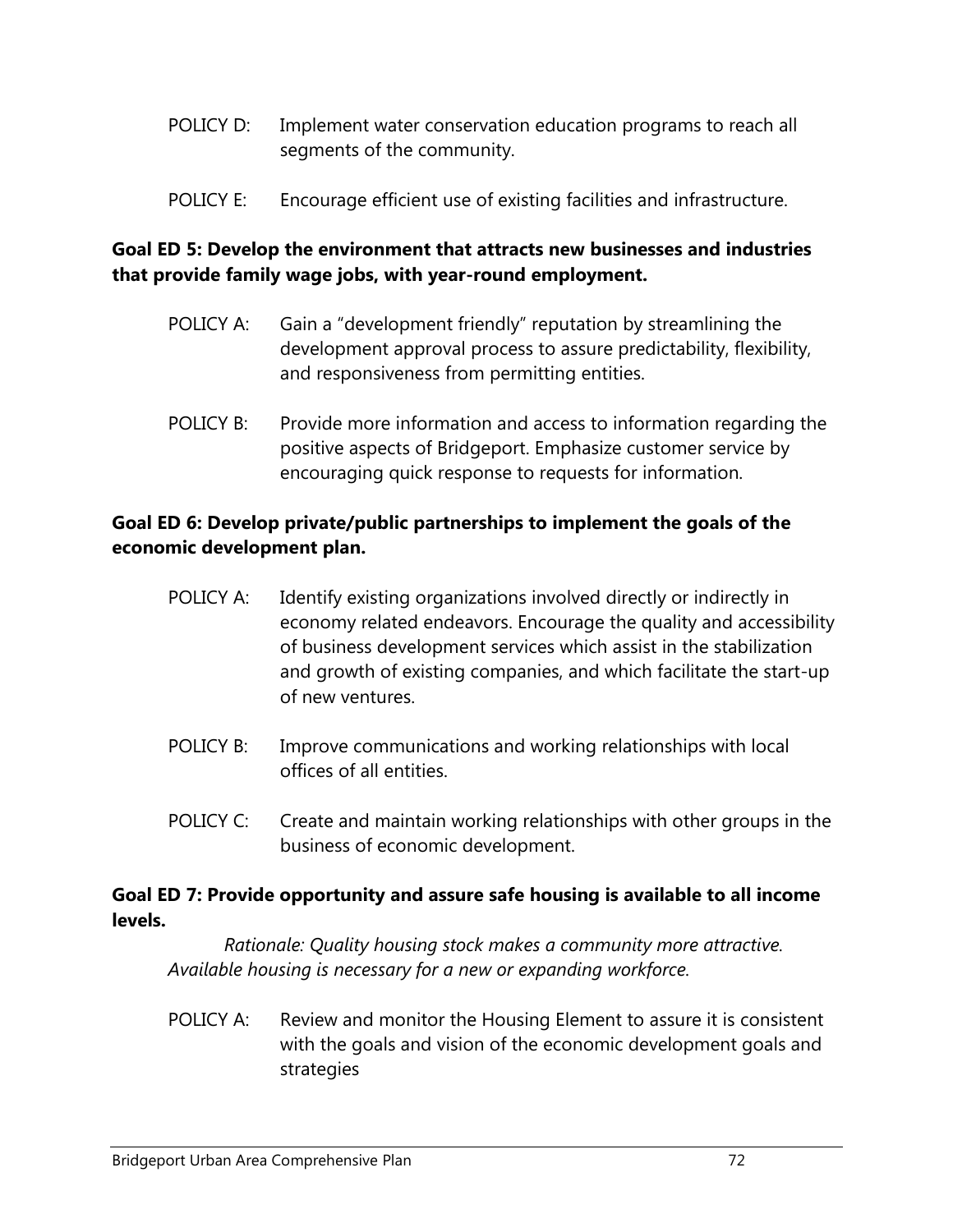#### Design

# **Goal ED 8: Present a thriving active community by enhancing the aesthetic quality of the city.**

- POLICY A: Adopt and enforce landscaping, screening, buffering and maintenance standards for the commercial and industrial areas of the city.
- POLICY B: Identify vacant spaces with potential for community uses in the downtown area.

*Rationale: An abundance of vacant spaces makes a commercial district appear to be dead or withering on the vine. Vacant spaces in storefront windows can be made available for advertising community events.* 

POLICY C: Adopt and enforce sign regulations that support a thriving business district and are appropriate in design and scale for all zoning districts.

*Rationale: Signage is an important component in a business advertising strategy. However, too many signs or signs out of scale with the environment could have the opposite effect, becoming too cluttered or confusing to be effective.* 

POLICY D: Implement neighborhood Block Watch programs.

#### **Goal ED 9: Pursue Downtown Revitalization efforts.**

POLICY A: Redevelop the central business district as a pedestrian friendly hub.

*Rationale: The central business district or "downtown" functions more effectively when designed to accommodate pedestrian traffic.* 

- POLICY B: Develop design standards for the central business district to retain and create a walkable downtown. The standards should address sidewalks, placement of buildings, parking, driveways and other uses.
- POLICY C: Emulate the "Downtown Main Street" program as a possible tool for implementing economic development through downtown revitalization.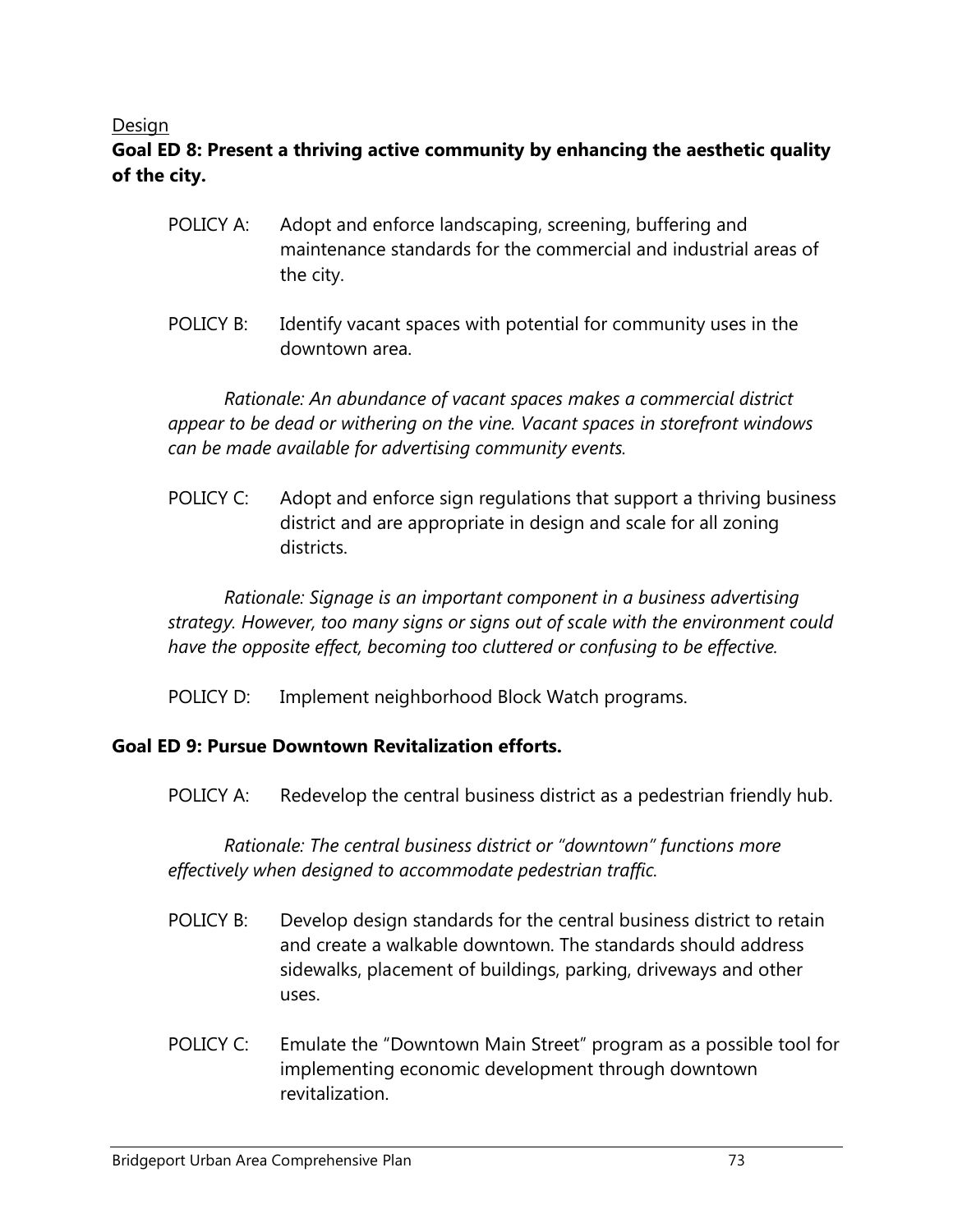#### Retirement Community

# **Goal ED 10: Increase the number of retired individuals in the community by improving conditions that attract retirees.**

*Rationale: Many retirees are attracted to the laid back life-style in small communities. These areas also provide a lower cost of living, which increases the discretionary spending.* 

|                  | POLICY A: Increase activities for the elderly population.                                                                |
|------------------|--------------------------------------------------------------------------------------------------------------------------|
| POLICY B:        | Improve access to health care facilities.                                                                                |
| POLICY C:        | Meet the future needs of the senior population through information<br>and access to adequate senior center facilities.   |
| POLICY D:        | Develop a parks and recreation or community schools program.                                                             |
| POLICY E:        | Develop walking trails.                                                                                                  |
| <b>POLICY F:</b> | Ensure the parks and recreation facilities consider the needs of the<br>senior population during design and development. |

#### Education

**Goal ED 11: Improve access to continuing education, especially for new job and life skills, technical training, health and fitness, ESL and citizenship classes, legal services or new business development.** 

POLICY A: Coordinate with the Bridgeport School District, Wenatchee Valley College, North Central Regional Library District and other organizations to provide community educational opportunities.

Skills Training—Coordinate with the regional community college, high school and others providing educational or training programs for the area's labor force to improve their capabilities and increase production efficiencies of industries. Ensure that the needs of current and future employers are met.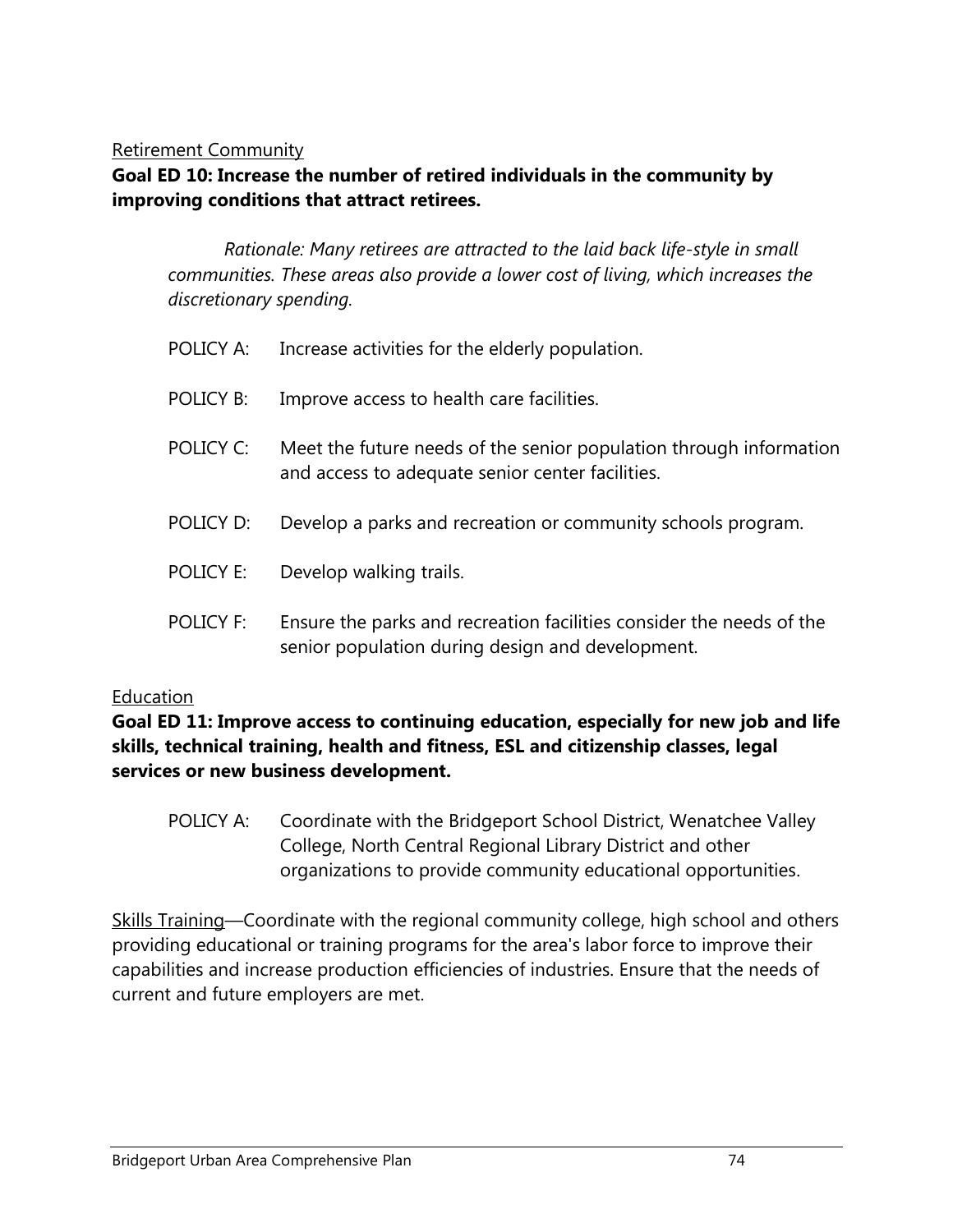# **ENVIRONMENT AND CRITICAL AREAS CONSERVATION**

### Introduction

The quality of life of communities is directly related to the quality of environmental factors, such as air and water quality and the natural resources base of the area. Many times, the subtle and prolonged degradation of these things undermines a community's appeal and viability. The following goals and policies are intended to provide guidance for the of protection for the environmental elements that contribute to the quality of life in the city of Bridgeport.

The GMA requires that local governments classify, designate and regulate to protect critical areas within their jurisdiction. Critical areas include as defined by the GMA include: (1) wetlands; (2) areas with a critical recharging effect on aquifers used for potable water; (3) fish and wildlife habitat conservation areas; (4) frequently flooded areas; and (5) geologically hazardous areas. This chapter and accompanying reference maps (See Map Appendix) describe the City's classification and designation of these critical areas, as well as goals and policies that provide a foundation for regulations that limit some land uses.

Amendments to the GMA require that local governments include "best available science" in designating critical areas, and in developing policies and development regulations to protect the functions and values of critical areas. These amendments also require counties and cities to give special consideration to conservation or protection measures necessary to preserve or enhance anadromous fisheries. The City has used best available science as a final product in developing classification systems and in designating critical areas, and in developing the goals and policies contained within this plan. Detailed tables are included in Appendix X. While most analysis applies to one specific critical area, hydrologic soils help identify wetlands, aquifer recharge areas, frequently flooded areas, and areas where stormwater run-off is a concern. Therefore, a Hydrologic Soils Map (Map EC1 in the Map Appendix) and Soils Report (Appendix A) are referenced in all related critical areas.

The City worked closely with Douglas County and other Cities and interest groups on preparation of the Douglas County Regional Shoreline Master Program. The regional plan was adopted by the County in 2009 and by the City (Ordinance #587) in  $\frac{1}{\sqrt{2\pi}}$ . Appendix H of the regional plan contains specific regulations for critical areas located within shoreline jurisdiction. The plan includes mapping of special features, such as riparian areas and wetlands, and other wildlife habitat. In 2017, the critical areas analysis completed in 2006 was reviewed using the prescribed methods outlined in WAC 365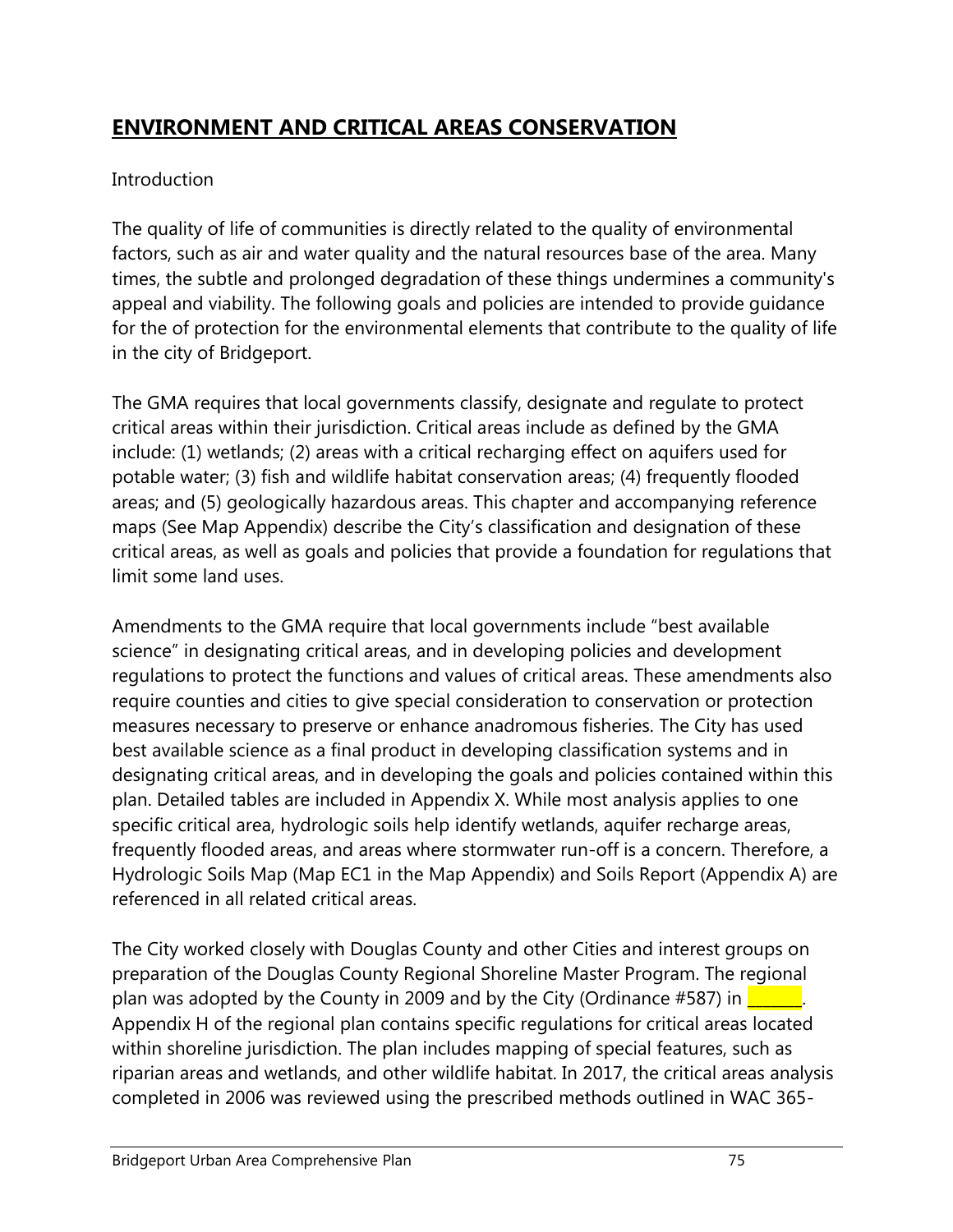190. The Shoreline Designation Map for the Bridgeport Area is included as Map EC2 in the Map Appendix.

During the periodic amendments of this Comprehensive Plan, updated information will be included and considered as it becomes available.

#### **GENERAL GOAL AND POLICIES**

# **GOAL ECA 1: Preserve and protect the quality of the area's natural features and critical areas.**

- POLICY A: Coordinate conservation strategies and efforts with appropriate state and federal agencies and private organizations to take advantage of both technical and financial assistance and to avoid duplication of efforts.
- POLICY B: Encourage an understanding of the value of clean water and air and how protection of natural resources and critical areas contribute to a safer and healthier community.
- POLICY C: Promote the recycling and reuse of all usable materials and alternative solid waste disposal methods.
- POLICY D: Use best available science, including knowledge about soils, hydrology, and fish and wildlife habitat, in designating and developing policies and development regulations (site planning, setbacks, buffers, erosion control) to protect the functions and values of critical areas and promote development that is compatible with the natural environment.
- POLICY E: Review all development within critical areas for environmental impacts, and grant approval only when other reasonable alternatives cannot be found and impacts to significant and natural features are minimized.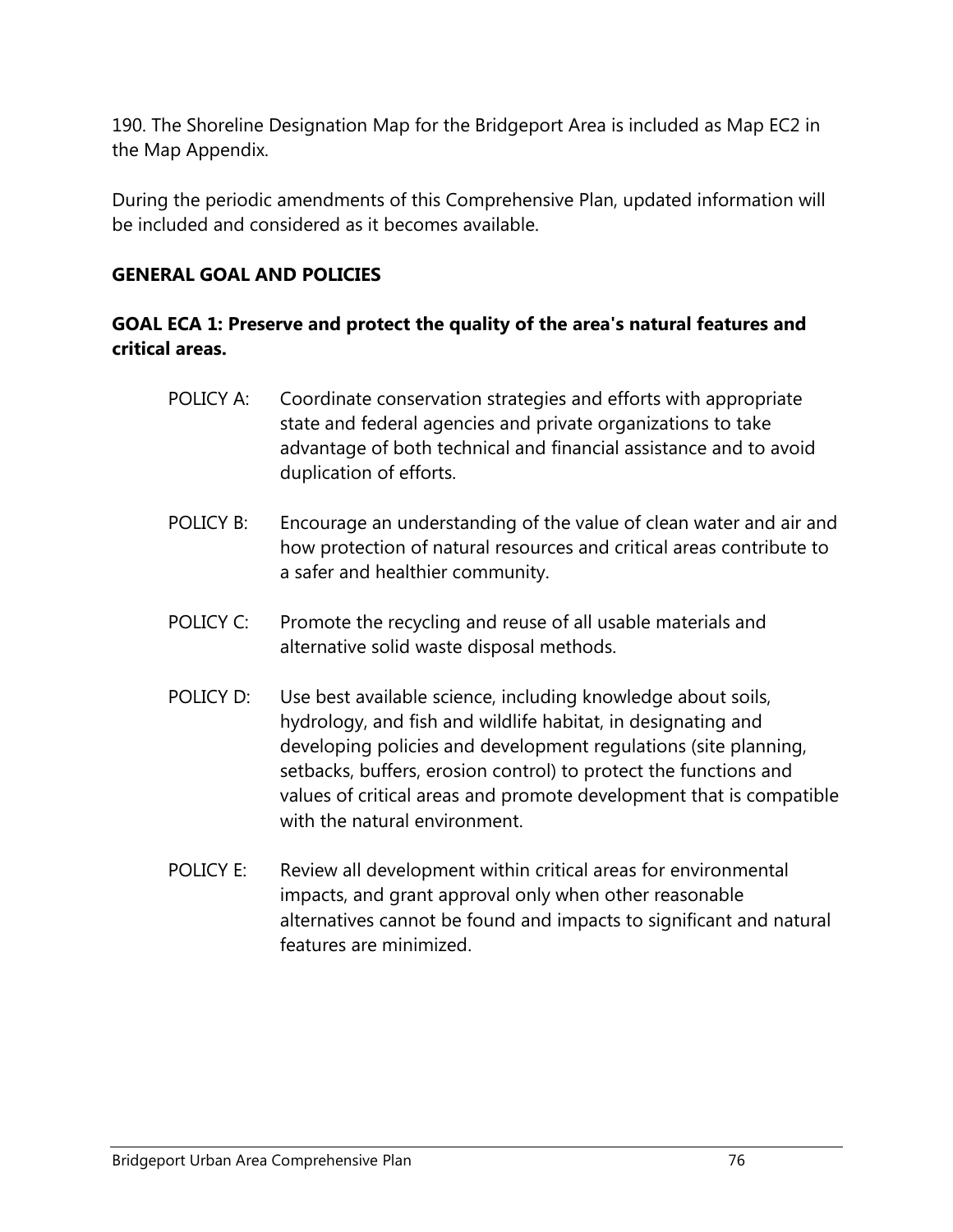- POLICY F: Encourage the restoration, enhancement and appropriate uses of critical areas along the shoreline of the Columbia River
- POLICY G: The goals and policies of the City's Shoreline Master Program, as it exists now or as it may be amended in the future, are considered an element of the comprehensive plan, and are included by reference as if fully set forth herein.
- POLICY H: Agricultural land uses and activities, including commercial and hobby farms, are encouraged to incorporate best management practices concerning animal keeping, animal waste disposal, fertilizer use and pesticide use.
- POLICY I: Encourage use of best management practices in the application and/or use of fertilizers, pesticides, and herbicides at schools, parks, and other non-residential facilities that maintain large landscaped areas as recommended by the Cooperative Extension Service or a licensed chemical applicator.
- POLICY J: Incorporate considerations for surface water runoff, flood plain issues and maintaining water quality during the design and construction of new developments, including roads and utility corridors.
- POLICY K: Continue participation in the Foster Creek Conservation District's watershed planning process and cooperate with other local jurisdictions, state and federal agencies and interest groups/organizations in Columbia River water related issues.
- POLICY L: Storm water should not be directly discharged into the Columbia River without appropriate treatment.
- POLICY M: Encourage and support future and ongoing water quality monitoring programs.
- POLICY N: Require compliance with the International Building Code and Eastern Washington Storm Water Management Manual (as amended) for all new and substantially improvement developments.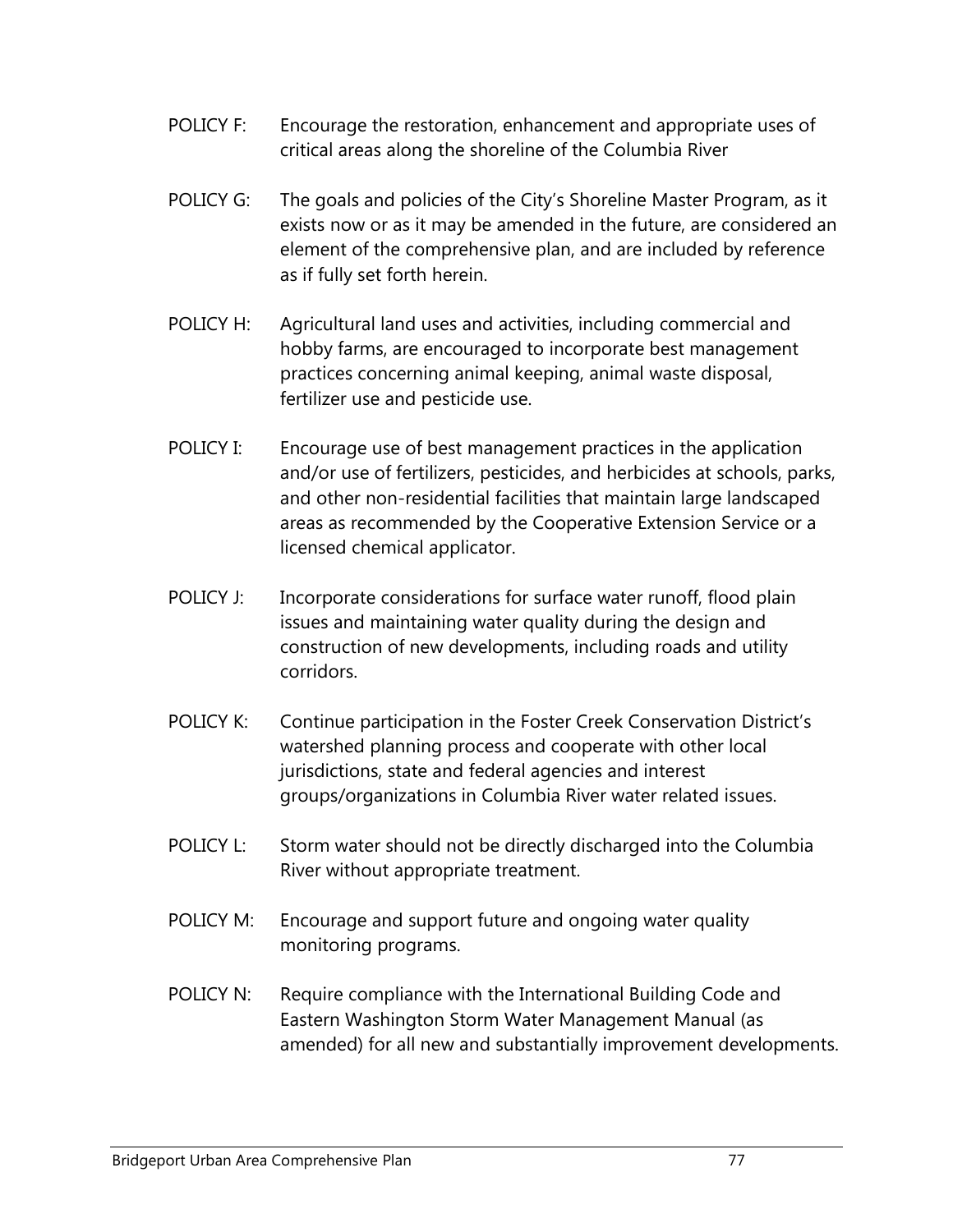# **GOALS AND POLICIES FOR CRITICAL AREAS**

### **WETLANDS**

Wetlands serve a multitude of functions that are crucial to human well-being and ecosystem integrity. Because of their interconnectedness with the geology, climate, aquifers and a myriad of other factors in a given area, they are a dynamic feature of the natural environment. Some of these functions include floodwater retention, sediment entrapment, water purification, groundwater recharge, maintenance of stream flows, shoreline stabilization, habitat for fish and wildlife, recreation, aesthetic values and education and research opportunities. It is the intent of these policies to provide a foundation for reasonable protection from the encroachment of changes in land use that would diminish the wetlands' diversity of values or degrade their quality.

The National Wetland Inventory indicates that there are no wetlands within the UGA, although there are several areas, indicated by the NRCS Douglas County Soils data, that area hydrologic group D (very low filtration) that may have similar characteristics (See Hydrologic Soils Map EC1 in Map Appendix).

### **GOAL ECA 2: Wetlands will be protected using guidance from the Department of Ecology and WDFW.**

- POLICY A: Wetlands will be identified and rated according to the Washington State Department of Ecology Wetland Delineation Manual.
- POLICY B: When classifying a wetland area, historical information about the area in question, as well as the dynamic nature of wetlands, should be recognized and considered.
- POLICY C: Based on their category, wetlands will be protected as much as reasonable from alterations due to land use changes that may create adverse impacts to the wetland.
- POLICY D: Whenever feasible, innovative techniques that enhance a wetland will be encouraged during development review processes.
- POLICY E: Coordinate wetland preservation strategies and efforts with appropriate local, state and federal agencies and private conservation organizations to take advantage of both technical and financial assistance, and to avoid duplication of efforts.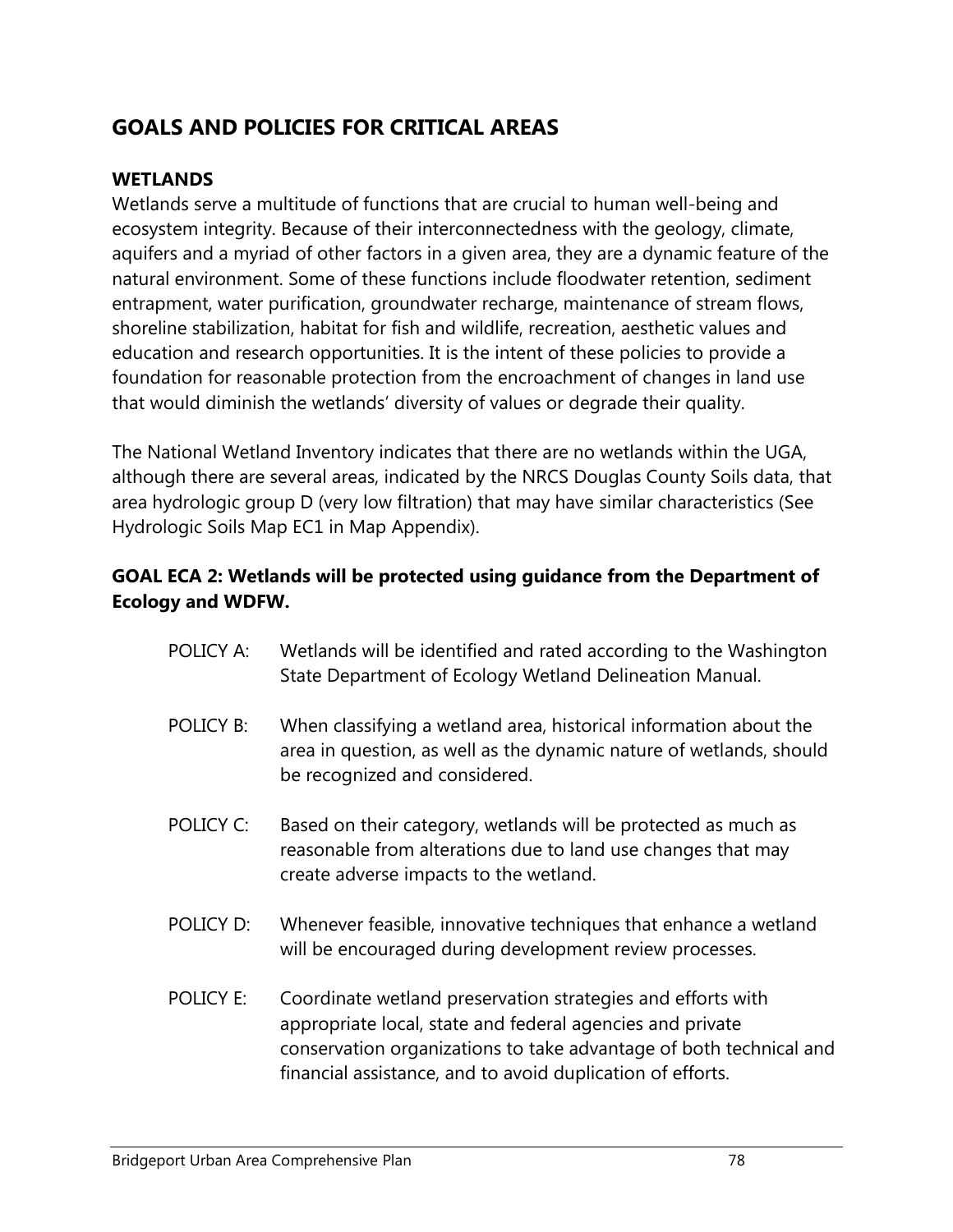- POLICY F: Activities or uses that would strip the shoreline of vegetative cover, cause substantial erosion or sedimentation or adversely affect aquatic life should be prohibited.
- POLICY G: Recognize that wetlands are dynamic areas that respond to natural forces with consequences to other natural areas, fish and wildlife and property owners.

#### **IMPLEMENTATION:**

#### **Classification...**

Wetlands shall be identified and delineated by a qualified wetland professional in accordance with the *Washington State Wetlands Identification and Delineation Manual*  (Ecology Publication #96-94, or as revised and approved by Ecology). Wetland delineations are valid for five years and performed using the Federal Manual for Identifying and Delineating Jurisdictional Wetlands (1987, as amended); and the US Army Corps of Engineers (2006). Regional Supplement to the 1987 Delineation Manual: Arid West Region.

Wetlands shall be rated according to the Washington Department of Ecology wetland rating system, as set forth in the *Washington State Wetland Rating System for Eastern Washington* (Ecology Publication #04-06-015, or as revised and approved by Ecology). Wetlands in Bridgeport shall be classified into the following categories according to the manual referenced above:

### **Category I** Category I wetlands are:

- a. alkali wetlands; or
- b. wetlands that are identified by scientists of the Washington Natural Heritage Program/DNR as high-quality wetlands; or
- c. bogs;
- d. mature and old-growth forested wetlands over  $\frac{1}{4}$  acre with slow-growing trees;
- e. forests with stands of aspen; wetlands that perform many functions very well. (scores of 70 points or more)

These wetlands are those that:

- a. represent a unique or rare wetland type; or
- b. are more sensitive to disturbance than most wetlands; or
- c. are relatively undisturbed and contain ecological attributes that are impossible to replace within a human lifetime; or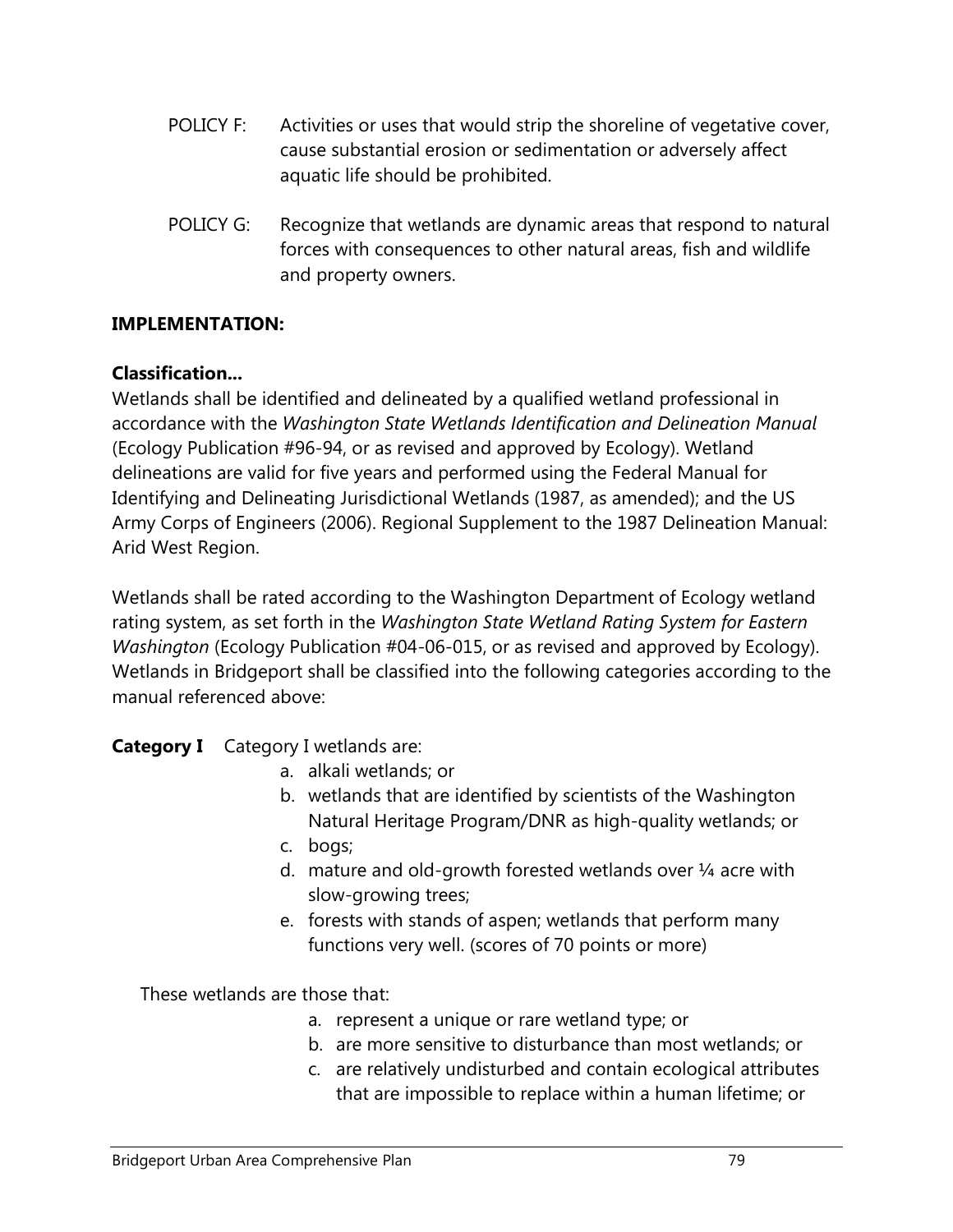d. provide a high level of function.

We do not wish to risk any degradation to these wetlands. Generally, these wetlands are not common and make up a small percentage of the wetlands in Eastern Washington. Category I wetlands include alkali wetlands, bogs, Natural Heritage wetlands, mature and old-growth forested wetlands with slow growing trees, and wetlands that perform many functions well, as measured by the rating system.

# **Category II** Category II wetlands are:

- a. Forested wetlands in the floodplains of rivers;
- b. Mature and old-growth forested wetlands over 1/4 acre with fast growing trees;
- c. Vernal pools; or
- d. Wetlands that perform functions well.

(scores between 51-69 points).

These wetlands are difficult, though not impossible, to replace. They provide high levels of some functions. These wetlands occur more commonly than Category I wetlands, but still need a high level of protection.

### **Category III** Category III wetlands are:

- a. Vernal pools that are isolated; or
- b. Wetlands with a moderate level of functions (scores between 30-50 points).

Wetlands scoring between 30 and 50 points generally have been disturbed in some ways and are often less diverse or more isolated from other natural resources in the landscape that Category II wetlands.

### **Category IV**

Category IV wetlands have the lowest levels of functions (scores fewer than 30 points) and are often heavily disturbed. These are wetlands that we should be able to replace, and in some cases, improve. These wetlands may provide some important functions and also need to be protected.

#### **Designation...**

To date there has been no wetlands mapping done specifically for the Bridgeport area other than the U.S. Fish and Wildlife Service's National Wetlands Inventory (NWI) maps. To remedy this, the City should pursue an accurate accounting of all wetlands in its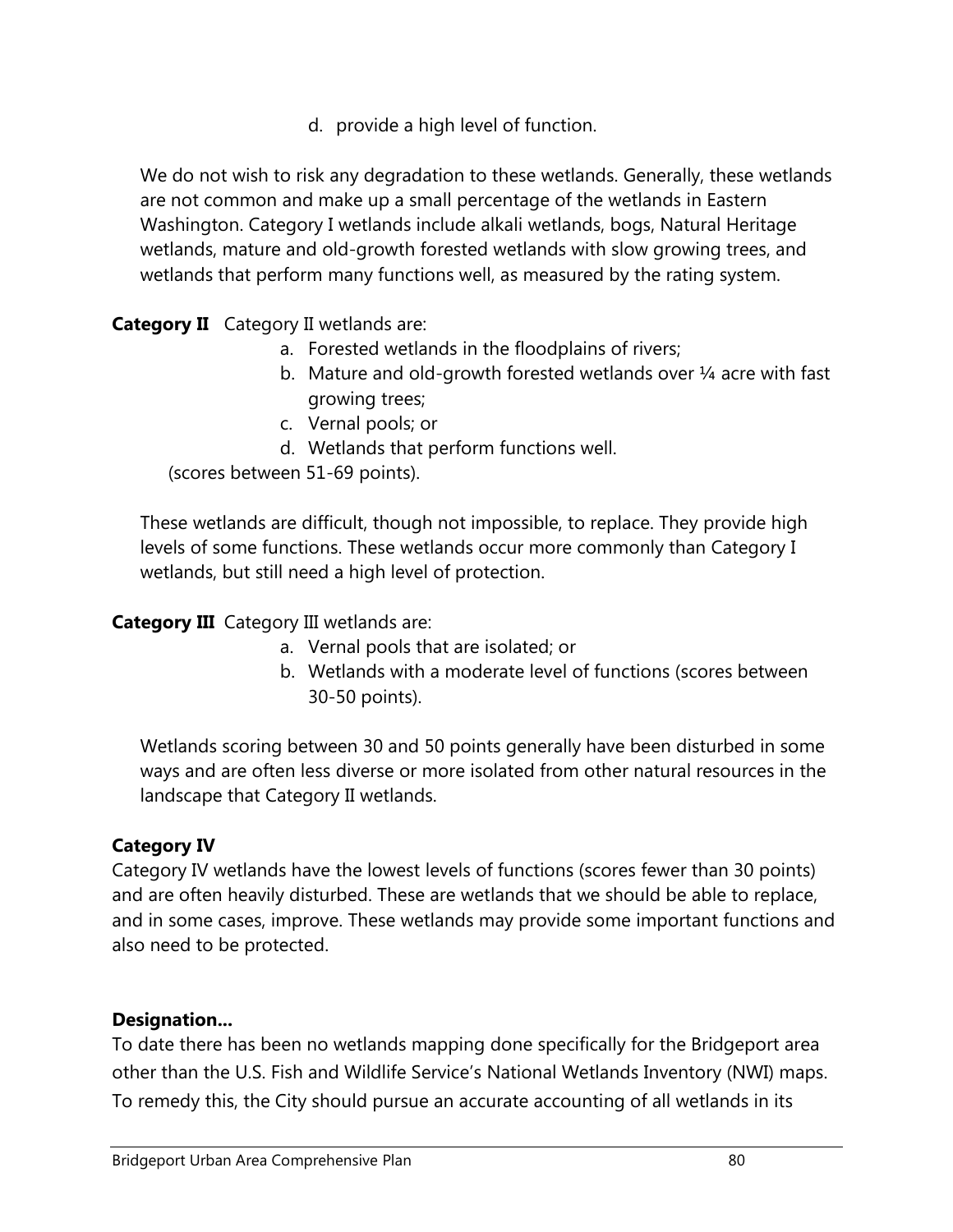planning area based on the *Washington State Wetlands Rating System for Eastern Washington*. However, until funding is obtained to conduct a comprehensive inventory of wetlands, the National Wetlands Inventory (NWI) maps shall be used as a base designation. Map EC3 in the Map Appendix, along with other supportive documentation, shall be used to review development proposals, but because the National Wetlands Inventory was done at such a broad scale, local verification according to the classification criteria shall be part of the standard process for identifying and designating wetlands, if the presence of wetlands is suspected.

# **FISH AND WILDLIFE HABITAT CONSERVATION AREAS**

The North Central Washington area is fortunate to have natural resources encompassing a large variety of environments. As demonstrated in national studies, many people participate in recreational activities that involve wildlife, including hunting, fishing, photography of wildlife, bird watching and feeding, among other things. Recreationallyoriented tourist activities provide an avenue for economic development in the area, capitalizing on these numerous natural resources through promotion of the area as a recreational destination. To that extent, as well as for the inherent importance of wildlife and the natural environment to the quality of life, it is the intent of these policies to recognize the importance of protecting fish and wildlife habitat conservation areas.

Washington Department of Fish and Wildlife provides and maintains Priority Habitats and Species (PHS) data, which includes species of concern, sensitive, threatened and endangered species; it indicates that no priority habitats and species are within the city's UGA. However, there are several adjacent to the city that should be considered during land use decisions and possible future UGA expansions. These included being a major area of winter roosting; major winter range of mule deer in/near the UGA; chukar habitat (rocky/cliff habitat); elk habitat up slope of the Okanogan side of the Columbia River; UGA and surrounding orchards heavily used by California quail; waterfowl concentrations- Canada goose, widgeon, green-winged teal, mallard, divers; and point data showing Sharp-tailed grouse upslope of the UGA and historical white-tailed jackrabbit (1980) as well as three ESA listed fish species within the Columbia River- bull trout, steelhead and spring Chinook.

# **GOAL ECA 3: Protect fish and wildlife habitat areas as an important natural resource for the City, particularly in regard to their economic, aesthetic and quality of life values.**

POLICY A: Use the Washington Department of Fish and Wildlife's Priority Habitat and Species maps to identify and map critical wildlife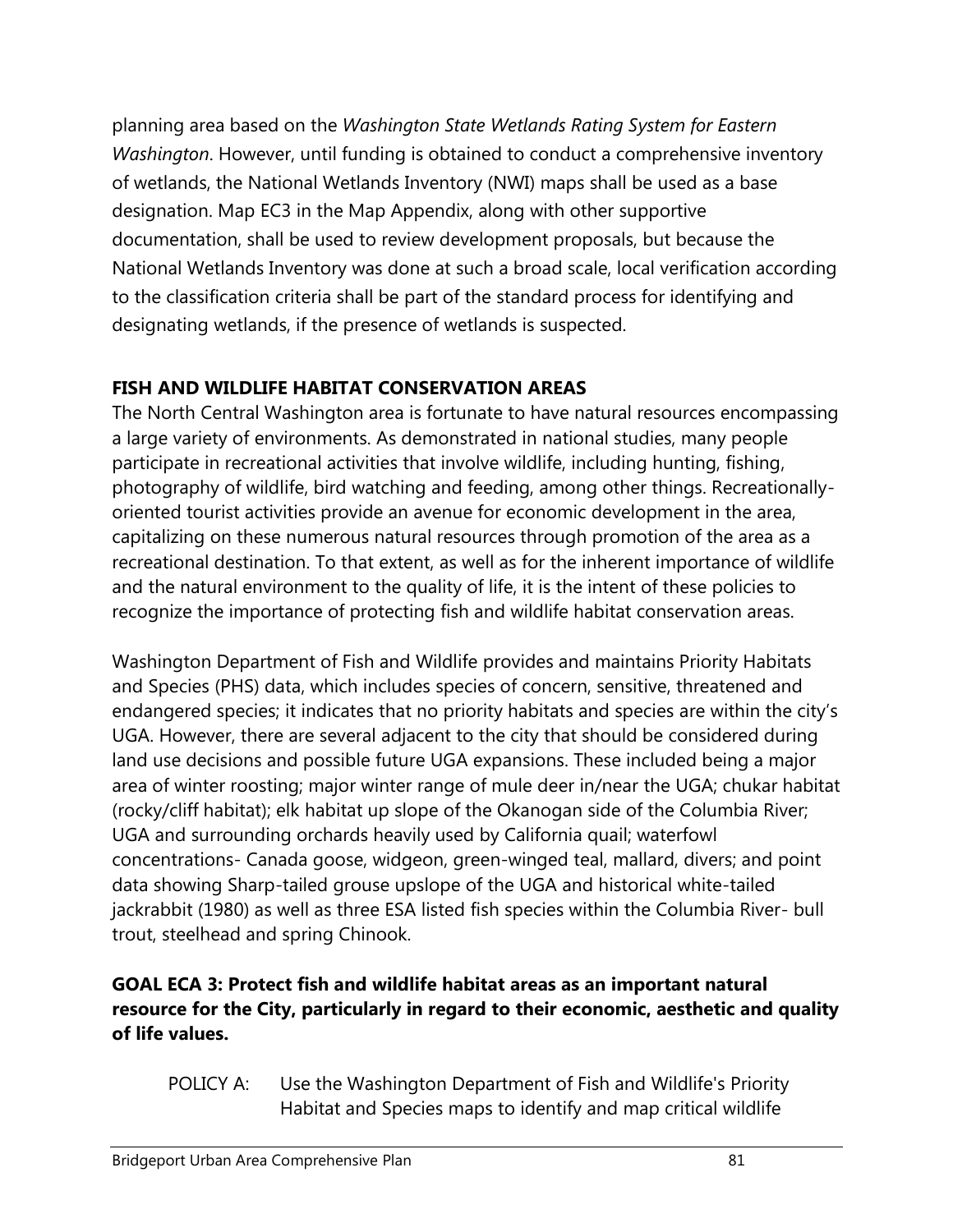habitat conservation areas within the City's urban growth area, and encourage the preservation of blocks of habitat and the connections between them.

- POLICY B: Consider the impacts of new development on the quality of land, wildlife and vegetative resources as part of its critical areas and SEPA review process and require any appropriate mitigation measures. Such mitigation may involve the retention and/or enhancement of habitats.
- POLICY C: If a development proposal is located in or near a habitat conservation area shown on the City's reference maps, a consultation and recommended mitigation measures, if needed, will be requested from the Washington Department of Fish and Wildlife.
- POLICY D: Land uses adjacent to fish and wildlife habitat areas will not negatively impact these areas. If a change in land use occurs, adequate buffers will be established.
- POLICY E: Activities allowed in fish and wildlife habitat conservation areas and open space will be consistent with the species located there, including all applicable state and federal regulations and/or best management practices for the activity regarding that species.
- POLICY F: Recognize the importance of protecting fish and wildlife habitat conservation areas, and encourage enhancement of these areas, and restoration of lost and/or damaged fish and wildlife habitat.
- POLICY G: Identify and protect any fish and wildlife habitat areas with which endangered, threatened, or sensitive species have a primary association.

### **IMPLEMENTATION:**

**Classification...** Bridgeport and it's UGA is generally considered an area where urban development is expected and planned to occur. The Douglas County PUD owns the vast majority of the shoreline area and has federal licensing requirements related to protection of fish and wildlife habitat. The bulk of the urban growth area is in shrubsteppe uplands. While these natural areas include important habitat for animal and bird species, there are vast contiguous properties in the rural areas of Douglas County and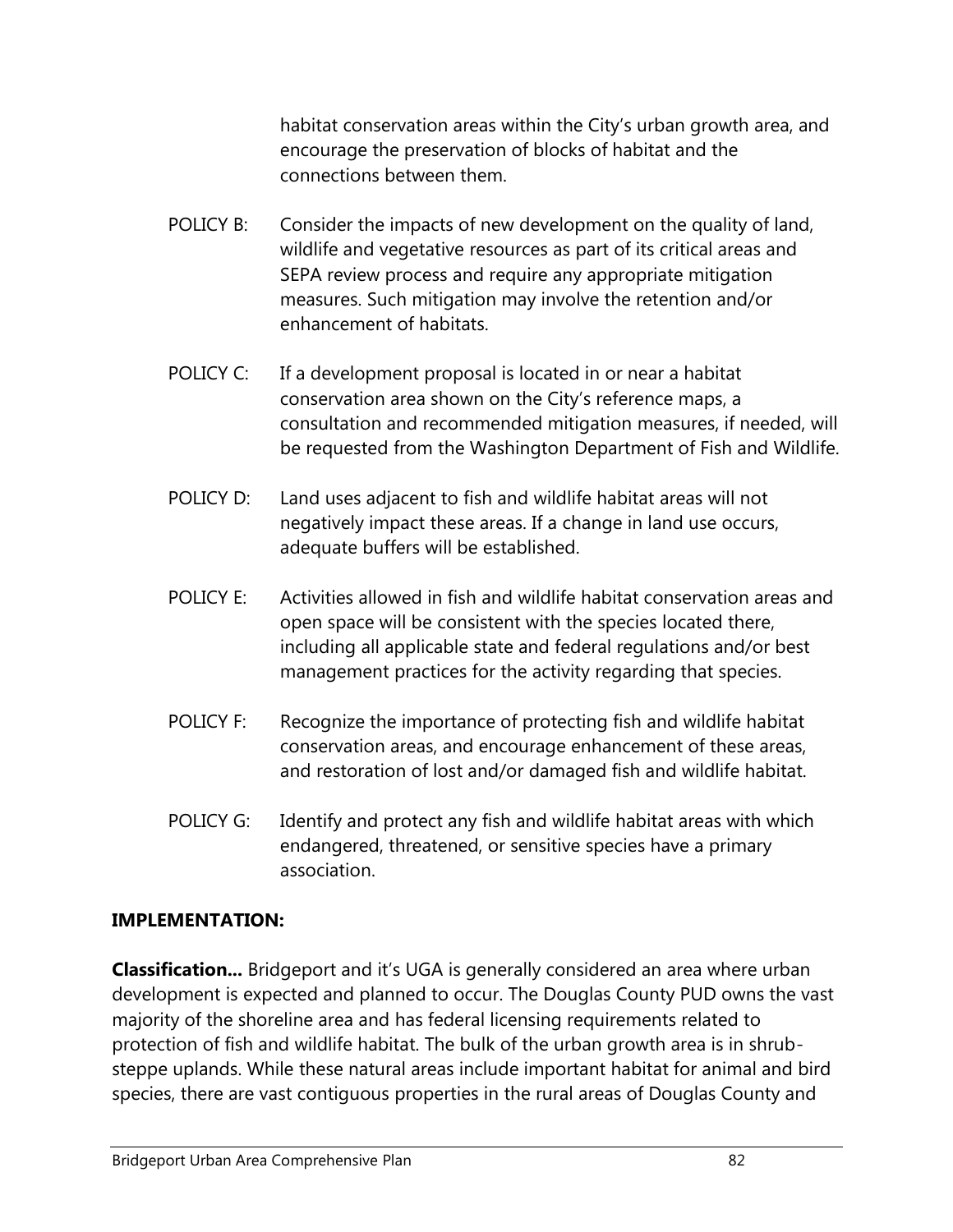across the river within the Colville Indian Reservation and Okanogan County. Therefore, it is not intended that the City limit development in its urban growth area. However, the Columbia River, Foster Creek and associated riparian areas in the City and Urban Growth Area warrant protection. Following are descriptions of the City's classifications for fish and wildlife conservation areas:

# **Aquatic Habitat Conservation Areas.**

With this classification, the City recognizes the importance of areas covered with water for providing habitat for aquatic species as well as waterfowl and other wildlife.

# **Riparian Habitat Conservation Areas.**

With this classification, the City recognizes that riparian habitat within Bridgeport and its urban growth area is likely to coincide with shoreline areas, flood hazard areas, wetlands and aquifer recharge areas. Riparian areas typically offer relatively contiguous habitat that is essential to a diverse array of fish and wildlife species. Best available science suggests that these areas are especially sensitive to pressures from urban development, and that they provide important habitat functions and values for anadromous fish.

Riparian Habitat Conservation Areas are defined as public or privately-owned lands adjacent to the Columbia River and Foster creek that presently (using 2006 aerial photography) contain riparian vegetation.

# **Upland Habitat Conservation Areas.**

With this classification, the City recognizes that those upland areas within the defined City limits and urban growth boundary, which are not otherwise designated as aquifer recharge areas, wetlands, or geologically hazardous areas, are frequently the most suited for human development. This classification is intended to take into account that upland habitats that support federal or state identified endangered, threatened or sensitive species, or any habitats which are identified as providing a high level of functions and values must be protected to the extent possible. However, in considering Best Available Science, this classification also is intended to ensure that development is not subject to burdensome regulation in those areas most suited to support it. Such areas shall include all portions of the City and urban growth area where a development pattern is already established such that connectivity of native habitat has already been broken and protection of identified habitat areas is unlikely to provide particular benefit to any of the priority species identified by WDFW.

### **Designation...**

Fish and wildlife conservation areas are designated under the Washington Department of Fish and Wildlife *Priority Habitat and Species Program*. Priority habitats are considered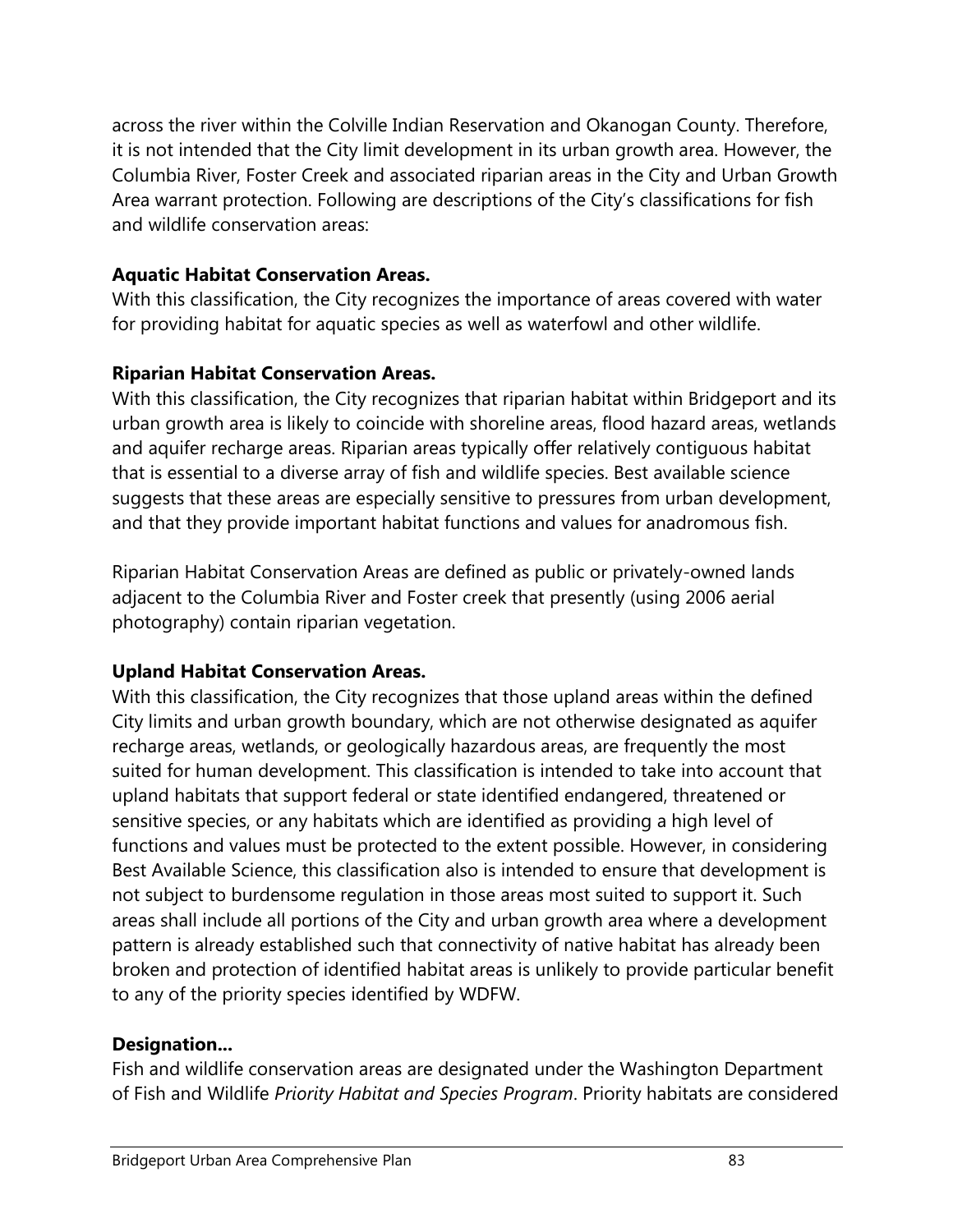to be priorities for conservation and management. Priority species require protective measures for their perpetuation due to their population status, sensitivity to habitat alteration, and/or recreational, commercial, or tribal importance. Priority Habitat and Species maps based on WDFW data depict habitat conservation areas (see Map EC4 in the Map Appendix). However, it must be noted that populations and habitat systems are dynamic in nature. Therefore, site review should be used to verify the presence of a given habitat or species.

# **AQUIFER RECHARGE AREAS**

Groundwater is an essential natural resource that the residents of the City depend on as an important source of drinking water. Because remediation of contaminated groundwater is very costly, protecting and sustaining it has become of primary importance in recent years. One way to assure this resource is adequately maintained is to protect areas that provide a critical recharging effect to that groundwater resource. Within the City and its urban growth area, the exact nature of the aquifer(s) and their recharge areas is not yet fully understood. It is the intent of these policies to recognize the importance of protecting aquifer recharge areas. Because of the inter-relatedness of the aquifers, population increases and environmental concerns, it is necessary to protect all of the critical aquifer recharge areas as they become known.

Within the City, the exact nature of the aquifer(s) and their recharge areas is not yet fully understood although the region falls under the "Columbia Plateau basaltic rock aquifers" which are primarily an igneous and metamorphic rock aquifer, being researched by the USGS, as part of the Central Columbia Plateau-Yakima River Basin Aquifer.

A potential area of concern are soils with a high (quick) permeability; where potential pollutants could reach an aquifer before being "cleansed" by the natural filtration process of traveling through soil levels or wetland actions. There are soil types within Bridgeport with a rapid or moderately rapid permeability rate. Soil permeability is the quality of the soil that enables water or air to move through it (See Map EC1 in the Map Appendix).

**GOAL ECA 4: Protect the public health, safety and welfare of Bridgeport residents by providing protection of potable water sources, primarily through monitoring and control of areas demonstrated to be critical aquifers and/or which play a crucial role in recharging groundwater sources.**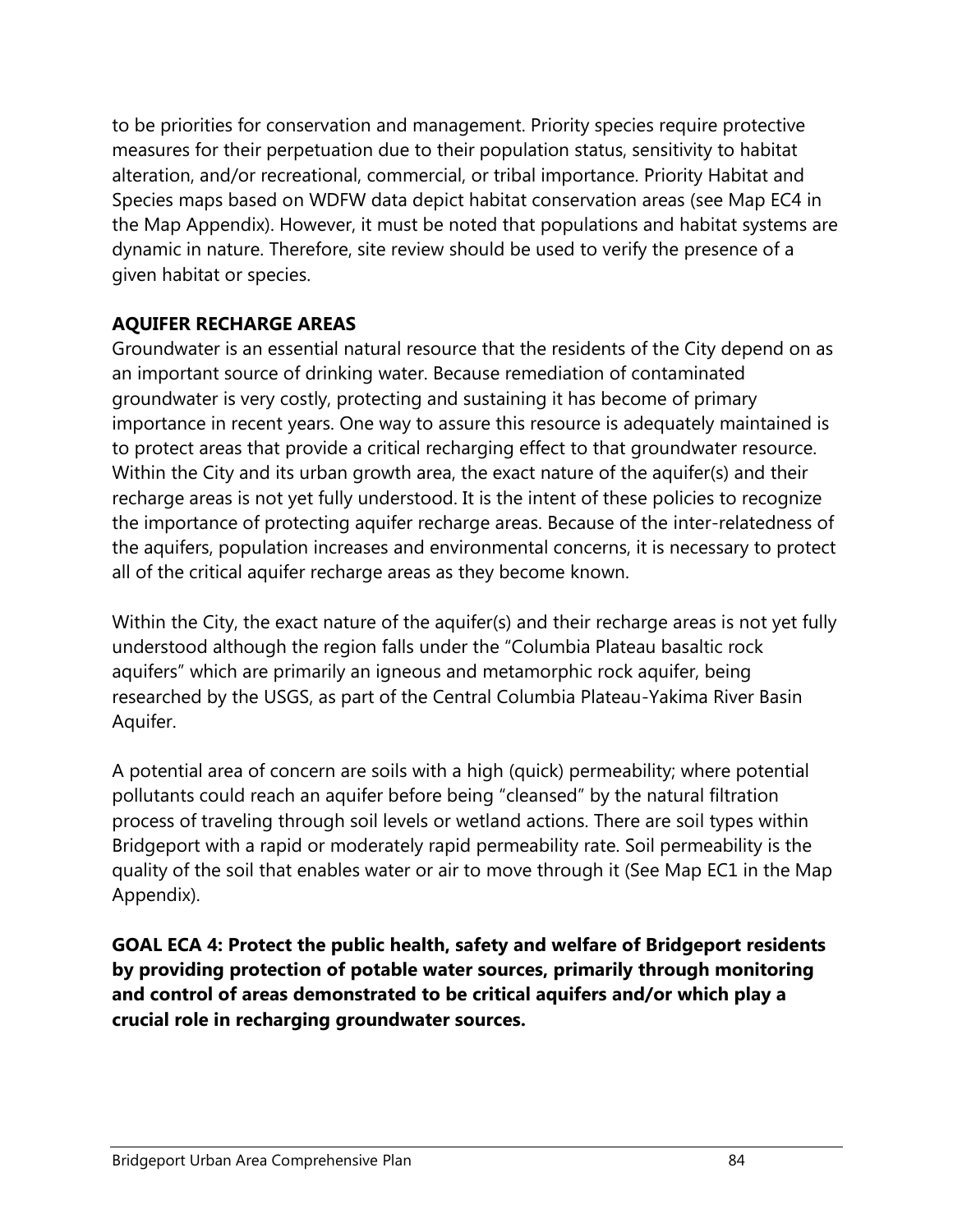- POLICY A: Identify, map and maintain critical groundwater supply areas, aquifer recharge areas, areas with a high groundwater table and/or unconfined aquifers used for potable water.
- POLICY C: Identify critical aquifer recharge areas during the development review process and mitigate negative impacts. Standards should be developed that take into account the recharge limiting effects of impermeable surfaces or other factors that might adversely affect ground water quality or quantity.
- POLICY D: Minimize the potential for contamination of ground water sources from residential, commercial and industrial activities.
- POLICY E: Prohibit the disposal of hazardous materials within an Aquifer Recharge Area.

It is the responsibility of the developer(s) to prove that their proposal would not adversely affect the recharge of an aquifer.

- POLICY H: Development which could substantially and negatively impact the quality of an aquifer should be prohibited.
- POLICY I: The installation of underground fuel or storage tanks within a known critical recharge area should be prohibited. Installation in any other areas should be subject to applicable federal, state and local regulations.
- POLICY K: All existing and proposed developments within the City limits should be required to connect to the City's sanitary sewer system.
- POLICY L: Promote water conservation measures for recharging and protecting the ground water aquifer from overuse.
- POLICY M: Establish a standard for development that protects ground water aquifers from pollution caused by failed septic systems, industrial, agricultural or commercial activities or improper disposal of chemicals or hazardous wastes.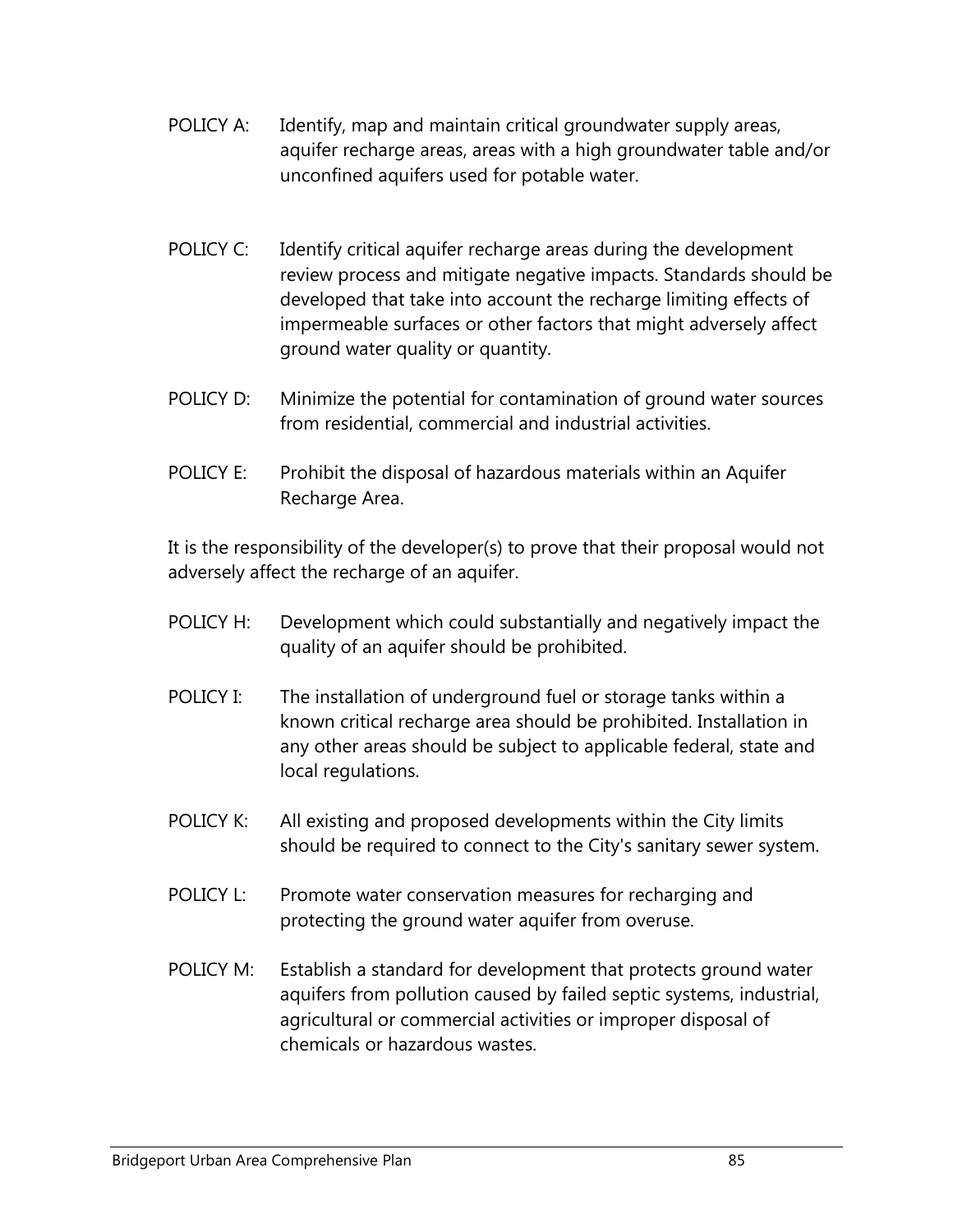#### **IMPLEMENTATION:**

#### **Classification...**

Aquifer recharge areas will be rated according to the vulnerability of the aquifer, with vulnerability being the combined effect of susceptibility to contamination and the contamination loading potential. The categories of vulnerability shall be High, Medium and Low, with high vulnerability being characterized by a combination of land uses that contribute to contamination that may degrade ground water, and hydrogeologic conditions that facilitate that degradation. *Hydrogeologic susceptibility* will be characterized by looking at the following attributes: (1) Depth to ground water; (2) Aquifer properties such as hydraulic conductivity and gradients; (3) Soil (texture, permeability, and contaminant attenuation properties); (4) Characteristics of the vadose zone including permeability and attenuation properties; (5) Other relevant factors. *Contamination loading potential* can be evaluated by considering the following: (1) General land use; (2) Waste disposal sites; (3) Agriculture activities; (4) Well logs and water quality test results; and (5) Other information about the potential for contamination.

Classification of Aquifer Recharge Areas are based on the process of determining vulnerability and such areas classified as follows:

**Level 1: High Aquifer Recharge Areas** shall be those areas found to have a High vulnerability rating.

**Level 2: Medium Aquifer Recharge Areas** shall be those areas found to have a Medium vulnerability rating.

**Level 3: Low Aquifer Recharge Areas** shall be those areas found to have a Low vulnerability rating.

### **Designation...**

Because there is insufficient scientific data at this time to determine with any precision and/or certainty the location of areas having a critical recharging effect on aquifers used for potable water, specific designations have not been made. As part of the City's Comprehensive Water System Plan there are designated well-head protection areas for the City's water sources that are designated aquifer recharge areas. However, the best available science also suggests that using a vulnerability determination system based on the above classification system will allow the City to designate critical aquifer recharge areas using a conservative approach, which provides a worst case scenario for contaminant movement in the subsurface. As areas are determined to be either a Level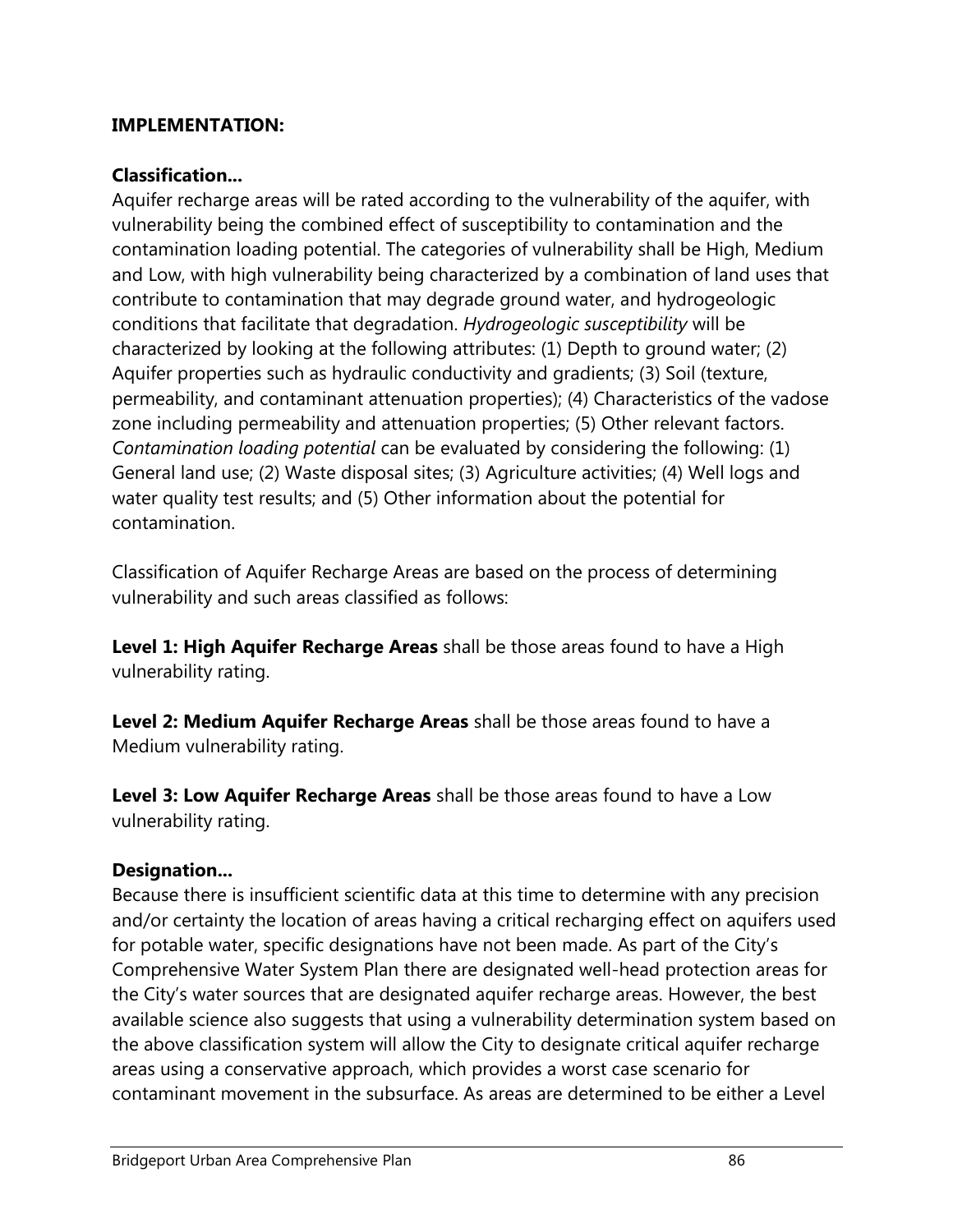1: High Level 2: Medium or Level 3: Low Aquifer Recharge Area, they will be included on a map or maps that are maintained by the City. Additionally, if any of the following areas are established within the City's urban growth area, they shall be included on these maps:

- The well-head protection areas identified in the City's Comprehensive Water System Plan (See Map EC5 in the Map Appendix);
- Sole source aquifer recharge areas designated pursuant to the Federal Safe Drinking Water Act;
- Areas established for special protection pursuant to the Washington State groundwater management program;
- Areas designated for wellhead protection pursuant to the Federal Safe Drinking Water Act; and,
- Aquifer recharge areas mapped and identified by a qualified ground water scientist.

# **FREQUENTLY FLOODED AREAS**

Frequently Flooded Areas are defined as those areas that have a one percent or greater chance of flooding in any given year. These areas may include, but are not limited to, streams (including intermittent ones), draws/ravines, rivers and wetlands (See Map EC6 in the Map). For the City, the most common flooding problems occur during extreme peak runoff events of short duration. These peak flows will occur with very little warning from the dry canyons and intermittent streams in the urban growth area and surrounding City. They are caused primarily by heavy rain on snow-covered, frozen ground in the spring or from severe thunder-storms during other times of the year. In 1989, there was a significant event that caused extensive damage in the Foster Creek drainage, primarily to the state, county and city road systems and to private residences.

Flood Insurance Rating Maps are the most common identification system for areas of concern. They indicate areas within the 100-year flood plain. Additionally, Flooding Frequency Classes (complied by US Dept. of Agriculture Natural Resources Conservation Service) are based on the interpretation of soil properties and other evidence gathered during soil survey field work. One soil class, Xerofluvents (map symbol 486) in the UGA is rated Frequent, "flooding is likely to occur often under usual weather conditions, more than 50 percent chance of flooding in any year or more than 50 times in 100 years, but less than 50 percent chance of flooding in all months in any year."

The intent of these policies is to promote an efficient use of land and water resources by allocating frequently flooded areas to the uses for which they are best suited. It is also important and necessary to discourage obstructions to floodways and flood flows as well as prohibiting uses that pollute or deteriorate natural waters and water courses.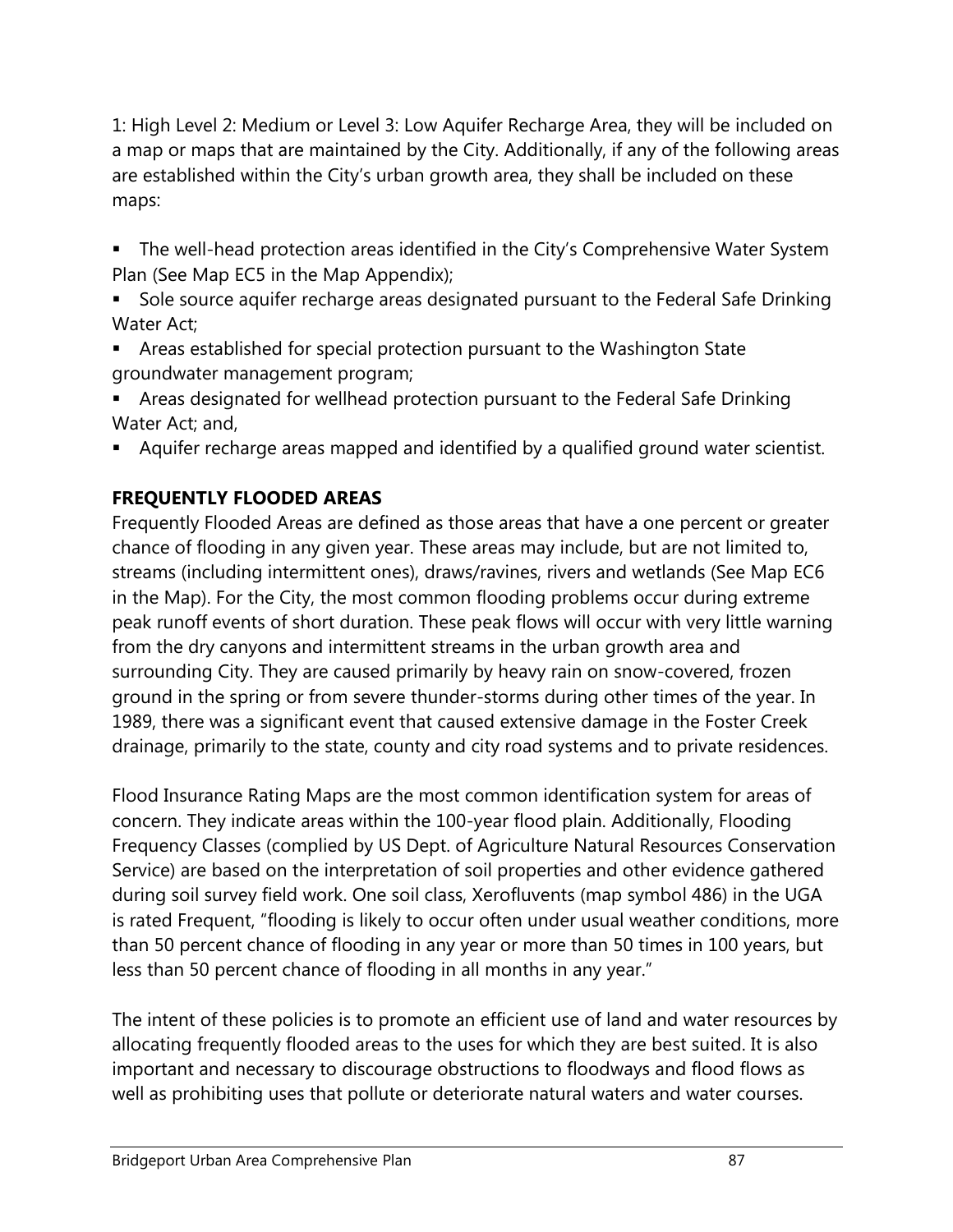# **GOAL ECA 5: Protect the frequently flooded areas known to be critical parts of the natural drainage system by limiting and controlling potential alterations and/or obstructions to those areas.**

- POLICY A: Reduce danger to public health and safety by protecting surface and ground water supplies from impairment resulting from incompatible land uses by providing safe and sanitary drainage.
- POLICY B: Discourage land use practices that may impede the flow of flood water or cause danger to life or property. This includes, but is not limited to, filling, dumping, storage of materials, structures, buildings, and any other works which, when acting alone or in combination with other existing or future uses, would cause damaging flood heights and velocities by obstructing flows.
- POLICY C: Encourage and permit land uses compatible with the preservation of the natural vegetation which is a principal factor in the maintenance of constant rates of water flow through the year and which sustain many species of wildlife and plant growth.
- POLICY D: Avoid fast runoff of surface waters from developed areas to prevent pollution materials such as motor oils, paper, sand, salt and other debris, garbage, and foreign materials from being carried directly into the Columbia River or other public waters.
- POLICY E: Prevent the development of structures in areas unfit for human usage by reason of danger from flooding, unsanitary conditions, or other hazards.
- POLICY F: Promote the preservation of the remaining, significant natural drainages that are an important part of the storm water drainage system.
- POLICY H: Limit development within the floodway portion of a floodplain that would alter the course and flow of flood waters and result in damages to other property owners or natural areas should be prohibited.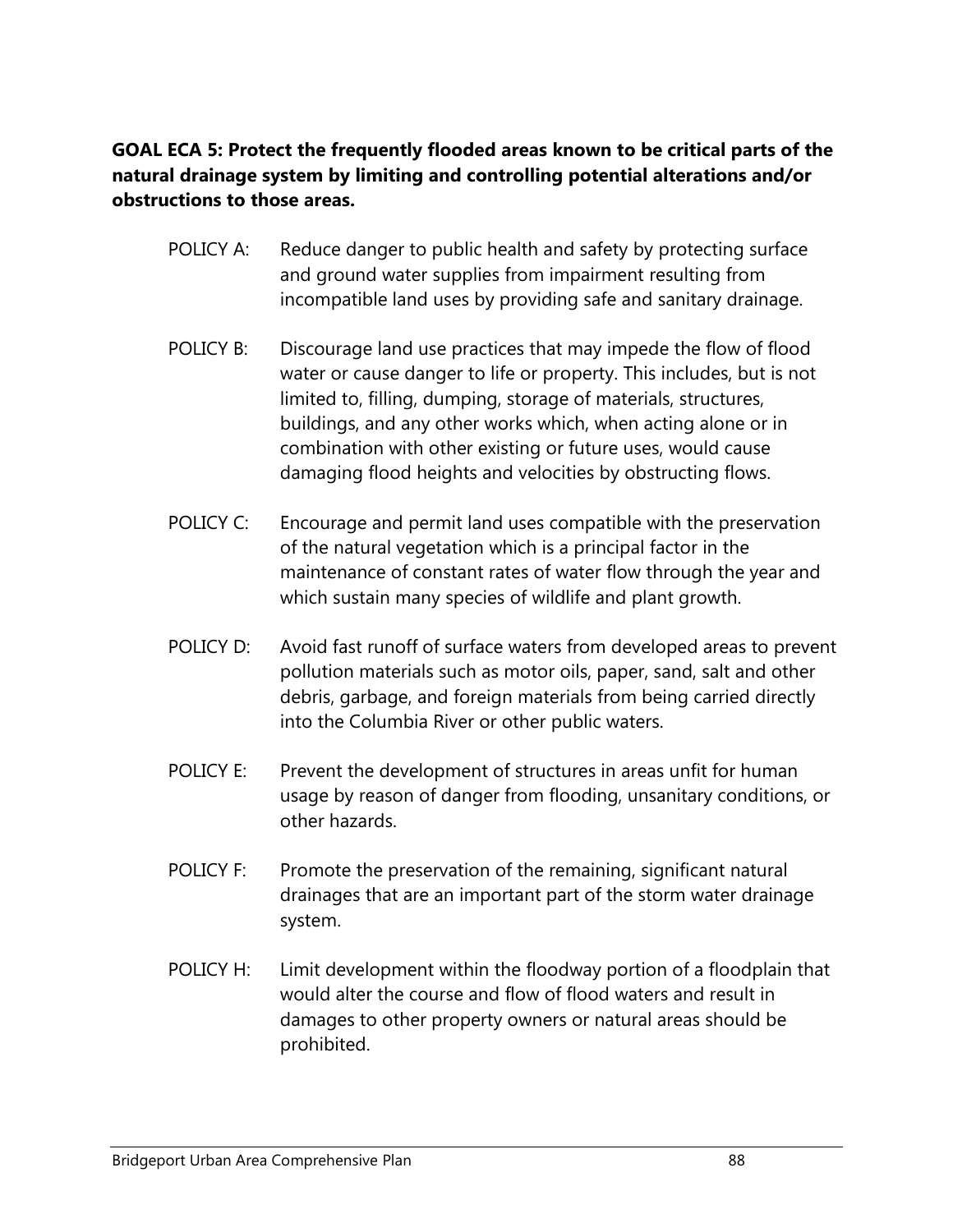- POLICY I: Incorporate flood damage protection measures in the design of new developments located in regulatory flood plains.
- POLICY J: The installation of new or replacement of public facilities, utilities or other public improvements within designated flood plains should use prevailing flood damage prevention methods.
- POLICY K: Map areas that are potential flood hazard areas and/or have experienced historical flooding events but are not currently included in the Federal Emergency Management Agency's mapping efforts.

#### **IMPLEMENTATION:**

#### **Classification...**

The type of frequently flooded areas that exist within the City's urban growth area are the 100-year and 500-year floodplain designations of the Federal Emergency Management Agency and the National Flood Insurance Program. To assist in establishing a classification system, it is important to understand the following terminology:

**Floodways** - The channel of a stream, plus any adjacent floodplain areas, that must be kept free of encroachment in order that the base flood be carried without substantial increases in flood heights.

**Floodplains** - The floodway and the special flood hazard area.

**Special Flood Hazard Areas** - The area adjoining the floodway that is subject to a one percent or greater chance of flooding in any given year, as determined by engineering studies accepted by the City.

The classification system for frequently flooded areas is as follows:

**Floodways -**those areas defined and designated as floodways, where development shall be prohibited.

**100-Year Floodplain -** those areas defined as the special flood hazard areas, within which development shall be subject to increased construction standards that are the most current according to the Federal Emergency Management Agency and/or the Department of Ecology. Based on scientific and engineering reports, if impacts from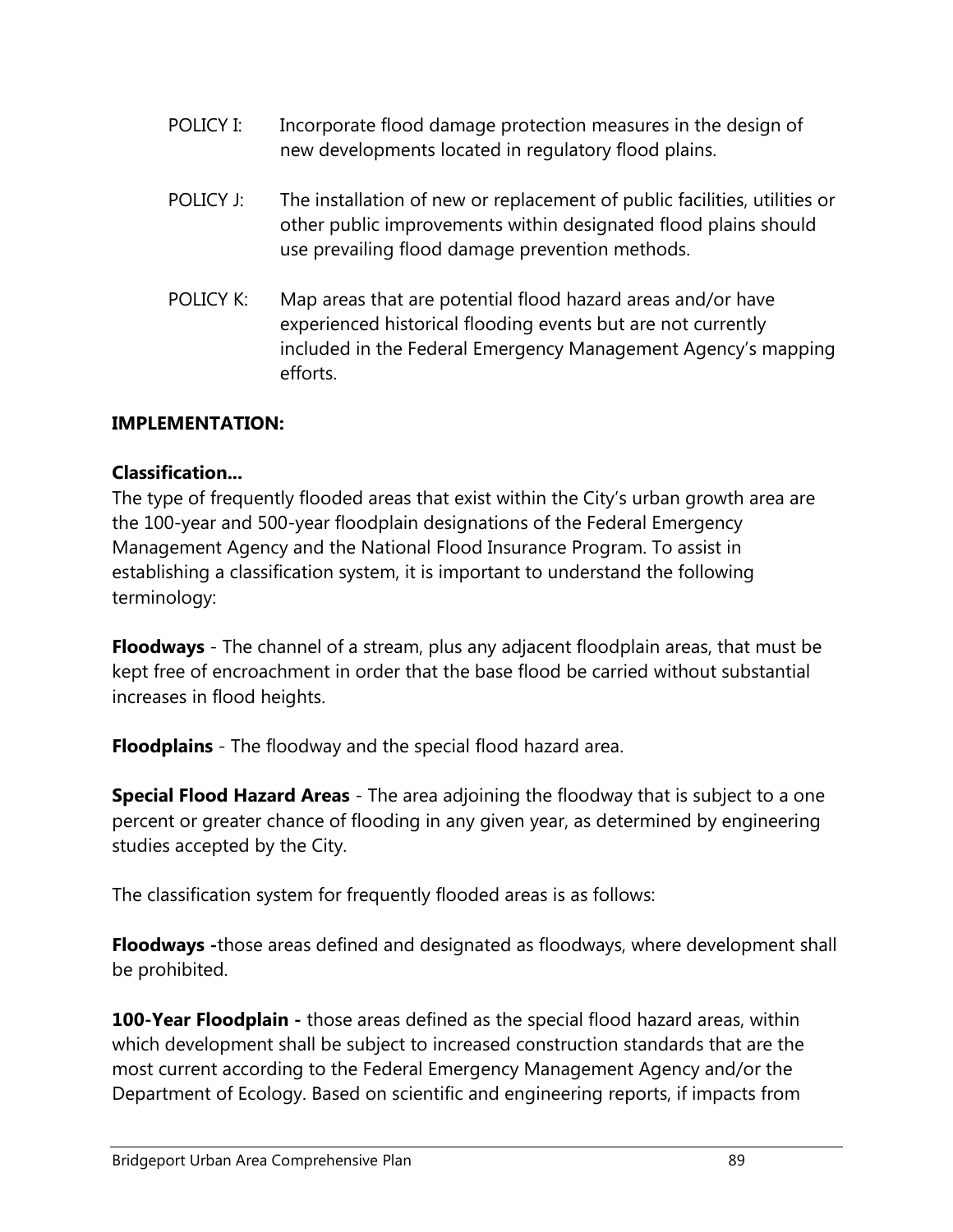development cannot be mitigated, development within the 100-year floodplain may be prohibited. Additionally, any areas evidenced as having a history of flooding are also designated frequently flooded areas, and shall be mapped as such whenever possible.

# **Designation...**

All shorelines and waters which are identified as 100-year floodplain (Floodway and Floodway Fringe or Special Flood Hazard Area) as designated by the Federal Emergency Management Agency and identified on the Flood Insurance Rate and Boundary Map (Community Panel # 530015-0400B, Revised June 5, 1989 (see Map EC6 in the Map Appendix), are designated as frequently flooded areas.

# **GEOLOGICALLY HAZARDOUS AREAS**

Geologically hazardous areas are defined as "areas that, because of their susceptibility to erosion, sliding, earthquake or other geologic events, are not suited to the siting of commercial, residential or industrial development consistent with public health or safety concerns." These hazardous areas pose a threat to the health and safety of citizens when development is sited in areas of significant hazard. In some cases, the risk to development from geological hazards can be reduced or mitigated to acceptable levels by engineering design or modified construction practices. However, when the risks cannot be sufficiently mitigated, development needs to be prohibited.

To better understand the particular aspects of the different types of geologic hazards, the following summary descriptions are provided.

**Erosion Hazard Areas...** Erosion is relatively common within certain areas of the City and its UGA, due to hydrologic and geologic characteristics, vegetative conditions, wind and human land use. By minimizing the negative impacts of human land use on these areas, the damage to the natural environment as well as to human-built systems is reduced. The two major factors for erosion are related to wind and water activity.

**Landslide Hazard Areas (Steep Slopes)...** Landslide hazard areas are those areas that are subject to potential slope failure. These include slopes of 15% or greater that are underlain by weak, fine grained unconsolidated sediments, jointed or bedded bedrock, or landslide deposits, including the top and toe of such areas. It is necessary to protect the public from damage due to development on, or adjacent to, landslides; to preserve the scenic quality and natural character of City's hillsides; and to protect water quality. The National Resource Conservation Service soils data (See Map EC7 in the Map Appendix) indicates slopes with a greater than 15% grade.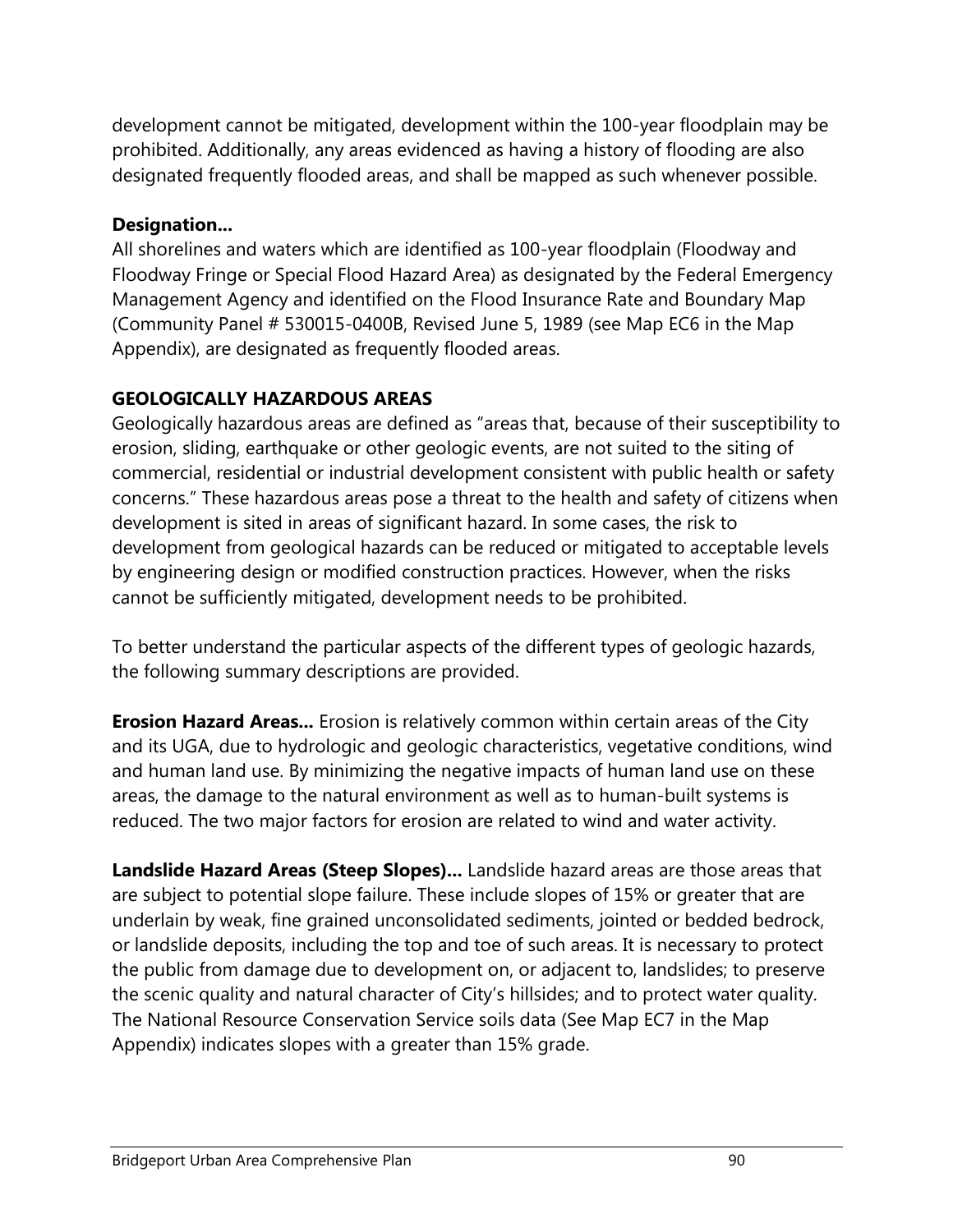**Seismic Hazard Areas...** predictable hazards to life and property resulting from earthquakes and the associated ground shaking, differential settlement, and/or soil liquefaction are limited in Bridgeport.

Soil liquefaction as rated by the National Resource Conservation Service finds 117 acres rated D-E, Moderate to High liquefaction rate.

**Mine Hazard Areas...** Mine hazard areas are defined as "areas directly underlain by, adjacent to, or affected by mine workings such as adits, tunnels, drifts, or air shafts." Mine hazards may also include steep and unstable slopes created by open mines. There has been little or no historical subsurface mining within the City and its UGA that could have left areas honeycombed with abandoned mine tunnels.

**Volcanic Hazard Areas...** Volcanic hazard areas are defined as "areas subject to pyroclastic flows, lava flows, and inundation by debris flows, mudflows, or related flooding resulting from volcanic activity." Because there is no valley or river flowing through the community which heads on or near a volcano, there would be no significant damage to people and/or property expected from debris flows, mudflows or related flooding resulting from volcanic activity. If there were to be a significant ash fall east of Glacier Peak, small debris flows would be possible in the rivers and valleys that flow into the Columbia River. The City is also far enough distant from the nearest volcano (Glacier Peak) to virtually eliminate the hazards of damage to people and/or property resulting from pyroclastic flows, or lateral blasts.

**Soil Hazard…** The National Resource Conservation Service has identified soils with severe building limitations, *for houses with full basements*, based on soil types/properties [WAC 365-190-080(4)(d)(i)(A)]. There are several such soils within the City UGA (See Map EC8 in the Map Appendix).

The intent of the following goals and policies is to reduce the threat posed to the health and safety of citizens in areas of significant geologic hazard by providing guidance for reviewing a development proposal that may be near a geologic hazard. In addition to having general statements that are applicable to all types of hazard areas, needed protection elements for each different hazard type are also included to aid in understanding their differences and providing specific measures to reduce the hazard.

# **GOAL ECA 6: Implement appropriate measures to either avoid or mitigate significant risks that are posed by geologic hazard areas to public and private property and to public health and safety.**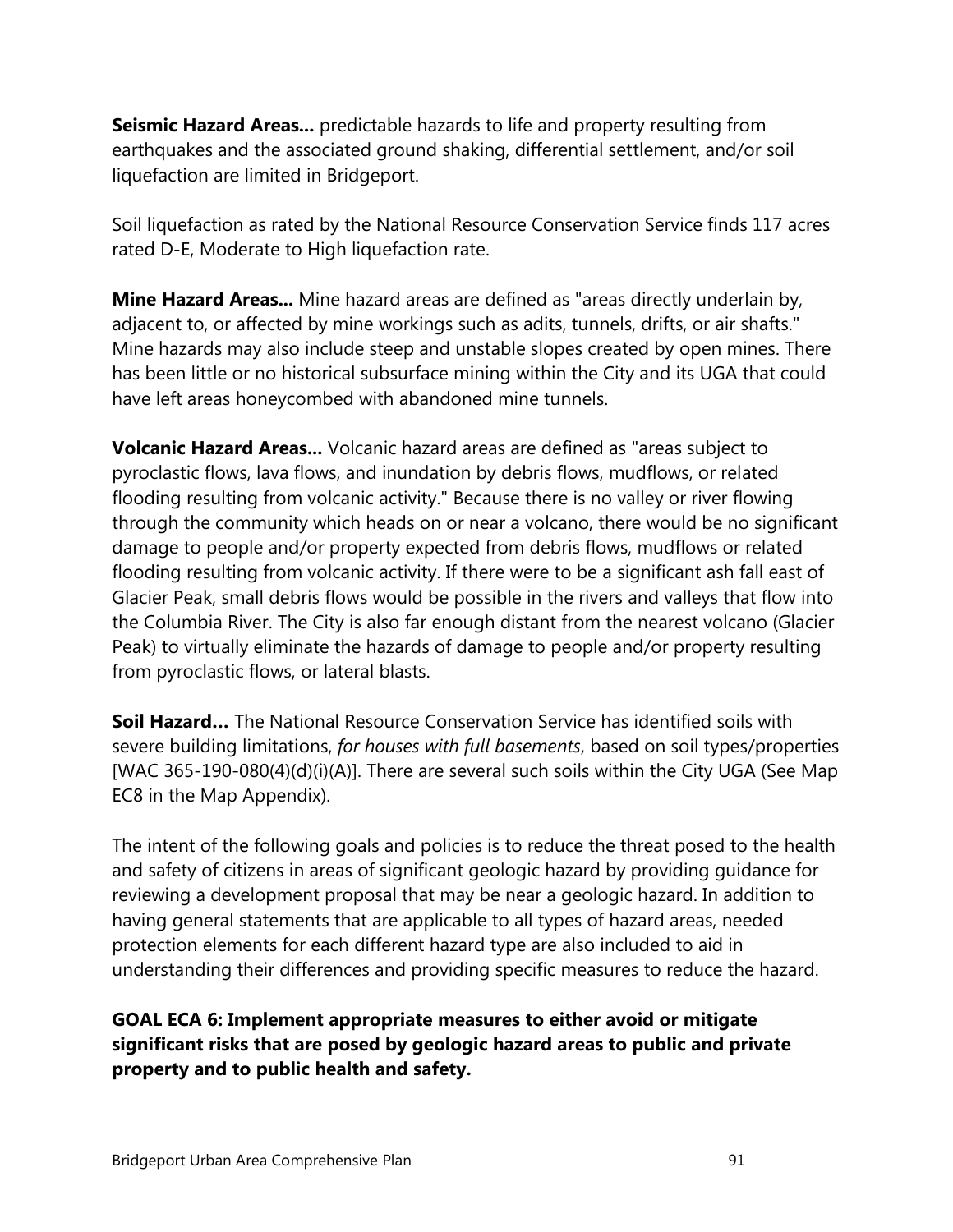- POLICY A: When probable significant adverse impacts from geologically hazardous areas are identified during the review of a development application, documentation which fully addresses these potential impacts and identifies alternative mitigation measures to eliminate or minimize the impacts should be required, thereby reducing the threat posed to the health and safety of citizens.
- POLICY B: Grading and clearing for both private developments and public facilities/services should be limited to the minimum necessary to accomplish engineering design, with reclamation of disturbed areas being a top priority at the completion of the construction project.
- POLICY C: To minimize blowing soil during development, appropriate water and/or mulch material should be required on any areas without a vegetative cover, as indicated in the approved erosion control plan.
- POLICY D: To maintain the natural integrity of landslide hazard areas and to protect the environment, and the public health and safety, an adequate buffer of existing vegetation should be maintained around all sides of the landslide hazard areas.
- POLICY E: At such time there is a seismic hazard identified and mapped in the City or its urban growth area, any application for development in or near that area must show its location in relation to the hazard area, and/or it should be designed so that it will be as safe from any earthquake damage as a similar development which is not located in a seismic hazard area.
- POLICY F: Promote the development of education programs that explain both the dangers and effects of earthquakes, as well as emergency procedures individuals can take should an earthquake occur.
- POLICY G: The City should approve, condition, or deny development and/or redevelopment proposals, as appropriate, based on the degree to which significant risks posed by geologic hazard areas to public and private property and to public health and safety can be avoided or mitigated.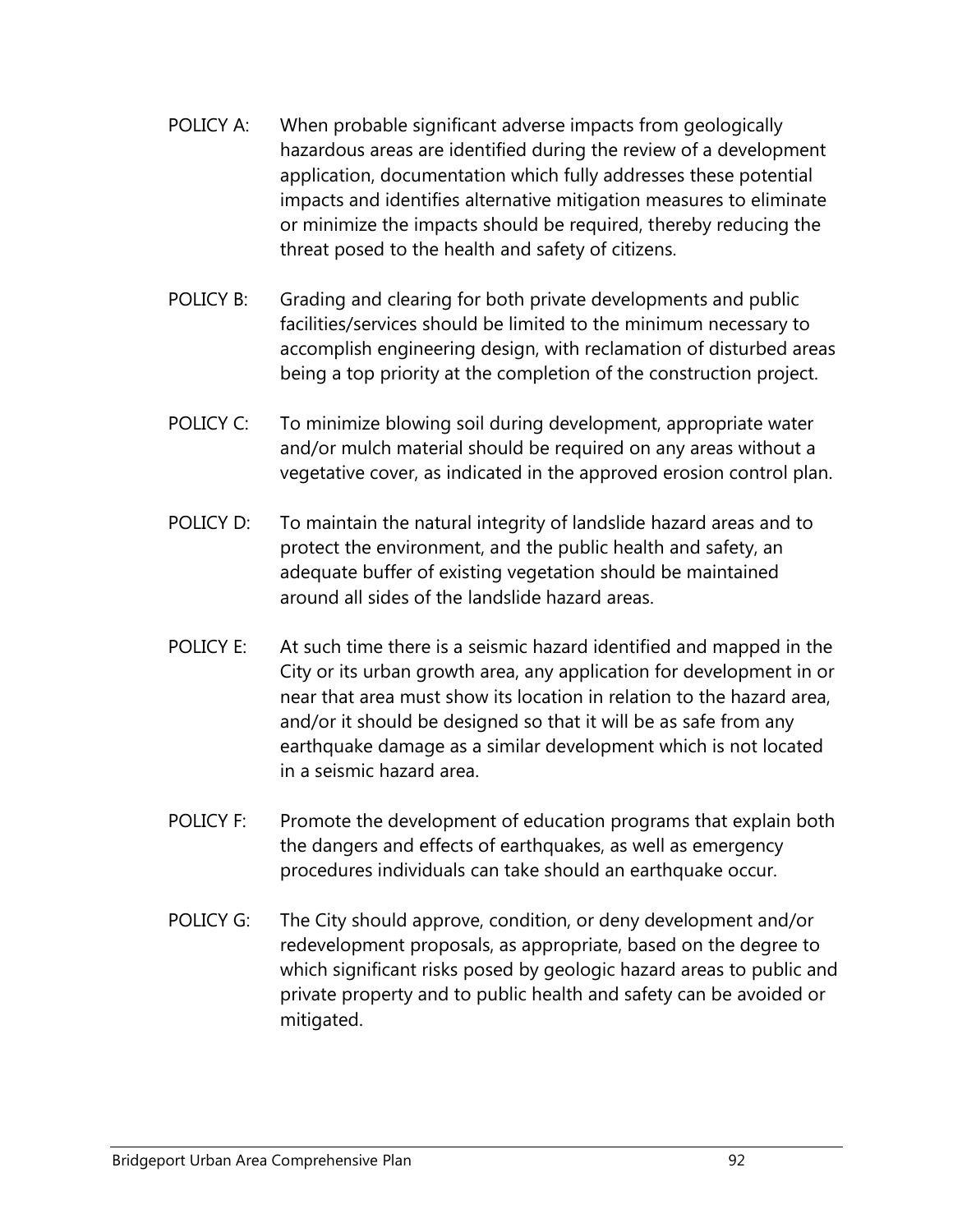#### **IMPLEMENTATION:**

#### **Classification...**

Classification and rating of these areas will be based upon the risk to development in geologically hazardous areas. The categories of risk shall be (1) Known or Suspected Risk; (2) No Risk; and (3) Risk Unknown, meaning data is not available to determine the presence or absence of a geological hazard. The classification system for geologically hazardous areas shall be as follows:

**Known or Suspected Risk** shall be those areas with a known or suspected risk. Detailed studies and reports will be required to determine whether or not development will be allowed, and if so, what mitigation measures will be required.

**No Risk** shall be those areas with a no known or suspected risk.

**Risk Unknown** shall be those areas that have an unknown risk. Detailed studies and reports may be necessary to determine the existence of a geologically hazardous area, and if so, whether or not development will be allowed and what mitigation measures might be necessary where development may occur.

#### **Designation...**

For erosion hazard areas, these policies and implementation criteria should, at a minimum, be applied to lands that are classified by the Natural Resource Conservation Service's Soil Survey for Douglas County as having a moderate or high hazard for wind and/or water erosion. However, the criteria that follows, particularly the requirement for an erosion control plan (including re-vegetation), should be applied as a standard to all construction projects that involve grading and filling activities within known or suspected risk areas and on a case-by-case basis in areas of unknown risk.

For landslide hazard areas, these policies and implementation criteria will apply to areas subject to landslides based on a combination of geologic, topographic and hydrologic factors, as determined by an appropriate, qualified person or agency. They include any areas susceptible because of any combination of bedrock, soil, slope (gradient), slope aspect, structure, hydrology or other factors. These areas may include, but are not limited to the following:

a. Areas designated as slumps, liquefaction, mudflows, lahars, or landslides on current maps published by the United States Geological Survey or Department of Natural Resources Division of Geology and Earth Resources.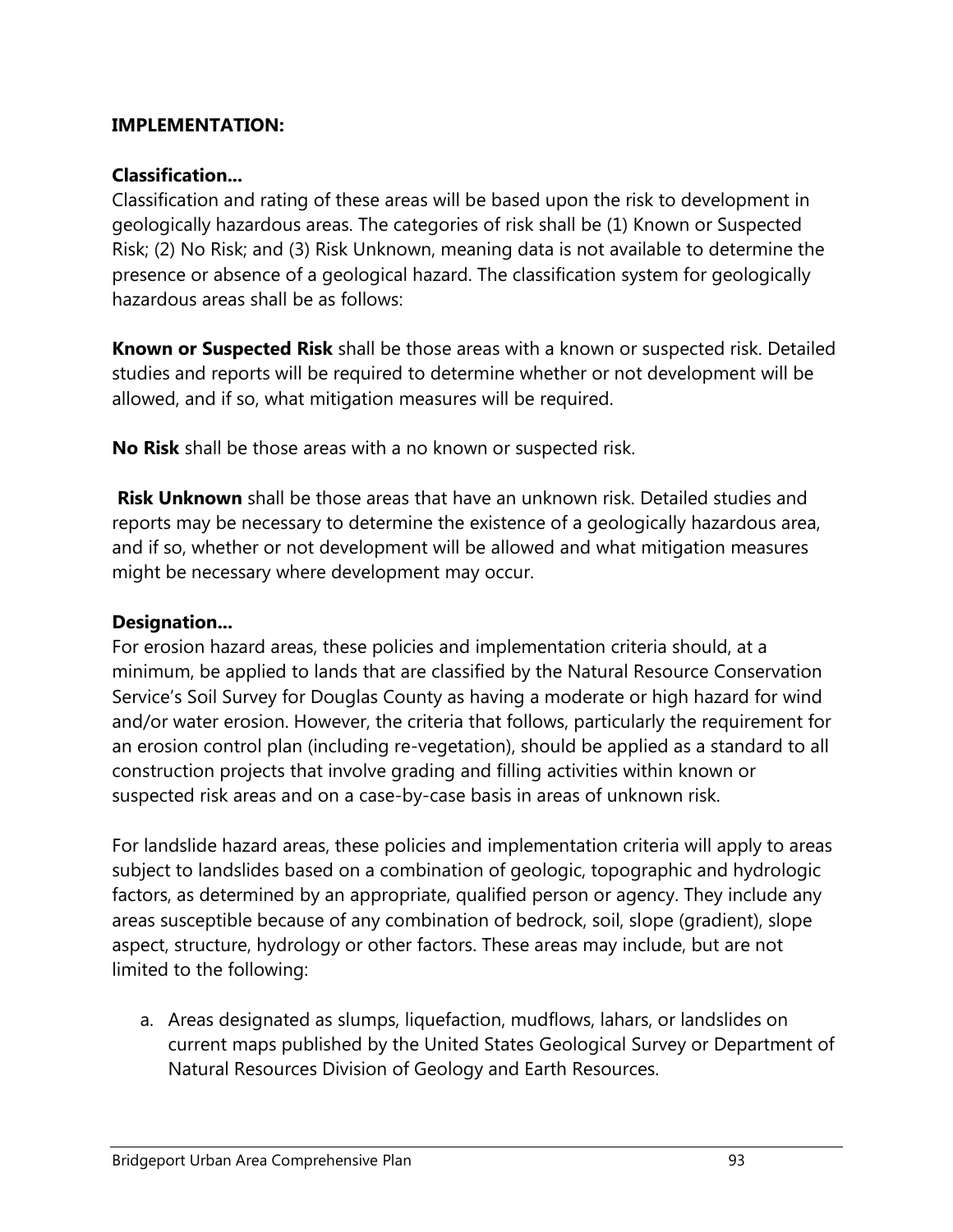- b. Areas with all of the following characteristics including; slopes steeper than 15%, hillsides intersecting geologic contacts with a relatively permeable sediment overlying a relatively impermeable sediment or bedrock, and springs or groundwater seepage.
- c. Any areas of old landslide deposits.
- d. Slopes that are parallel or sub-parallel to planes of weakness (such as bedding planes, joint systems, and fault planes) in subsurface materials.
- e. Areas potentially unstable as a result of rapid stream incision, stream bank erosion, and undercutting by wave action.
- f. Areas that show evidence of, or are at risk from, snow avalanches.
- g. Areas located in a canyon, ravine or bluff.
- h. Any area with a slope of thirty percent, or steeper, and with a vertical relief of ten or more feet.

Because there is minimal information as to the location of landslide, seismic, mine or volcanic hazard areas, the exact status of a particular piece of property in regard to these hazards will be determined at the time a development proposal is submitted for review.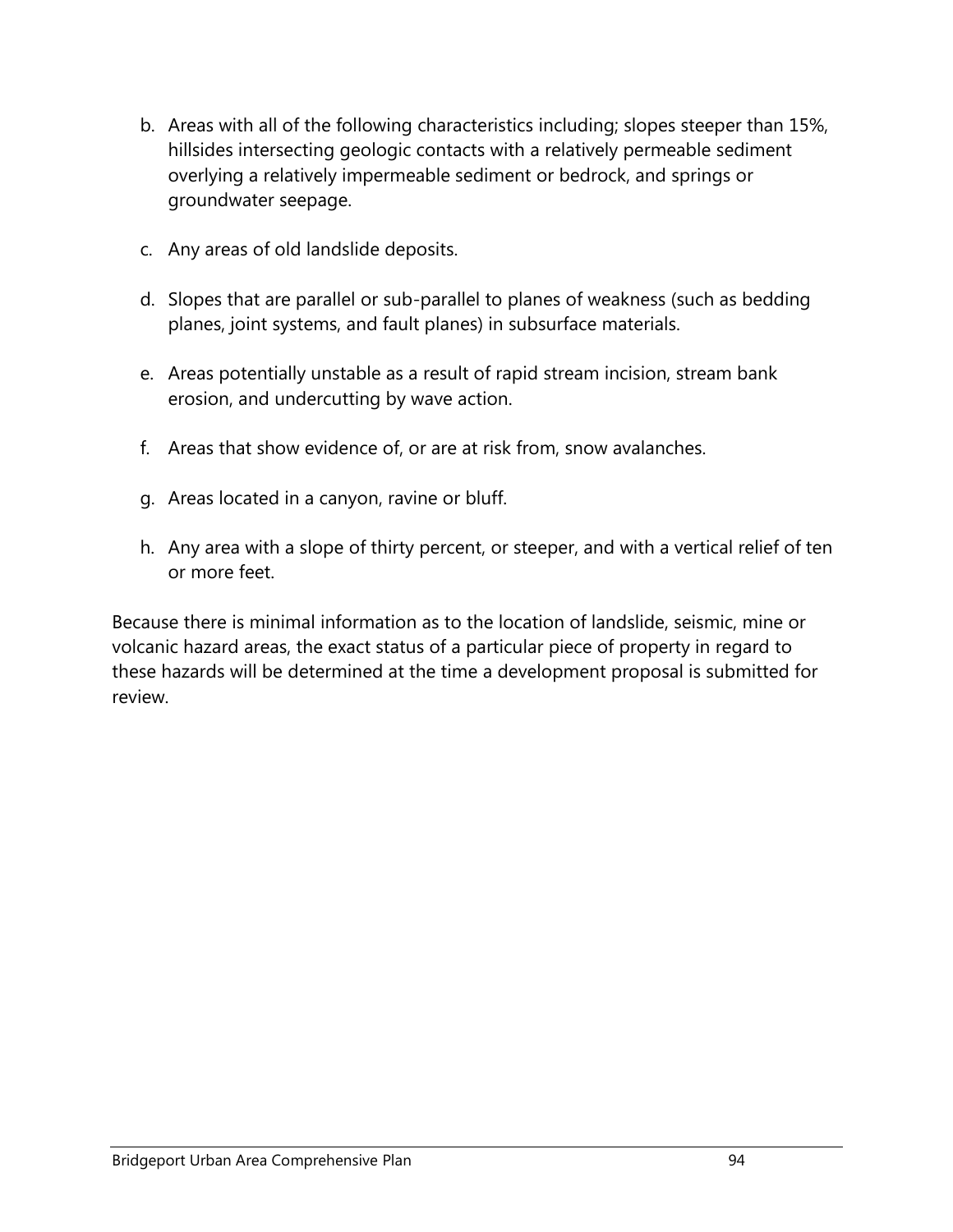# **CULTURAL DIVERSITY**

### *INTRODUCTION*

It is important for the viability of the community to be supportive of the different cultures that make Bridgeport their home. Through good policy direction, a community can create an environment that is respectful and inclusive of different cultures, capitalizing on the strengths that each brings to the community. The following goals and policies help describe how the City of Bridgeport will recognize and support the cultural diversity that makes the community unique.

# *GOALS & POLICIES*

# **Goal CD 1: To recognize, support and include all cultural perspectives into the operation, growth and development of the community.**

- POLICY A: When pursuing economic development strategies, recognize that there are diverse cultural perspectives, needs, desires and standards for quality of life within the community.
- POLICY B: Encourage people from the different cultures to participate together in the City's existing business organizations.

*Rationale: Recognizing and building upon the cultural diversity within the community will help strengthen the community's ability to diversify and stabilize the City's economy.* 

- POLICY C: Recognize cultural diversity in planning for public facilities and services such as parks and recreation, school facilities and activities and in the provision of emergency medical, fire and law enforcement services.
- POLICY D: In civic activities that are sponsored and/or endorsed by the City, encourage participation from diverse cultural perspectives.

*Rationale: With many cultures calling the City their home, being inclusive of those cultures when planning for public infrastructure and/or when organizing civic events will strengthen the sense of belonging to a community. This in turn will help people feel pride and a sense of commitment to maintaining a high quality of life within the community.*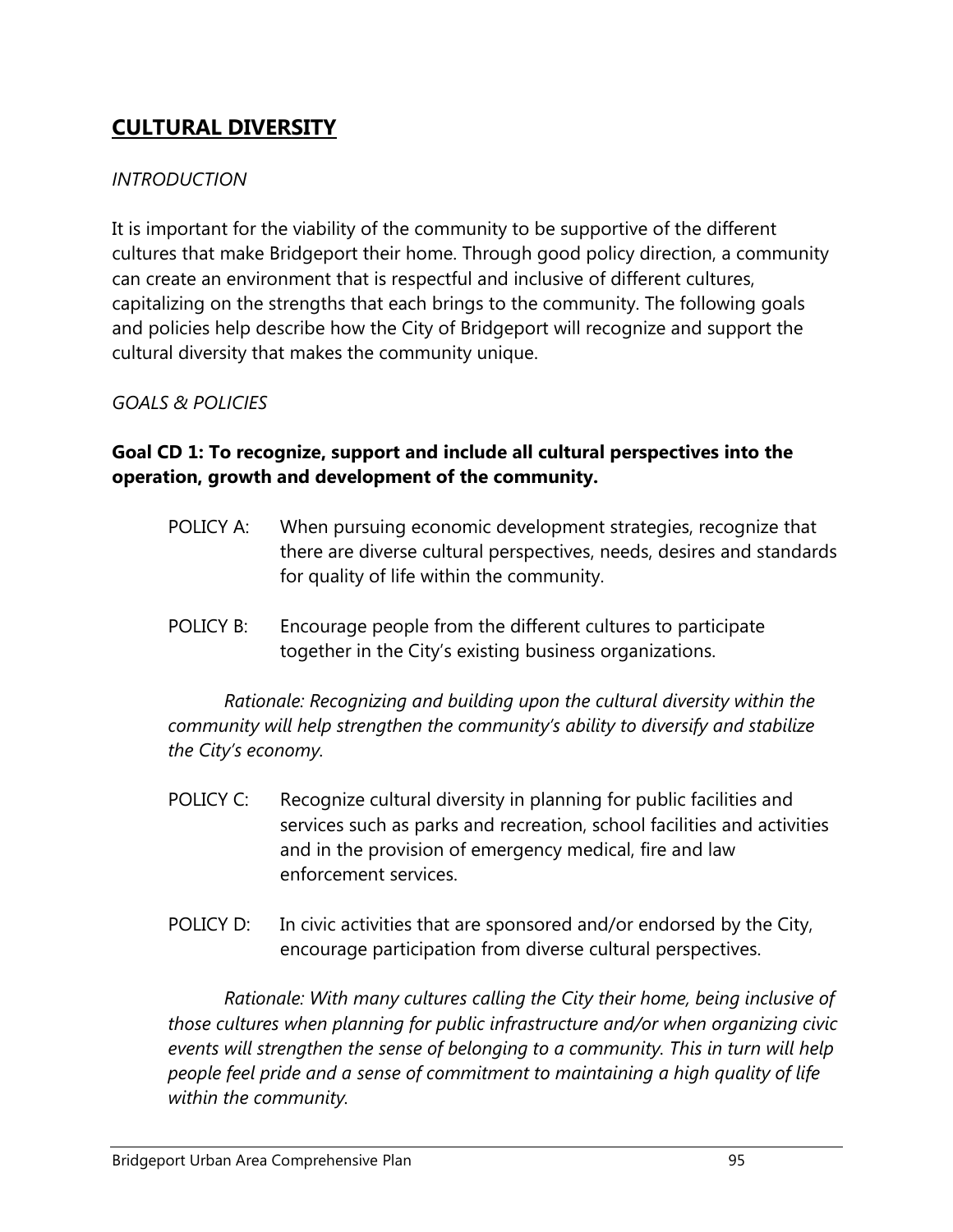POLICY E: Strive to continuously communicate the policies and regulations of the City to all residents of the community, including those people who may only reside in the community for a limited period of time.

*Rationale: When people from differing cultures are aware and understanding of the City's plans and regulations, there will be greater compliance and respect for those policies and regulations.* 

# *IMPLEMENTATION RECOMMENDATIONS*

IR 1: The City should encourage and support the participation of all people in the volunteer service organizations such as the fire and ambulance departments and the community policing organizations.

IR 2: The City should mail or post on the City's website a brief, topical quarterly newsletter, in both English and Spanish that addresses the City's policies and ordinances regarding particular topics. Included in this newsletter should be information regarding whom at the City can provide assistance, and what is necessary and available in the way of language interpretation.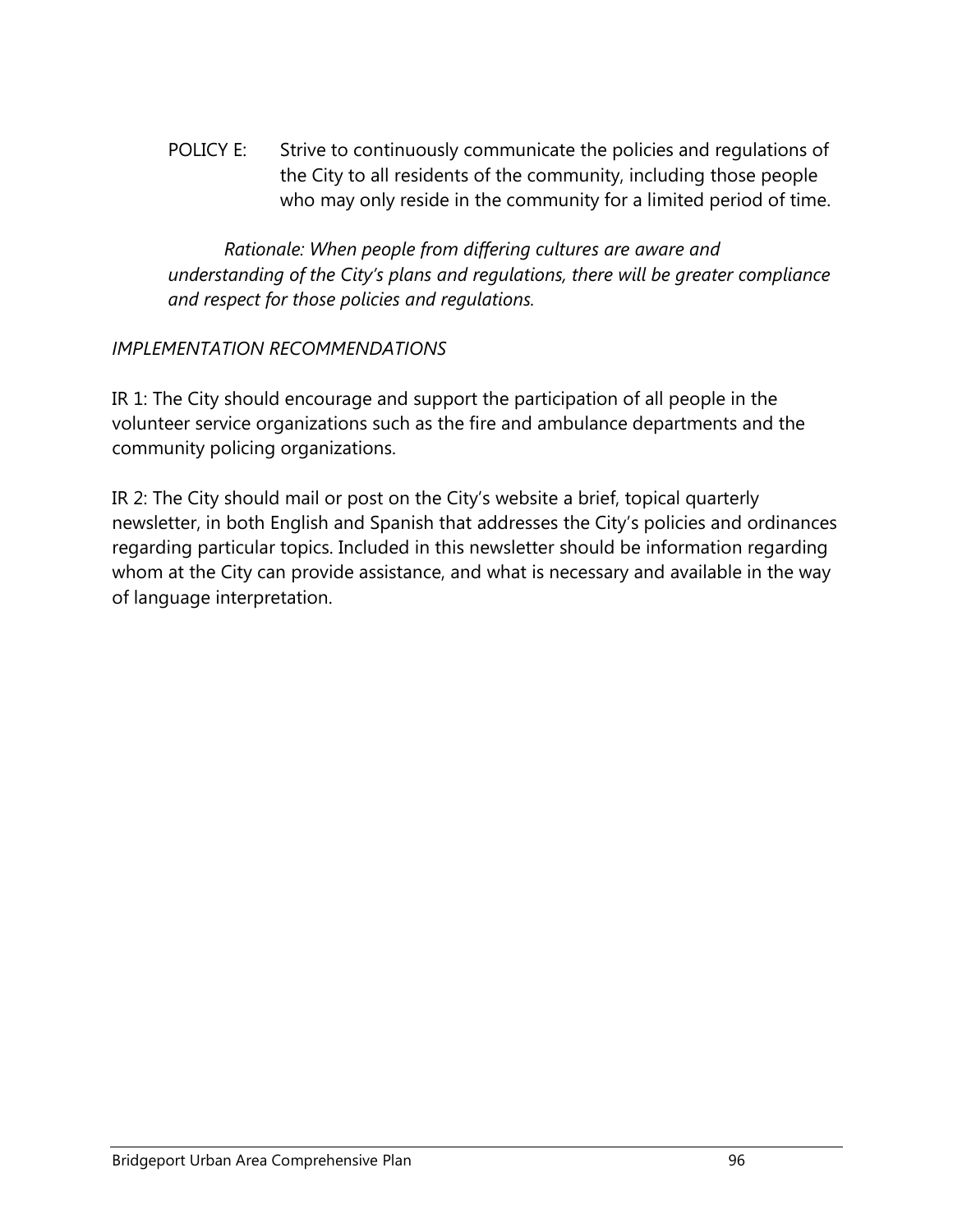# **IMPLEMENTATION STRATEGY**

The Comprehensive Plan is an expression of how the citizens of Bridgeport desire the City to grow and develop, and serves as a guide for future development and redevelopment. Therefore, the goals and policies of the Plan are *guidelines*, not regulations. The Growth Management Act of 1990 (amended 1991), states in Section 36.70A.120 ".... [E]ach county and city that is required or chooses to plan under RCW 36.70A.040 shall enact development regulations that are consistent with and implement the comprehensive plan."

Throughout this Comprehensive Plan, the term "provide" is used as a term where in many instances it may be equally appropriate to use the term "encourage" or "permit." In those instances where the term "provide" involves implementation, the term should be interpreted as providing guidance in the area addressed and not as imposing an obligation upon the City to affirmatively "provide" for any specific land uses through the use of City funds.

The following ordinances, codes and programs have been developed, will be amended, or will be prepared as the primary means to implement the goals and policies of this Comprehensive Plan.

### A. ZONING

Zoning is the most important legal tool which can be used to implement the Comprehensive Plan. The basic purpose of zoning is to promote the City's public health, safety, and welfare, and to assist in the implementation of the Comprehensive Plan. In a zoning ordinance the city is divided into zoning districts, with types of uses, permit requirements and other land use regulations defined for each district. The most basic regulations pertain to the following:

- \*\* Height and bulk of buildings;
- \*\* percentage of the lot which may be occupied and the size of required yards;
- \*\* density of population; and
- \*\* use of buildings and land for residential, commercial, industrial, and other purposes.

It is also possible to develop performance standards and criteria to further define the characteristics of the different zoning categories, such as:

- \*\* Building materials and construction standards or attributes;
- \*\* ability and/or criteria for keeping both domestic pets and livestock; and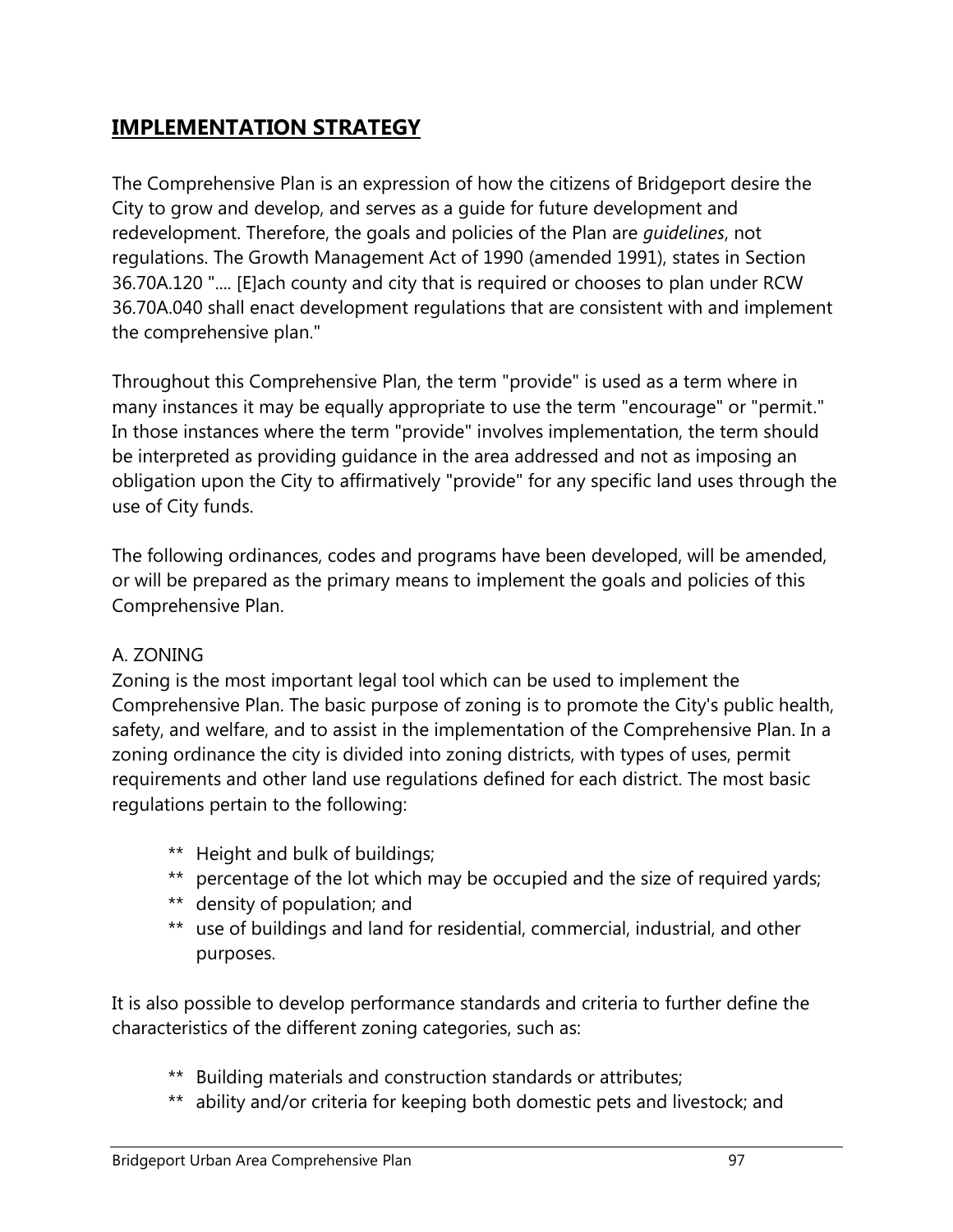\*\* buffering, landscaping, parking or other similar standards.

# B. SUBDIVISION

Subdivision regulations are intended to regulate the manner in which land may be divided and prepared for development. They apply whenever land is divided for purposes of sale, lease or transfer. State law specifies that any subdivision of land which results in the creation of a parcel of less than 5 acres in size must comply, at a minimum, with state subdivision requirements, as well as with any local subdivision regulations. There are two basic forms of subdivision including long plats (5 or more lots), and short plats (4 or fewer lots). Regulations pertaining to both types of subdivisions are adopted and enforced at the local level in accordance with provisions and statutory authority contained in state law.

The regulations specify methods of subdivision procedures for the developer and the City, minimum improvements (streets, utilities, etc.) to be provided by the developer, and design standards for streets, lots, and blocks. Subdivision regulations are intended to encourage the orderly development and redevelopment of large tracts within and around the community.

### C. PLANNED DEVELOPMENTS

Planned development regulations are intended to provide an alternative method for land development which:

- \*\* Encourages flexibility in the design of land use activities so that they are conducive to a more creative approach to development which will result in a more efficient, aesthetic and environmentally responsive use of the land;
- \*\* Permits creativity in the design and placement of buildings, use of required open spaces, provisions of on-site circulation facilities, off-street parking, and other site design elements that better utilize the potential of special features such as geography, topography, vegetation, drainage, and property size and shape;
- \*\* Facilitates the provision of economical and adequate public improvements such as sewer, water, and streets; and
- \*\* Minimizes and/or mitigates the impacts of development on valuable natural resources and unique cultural, historic, or natural features such as agricultural lands, steep slopes and floodplain and shoreline areas.

Planned development regulations may be incorporated into the City's zoning ordinance or developed as a separate ordinance. It is also possible for the City to use the planned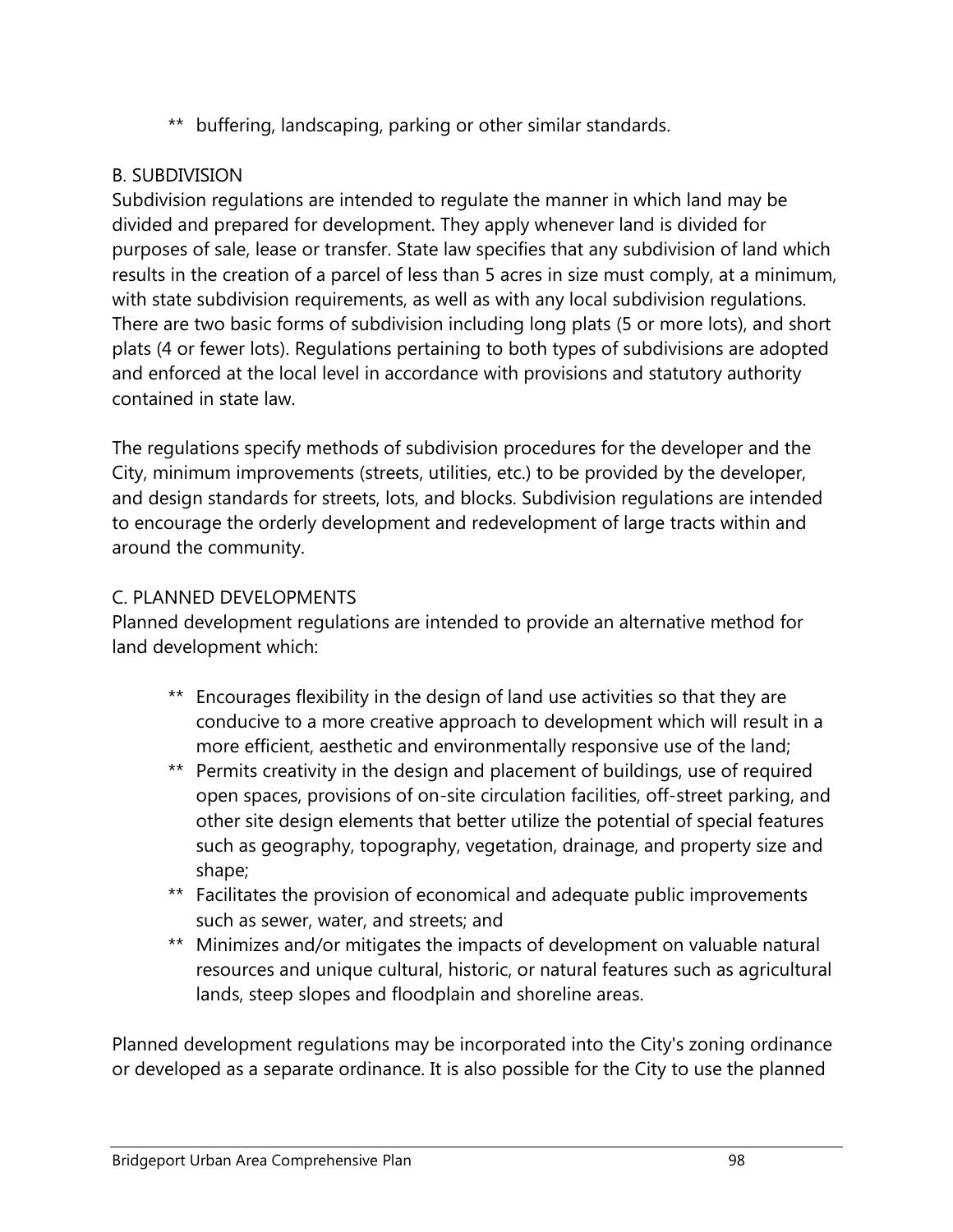development process for certain uses which, due to their nature, may be more appropriately reviewed under such regulations.

# D. BINDING SITE PLAN

The binding site plan is a method of dividing property for commercial and industrial purposes, and in some cases for residential uses such as manufactured home and recreational vehicle parks where the individual parcels are not to be sold. This method for regulating development is intended to provide a flexible alternative to developers, and requires that a specific site plan be developed which shows the layout of streets and roads and the location of utilities required to serve the property. The binding site plan is a legally enforceable document which, when required, can be amended to reflect changing conditions. The plan also must be reviewed to ensure that the cost of providing basic services and the maintenance of those services does not represent an unreasonable burden on the residents of the City.

# E. STATE ENVIRONMENTAL POLICY ACT

SEPA directs decision makers to consider the environmental consequences of their actions. The SEPA process begins when someone submits a permit application to the City, or when the City proposes to take some official action. An Environmental Checklist is used to determine whether the project or action is significant enough to require an Environmental Impact Statement (EIS). While an EIS is commonly not required, certain conditions may be included in a determination of non-significance that are intended to minimize environmental impacts. Regardless, a threshold determination must be made on all permit applications unless they are specifically exempted by SEPA.

# F. CRITICAL AREAS ORDINANCE

The Growth Management Act of 1990 (amended 1991) requires that Cities and Counties classify, designate and protect critical areas such as wetlands, aquifer recharge areas, frequently flooded areas, geologically hazardous areas, and fish and wildlife habitat conservation areas. One avenue for protection is a critical areas ordinance which is consistent with the Comprehensive Plan. This ordinance can preclude any development that is incompatible with the designated critical areas and/or it can provide certain instances where mitigation measures can be employed to alleviate the negative impacts of development within a designated critical area.

# G. FLOOD PLAIN REGULATIONS

Floodplain areas of the Columbia River and the natural drainage areas around the City of Bridgeport are also a physical restraint for some types of development that are regulated by the City's Flood Damage Prevention Ordinance. This ordinance should be reviewed for compliance with the Plan, and any development proposals falling within